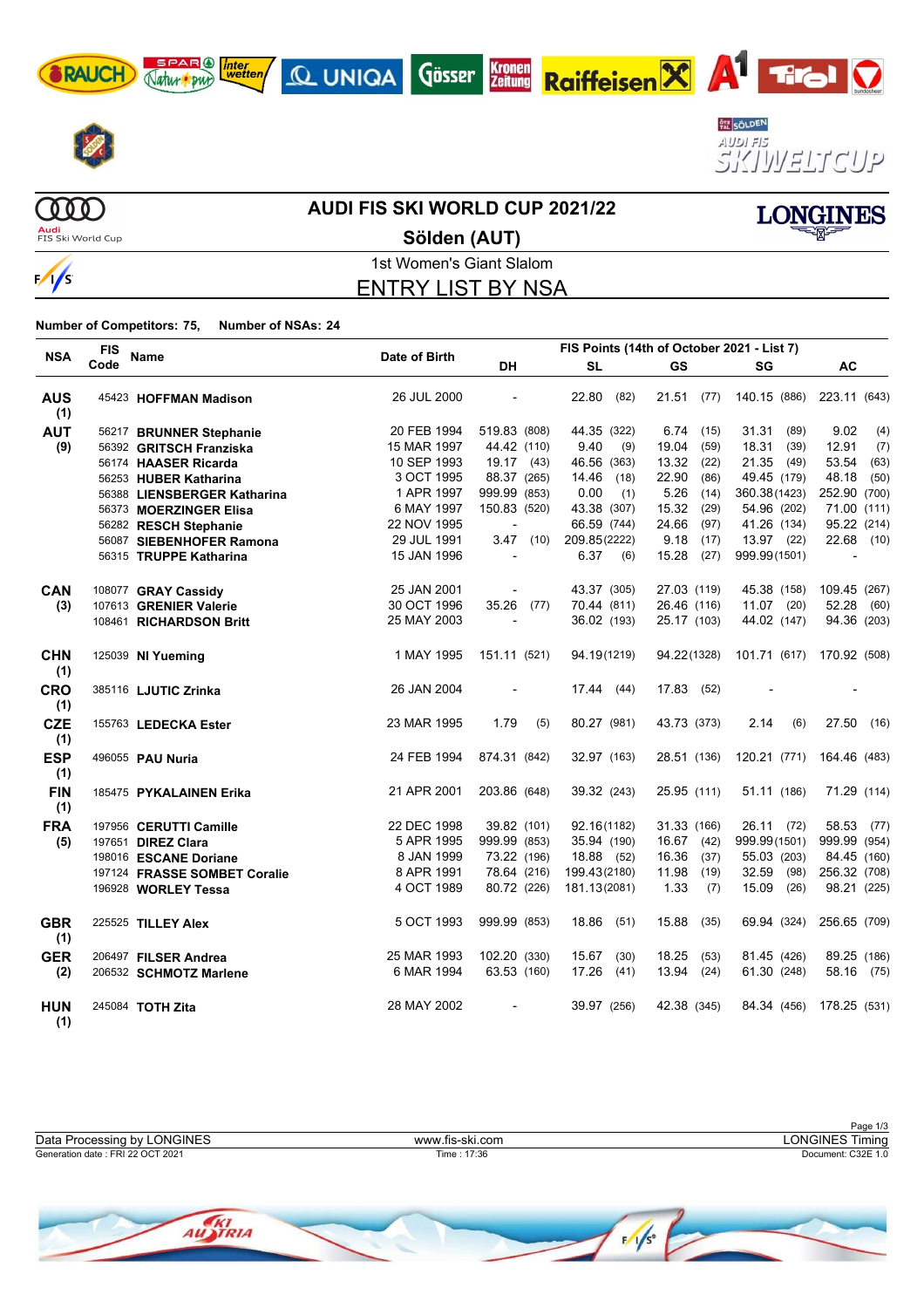

<mark>Audi</mark><br>FIS Ski World Cup

### **AUDI FIS SKI WORLD CUP 2021/22**

**Sölden (AUT)**



1st Women's Giant Slalom ENTRY LIST BY NSA

| <b>FIS</b>        |      |                                                  |               |                          | FIS Points (14th of October 2021 - List 7) |               |              |                          |  |
|-------------------|------|--------------------------------------------------|---------------|--------------------------|--------------------------------------------|---------------|--------------|--------------------------|--|
| <b>NSA</b>        | Code | Name                                             | Date of Birth | DH                       | SL                                         | <b>GS</b>     | SG           | AC                       |  |
| <b>ITA</b>        |      | 299276 BASSINO Marta                             | 27 FEB 1996   | 3.21<br>(9)              | 24.02 (92)                                 | 0.00<br>(1)   | 3.66<br>(8)  | 10.84<br>(5)             |  |
| (8)               |      | 297601 BRIGNONE Federica                         | 14 JUL 1990   | 2.24<br>(7)              | 20.21 (68)                                 | 0.00<br>(1)   | 0.00<br>(1)  | 0.00<br>(1)              |  |
|                   |      | 297910 CURTONI Elena                             | 3 FEB 1991    | 2.23<br>(6)              | 182.42(2088)                               | 26.02 (112)   | 7.28<br>(13) | 26.33<br>(13)            |  |
|                   |      | 6295352 GHISALBERTI Ilaria                       | 20 SEP 2000   | 106.72 (350)             | 63.26 (667)                                | 27.54 (127)   | 49.09 (177)  | 75.21 (127)              |  |
|                   |      | 298323 GOGGIA Sofia                              | 15 NOV 1992   | 0.00<br>(1)              | 234.68(2301)                               | 10.94<br>(18) | 1.40<br>(5)  | 44.93<br>(45)            |  |
|                   |      | 299383 MELESI Roberta                            | 18 JUL 1996   | 34.15 (75)               | 155.78(1929)                               | 19.14<br>(61) | 20.99 (45)   | 42.65<br>(35)            |  |
|                   |      |                                                  | 10 NOV 1994   | 999.99 (853)             | 19.84 (60)                                 | 18.55<br>(54) | 999.99(1501) | 999.99 (954)             |  |
|                   |      | 298723 MIDALI Roberta<br>298694 PICHLER Karoline | 30 OCT 1994   | 78.08 (214)              | 332.48(2478)                               | 17.55<br>(50) | 24.30 (64)   | 62.62 (88)               |  |
|                   |      |                                                  |               |                          |                                            |               |              |                          |  |
| <b>JPN</b>        |      | 307493 ANDO Asa                                  | 24 APR 1996   |                          | 18.69<br>(49)                              | 16.59 (39)    | 139.16 (880) | 999.99 (954)             |  |
| (3)               |      | 307704 ARAI Mio                                  | 18 MAR 1997   |                          | 36.71 (206)                                | 25.04 (102)   | 217.02(1197) | 277.46 (743)             |  |
|                   |      | 308293 MIZUTANI Miho                             | 3 JAN 2003    | $\overline{\phantom{a}}$ | 32.68 (159)                                | 30.22 (151)   | 110.38 (693) | $\overline{\phantom{a}}$ |  |
| <b>MEX</b><br>(1) |      | 536481 SCHLEPER Sarah                            | 19 FEB 1979   | 115.65 (387)             | 120.84 (1586)                              | 34.29 (205)   | 67.23 (300)  | 132.94 (368)             |  |
| <b>NOR</b>        |      | 426100 HOLTMANN Mina Fuerst                      | 17 JUL 1995   | 79.71 (220)              | $12.83$ (17)                               | 3.28<br>(9)   | 65.69 (286)  | 92.73 (198)              |  |
| (6)               |      | 426187 LYSDAHL Kristin                           | 29 JUN 1996   | 79.80 (221)              | 11.95<br>(15)                              | 18.73<br>(56) | 72.00 (340)  | 95.07 (213)              |  |
|                   |      | 426324 MONSEN Marte                              | 27 JAN 2000   | 74.37 (201)              | 38.44 (232)                                | 15.28<br>(27) | 46.72 (162)  | 64.42 (91)               |  |
|                   |      | 425929 MOWINCKEL Ragnhild                        | 12 SEP 1992   | 4.20(12)                 | 149.75(1876)                               | 4.73<br>(13)  | $3.32$ (7)   | 13.94<br>(8)             |  |
|                   |      | 426193 STJERNESUND Thea Louise                   | 24 NOV 1996   | 148.79 (510)             | 15.98 (31)                                 | 16.59<br>(39) | 280.88(1348) | 195.42 (585)             |  |
|                   |      | 426043 TVIBERG Maria Therese                     | 7 APR 1994    | 57.36 (140)              | 20.04 (65)                                 | 7.06<br>(16)  | 32.43 (97)   | 49.49 (53)               |  |
|                   |      |                                                  | 7 FEB 1996    |                          | 20.01 (63)                                 | 15.37         | 168.74(1027) | 660.17 (920)             |  |
| <b>NZL</b>        |      | 415205 HUDSON Piera<br>415232 ROBINSON Alice     | 1 DEC 2001    | $\overline{\phantom{a}}$ | 84.65(1057)                                | (31)<br>0.00  | 25.08 (70)   | 76.28 (132)              |  |
| (2)               |      |                                                  |               |                          |                                            | (1)           |              |                          |  |
| <b>POL</b>        |      | 435334 GASIENICA-DANIEL Maryna                   | 19 FEB 1994   | 58.54 (143)              | 44.03 (318)                                | 12.55<br>(20) | 32.04 (95)   | 72.02 (116)              |  |
| (2)               |      | 435432 LUCZAK Magdalena                          | 31 DEC 2001   | 193.71 (627)             | 29.10 (134)                                | 19.53<br>(64) | 84.17 (454)  | 146.51 (410)             |  |
| <b>RUS</b>        |      | 485941 PLESHKOVA Julia                           | 17 MAY 1997   | 26.30 (58)               | 157.80(1948)                               | 20.30<br>(71) | 20.08 (42)   | 100.59 (235)             |  |
| (2)               |      | 485802 TKACHENKO Ekaterina                       | 7 MAR 1995    |                          | 24.27 (93)                                 | 19.02<br>(58) | 95.75 (561)  | 95.35 (215)              |  |
| <b>SLO</b>        |      | 565401 <b>BUCIK Ana</b>                          | 21 JUL 1993   | 108.92 (360)             | 14.70<br>(20)                              | 17.17<br>(48) | 49.45 (179)  | 38.58 (28)               |  |
| (5)               |      | 565491 DVORNIK Neja                              | 6 JAN 2001    | 82.05 (236)              | 21.21<br>(73)                              | 19.90<br>(68) | 51.19 (187)  | 80.87 (145)              |  |
|                   |      | 565471 HROVAT Meta                               | 2 MAR 1998    | 172.17 (574)             | 16.66 (38)                                 | 4.41<br>(12)  | 53.44 (196)  | 65.72 (95)               |  |
|                   |      | 565373 ROBNIK Tina                               | 30 JUL 1991   | 746.82 (828)             | 168.89(2013)                               | 12.99<br>(21) | 89.12 (503)  | 304.95 (778)             |  |
|                   |      | 565463 SLOKAR Andreja                            | 15 OCT 1997   | 999.99 (853)             | 15.12(23)                                  | 21.67<br>(78) | 86.33 (476)  | 109.32 (266)             |  |
|                   |      |                                                  |               |                          |                                            |               |              |                          |  |
| <b>SUI</b>        |      | 516283 ELLENBERGER Andrea                        | 22 MAR 1993   | 999.99 (853)             | 141.11(1790)                               | 16.85<br>(44) | 272.97(1336) | 353.22 (824)             |  |
| (9)               |      | 516284 GISIN Michelle                            | 5 DEC 1993    | 7.91<br>(18)             | 0.68<br>(4)                                | 4.01<br>(11)  | $9.06$ (15)  | 11.41<br>(6)             |  |
|                   |      | 516138 GUT-BEHRAMI Lara                          | 27 APR 1991   | 0.00<br>(1)              | 179.82(2075)                               | 1.04<br>(6)   | 0.00<br>(1)  | 94.70 (205)              |  |
|                   |      | 516574 HAERRI Vivianne                           | 8 SEP 1999    | 36.28 (81)               | 82.91 (1032)                               | 23.63 (90)    | 38.76 (119)  | 93.82 (201)              |  |
|                   |      | 516407 KASPER Vanessa                            | 8 DEC 1996    |                          | 43.91 (315)                                | 21.01 (72)    | 44.75 (155)  | 62.35 (85)               |  |
|                   |      | 516219 NUFER Priska                              | 11 FEB 1992   | $14.35$ (31)             | 367.74(2511)                               | 29.06 (139)   | 17.94 (35)   | 63.32 (90)               |  |
|                   |      | 516562 RAST Camille                              | 9 JUL 1999    |                          | 19.96 (62)                                 | 19.49 (63)    | 91.76 (532)  | 69.32 (106)              |  |
|                   |      | 516394 SUTER Jasmina                             | 16 APR 1995   | 17.95 (39)               | 117.75(1548)                               | 27.46 (126)   | 15.00(25)    | 52.72 (61)               |  |
|                   |      | 516268 WILD Simone                               | 7 DEC 1993    | 999.99 (853)             | 65.74 (729)                                | 19.34 (62)    | 95.45 (559)  | 188.72 (564)             |  |
| <b>SVK</b>        |      | 705423 VLHOVA Petra                              | 13 JUN 1995   | 14.30 (30)               | 0.00(1)                                    | 0.00<br>(1)   | $5.39$ (10)  | 0.60<br>(2)              |  |
| (1)<br><b>SWE</b> |      | 197616 ALPHAND Estelle                           | 23 APR 1995   | 107.06 (354)             | 32.62 (157)                                | 16.85 (44)    | 39.92 (125)  | 44.26 (39)               |  |
| (4)               |      | 507109 ARONSSON ELFMAN Hanna                     | 29 DEC 2002   | 101.18 (327)             | 25.73 (108)                                | 15.62 (34)    | 40.87 (131)  | 57.97 (73)               |  |
|                   |      | 506399 HECTOR Sara                               | 4 SEP 1992    | 678.50 (818)             | 20.34 (70)                                 | 3.92(10)      | 40.79 (129)  | 55.46 (69)               |  |
|                   |      | 507011 LOEVBLOM Hilma                            | 16 AUG 2000   | 347.21 (777)             | 29.97 (140)                                | 15.35(30)     | 106.75 (661) | 282.32 (750)             |  |
|                   |      |                                                  |               |                          |                                            |               |              |                          |  |

|                                  |                 | Page 2/3           |
|----------------------------------|-----------------|--------------------|
| Data Processing by LONGINES      | www.fis-ski.com | LONGINES Timing    |
| Generation date: FRI 22 OCT 2021 | Time: 17:36     | Document: C32E 1.0 |
|                                  |                 |                    |

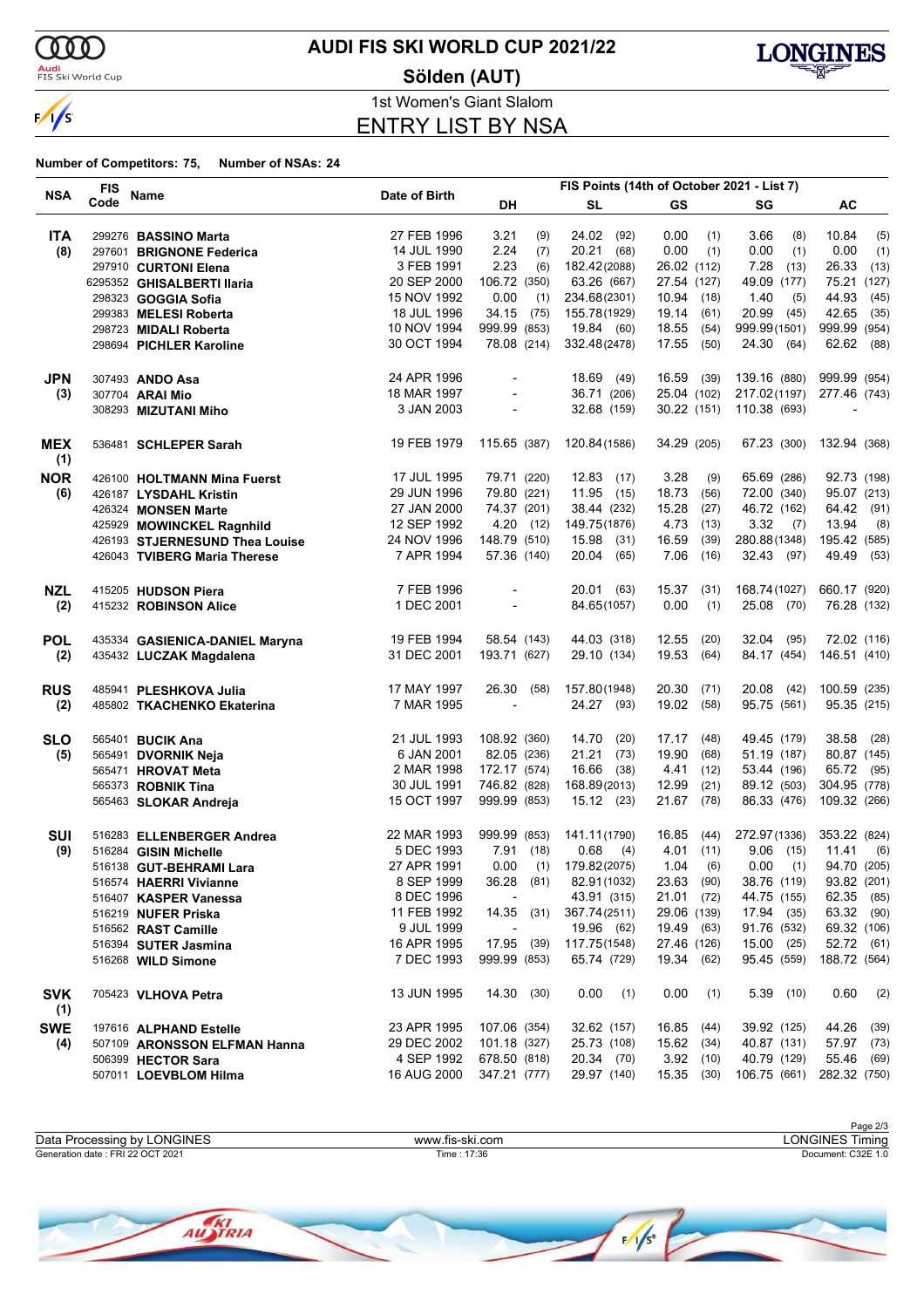

<mark>Audi</mark><br>FIS Ski World Cup

### **AUDI FIS SKI WORLD CUP 2021/22**

**Sölden (AUT)**



1st Women's Giant Slalom ENTRY LIST BY NSA

|            | FIS<br><b>Name</b>       | Date of Birth | FIS Points (14th of October 2021 - List 7) |               |               |               |              |  |
|------------|--------------------------|---------------|--------------------------------------------|---------------|---------------|---------------|--------------|--|
| <b>NSA</b> | Code                     |               | DH                                         | SL<br>GS      |               |               | SG<br>АC     |  |
| <b>USA</b> | 6536213 CASHMAN Keely    | 4 APR 1999    | 19.95<br>(44)                              | 21.34<br>(74) | 19.98<br>(69) | 18.20<br>(36) | 68.09 (101)  |  |
| (5)        | 6536392 HURT A.J.        | 5 DEC 2000    | 38.15<br>(91)                              | 20.34<br>(70) | 15.00<br>(25) | 27.14<br>(78) | 87.59 (179)  |  |
|            | 539909 MOLTZAN Paula     | 7 APR 1994    | $\overline{\phantom{a}}$                   | (19)<br>14.51 | 21.21<br>(75) | 239.39(1272)  | 945.27 (951) |  |
|            | 6535773 O BRIEN Nina     | 29 NOV 1997   | 48.30 (119)                                | 17.48<br>(45) | 13.64<br>(23) | 25.05<br>(69) | 94.95 (211)  |  |
|            | 6535237 SHIFFRIN Mikaela | 13 MAR 1995   | 0.74<br>(4)                                | 0.00<br>(1)   | 0.00<br>(1)   | 1.06<br>(4)   | 1.00<br>(3)  |  |

| Legend:<br>۰.<br> SG | No points<br>Super-G             | AC<br>SL | Alpine Combined<br>Slalom | DH              | Downhill | GS | Giant Slalom           |
|----------------------|----------------------------------|----------|---------------------------|-----------------|----------|----|------------------------|
|                      |                                  |          |                           |                 |          |    | Page 3/3               |
|                      | Data Processing by LONGINES      |          |                           | www.fis-ski.com |          |    | <b>LONGINES Timing</b> |
|                      | Generation date: FRI 22 OCT 2021 |          |                           | Time: 17:36     |          |    | Document: C32E 1.0     |
|                      |                                  |          |                           |                 |          |    |                        |

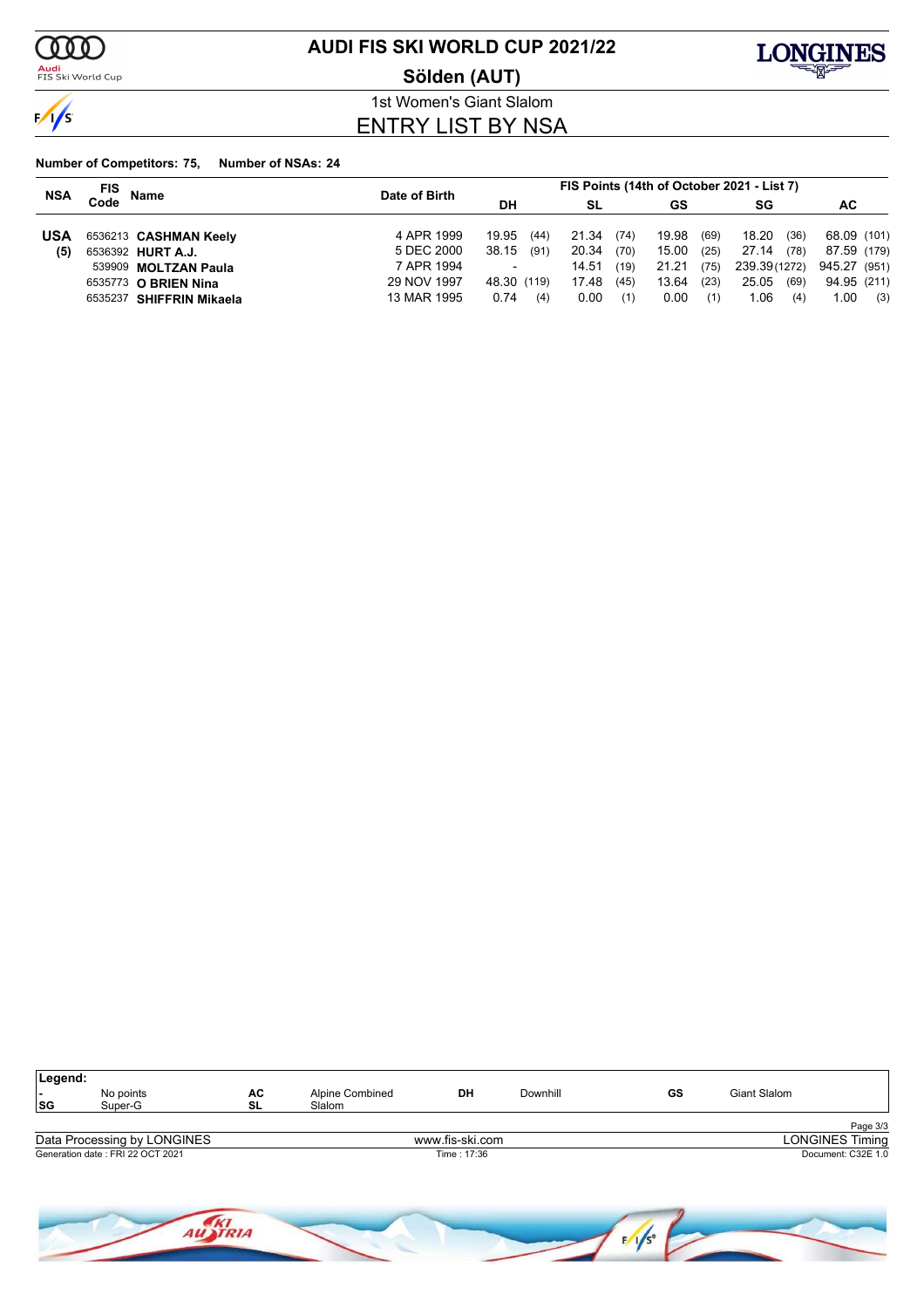

SPAR (A) Inter





 $\begin{array}{c} 0 & 0 & 0 \end{array}$ 

### **AUDI FIS SKI WORLD CUP 2021/22 Sölden (AUT)**

Q UNIQA GÖSSER



**Audi**<br>FIS Ski World Cup

 $\frac{1}{s}$ 

1st Women's Giant Slalom Satt 23 OCT 2021 DRAW LIST

**Kronen**<br>Zeitung

Start Time 10:00

| Number of Competitors: 75,<br><b>Number of NSAs: 24</b> |                  |                    | Rank 120 in the FIS List: PAULATHOVA Katerina |                    |                |      | 27.04 FIS Points |       |               |       |
|---------------------------------------------------------|------------------|--------------------|-----------------------------------------------|--------------------|----------------|------|------------------|-------|---------------|-------|
| No.                                                     |                  | <b>FIS</b><br>Code | Name                                          | <b>NSA</b><br>Code | <b>WCSL-GS</b> |      | WCSL-O           |       | <b>FIS GS</b> |       |
| 1                                                       | 299276           |                    | <b>BASSINO Marta</b>                          | ITA                | 566            | (1)  | 1060             | (6)   | 0.00          | (1)   |
| $\overline{\mathbf{2}}$                                 | 6535237          |                    | <b>SHIFFRIN Mikaela</b>                       | <b>USA</b>         | 500            | (2)  | 1375             | (3)   | 0.00          | (1)   |
| 3                                                       | 196928           |                    | <b>WORLEY Tessa</b>                           | <b>FRA</b>         | 427            | (3)  | 595              | (11)  | 1.33          | (7)   |
| 4                                                       | 516284           |                    | <b>GISIN Michelle</b>                         | SUI                | 413            | (4)  | 1291             | (4)   | 4.01          | (11)  |
| 5                                                       | 516138           |                    | <b>GUT-BEHRAMI Lara</b>                       | SUI                | 388            | (5)  | 1516             | (2)   | 1.04          | (6)   |
| 6                                                       | 297601           |                    | <b>BRIGNONE Federica</b>                      | ITA                | 372            | (6)  | 933              | (7)   | 0.00          | (1)   |
| 7                                                       | 705423           |                    | <b>VLHOVA Petra</b>                           | <b>SVK</b>         | 364            | (7)  | 1627             | (1)   | 0.00          | (1)   |
| 8                                                       | 415232           |                    | <b>ROBINSON Alice</b>                         | <b>NZL</b>         | 328            | (8)  | 376              | (21)  | 0.00          | (1)   |
| 9                                                       |                  | 56388              | <b>LIENSBERGER Katharina</b>                  | <b>AUT</b>         | 258            | (9)  | 1163             | (5)   | 5.26          | (14)  |
| 10                                                      | 565471           |                    | <b>HROVAT Meta</b>                            | <b>SLO</b>         | 234            | (10) | 252              | (30)  | 4.41          | (12)  |
| 11                                                      |                  | 56087              | <b>SIEBENHOFER Ramona</b>                     | AUT                | 218            | (11) | 513              | (15)  | 9.18          | (17)  |
| 12                                                      | 506399           |                    | <b>HECTOR Sara</b>                            | <b>SWE</b>         | 196            | (12) | 391              | (19)  | 3.92          | (10)  |
| 13                                                      | 435334           |                    | <b>GASIENICA-DANIEL Maryna</b>                | <b>POL</b>         | 174            | (13) | 261              | (29)  | 12.55         | (20)  |
| 14                                                      | 298323           |                    | <b>GOGGIA Sofia</b>                           | <b>ITA</b>         | 170            | (14) | 740              | (9)   | 10.94         | (18)  |
| 15                                                      | 6535773          |                    | <b>O BRIEN Nina</b>                           | <b>USA</b>         | 122            | (15) | 195              | (40)  | 13.64         | (23)  |
| 16                                                      | 297910<br>$+500$ |                    | <b>CURTONI Elena</b>                          | ITA                | 90             | (20) | 514              | (14)  | 26.02         | (112) |
| 17                                                      |                  | 56217              | <b>BRUNNER Stephanie</b>                      | AUT                | 119            | (16) | 137              | (49)  | 6.74          | (15)  |
| 18                                                      | 425929           |                    | <b>MOWINCKEL Ragnhild</b>                     | <b>NOR</b>         | 109            | (17) | 336              | (23)  | 4.73          | (13)  |
| 19                                                      | 426100           |                    | <b>HOLTMANN Mina Fuerst</b>                   | <b>NOR</b>         | 100            | (18) | 173              | (45)  | 3.28          | (9)   |
| 20                                                      |                  | 56315              | <b>TRUPPE Katharina</b>                       | AUT                | 78             | (21) | 236              | (32)  | 15.28         | (27)  |
| 21                                                      | 565401           |                    | <b>BUCIK Ana</b>                              | <b>SLO</b>         | 77             | (22) | 231              | (34)  | 17.17         | (48)  |
| 22                                                      |                  | 56174              | <b>HAASER Ricarda</b>                         | AUT                | 58             | (23) | 207              | (38)  | 13.32         | (22)  |
| 23                                                      | 107613           |                    | <b>GRENIER Valerie</b>                        | CAN                | 57             | (24) | 57               | (78)  | 26.46         | (116) |
| 24                                                      | 197124           |                    | <b>FRASSE SOMBET Coralie</b>                  | <b>FRA</b>         | 53             | (25) | 104              | (62)  | 11.98         | (19)  |
| 25                                                      | 565373           |                    | <b>ROBNIK Tina</b>                            | <b>SLO</b>         | 51             | (26) | 120              | (53)  | 12.99         | (21)  |
| 26                                                      |                  | 56392              | <b>GRITSCH Franziska</b>                      | AUT                | 45             | (28) | 227              | (35)  | 19.04         | (59)  |
| 27                                                      | 539909           |                    | <b>MOLTZAN Paula</b>                          | <b>USA</b>         | 38             | (29) | 353              | (22)  | 21.21         | (75)  |
| 28                                                      | 197651           |                    | <b>DIREZ Clara</b>                            | <b>FRA</b>         | 33             | (30) | 33               | (98)  | 16.67         | (42)  |
| 29                                                      | 565463           |                    | <b>SLOKAR Andreja</b>                         | <b>SLO</b>         | 28             | (32) | 170              | (46)  | 21.67         | (78)  |
| 30                                                      | 516268           |                    | <b>WILD Simone</b>                            | SUI                | 26             | (33) | 26               | (102) | 19.34         | (62)  |
| 31                                                      | $+500$<br>155763 |                    | <b>LEDECKA Ester</b>                          | <b>CZE</b>         | 11             | (48) | 585              | (12)  | >43.73        | (373) |
| 32                                                      | 426043           |                    | <b>TVIBERG Maria Therese</b>                  | <b>NOR</b>         | 16             | (44) | 64               | (77)  | 7.06          | (16)  |
| 33                                                      | 206532           |                    | <b>SCHMOTZ Marlene</b>                        | <b>GER</b>         |                |      |                  |       | 13.94         | (24)  |
| 34                                                      | 6536392          |                    | <b>HURT A.J.</b>                              | <b>USA</b>         | 22             | (37) | 36               | (91)  | 15.00         | (25)  |
| 35                                                      | 426324           |                    | <b>MONSEN Marte</b>                           | <b>NOR</b>         |                |      |                  |       | 15.28         | (27)  |
| 36                                                      |                  | 56373              | <b>MOERZINGER Elisa</b>                       | AUT                | 24             | (34) | 56               | (79)  | 15.32         | (29)  |
| 37                                                      | 507011           |                    | <b>LOEVBLOM Hilma</b>                         | <b>SWE</b>         | $\blacksquare$ |      |                  |       | 15.35         | (30)  |
| 38                                                      | 415205           |                    | <b>HUDSON Piera</b>                           | <b>NZL</b>         |                |      | 22               | (108) | 15.37         | (31)  |



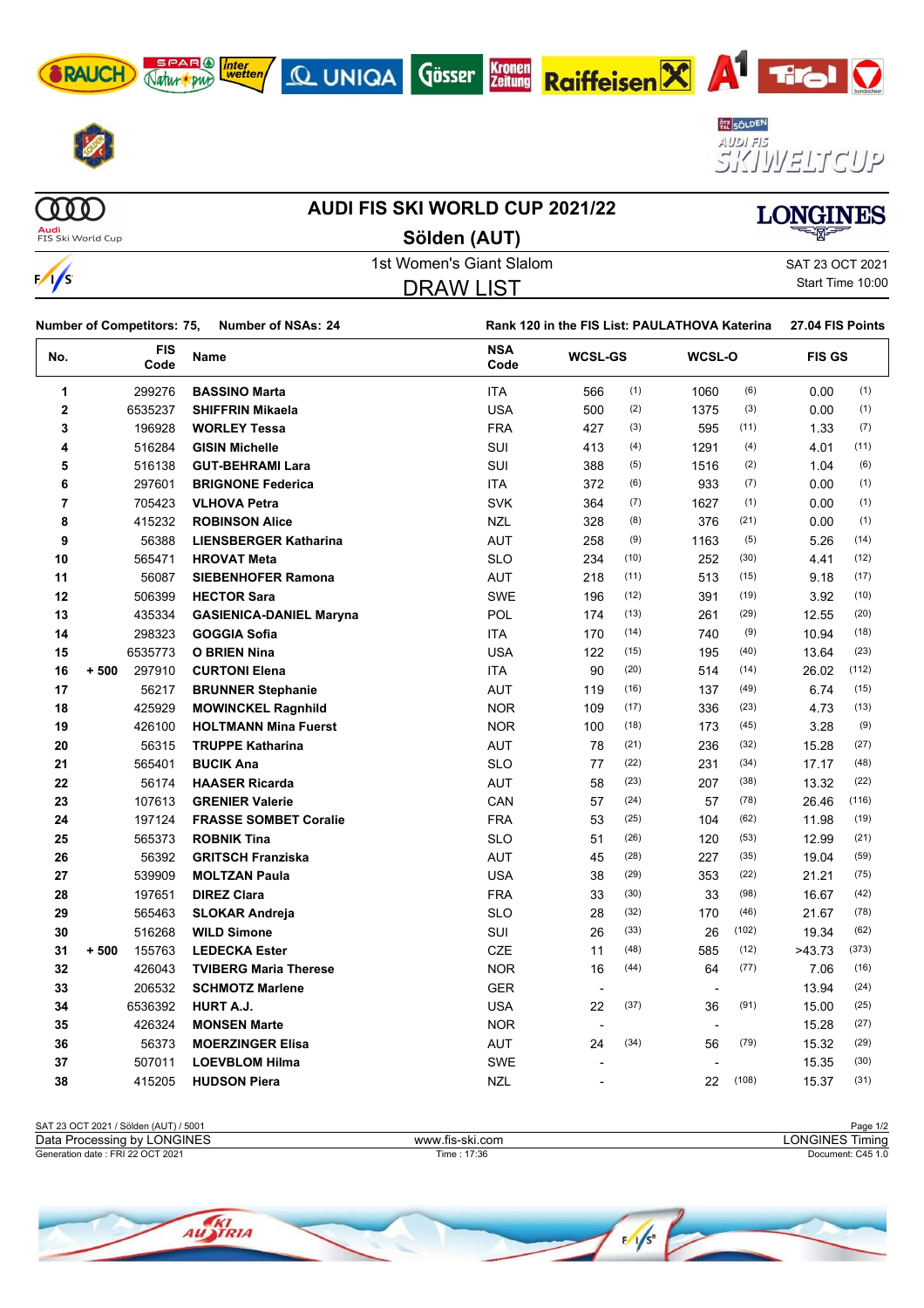

**Legend:**

### **AUDI FIS SKI WORLD CUP 2021/22**

#### **Sölden (AUT)**



1st Women's Giant Slalom SAT 23 OCT 2021

#### DRAW LIST

Start Time 10:00

| <b>Number of Competitors: 75,</b><br><b>Number of NSAs: 24</b> |                    | Rank 120 in the FIS List: PAULATHOVA Katerina |                    |                          |      |                          | 27.04 FIS Points |               |       |
|----------------------------------------------------------------|--------------------|-----------------------------------------------|--------------------|--------------------------|------|--------------------------|------------------|---------------|-------|
| No.                                                            | <b>FIS</b><br>Code | <b>Name</b>                                   | <b>NSA</b><br>Code | <b>WCSL-GS</b>           |      | WCSL-O                   |                  | <b>FIS GS</b> |       |
| 39                                                             | 507109             | <b>ARONSSON ELFMAN Hanna</b>                  | <b>SWE</b>         |                          |      | ÷,                       |                  | 15.62         | (34)  |
| 40                                                             | 225525             | <b>TILLEY Alex</b>                            | <b>GBR</b>         | $\overline{7}$           | (55) | 37                       | (88)             | 15.88         | (35)  |
| 41                                                             | 198016             | <b>ESCANE Doriane</b>                         | <b>FRA</b>         | 11                       | (48) | 11                       | (122)            | 16.36         | (37)  |
| 42                                                             | 307493             | <b>ANDO Asa</b>                               | <b>JPN</b>         | 9                        | (52) | 75                       | (70)             | 16.59         | (39)  |
| 43                                                             | 426193             | <b>STJERNESUND Thea Louise</b>                | <b>NOR</b>         | $\overline{\phantom{a}}$ |      | 98                       | (65)             | 16.59         | (39)  |
| 44                                                             | 197616             | <b>ALPHAND Estelle</b>                        | <b>SWE</b>         | 8                        | (54) | 36                       | (91)             | 16.85         | (44)  |
| 45                                                             | 516283             | <b>ELLENBERGER Andrea</b>                     | SUI                | 24                       | (34) | 37                       | (88)             | 16.85         | (44)  |
| 46                                                             | 298694             | <b>PICHLER Karoline</b>                       | <b>ITA</b>         | $\overline{\phantom{a}}$ |      | $\overline{\phantom{a}}$ |                  | 17.55         | (50)  |
| 47                                                             | 385116             | <b>LJUTIC Zrinka</b>                          | CRO                | $\overline{\phantom{a}}$ |      | $\overline{\phantom{a}}$ |                  | 17.83         | (52)  |
| 48                                                             | 206497             | <b>FILSER Andrea</b>                          | <b>GER</b>         | 18                       | (42) | 68                       | (75)             | 18.25         | (53)  |
| 49                                                             | 298723             | <b>MIDALI Roberta</b>                         | <b>ITA</b>         | 13                       | (46) | 13                       | (116)            | 18.55         | (54)  |
| 50                                                             | 426187             | <b>LYSDAHL Kristin</b>                        | <b>NOR</b>         | 20                       | (40) | 299                      | (25)             | 18.73         | (56)  |
| 51                                                             | 485802             | <b>TKACHENKO Ekaterina</b>                    | <b>RUS</b>         | 13                       | (46) | 13                       | (116)            | 19.02         | (58)  |
| 52                                                             | 299383             | <b>MELESI Roberta</b>                         | ITA                | 6                        | (57) | 48                       | (84)             | 19.14         | (61)  |
| 53                                                             | 516562             | <b>RAST Camille</b>                           | SUI                | 10                       | (50) | 135                      | (50)             | 19.49         | (63)  |
| 54                                                             | 435432             | <b>LUCZAK Magdalena</b>                       | <b>POL</b>         | $\blacksquare$           |      | $\overline{\phantom{a}}$ |                  | 19.53         | (64)  |
| 55                                                             | 565491             | <b>DVORNIK Neja</b>                           | <b>SLO</b>         | 18                       | (42) | 21                       | (109)            | 19.90         | (68)  |
| 56                                                             | 6536213            | <b>CASHMAN Keely</b>                          | <b>USA</b>         | $\overline{\phantom{a}}$ |      | 55                       | (80)             | 19.98         | (69)  |
| 57                                                             | 485941             | <b>PLESHKOVA Julia</b>                        | <b>RUS</b>         |                          |      | 37                       | (88)             | 20.30         | (71)  |
| 58                                                             | 516407             | <b>KASPER Vanessa</b>                         | SUI                | 10                       | (50) | 10                       | (124)            | 21.01         | (72)  |
| 59                                                             | 45423              | <b>HOFFMAN Madison</b>                        | <b>AUS</b>         | $\blacksquare$           |      | $\overline{\phantom{a}}$ |                  | 21.51         | (77)  |
| 60                                                             | 56253              | <b>HUBER Katharina</b>                        | <b>AUT</b>         |                          |      | 112                      | (56)             | 22.90         | (86)  |
| 61                                                             | 516574             | <b>HAERRI Vivianne</b>                        | SUI                |                          |      |                          |                  | 23.63         | (90)  |
| 62                                                             | 56282              | <b>RESCH Stephanie</b>                        | <b>AUT</b>         |                          |      |                          |                  | 24.66         | (97)  |
| 63                                                             | 307704             | <b>ARAI Mio</b>                               | <b>JPN</b>         |                          |      |                          |                  | 25.04         | (102) |
| 64                                                             | 108461             | <b>RICHARDSON Britt</b>                       | CAN                |                          |      |                          |                  | 25.17         | (103) |
| 65                                                             | 185475             | <b>PYKALAINEN Erika</b>                       | <b>FIN</b>         |                          |      |                          |                  | 25.95         | (111) |
| 66                                                             | 108077             | <b>GRAY Cassidy</b>                           | CAN                | 9                        | (52) | 9                        | (126)            | 27.03         | (119) |
| 67                                                             | 516394             | <b>SUTER Jasmina</b>                          | SUI                | $\blacksquare$           |      | 129                      | (52)             | >27.46        | (126) |
| 68                                                             | 6295352            | <b>GHISALBERTI Ilaria</b>                     | ITA                | $\overline{\phantom{a}}$ |      | $\overline{\phantom{a}}$ |                  | >27.54        | (127) |
| 69                                                             | 496055             | <b>PAU Nuria</b>                              | <b>ESP</b>         | $\overline{\phantom{a}}$ |      |                          |                  | >28.51        | (136) |
| 70                                                             | 516219             | <b>NUFER Priska</b>                           | SUI                | 21                       | (39) | 268                      | (27)             | >29.06        | (139) |
| 71                                                             | 308293             | <b>MIZUTANI Miho</b>                          | <b>JPN</b>         | $\overline{a}$           |      | L,                       |                  | >30.22        | (151) |
| 72                                                             | 197956             | <b>CERUTTI Camille</b>                        | <b>FRA</b>         |                          |      |                          |                  | >31.33        | (166) |
| 73                                                             | 536481             | <b>SCHLEPER Sarah</b>                         | <b>MEX</b>         |                          |      |                          |                  | >34.29        | (205) |
| 74                                                             | 245084             | <b>TOTH Zita</b>                              | <b>HUN</b>         |                          |      |                          |                  | >42.38        | (345) |
| 75                                                             | 125039             | <b>NI Yueming</b>                             | <b>CHN</b>         |                          |      |                          |                  | >94.22 (1328) |       |
|                                                                |                    |                                               |                    |                          |      |                          |                  |               |       |

**-** No points **+ 500** At least 500 points on WCSL-O after 15th place or after 30th place **>** Greater than 120th rank in the FIS points list **FIS GS** FIS points for Giant Slalom (7th FIS points list 2021/2022) **No.** Control Number **WCSL-GS** FIS World Cup Start List points for Giant Slalom **WCSL-O** Overall FIS World Cup Start List points SAT 23 OCT 2021 / Sölden (AUT) / 5001 Page 2/2

| SAI 23 OC I 2021.<br>/ Solden (AUT<br>, 200 / |                 | Page 2/2                          |
|-----------------------------------------------|-----------------|-----------------------------------|
| Data Processing by LONGINES                   | www.fis-ski.com | <b>LONGINES T</b><br><b>imina</b> |
| Generation date: FRI 22 OCT 2021              | 17:36<br>ïme ∶  | Document: C45 1.0                 |
|                                               |                 |                                   |

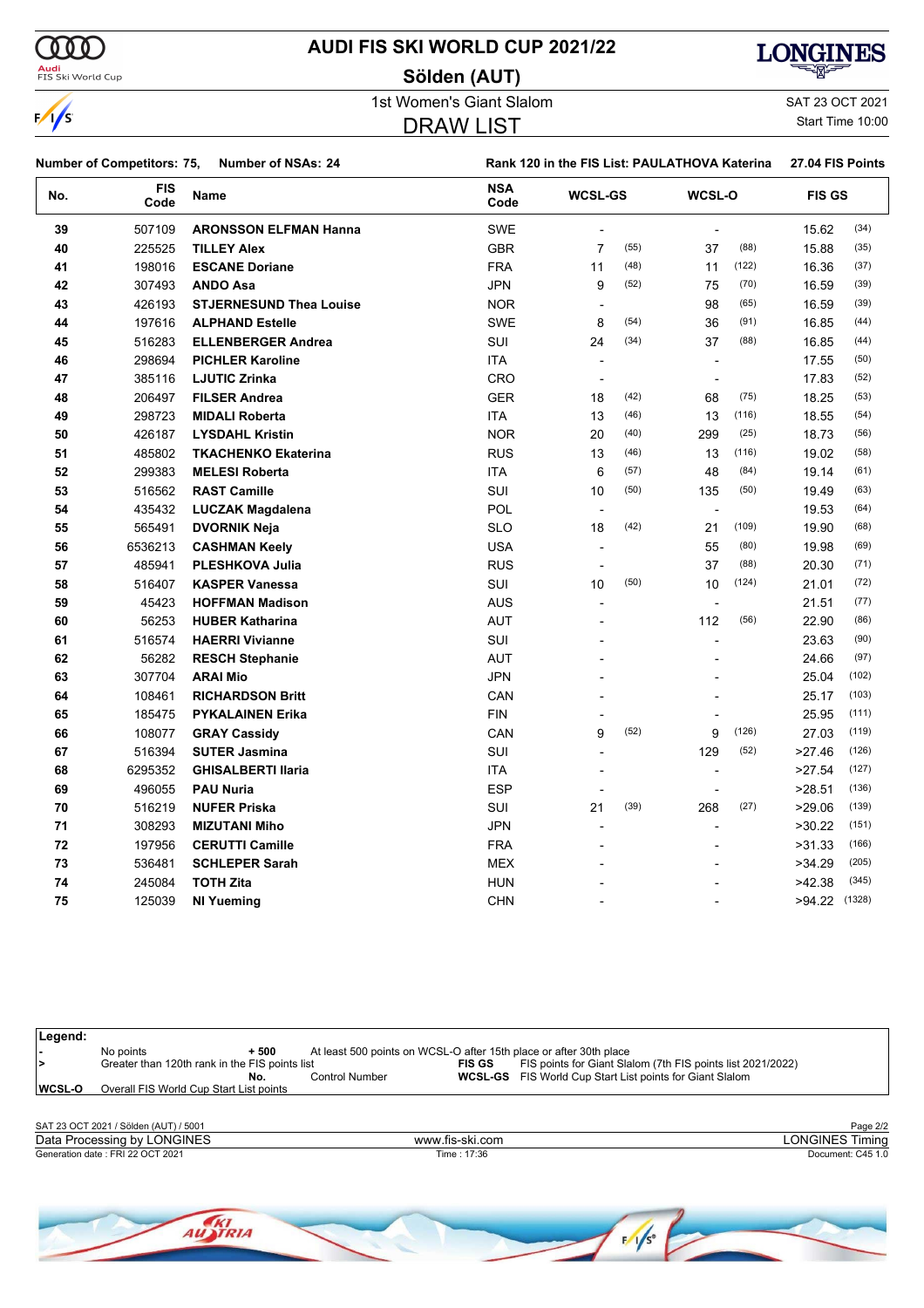











 $\frac{1}{s}$ 

#### **AUDI FIS SKI WORLD CUP 2021/22**

**Sölden (AUT)**

**LONGINES** 

START LIST RUN 1

1st Women's Giant Slalom Satt 23 OCT 2021 Start Time 10:00

| Number of Competitors: 75, Number of NSAs: |  | 24 |
|--------------------------------------------|--|----|
|                                            |  |    |

| <b>Bib</b>     | <b>FIS</b> | Name                                               | Year of NSA  |            |      | Ski       |
|----------------|------------|----------------------------------------------------|--------------|------------|------|-----------|
|                | Code       |                                                    | <b>Birth</b> | Code       | Time |           |
| 1              |            | 6535237 SHIFFRIN Mikaela                           | 1995 USA     |            |      | Atomic    |
| $\overline{2}$ |            | 297601 BRIGNONE Federica                           | 1990         | ITA        |      | Rossignol |
| 3              |            | 299276 BASSINO Marta                               | 1996         | <b>ITA</b> |      | Salomon   |
| 4              |            | 516138 GUT-BEHRAMI Lara                            | 1991         | SUI        |      | Head      |
| 5              |            | 516284 GISIN Michelle                              | 1993 SUI     |            |      | Rossignol |
| 6              |            | 196928 WORLEY Tessa                                | 1989 FRA     |            |      | Rossignol |
| $\overline{7}$ |            | 705423 VLHOVA Petra                                | 1995 SVK     |            |      | Rossignol |
| 8              |            | 565471 HROVAT Meta                                 | 1998 SLO     |            |      | Salomon   |
| 9              |            | 298323 <b>GOGGIA Sofia</b>                         | 1992 ITA     |            |      | Atomic    |
| 10             |            | 56087 SIEBENHOFER Ramona                           | 1991         | <b>AUT</b> |      | Fischer   |
| 11             |            | 6535773 O BRIEN Nina                               | 1997 USA     |            |      | Rossignol |
| 12             |            | 506399 HECTOR Sara                                 | 1992 SWE     |            |      | Head      |
| 13             |            | 435334 GASIENICA-DANIEL Maryna                     | 1994 POL     |            |      | Atomic    |
| 14             |            | 56388 LIENSBERGER Katharina                        | 1997 AUT     |            |      | Rossignol |
| 15             |            | 415232 ROBINSON Alice                              | 2001 NZL     |            |      | Voelkl    |
| 16             |            | ------------------ break<br>297910 CURTONI Elena   | 1991 ITA     |            |      | Head      |
| 17             |            | 56217 BRUNNER Stephanie                            | 1994 AUT     |            |      | Atomic    |
| 18             |            | 425929 MOWINCKEL Ragnhild                          |              | 1992 NOR   |      | Head      |
| 19             |            | 426100 HOLTMANN Mina Fuerst                        | 1995 NOR     |            |      | Voelkl    |
| 20             |            | 56315 TRUPPE Katharina                             | 1996 AUT     |            |      | Fischer   |
| 21             |            | 565401 <b>BUCIK Ana</b>                            | 1993 SLO     |            |      | Salomon   |
| 22             |            | 56174 HAASER Ricarda                               | 1993 AUT     |            |      | Fischer   |
| 23             |            | ---------------- break -<br>107613 GRENIER Valerie | 1996 CAN     |            |      | Rossignol |
| 24             |            | 197124 FRASSE SOMBET Coralie                       | 1991 FRA     |            |      | Head      |
| 25             |            | 565373 <b>ROBNIK Tina</b>                          | 1991         | <b>SLO</b> |      | Voelkl    |
| 26             |            | 56392 GRITSCH Franziska                            | 1997 AUT     |            |      | Head      |
| 27             |            | 539909 MOLTZAN Paula                               | 1994 USA     |            |      | Rossignol |
| 28             |            | 197651 DIREZ Clara                                 | 1995 FRA     |            |      | Dynastar  |
| 29             |            | 565463 SLOKAR Andreja                              | 1997 SLO     |            |      | Nordica   |
| 30             |            | 516268 WILD Simone                                 | 1993 SUI     |            |      | Fischer   |
|                |            | ----------------- break                            |              |            |      |           |
| 31             |            | 155763 LEDECKA Ester                               | 1995 CZE     |            |      | Atomic    |
| 32             |            | 426043 TVIBERG Maria Therese                       |              | 1994 NOR   |      | Head      |
| 33             |            | 206532 SCHMOTZ Marlene                             | 1994 GER     |            |      | Fischer   |
| 34             |            | 6536392 HURT A.J.                                  | 2000 USA     |            |      | Head      |
| 35             |            | 426324 MONSEN Marte                                | 2000 NOR     |            |      | Rossignol |
| 36             |            | 56373 MOERZINGER Elisa                             | 1997 AUT     |            |      | Rossignol |
| 37             |            | 507011 LOEVBLOM Hilma                              | 2000 SWE     |            |      | Head      |
| 38             |            | 415205 HUDSON Piera                                | 1996 NZL     |            |      | Dynastar  |
| 39             |            | 507109 ARONSSON ELFMAN Hanna                       | 2002 SWE     |            |      | Rossignol |
| 40             |            | 225525 TILLEY Alex                                 | 1993 GBR     |            |      | Kaestle   |
| 41             |            | 198016 ESCANE Doriane                              | 1999 FRA     |            |      | Rossignol |
| 42             |            | 307493 ANDO Asa                                    | 1996 JPN     |            |      | Atomic    |



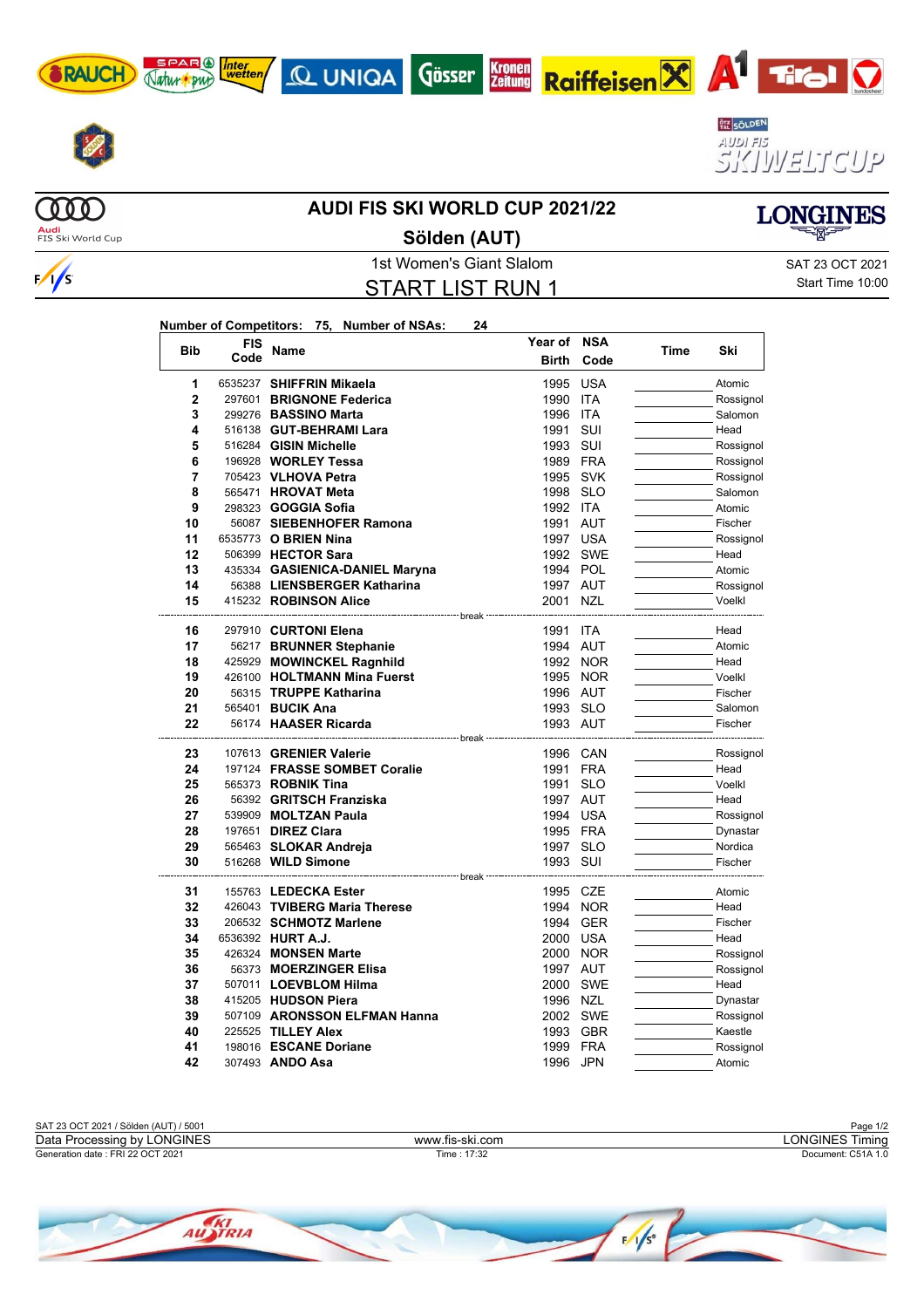

**Jury**

### **AUDI FIS SKI WORLD CUP 2021/22**

**Sölden (AUT)**



1st Women's Giant Slalom SAT 23 OCT 2021 START LIST RUN 1

Start Time 10:00

| Number of Competitors: 75. Number of NSAs: |  |  |
|--------------------------------------------|--|--|
|                                            |  |  |

| <b>Bib</b> | <b>FIS</b> | <b>Name</b>                    | Year of      | <b>NSA</b> | <b>Time</b> | Ski       |
|------------|------------|--------------------------------|--------------|------------|-------------|-----------|
|            | Code       |                                | <b>Birth</b> | Code       |             |           |
| 43         |            | 426193 STJERNESUND Thea Louise | 1996         | <b>NOR</b> |             | Rossignol |
| 44         |            | 197616 ALPHAND Estelle         | 1995         | <b>SWE</b> |             | Head      |
| 45         |            | 516283 ELLENBERGER Andrea      | 1993         | SUI        |             | Stoeckli  |
| 46         |            | 298694 PICHLER Karoline        | 1994         | <b>ITA</b> |             | Head      |
| 47         |            | 385116 LJUTIC Zrinka           |              | 2004 CRO   |             | Rossignol |
| 48         |            | 206497 FILSER Andrea           | 1993         | <b>GER</b> |             | Voelkl    |
| 49         |            | 298723 MIDALI Roberta          | 1994         | ITA        |             | Rossignol |
| 50         |            | 426187 LYSDAHL Kristin         | 1996         | <b>NOR</b> |             | Rossignol |
| 51         |            | 485802 TKACHENKO Ekaterina     | 1995         | <b>RUS</b> |             | Atomic    |
| 52         |            | 299383 MELESI Roberta          | 1996         | <b>ITA</b> |             | Dynastar  |
| 53         |            | 516562 RAST Camille            | 1999         | SUI        |             | Head      |
| 54         |            | 435432 LUCZAK Magdalena        | 2001         | POL        |             | Atomic    |
| 55         |            | 565491 <b>DVORNIK Neja</b>     | 2001         | <b>SLO</b> |             | Fischer   |
| 56         |            | 6536213 CASHMAN Keely          | 1999         | <b>USA</b> |             | Rossignol |
| 57         |            | 485941 PLESHKOVA Julia         | 1997         | <b>RUS</b> |             | Head      |
| 58         |            | 516407 KASPER Vanessa          | 1996         | SUI        |             | Head      |
| 59         |            | 45423 HOFFMAN Madison          | 2000 AUS     |            |             | Rossignol |
| 60         |            | 56253 HUBER Katharina          | 1995 AUT     |            |             | Fischer   |
| 61         |            | 516574 HAERRI Vivianne         | 1999 SUI     |            |             | Stoeckli  |
| 62         |            | 56282 RESCH Stephanie          | 1995 AUT     |            |             | Voelkl    |
| 63         |            | 307704 ARAI Mio                | 1997         | <b>JPN</b> |             | Head      |
| 64         |            | 108461 RICHARDSON Britt        | 2003         | CAN        |             |           |
| 65         |            | 185475 PYKALAINEN Erika        | 2001         | <b>FIN</b> |             | Atomic    |
| 66         |            | 108077 GRAY Cassidy            | 2001         | CAN        |             | Fischer   |
| 67         |            | 516394 SUTER Jasmina           | 1995         | SUI        |             | Stoeckli  |
| 68         |            | 6295352 GHISALBERTI Ilaria     | 2000         | <b>ITA</b> |             | Head      |
| 69         |            | 496055 PAU Nuria               | 1994         | <b>ESP</b> |             | Fischer   |
| 70         |            | 516219 NUFER Priska            | 1992         | SUI        |             | Dynastar  |
| 71         |            | 308293 MIZUTANI Miho           | 2003         | <b>JPN</b> |             |           |
| 72         |            | 197956 CERUTTI Camille         | 1998         | <b>FRA</b> |             | Atomic    |
| 73         |            | 536481 SCHLEPER Sarah          | 1979         | <b>MEX</b> |             | Rossignol |
| 74         |            | 245084 TOTH Zita               | 2002         | HUN        |             |           |
| 75         | 125039     | NI Yuemina                     | 1995         | <b>CHN</b> |             |           |

| Jury                          |                              |            | recnnical Data                |            |                           |                   |
|-------------------------------|------------------------------|------------|-------------------------------|------------|---------------------------|-------------------|
| <b>FIS Technical Delegate</b> | <b>GUT Marco</b>             | SUI        | <b>Course Name</b>            |            |                           | <b>RETTENBACH</b> |
| Referee                       | <b>GERDOL Peter</b>          | <b>FIS</b> | <b>Start Altitude</b>         |            |                           | 3040m             |
| <b>Assistant Referee</b>      | <b>MAYR Markus</b>           | <b>FIS</b> | <b>Finish Altitude</b>        |            |                           | 2670m             |
| <b>Chief of Race</b>          | <b>GSTREIN Rainer</b>        | AUT        | <b>Vertical Drop</b>          |            |                           | 370 <sub>m</sub>  |
|                               |                              |            | <b>Homologation Number</b>    |            |                           | 14044/07/21       |
| <b>Race Information Run 1</b> |                              |            | <b>Race Information Run 2</b> |            |                           |                   |
| <b>Course Setter</b>          | DAY Mike                     | USA        | <b>Course Setter</b>          |            | <b>PELLICIER Lionel</b>   | <b>FRA</b>        |
| <b>Gates/Turning Gates</b>    | 48/45                        |            | <b>Gates/Turning Gates</b>    |            |                           |                   |
| <b>Start Time</b>             | 10:00                        |            | <b>Start Time</b>             |            | 13:15                     |                   |
| Forerunners:                  |                              |            |                               |            |                           |                   |
| Run 1:                        | F1 - MAGDALENA KAPPAURER AUT |            | <b>F2 - MAGDALENA EGGER</b>   | <b>AUT</b> | <b>F3 - KAROLINA AUER</b> | AUT               |
| <b>Run 2:</b>                 | F1 - MAGDALENA KAPPAURER AUT |            | <b>F2 - MAGDALENA EGGER</b>   | AUT        | <b>F3 - KAROLINA AUER</b> | AUT               |

**Technical Data**

| SAT 23 OCT 2021 / Sölden (AUT) / 5001 |                 | Page 2/2           |
|---------------------------------------|-----------------|--------------------|
| Data Processing by LONGINES           | www.fis-ski.com | _ONGINES Timina    |
| Generation date : FRI 22 OCT 2021     | Time : 17:32    | Document: C51A 1.0 |
|                                       |                 |                    |

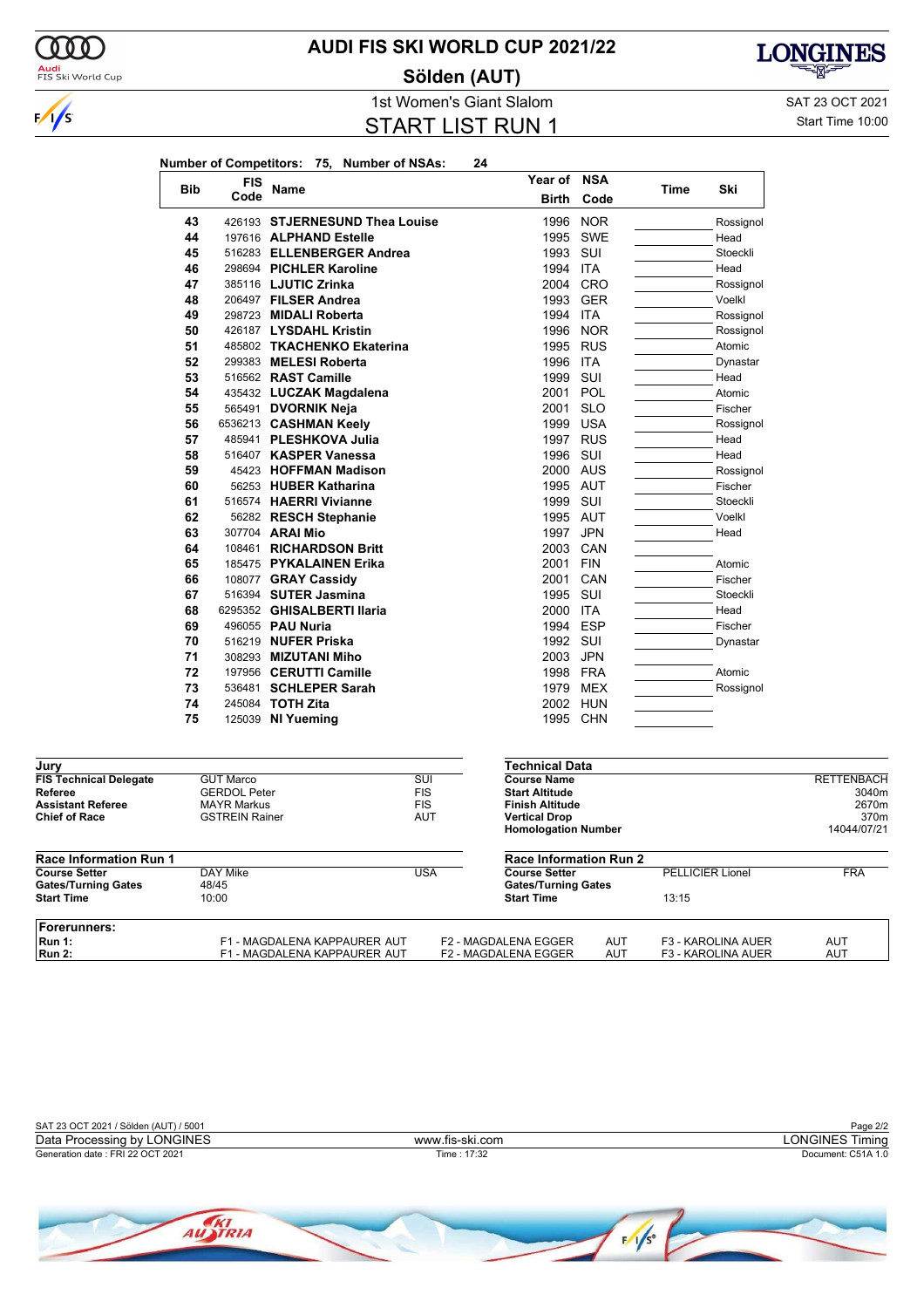









**COOO Audi**<br>FIS Ski World Cup

#### **AUDI FIS SKI WORLD CUP 2021/22**

**Sölden (AUT)**

 $\frac{1}{s}$ 

 $\Gamma$ 

1st Women's Giant Slalom Sattle School and SAT 23 OCT 2021 OFFICIAL RESULTS RUN 1

Start Time 10:00

**LONGINES** 

| Rank           | <b>Bib</b>     | <b>FIS</b><br>Code | Name                                                 | YB   | <b>NSA</b><br>Code | Time    | <b>Difference</b> | Ski                 |
|----------------|----------------|--------------------|------------------------------------------------------|------|--------------------|---------|-------------------|---------------------|
| 1              | 4              | 516138             | <b>GUT-BEHRAMI Lara</b>                              | 1991 | <b>SUI</b>         | 1:02.80 |                   | Head                |
| $\mathbf{2}$   | $\mathbf{1}$   | 6535237            | <b>SHIFFRIN Mikaela</b>                              | 1995 | <b>USA</b>         | 1:02.82 | 0.02              | Atomic              |
| 3              | 17             | 56217              | <b>BRUNNER Stephanie</b>                             | 1994 | <b>AUT</b>         | 1:03.34 | 0.54              | Atomic              |
| 4              | 14             | 56388              | <b>LIENSBERGER Katharina</b>                         | 1997 | <b>AUT</b>         | 1:03.43 | 0.63              | Rossignol           |
| 5              | 23             | 107613             | <b>GRENIER Valerie</b>                               | 1996 | CAN                | 1:03.54 | 0.74              | Rossignol           |
| 6              | 7              | 705423             | <b>VLHOVA Petra</b>                                  | 1995 | <b>SVK</b>         | 1:03.61 | 0.81              | Rossignol           |
| $\overline{7}$ | 15             | 415232             | <b>ROBINSON Alice</b>                                | 2001 | <b>NZL</b>         | 1:03.70 | 0.90              | Voelkl              |
| 8              | 8              | 565471             | <b>HROVAT Meta</b>                                   | 1998 | <b>SLO</b>         | 1:03.78 | 0.98              | Salomon             |
| 9              | 29             | 565463             | <b>SLOKAR Andreja</b>                                | 1997 | <b>SLO</b>         | 1:03.96 | 1.16              | Nordica             |
| 10             | 22             | 56174              | <b>HAASER Ricarda</b>                                | 1993 | <b>AUT</b>         | 1:04.10 | 1.30              | Fischer             |
| 11             | 11             | 6535773            | <b>O BRIEN Nina</b>                                  | 1997 | <b>USA</b>         | 1.04.11 | 1.31              | Rossignol           |
| 12             | 12             | 506399             | <b>HECTOR Sara</b>                                   | 1992 | <b>SWE</b>         | 1:04.12 | 1.32              | Head                |
| 13             | 18             | 425929             | <b>MOWINCKEL Ragnhild</b>                            | 1992 | <b>NOR</b>         | 1:04.22 | 1.42              | Head                |
| 14             | 32             | 426043             | <b>TVIBERG Maria Therese</b>                         | 1994 | <b>NOR</b>         | 1:04.26 | 1.46              | Head                |
| 15             | $\overline{2}$ | 297601             | <b>BRIGNONE Federica</b>                             | 1990 | <b>ITA</b>         | 1:04.32 | 1.52              | Rossignol           |
| 16             | 6              | 196928             | <b>WORLEY Tessa</b>                                  | 1989 | <b>FRA</b>         | 1:04.45 | 1.65              | Rossignol           |
| 17             | 5              | 516284             | <b>GISIN Michelle</b>                                | 1993 | SUI                | 1:04.49 | 1.69              | Rossignol           |
| 18             | 43             | 426193             | <b>STJERNESUND Thea Louise</b>                       | 1996 | <b>NOR</b>         | 1:04.57 | 1.77              | Rossignol           |
| 19             | 34             | 6536392            | <b>HURT A.J.</b>                                     | 2000 | <b>USA</b>         | 1:04.69 | 1.89              | Head                |
| 20             | 10             | 56087              | <b>SIEBENHOFER Ramona</b>                            | 1991 | <b>AUT</b>         | 1:04.71 | 1.91              | Fischer             |
| 21             | 19             | 426100             | <b>HOLTMANN Mina Fuerst</b>                          | 1995 | <b>NOR</b>         | 1:04.74 | 1.94              | Voelkl              |
| 22             | 9              | 298323             | <b>GOGGIA Sofia</b>                                  | 1992 | ITA                | 1.04.77 | 1.97              | Atomic              |
| 23             | 24             | 197124             | <b>FRASSE SOMBET Coralie</b>                         | 1991 | <b>FRA</b>         | 1:04.82 | 2.02              | Head                |
| 24             | 40             | 225525             | <b>TILLEY Alex</b>                                   | 1993 | <b>GBR</b>         | 1:04.83 | 2.03              | Kaestle             |
| 25             | 33             | 206532             | <b>SCHMOTZ Marlene</b>                               | 1994 | <b>GER</b>         | 1:05.16 | 2.36              | Fischer             |
| 26             | 39             | 507109             | <b>ARONSSON ELFMAN Hanna</b>                         | 2002 | <b>SWE</b>         | 1:05.18 | 2.38              | Rossignol           |
| 27             | 27             | 539909             | <b>MOLTZAN Paula</b>                                 | 1994 | <b>USA</b>         | 1:05.26 | 2.46              | Rossignol           |
| 28<br>29       | 45<br>20       | 516283             | <b>ELLENBERGER Andrea</b><br><b>TRUPPE Katharina</b> | 1993 | SUI                | 1:05.27 | 2.47<br>2.50      | Stoeckli<br>Fischer |
| 30             |                | 56315              |                                                      | 1996 | <b>AUT</b>         | 1:05.30 |                   | Voelkl              |
|                | 25             | 565373             | <b>ROBNIK Tina</b>                                   | 1991 | <b>SLO</b>         | 1:05.38 | 2.58              |                     |
|                |                |                    | DID NOT QUALIFY FOR RUN 2: 36 competitors            |      |                    |         |                   |                     |
| 31             | 21             | 565401             | <b>BUCIK Ana</b>                                     | 1993 | <b>SLO</b>         | 1:05.41 | 2.61              | Salomon             |
| 32             | 36             | 56373              | <b>MOERZINGER Elisa</b>                              | 1997 | <b>AUT</b>         | 1:05.48 | 2.68              | Rossignol           |
| 33             | 60             | 56253              | <b>HUBER Katharina</b>                               | 1995 | <b>AUT</b>         | 1:05.56 | 2.76              | Fischer             |
| 34             | 54             | 435432             | <b>LUCZAK Magdalena</b>                              | 2001 | <b>POL</b>         | 1:05.82 | 3.02              | Atomic              |
| 35             | 37             | 507011             | <b>LOEVBLOM Hilma</b>                                | 2000 | <b>SWE</b>         | 1:05.93 | 3.13              | Head                |
| 36             | 30             | 516268             | <b>WILD Simone</b>                                   | 1993 | SUI                | 1:05.94 | 3.14              | Fischer             |
| 37             | 57             | 485941             | <b>PLESHKOVA Julia</b>                               | 1997 | <b>RUS</b>         | 1:05.98 | 3.18              | Head                |
| 38             | 53             | 516562             | <b>RAST Camille</b>                                  | 1999 | SUI                | 1:05.99 | 3.19              | Head                |
| 39             | 44             | 197616             | <b>ALPHAND Estelle</b>                               | 1995 | <b>SWE</b>         | 1:06.07 | 3.27              | Head                |
| 40             | 46             | 298694             | <b>PICHLER Karoline</b>                              | 1994 | <b>ITA</b>         | 1:06.25 | 3.45              | Head                |
| 41             | 50             | 426187             | <b>LYSDAHL Kristin</b>                               | 1996 | <b>NOR</b>         | 1:06.26 | 3.46              | Rossignol           |
| 42             | 35             | 426324             | <b>MONSEN Marte</b>                                  | 2000 | <b>NOR</b>         | 1:06.27 | 3.47              | Rossignol           |
| 43             | 47             | 385116             | <b>LJUTIC Zrinka</b>                                 | 2004 | <b>CRO</b>         | 1:06.37 | 3.57              | Rossignol           |
| 44             | 68             | 6295352            | <b>GHISALBERTI Ilaria</b>                            | 2000 | ITA                | 1:06.43 | 3.63              | Head                |

| SAT 23 OCT 2021 / Sölden (AUT) / 5001 |                 | Page 1/2           |
|---------------------------------------|-----------------|--------------------|
| Data Processing by LONGINES           | www.fis-ski.com | LONGINES Timina    |
| Generation date: SAT 23 OCT 2021      | Time : 11:36    | Document: C73B 1.0 |
|                                       |                 |                    |

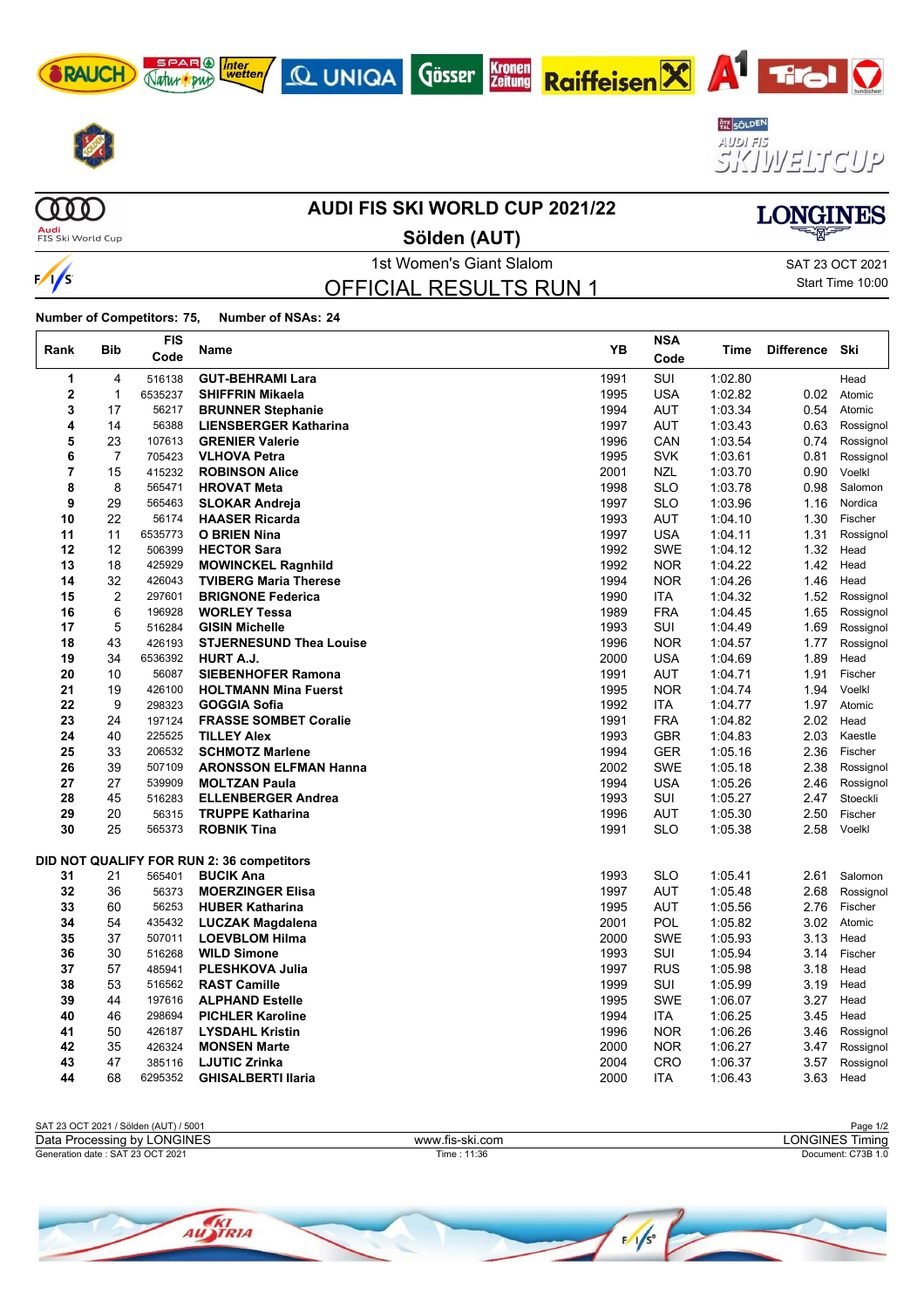

**Audi**<br>FIS Ski World Cup

### **AUDI FIS SKI WORLD CUP 2021/22**

**Sölden (AUT)**



1st Women's Giant Slalom Sat 23 OCT 2021

#### OFFICIAL RESULTS RUN 1

Start Time 10:00

#### **Number of Competitors: 75, Number of NSAs: 24**

| Rank                                            | Bib      | <b>FIS</b><br>Code | Name                                                         |            |                                                    | YB                | <b>NSA</b><br>Code | Time                                     | <b>Difference</b> | Ski                      |
|-------------------------------------------------|----------|--------------------|--------------------------------------------------------------|------------|----------------------------------------------------|-------------------|--------------------|------------------------------------------|-------------------|--------------------------|
| 45                                              | 66       | 108077             | <b>GRAY Cassidy</b>                                          |            |                                                    | 2001              | CAN                | 1:06.61                                  | 3.81              | Fischer                  |
| 45                                              | 42       | 307493             | <b>ANDO Asa</b>                                              |            |                                                    | 1996              | <b>JPN</b>         | 1:06.61                                  | 3.81              | Atomic                   |
| 47                                              | 31       | 155763             | <b>LEDECKA Ester</b>                                         |            |                                                    | 1995              | <b>CZE</b>         | 1:06.65                                  | 3.85              | Atomic                   |
| 48                                              | 64       | 108461             | <b>RICHARDSON Britt</b>                                      |            |                                                    | 2003              | CAN                | 1:06.73                                  | 3.93              |                          |
| 49                                              | 28       | 197651             | <b>DIREZ Clara</b>                                           |            |                                                    | 1995              | <b>FRA</b>         | 1:06.82                                  | 4.02              | Dynastar                 |
| 50                                              | 67       | 516394             | <b>SUTER Jasmina</b>                                         |            |                                                    | 1995              | <b>SUI</b>         | 1:06.83                                  | 4.03              | Stoeckli                 |
| 51                                              | 58       | 516407             | <b>KASPER Vanessa</b>                                        |            |                                                    | 1996              | SUI                | 1:06.90                                  | 4.10              | Head                     |
| 52                                              | 48       | 206497             | <b>FILSER Andrea</b>                                         |            |                                                    | 1993              | <b>GER</b>         | 1:07.00                                  | 4.20              | Voelkl                   |
| 53                                              | 56       | 6536213            | <b>CASHMAN Keely</b>                                         |            |                                                    | 1999              | <b>USA</b>         | 1:07.02                                  | 4.22              | Rossignol                |
| 53                                              | 55       | 565491             | <b>DVORNIK Neja</b>                                          |            |                                                    | 2001              | <b>SLO</b>         | 1:07.02                                  | 4.22              | Fischer                  |
| 55                                              | 41       | 198016             | <b>ESCANE Doriane</b>                                        |            |                                                    | 1999              | <b>FRA</b>         | 1:07.14                                  | 4.34              | Rossignol                |
| 56                                              | 70       | 516219             | <b>NUFER Priska</b>                                          |            |                                                    | 1992              | <b>SUI</b>         | 1:07.23                                  | 4.43              | Dynastar                 |
| 57                                              | 26       | 56392              | <b>GRITSCH Franziska</b>                                     |            |                                                    | 1997              | <b>AUT</b>         | 1:07.28                                  | 4.48              | Head                     |
| 58                                              | 38       | 415205             | <b>HUDSON Piera</b>                                          |            |                                                    | 1996              | <b>NZL</b>         | 1:07.46                                  | 4.66              | Dynastar                 |
| 59                                              | 62       | 56282              | <b>RESCH Stephanie</b>                                       |            |                                                    | 1995              | <b>AUT</b>         | 1:07.51                                  | 4.71              | Voelkl                   |
| 60<br>61                                        | 65<br>61 | 185475<br>516574   | <b>PYKALAINEN Erika</b><br><b>HAERRI Vivianne</b>            |            |                                                    | 2001<br>1999      | <b>FIN</b><br>SUI  | 1:07.87                                  | 5.07<br>5.32      | Atomic<br>Stoeckli       |
| 62                                              | 71       | 308293             | <b>MIZUTANI Miho</b>                                         |            |                                                    |                   | <b>JPN</b>         | 1:08.12<br>1:08.15                       | 5.35              |                          |
| 63                                              | 69       | 496055             | <b>PAU Nuria</b>                                             |            |                                                    | 2003<br>1994      | <b>ESP</b>         | 1:08.34                                  | 5.54              | Fischer                  |
| 64                                              | 51       | 485802             | <b>TKACHENKO Ekaterina</b>                                   |            |                                                    | 1995              | <b>RUS</b>         | 1:09.28                                  | 6.48              | Atomic                   |
| 65                                              | 73       | 536481             | <b>SCHLEPER Sarah</b>                                        |            |                                                    | 1979              | <b>MEX</b>         | 1:13.90                                  | 11.10             | Rossignol                |
| 66                                              | 75       | 125039             | <b>NI Yueming</b>                                            |            |                                                    | 1995              | <b>CHN</b>         | 1:13.97                                  | 11.17             |                          |
|                                                 |          |                    | <b>DID NOT FINISH RUN 1: 9 competitors</b>                   |            |                                                    |                   |                    |                                          |                   |                          |
|                                                 | 3        | 299276             | <b>BASSINO Marta</b>                                         |            |                                                    | 1996              | <b>ITA</b>         |                                          |                   | Salomon                  |
|                                                 | 13       | 435334             | <b>GASIENICA-DANIEL Maryna</b>                               |            |                                                    | 1994              | POL                |                                          |                   | Atomic                   |
|                                                 | 16       | 297910             | <b>CURTONI Elena</b>                                         |            |                                                    | 1991              | <b>ITA</b>         |                                          |                   | Head                     |
|                                                 | 49       | 298723             | <b>MIDALI Roberta</b>                                        |            |                                                    | 1994              | <b>ITA</b>         |                                          |                   | Rossignol                |
|                                                 | 52       | 299383             | <b>MELESI Roberta</b>                                        |            |                                                    | 1996              | <b>ITA</b>         |                                          |                   | Dynastar                 |
|                                                 | 59<br>63 | 45423              | <b>HOFFMAN Madison</b><br><b>ARAI Mio</b>                    |            |                                                    | 2000<br>1997      | <b>AUS</b>         |                                          |                   | Rossignol<br>Head        |
|                                                 | 72       | 307704<br>197956   |                                                              |            |                                                    |                   | <b>JPN</b>         |                                          |                   |                          |
|                                                 | 74       | 245084             | <b>CERUTTI Camille</b><br><b>TOTH Zita</b>                   |            |                                                    | 1998<br>2002      | <b>FRA</b><br>HUN  |                                          |                   | Atomic                   |
| Jury                                            |          |                    |                                                              |            | <b>Technical Data</b>                              |                   |                    |                                          |                   |                          |
| <b>FIS Technical Delegate</b>                   |          |                    | <b>GUT Marco</b>                                             | SUI        | <b>Course Name</b>                                 |                   |                    |                                          |                   | <b>RETTENBACH</b>        |
| <b>Referee</b>                                  |          |                    | <b>GERDOL Peter</b>                                          | <b>FIS</b> | <b>Start Altitude</b>                              |                   |                    |                                          |                   | 3040m                    |
| <b>Assistant Referee</b>                        |          |                    | <b>MAYR Markus</b>                                           | <b>FIS</b> | <b>Finish Altitude</b>                             |                   |                    |                                          |                   | 2670m                    |
| <b>Chief of Race</b>                            |          |                    | <b>GSTREIN Rainer</b>                                        | <b>AUT</b> | <b>Vertical Drop</b><br><b>Homologation Number</b> |                   |                    |                                          |                   | 370m<br>14044/07/21      |
| <b>Race Information Run 1</b>                   |          |                    |                                                              |            | <b>Race Information Run 2</b>                      |                   |                    |                                          |                   |                          |
| <b>Course Setter</b>                            |          |                    | <b>DAY Mike</b>                                              | <b>USA</b> | <b>Course Setter</b>                               |                   |                    | <b>PELLICIER Lionel</b>                  |                   | <b>FRA</b>               |
| <b>Gates/Turning Gates</b><br><b>Start Time</b> |          |                    | 48/45<br>10:00                                               |            | <b>Gates/Turning Gates</b><br><b>Start Time</b>    |                   | 13:15              |                                          |                   |                          |
| Forerunners:                                    |          |                    |                                                              |            |                                                    |                   |                    |                                          |                   |                          |
| <b>Run 1:</b><br><b>Run 2:</b>                  |          |                    | F1 - MAGDALENA KAPPAURER AUT<br>F1 - MAGDALENA KAPPAURER AUT |            | F2 - MAGDALENA EGGER<br>F2 - MAGDALENA EGGER       | <b>AUT</b><br>AUT |                    | F3 - KAROLINA AUER<br>F3 - KAROLINA AUER |                   | <b>AUT</b><br><b>AUT</b> |
| Conditions on course:                           |          |                    |                                                              |            |                                                    |                   |                    |                                          |                   |                          |

**Run 1** SUNNY **Run 11 Show:** HARD **Temperature - Start:** -10°C **Temperature - Finish:** -4°C

**Legend:** Year of Birth

SAT 23 OCT 2021 / Sölden (AUT) / 5001 Page 2/2<br>
Data Processing by LONGINES **Automobia Contract Contract Contract Contract Contract Contract Contract Contract Contract Contract Contract Contract Contract Contract Contract** Generation date : SAT 23 OCT 2021 Time : 11:36 Document: C73B 1.0 Data Processing by LONGINES www.fis-ski.com

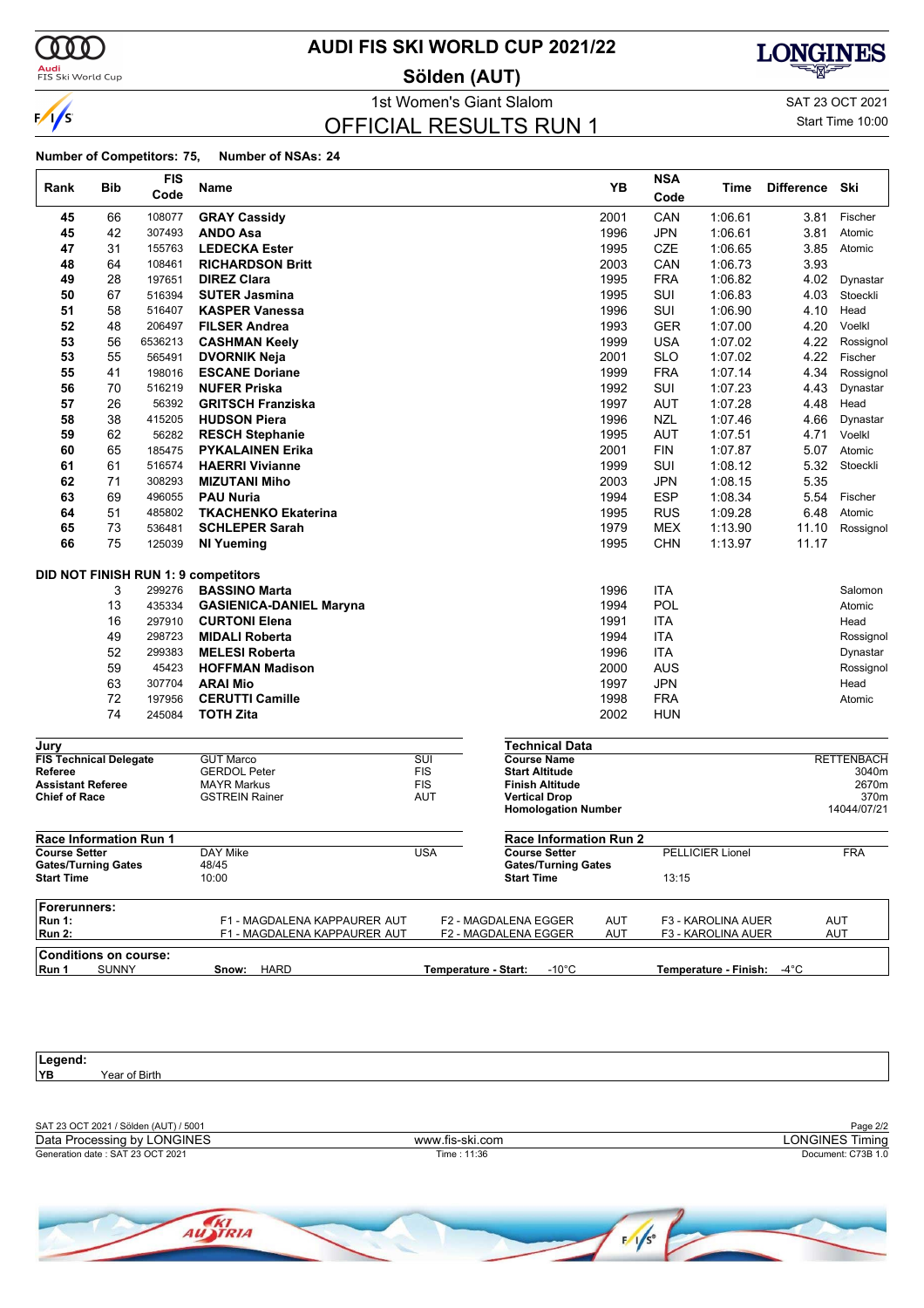









 $000$ Audi<br>FIS Ski World Cup

 $\frac{1}{s}$ 

#### **AUDI FIS SKI WORLD CUP 2021/22**

Gösser



**Sölden (AUT)**

Kronen<br>Zeitung

# START LIST RUN 2

1st Women's Giant Slalom Sattle School and SAT 23 OCT 2021 Start Time 13:15

#### **Number of Competitors: 30, Number of NSAs: 13**

| <b>Start</b><br>Order         | <b>Bib</b>        | <b>FIS</b><br>Code | <b>Name</b>                    | Year of NSA             | <b>Birth Code</b>      | Run 1                 | Diff. | Rank | Run <sub>2</sub> | Total | Ski               |
|-------------------------------|-------------------|--------------------|--------------------------------|-------------------------|------------------------|-----------------------|-------|------|------------------|-------|-------------------|
| 1                             | 25                |                    | 565373 <b>ROBNIK Tina</b>      |                         | 1991 SLO               | 1:05.38               | 2.58  | 30   |                  |       | Voelkl            |
| $\overline{2}$                | 20                |                    | 56315 TRUPPE Katharina         |                         | 1996 AUT               | 1:05.30               | 2.50  | 29   |                  |       | Fischer           |
| 3                             | 45                |                    | 516283 ELLENBERGER Andrea      |                         | 1993 SUI               | 1:05.27               | 2.47  | 28   |                  |       | Stoeckli          |
| 4                             | 27                |                    | 539909 MOLTZAN Paula           |                         | 1994 USA               | 1:05.26               | 2.46  | 27   |                  |       | Rossignol         |
| 5                             | 39                |                    | 507109 ARONSSON ELFMAN Hanna   |                         | 2002 SWE               | 1:05.18               | 2.38  | 26   |                  |       | Rossignol         |
| 6                             | 33                |                    | 206532 SCHMOTZ Marlene         |                         | 1994 GER               | 1:05.16               | 2.36  | 25   |                  |       | Fischer           |
| $\overline{7}$                | 40                |                    | 225525 TILLEY Alex             |                         | 1993 GBR               | 1:04.83               | 2.03  | 24   |                  |       | Kaestle           |
| 8                             | 24                |                    | 197124 FRASSE SOMBET Coralie   |                         | 1991 FRA               | 1:04.82               | 2.02  | 23   |                  |       | Head              |
| 9                             | 9                 |                    | 298323 GOGGIA Sofia            |                         | 1992 ITA               | 1:04.77               | 1.97  | 22   |                  |       | Atomic            |
| 10                            | 19                |                    | 426100 HOLTMANN Mina Fuerst    |                         | 1995 NOR               | 1:04.74               | 1.94  | 21   |                  |       | Voelkl            |
| 11                            | 10                |                    | 56087 SIEBENHOFER Ramona       |                         | 1991 AUT               | 1:04.71               | 1.91  | 20   |                  |       | Fischer           |
| 12                            |                   |                    | 34 6536392 HURT A.J.           |                         | 2000 USA               | 1:04.69               | 1.89  | 19   |                  |       | Head              |
| 13                            | 43                |                    | 426193 STJERNESUND Thea Louise |                         | 1996 NOR               | 1:04.57               | 1.77  | 18   |                  |       | Rossignol         |
| 14                            | 5                 |                    | 516284 GISIN Michelle          |                         | 1993 SUI               | 1:04.49               | 1.69  | 17   |                  |       | Rossignol         |
| 15                            | 6                 |                    | 196928 WORLEY Tessa            | break -                 | 1989 FRA               | 1:04.45               | 1.65  | 16   |                  |       | Rossignol         |
| 16                            | $\mathbf{2}$      |                    | 297601 BRIGNONE Federica       |                         | 1990 ITA               | 1:04.32               | 1.52  | 15   |                  |       | Rossignol         |
| 17                            | 32                |                    | 426043 TVIBERG Maria Therese   |                         | 1994 NOR               | 1:04.26               | 1.46  | 14   |                  |       | Head              |
| 18                            | 18                |                    | 425929 MOWINCKEL Ragnhild      |                         | 1992 NOR               | 1:04.22               | 1.42  | 13   |                  |       | Head              |
| 19                            | $12 \overline{ }$ |                    | 506399 HECTOR Sara             |                         | 1992 SWE               | 1:04.12               | 1.32  | 12   |                  |       | Head              |
| 20                            |                   |                    | 11 6535773 O BRIEN Nina        |                         | 1997 USA               | 1:04.11               | 1.31  | 11   |                  |       | Rossignol         |
| 21                            | 22                |                    | 56174 HAASER Ricarda           |                         | 1993 AUT               | 1:04.10               | 1.30  | 10   |                  |       | Fischer           |
| 22                            | 29                |                    | 565463 SLOKAR Andreja          |                         | 1997 SLO               | 1:03.96               | 1.16  | 9    |                  |       | Nordica           |
|                               |                   |                    |                                |                         |                        |                       |       |      |                  |       |                   |
| 23                            | 8                 |                    | 565471 HROVAT Meta             |                         | 1998 SLO               | 1:03.78               | 0.98  | 8    |                  |       | Salomon           |
| 24                            | 15                |                    | 415232 ROBINSON Alice          |                         | 2001 NZL               | 1:03.70               | 0.90  |      |                  |       | Voelkl            |
| 25                            | 7                 |                    | 705423 VLHOVA Petra            |                         | 1995 SVK               | 1:03.61               | 0.81  | 6    |                  |       | Rossignol         |
| 26                            | 23                |                    | 107613 GRENIER Valerie         |                         | 1996 CAN               | 1:03.54               | 0.74  | 5    |                  |       | Rossignol         |
| 27                            | 14                |                    | 56388 LIENSBERGER Katharina    |                         | 1997 AUT               | 1:03.43               | 0.63  |      |                  |       | Rossignol         |
| 28                            | 17                |                    | 56217 BRUNNER Stephanie        |                         | 1994 AUT               | 1:03.34               | 0.54  | 3    |                  |       | Atomic            |
| 29                            |                   |                    | 1 6535237 SHIFFRIN Mikaela     |                         | 1995 USA               | 1:02.82               | 0.02  |      |                  |       | Atomic            |
| 30                            | 4                 |                    | 516138 GUT-BEHRAMI Lara        |                         | 1991 SUI               | 1:02.80               |       |      |                  |       | Head              |
| Jury                          |                   |                    |                                |                         |                        | <b>Technical Data</b> |       |      |                  |       |                   |
| <b>FIS Technical Delegate</b> |                   |                    | <b>GUT Marco</b>               | $\overline{\text{SUI}}$ | <b>Course Name</b>     |                       |       |      |                  |       | <b>RETTENBACH</b> |
| Referee                       |                   |                    | <b>GERDOL Peter</b>            | <b>FIS</b>              | <b>Start Altitude</b>  |                       |       |      |                  |       | 3040m             |
| <b>Assistant Referee</b>      |                   |                    | <b>MAYR Markus</b>             | <b>FIS</b>              | <b>Finish Altitude</b> |                       |       |      |                  |       | 2670m             |

**Chief of Race** GSTREIN Rainer **AUT Vertical Drop** 370m<br> **Homologation Number** 14044/07/21 **Homologation Number Race Information Run 1 Course Setter** DAY Mike USA<br>
Gates/Turning Gates 48/45 Gates/Turning Gates<br>Start Time 10:00 **Start Time Race Information Run 2** PELLICIER Lionel FRA **Gates/Turning Gates Start Time** 13:15 **Forerunners: Run 1:** F1 - MAGDALENA KAPPAURER AUT F2 - MAGDALENA EGGER AUT F3 - KAROLINA AUER AUT **F1 - MAGDALENA KAPPAURER AUT** 

Page 1/1<br>
Data Processing by LONGINES<br>
Data Processing by LONGINES Timing Generation date : SAT 23 OCT 2021 Time : 11:37 Document: C51B 1.0 Data Processing by LONGINES www.fis-ski.com

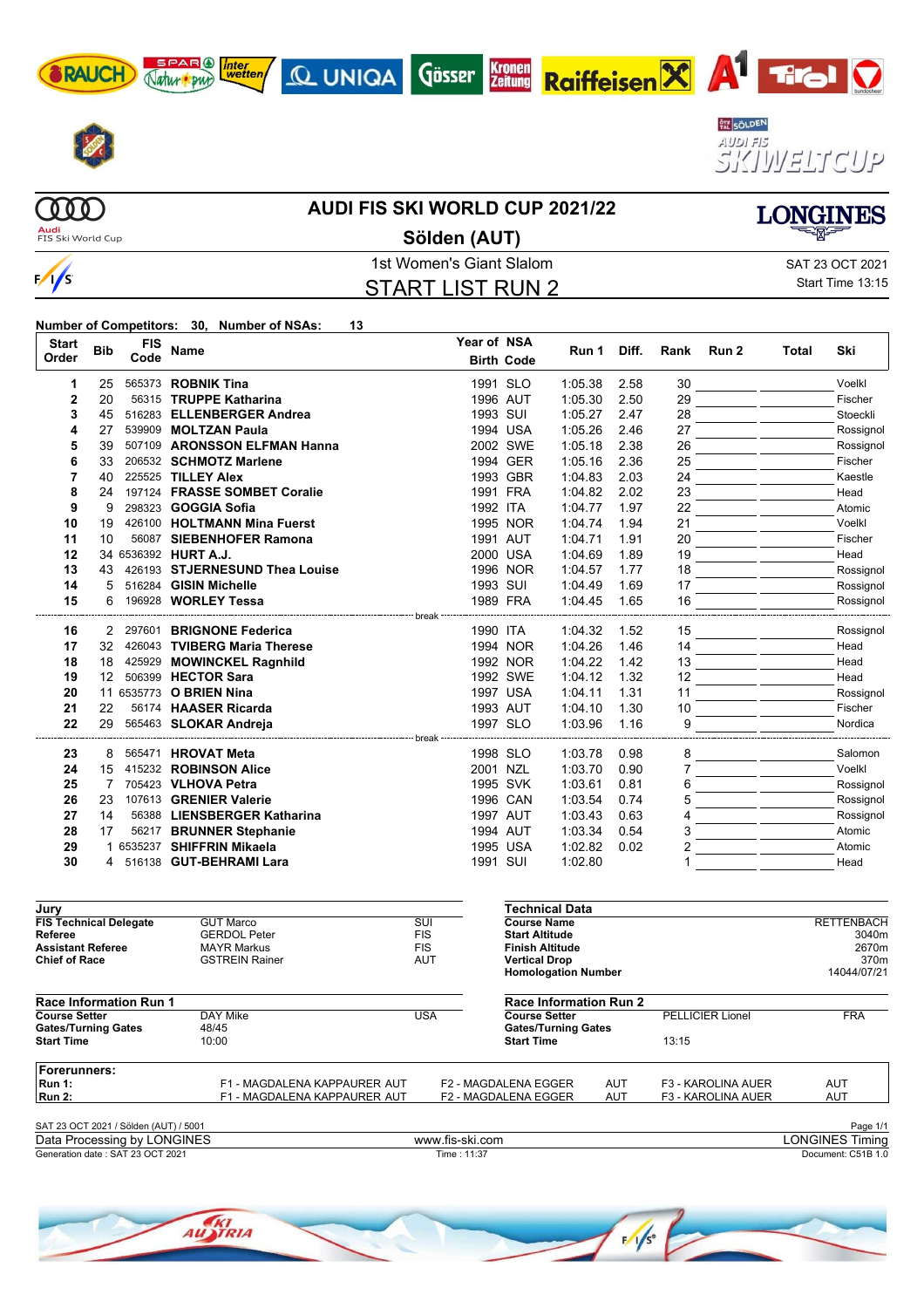









 $\begin{array}{c} 0 \\ 0 \\ 0 \\ 0 \\ \end{array}$ **Audi**<br>FIS Ski World Cup

#### **AUDI FIS SKI WORLD CUP 2021/22**

**Kronen**<br>Zeitung

**Sölden (AUT)**



### 1st Women's Giant Slalom Sattle School and SAT 23 OCT 2021 OFFICIAL RESULTS

Start Time 13:15

**LONGINES** 

**Number of Competitors: 75, Number of NSAs: <sup>24</sup> Penalty applied: 0.00**

|          |                | FIS                                   |                                                       |              | NSA               | Run 1           | Run 2            |                    |              | Race           |                   |
|----------|----------------|---------------------------------------|-------------------------------------------------------|--------------|-------------------|-----------------|------------------|--------------------|--------------|----------------|-------------------|
| Rank     | Bib            | Code                                  | Name                                                  | YΒ           | Code              | Time Rank       | <b>Time Rank</b> | Total              | Diff.        | <b>Points</b>  | Ski               |
| 1        | 1              | 6535237                               | <b>SHIFFRIN Mikaela</b>                               | 1995         | <b>USA</b>        | 1:02.82<br>(2)  | 1:04.40<br>(1)   | 2:07.22            |              | 0.00           | Atomic            |
| 2        | 4              | 516138                                | <b>GUT-BEHRAMI Lara</b>                               | 1991         | SUI               | 1:02.80<br>(1)  | 1:04.56<br>(3)   | 2:07.36            | 0.14         | 1.11           | Head              |
| 3        | 7              | 705423                                | <b>VLHOVA Petra</b>                                   | 1995         | <b>SVK</b>        | 1:03.61<br>(6)  | 1:04.91<br>(7)   | 2:08.52            | 1.30         | 10.32          | Rossignol         |
| 4        | 14             | 56388                                 | <b>LIENSBERGER Katharina</b>                          | 1997         | <b>AUT</b>        | 1:03.43<br>(4)  | 1:05.18<br>(10)  | 2:08.61            | 1.39         | 11.04          | Rossignol         |
| 5        | 32             | 426043                                | <b>TVIBERG Maria Therese</b>                          | 1994         | <b>NOR</b>        | 1:04.26<br>(14) | 1.04.41<br>(2)   | 2:08.67            | 1.45         | 11.51          | Head              |
| 6        | 8              | 565471                                | <b>HROVAT Meta</b>                                    | 1998         | <b>SLO</b>        | 1:03.78<br>(8)  | 1:05.03<br>(8)   | 2:08.81            | 1.59         | 12.62          | Salomon           |
| 7        | 23             | 107613                                | <b>GRENIER Valerie</b>                                | 1996         | CAN               | 1:03.54<br>(5)  | 1:05.53<br>(16)  | 2:09.07            | 1.85         | 14.69          | Rossignol         |
| 8        | 6              | 196928                                | <b>WORLEY Tessa</b>                                   | 1989         | <b>FRA</b>        | 1:04.45(16)     | 1:04.83<br>(4)   | 2:09.28            | 2.06         | 16.35          | Rossignol         |
| 9        | 11             | 6535773                               | <b>O BRIEN Nina</b>                                   | 1997         | USA               | 1:04.11<br>(11) | 1:05.42(12)      | 2:09.53            | 2.31         | 18.34          | Rossignol         |
| 10       | 10             | 56087                                 | <b>SIEBENHOFER Ramona</b>                             | 1991         | AUT               | 1:04.71<br>(20) | 1:04.89<br>(6)   | 2:09.60            | 2.38         | 18.89          | Fischer           |
| 11       | 15             | 415232                                | <b>ROBINSON Alice</b>                                 | 2001         | <b>NZL</b>        | 1:03.70<br>(7)  | 1:05.93<br>(23)  | 2:09.63            | 2.41         | 19.13          | Voelkl            |
| 12       | 12             | 506399                                | <b>HECTOR Sara</b>                                    | 1992         | <b>SWE</b>        | 1:04.12(12)     | 1:05.52(14)      | 2:09.64            | 2.42         | 19.21          | Head              |
| 13       | 40             | 225525                                | <b>TILLEY Alex</b>                                    | 1993         | <b>GBR</b>        | 1:04.83<br>(24) | 1:04.86<br>(5)   | 2:09.69            | 2.47         | 19.61          | Kaestle           |
| 14       | 29             | 565463                                | <b>SLOKAR Andreja</b>                                 | 1997         | <b>SLO</b>        | 1:03.96<br>(9)  | 1:05.74(19)      | 2:09.70            | 2.48         | 19.69          | Nordica           |
| 15       | 22             | 56174                                 | <b>HAASER Ricarda</b>                                 | 1993         | AUT               | 1.04.10(10)     | 1:05.61<br>(18)  | 2:09.71            | 2.49         | 19.77          | Fischer           |
| 16       | 9              | 298323                                | <b>GOGGIA Sofia</b>                                   | 1992         | <b>ITA</b>        | 1:04.77<br>(22) | 1:05.08<br>(9)   | 2:09.85            | 2.63         | 20.88          | Atomic            |
| 17       | 17             | 56217                                 | <b>BRUNNER Stephanie</b>                              | 1994         | <b>AUT</b>        | 1:03.34<br>(3)  | 1:06.59(28)      | 2:09.93            | 2.71         | 21.51          | Atomic            |
| 18       | 18             | 425929                                | <b>MOWINCKEL Ragnhild</b>                             | 1992         | <b>NOR</b>        | 1:04.22(13)     | 1:05.74(19)      | 2:09.96            | 2.74         | 21.75          | Head              |
| 19       | 43             | 426193                                | <b>STJERNESUND Thea Louise</b>                        | 1996         | <b>NOR</b>        | 1:04.57(18)     | 1:05.43(13)      | 2:10.00            | 2.78         | 22.07          | Rossignol         |
| 20       | 34             | 6536392                               | HURT A.J.                                             | 2000         | <b>USA</b>        | 1:04.69<br>(19) | 1:05.77(21)      | 2:10.46            | 3.24         | 25.72          | Head              |
| 21       | 24             | 197124                                | <b>FRASSE SOMBET Coralie</b>                          | 1991         | <b>FRA</b>        | 1:04.82(23)     | 1:05.84(22)      | 2:10.66            | 3.44         | 27.31          | Head              |
| 22       | 25             | 565373                                | <b>ROBNIK Tina</b>                                    | 1991         | SLO               | 1:05.38<br>(30) | 1:05.32(11)      | 2:10.70            | 3.48         | 27.63          | Voelkl            |
| 23       | 27             | 539909                                | <b>MOLTZAN Paula</b>                                  | 1994         | <b>USA</b>        | 1:05.26<br>(27) | 1:05.52(14)      | 2:10.78            | 3.56         | 28.26          | Rossignol         |
| 24       | 45             | 516283                                | <b>ELLENBERGER Andrea</b>                             | 1993         | SUI               | 1:05.27(28)     | 1:05.53(16)      | 2:10.80            | 3.58         | 28.42          | Stoeckli          |
| 25       | 5              | 516284                                | <b>GISIN Michelle</b>                                 | 1993         | SUI               | 1.04.49(17)     | 1:06.35<br>(26)  | 2:10.84            | 3.62         | 28.74          | Rossignol         |
| 26       | 39             | 507109                                | <b>ARONSSON ELFMAN Hanna</b>                          | 2002         | <b>SWE</b>        | 1:05.18<br>(26) | 1:06.01<br>(24)  | 2:11.19            | 3.97         | 31.52          | Rossignol         |
| 27       | 20             | 56315                                 | <b>TRUPPE Katharina</b>                               | 1996         | <b>AUT</b>        | 1:05.30<br>(29) | 1:06.13(25)      | 2:11.43            | 4.21         | 33.42          | Fischer           |
| 28<br>29 | 33<br>19       | 206532<br>426100                      | <b>SCHMOTZ Marlene</b><br><b>HOLTMANN Mina Fuerst</b> | 1994<br>1995 | GER<br><b>NOR</b> | 1:05.16<br>(25) | 1:06.38<br>(27)  | 2:11.54<br>2:11.78 | 4.32<br>4.56 | 34.30<br>36.20 | Fischer<br>Voelkl |
|          |                |                                       |                                                       |              |                   | 1:04.74(21)     | $1:07.04$ (29)   |                    |              |                |                   |
|          |                |                                       | DID NOT FINISH RUN 2: 1 competitor                    |              |                   |                 |                  |                    |              |                |                   |
|          | $\overline{2}$ | 297601                                | <b>BRIGNONE Federica</b>                              | 1990         | <b>ITA</b>        |                 |                  |                    |              |                | Rossignol         |
|          |                |                                       |                                                       |              |                   |                 |                  |                    |              |                |                   |
|          |                |                                       | DID NOT QUALIFY FOR RUN 2: 36 competitors             |              |                   |                 |                  |                    |              |                |                   |
|          | 21             | 565401                                | <b>BUCIK Ana</b>                                      | 1993         | <b>SLO</b>        | 1.05.41(31)     |                  |                    |              |                | Salomon           |
|          | 36             | 56373                                 | <b>MOERZINGER Elisa</b>                               | 1997         | <b>AUT</b>        | 1:05.48<br>(32) |                  |                    |              |                | Rossignol         |
|          | 60             | 56253                                 | <b>HUBER Katharina</b>                                | 1995         | <b>AUT</b>        | 1:05.56 (33)    |                  |                    |              |                | Fischer           |
|          | 54             | 435432                                | <b>LUCZAK Magdalena</b>                               | 2001         | POL               | 1:05.82(34)     |                  |                    |              |                | Atomic            |
|          | 37             | 507011                                | <b>LOEVBLOM Hilma</b>                                 | 2000         | <b>SWE</b>        | 1:05.93(35)     |                  |                    |              |                | Head              |
|          | 30             | 516268                                | <b>WILD Simone</b>                                    | 1993         | SUI               | 1:05.94(36)     |                  |                    |              |                | Fischer           |
|          | 57             | 485941                                | <b>PLESHKOVA Julia</b>                                | 1997         | <b>RUS</b>        | 1:05.98(37)     |                  |                    |              |                | Head              |
|          | 53             | 516562                                | <b>RAST Camille</b>                                   | 1999         | <b>SUI</b>        | 1:05.99 (38)    |                  |                    |              |                | Head              |
|          | 44             | 197616                                | <b>ALPHAND Estelle</b>                                | 1995         | SWE               | 1:06.07(39)     |                  |                    |              |                | Head              |
|          | 46             | 298694                                | <b>PICHLER Karoline</b>                               | 1994         | <b>ITA</b>        | 1:06.25(40)     |                  |                    |              |                | Head              |
|          | 50             | 426187                                | <b>LYSDAHL Kristin</b>                                | 1996         | <b>NOR</b>        | 1:06.26(41)     |                  |                    |              |                | Rossignol         |
|          | 35             | 426324                                | <b>MONSEN Marte</b>                                   | 2000         | <b>NOR</b>        | 1:06.27(42)     |                  |                    |              |                | Rossignol         |
|          | 47             | 385116                                | <b>LJUTIC Zrinka</b>                                  | 2004         | CRO               | 1:06.37(43)     |                  |                    |              |                | Rossignol         |
|          |                | SAT 23 OCT 2021 / Sölden (AUT) / 5001 |                                                       |              |                   |                 |                  |                    |              |                | Page 1/2          |

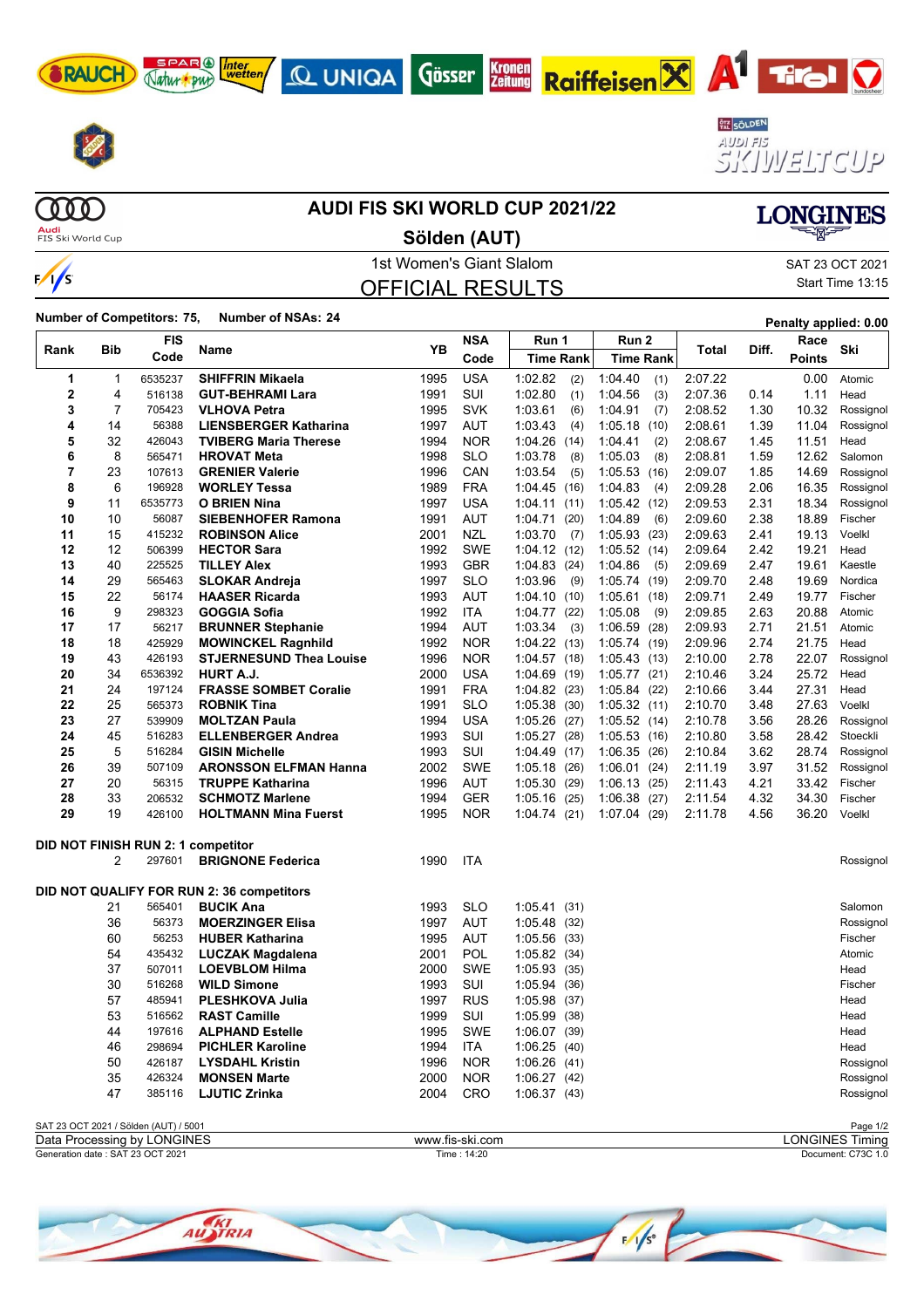

### **AUDI FIS SKI WORLD CUP 2021/22**

**Sölden (AUT)**

OFFICIAL RESULTS



1st Women's Giant Slalom SAT 23 OCT 2021

Start Time 13:15

| Number of Competitors: 75, Number of NSAs: 24 |  | Penalty applied: 0.00 |
|-----------------------------------------------|--|-----------------------|

|                                                 |              | <b>FIS</b> |                                            |            | <b>NSA</b>           | Run 1                                              | Run 2     |                            | Race          |                     |
|-------------------------------------------------|--------------|------------|--------------------------------------------|------------|----------------------|----------------------------------------------------|-----------|----------------------------|---------------|---------------------|
| Rank                                            | Bib          | Code       | Name                                       | YB         |                      |                                                    |           | Diff.<br>Total             |               | Ski                 |
|                                                 |              |            |                                            |            | Code                 | <b>Time Rank</b>                                   | Time Rank |                            | <b>Points</b> |                     |
|                                                 | 68           | 6295352    | <b>GHISALBERTI Ilaria</b>                  | 2000       | <b>ITA</b>           | 1:06.43(44)                                        |           |                            |               | Head                |
|                                                 | 66           | 108077     | <b>GRAY Cassidy</b>                        | 2001       | CAN                  | 1:06.61(45)                                        |           |                            |               | Fischer             |
|                                                 | 42           | 307493     | <b>ANDO Asa</b>                            | 1996       | <b>JPN</b>           | 1:06.61(45)                                        |           |                            |               | Atomic              |
|                                                 | 31           | 155763     | <b>LEDECKA Ester</b>                       | 1995       | <b>CZE</b>           | 1:06.65(47)                                        |           |                            |               | Atomic              |
|                                                 | 64           | 108461     | <b>RICHARDSON Britt</b>                    | 2003       | CAN                  | 1:06.73 (48)                                       |           |                            |               |                     |
|                                                 | 28           | 197651     | <b>DIREZ Clara</b>                         | 1995       | <b>FRA</b>           | 1:06.82(49)                                        |           |                            |               | Dynastar            |
|                                                 | 67           | 516394     | <b>SUTER Jasmina</b>                       | 1995       | SUI                  | 1:06.83(50)                                        |           |                            |               | Stoeckli            |
|                                                 | 58           | 516407     | <b>KASPER Vanessa</b>                      | 1996       | SUI                  | 1:06.90(51)                                        |           |                            |               | Head                |
|                                                 | 48           | 206497     | <b>FILSER Andrea</b>                       | 1993       | <b>GER</b>           | 1:07.00(52)                                        |           |                            |               | Voelkl              |
|                                                 | 56           | 6536213    | <b>CASHMAN Keely</b>                       | 1999       | <b>USA</b>           | 1:07.02(53)                                        |           |                            |               | Rossignol           |
|                                                 | 55           | 565491     | <b>DVORNIK Neja</b>                        | 2001       | SLO                  | 1:07.02(53)                                        |           |                            |               | Fischer             |
|                                                 | 41           | 198016     | <b>ESCANE Doriane</b>                      | 1999       | <b>FRA</b>           | 1:07.14(55)                                        |           |                            |               | Rossignol           |
|                                                 | 70           | 516219     | <b>NUFER Priska</b>                        | 1992       | SUI                  | 1:07.23 (56)                                       |           |                            |               | Dynastar            |
|                                                 | 26           | 56392      | <b>GRITSCH Franziska</b>                   | 1997       | <b>AUT</b>           | 1:07.28(57)                                        |           |                            |               | Head                |
|                                                 | 38           | 415205     | <b>HUDSON Piera</b>                        | 1996       | <b>NZL</b>           | 1:07.46(58)                                        |           |                            |               | Dynastar            |
|                                                 | 62           | 56282      | <b>RESCH Stephanie</b>                     | 1995       | AUT                  | 1:07.51(59)                                        |           |                            |               | Voelkl              |
|                                                 | 65           | 185475     | <b>PYKALAINEN Erika</b>                    | 2001       | FIN                  | 1:07.87(60)                                        |           |                            |               | Atomic              |
|                                                 | 61           | 516574     | <b>HAERRI Vivianne</b>                     | 1999       | SUI                  | 1:08.12(61)                                        |           |                            |               | Stoeckli            |
|                                                 | 71           | 308293     | <b>MIZUTANI Miho</b>                       | 2003       | JPN                  | 1:08.15(62)                                        |           |                            |               |                     |
|                                                 | 69           | 496055     | <b>PAU Nuria</b>                           | 1994       | <b>ESP</b>           | 1.08.34(63)                                        |           |                            |               | Fischer             |
|                                                 | 51           | 485802     | <b>TKACHENKO Ekaterina</b>                 | 1995       | <b>RUS</b>           | 1:09.28(64)                                        |           |                            |               | Atomic              |
|                                                 | 73           | 536481     | <b>SCHLEPER Sarah</b>                      | 1979       | <b>MEX</b>           | 1:13.90(65)                                        |           |                            |               | Rossignol           |
|                                                 | 75           | 125039     | <b>NI Yueming</b>                          | 1995       | <b>CHN</b>           | 1:13.97 (66)                                       |           |                            |               |                     |
|                                                 |              |            |                                            |            |                      |                                                    |           |                            |               |                     |
|                                                 |              |            | <b>DID NOT FINISH RUN 1: 9 competitors</b> |            |                      |                                                    |           |                            |               |                     |
|                                                 | 3            | 299276     | <b>BASSINO Marta</b>                       | 1996       | ITA                  |                                                    |           |                            |               | Salomon             |
|                                                 | 13           | 435334     | <b>GASIENICA-DANIEL Maryna</b>             | 1994       | POL                  |                                                    |           |                            |               | Atomic              |
|                                                 | 16           | 297910     | <b>CURTONI Elena</b>                       | 1991       | ITA                  |                                                    |           |                            |               | Head                |
|                                                 | 49           | 298723     | <b>MIDALI Roberta</b>                      | 1994       | ITA                  |                                                    |           |                            |               | Rossignol           |
|                                                 | 52           | 299383     | <b>MELESI Roberta</b>                      | 1996       | <b>ITA</b>           |                                                    |           |                            |               | Dynastar            |
|                                                 | 59           | 45423      | <b>HOFFMAN Madison</b>                     | 2000       | AUS                  |                                                    |           |                            |               | Rossignol           |
|                                                 | 63           | 307704     | <b>ARAI Mio</b>                            | 1997       | JPN                  |                                                    |           |                            |               | Head                |
|                                                 | 72           | 197956     | <b>CERUTTI Camille</b>                     | 1998       | <b>FRA</b>           |                                                    |           |                            |               | Atomic              |
|                                                 | 74           | 245084     | <b>TOTH Zita</b>                           | 2002       | HUN                  |                                                    |           |                            |               |                     |
| Jury                                            |              |            |                                            |            |                      | <b>Technical Data</b>                              |           |                            |               |                     |
| <b>FIS Technical Delegate</b>                   |              |            | <b>GUT Marco</b>                           | SUI        |                      | <b>Course Name</b>                                 |           |                            |               | <b>RETTENBACH</b>   |
| Referee                                         |              |            | <b>GERDOL Peter</b>                        | <b>FIS</b> |                      | <b>Start Altitude</b>                              |           |                            |               | 3040m               |
| <b>Assistant Referee</b>                        |              |            | <b>MAYR Markus</b>                         | <b>FIS</b> |                      | <b>Finish Altitude</b>                             |           |                            |               | 2670m               |
| <b>Chief of Race</b>                            |              |            | <b>GSTREIN Rainer</b>                      | <b>AUT</b> |                      | <b>Vertical Drop</b><br><b>Homologation Number</b> |           |                            |               | 370m<br>14044/07/21 |
|                                                 |              |            |                                            |            |                      |                                                    |           |                            |               |                     |
| <b>Race Information Run 1</b>                   |              |            |                                            |            |                      | <b>Race Information Run 2</b>                      |           |                            |               |                     |
| <b>Course Setter</b>                            |              |            | DAY Mike                                   | USA        |                      | <b>Course Setter</b>                               |           | PELLICIER Lionel           |               | <b>FRA</b>          |
| <b>Gates/Turning Gates</b><br><b>Start Time</b> |              |            | 48/45<br>10:00                             |            |                      | <b>Gates/Turning Gates</b><br><b>Start Time</b>    |           | 48/45<br>13:15             |               |                     |
| Forerunners:                                    |              |            |                                            |            |                      |                                                    |           |                            |               |                     |
| <b>Run 1:</b>                                   |              |            | F1 - MAGDALENA KAPPAURER AUT               |            |                      | F2 - MAGDALENA EGGER                               | AUT       | F3 - KAROLINA AUER         |               | <b>AUT</b>          |
| <b>Run 2:</b>                                   |              |            | F1 - MAGDALENA KAPPAURER AUT               |            |                      | F2 - MAGDALENA EGGER                               | AUT       | F3 - KAROLINA AUER         |               | AUT                 |
| <b>Conditions on course:</b>                    |              |            |                                            |            |                      |                                                    |           |                            |               |                     |
| Run 1                                           | <b>SUNNY</b> |            | <b>HARD</b><br>Snow:                       |            | Temperature - Start: | $-10^{\circ}$ C                                    |           | Temperature - Finish: -4°C |               |                     |
| Run 2                                           | <b>SUNNY</b> |            | <b>HARD</b><br>Snow:                       |            | Temperature - Start: | $-4^{\circ}$ C                                     |           | Temperature - Finish: -1°C |               |                     |

| Legend:                               |                   |                        |
|---------------------------------------|-------------------|------------------------|
| YB.<br>Year of Birth                  |                   |                        |
|                                       |                   |                        |
| SAT 23 OCT 2021 / Sölden (AUT) / 5001 |                   | Page 2/2               |
| Data Processing by LONGINES           | www.fis-ski.com   | <b>LONGINES Timing</b> |
| Generation date: SAT 23 OCT 2021      | Time: 14:20       | Document: C73C 1.0     |
|                                       |                   |                        |
|                                       |                   |                        |
| <b>CONTRACTOR</b>                     | <b>CONTRACTOR</b> |                        |

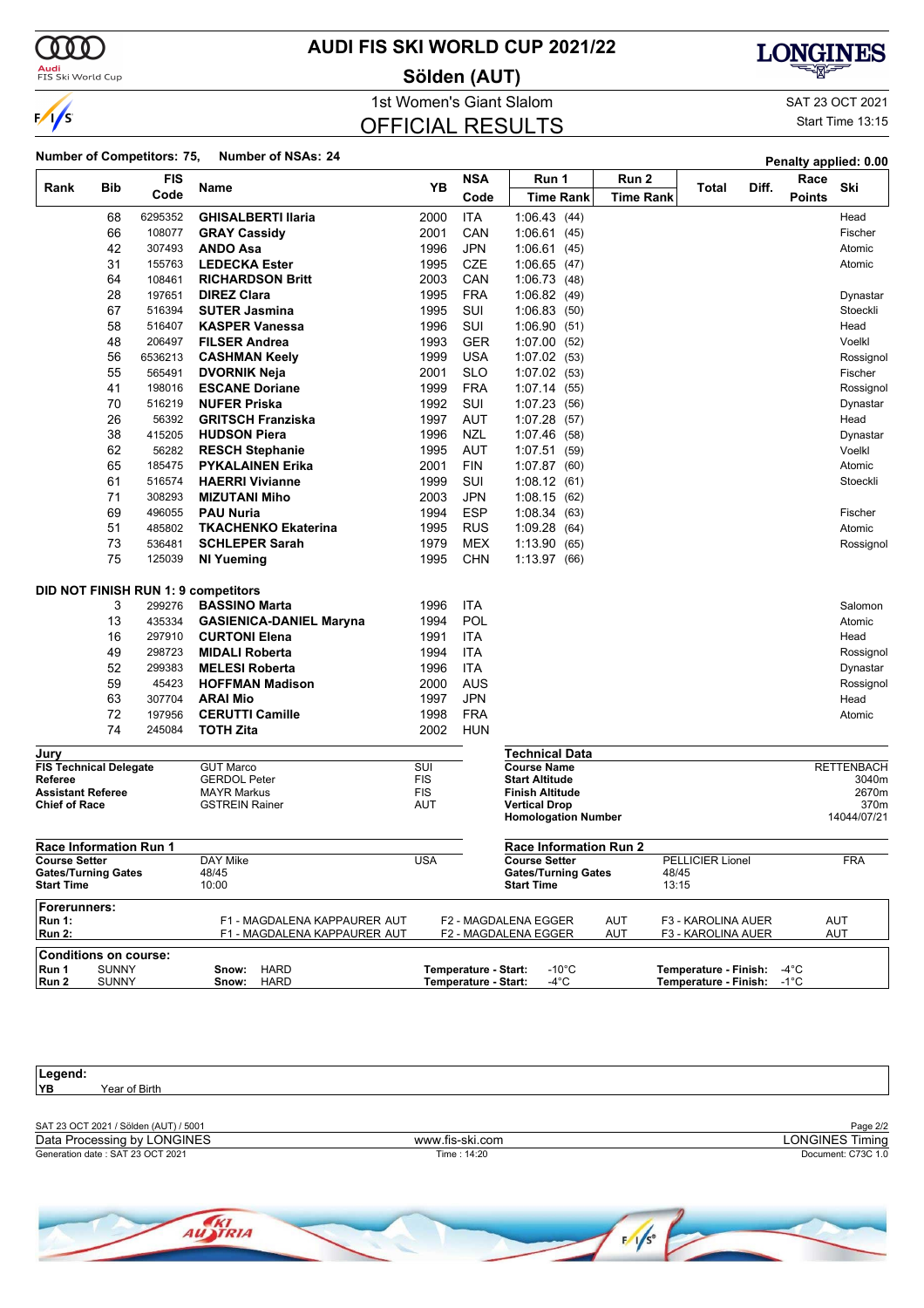









**COOD Audi**<br>FIS Ski World Cup

 $\frac{1}{s}$ 

# **AUDI FIS SKI WORLD CUP 2021/22**

**LONGINES** 

**Sölden (AUT)**

PENALTY CALCULATION

1st Women's Giant Slalom Sattle School and SAT 23 OCT 2021 Start Time 10:00

#### **Best 10 at Finish F-factor:** 1010

| Rank         |            | <b>FIS</b> | Name                         | <b>NSA</b> | <b>FIS</b>    |               | Racel         |
|--------------|------------|------------|------------------------------|------------|---------------|---------------|---------------|
|              | <b>Bib</b> | Code       |                              | Code       | <b>Points</b> | <b>Best 5</b> | <b>Points</b> |
|              |            |            | 6535237 SHIFFRIN Mikaela     | USA        | 0.00          | 0.00          | 0.00          |
| $\mathbf{2}$ |            |            | 516138 GUT-BEHRAMI Lara      | SUI        | 1.04          | 1.04          | 1.11          |
| 3            |            |            | 705423 VLHOVA Petra          | <b>SVK</b> | 0.00          | 0.00          | 10.32         |
| 4            | 14         |            | 56388 LIENSBERGER Katharina  | <b>AUT</b> | 5.26          |               |               |
| 5            | 32         |            | 426043 TVIBERG Maria Therese | <b>NOR</b> | 7.06          |               |               |
| 6            | 8          |            | 565471 HROVAT Meta           | <b>SLO</b> | 4.41          | 4.41          | 12.62         |
| 7            | 23         |            | 107613 GRENIER Valerie       | CAN        | 26.46         |               |               |
| 8            | 6          |            | 196928 WORLEY Tessa          | <b>FRA</b> | 1.33          | 1.33          | 16.35         |
| 9            | 11         |            | 6535773 O BRIEN Nina         | USA        | 13.64         |               |               |
| 10           | 10         |            | 56087 SIEBENHOFER Ramona     | <b>AUT</b> | 9.18          |               |               |

#### **Best 5 FIS Points Started**

| Rank       | <b>Bib</b> | <b>FIS</b> | <b>Name</b>              | <b>NSA</b> | <b>FIS</b>    |
|------------|------------|------------|--------------------------|------------|---------------|
|            |            | Code       |                          | Code       | <b>Points</b> |
|            |            |            | 6535237 SHIFFRIN Mikaela | <b>USA</b> | 0.00          |
| 3          |            |            | 705423 VLHOVA Petra      | <b>SVK</b> | 0.00          |
| 11         | 15         |            | 415232 ROBINSON Alice    | <b>NZL</b> | 0.00          |
| <b>DNF</b> |            |            | 297601 BRIGNONE Federica | <b>ITA</b> | 0.00          |
| <b>DNF</b> |            |            | 299276 BASSINO Marta     | <b>ITA</b> | 0.00          |

| <b>TOTALS:</b>                               |         |      |       |
|----------------------------------------------|---------|------|-------|
| FIS Points of Best 5 Started (B)             | 0.00    |      |       |
| FIS Points of Best 5 at Finish in Top 10 (A) |         | 6.78 |       |
| Race Points of Corresponding Competitors (C) |         |      | 40.40 |
| Calculated Penalty (A+B-C):10 =>             | -3.362  |      |       |
| Rounded                                      | $-3.36$ |      |       |
| <b>Category Adder</b>                        | 0.00    |      |       |
| <b>Correction Value (Z)</b>                  | 0.00    |      |       |
| <b>Calculated Penalty</b>                    | $-3.36$ |      |       |
| <b>Penalty Applied</b>                       | 0.00    |      |       |

| Legend:                               |                 |                        |
|---------------------------------------|-----------------|------------------------|
| <b>DNF</b><br>Did not finish          |                 |                        |
|                                       |                 |                        |
| SAT 23 OCT 2021 / Sölden (AUT) / 5001 |                 | Page 1/1               |
| Data Processing by LONGINES           | www.fis-ski.com | <b>LONGINES Timing</b> |
| Generation date: SAT 23 OCT 2021      | Time: 14:21     | Document: C77C 1.0     |
|                                       |                 |                        |
|                                       |                 |                        |
|                                       |                 |                        |

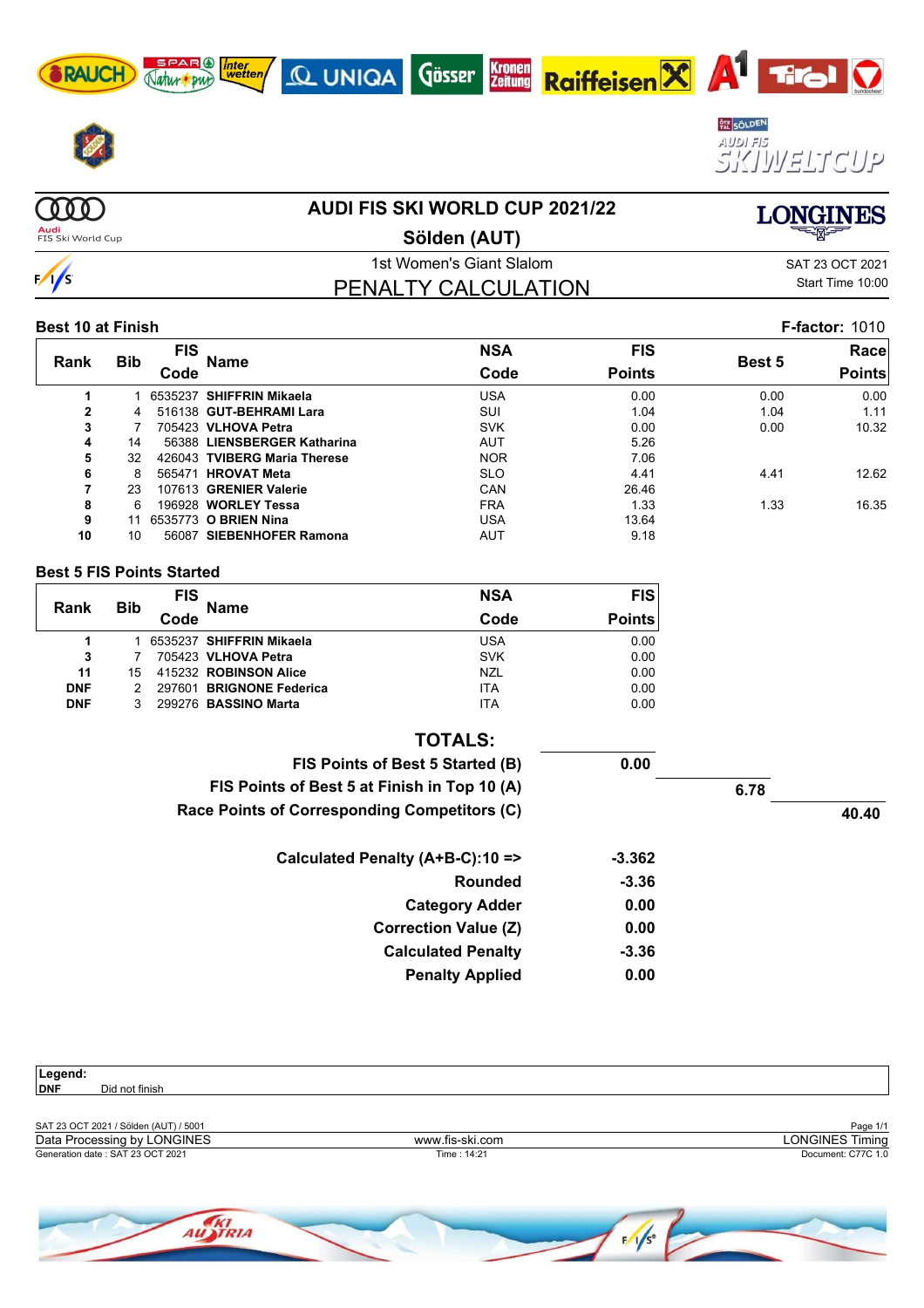









**COOD** 

 $\frac{1}{s}$ 

### **AUDI FIS SKI WORLD CUP 2021/22**

**Audi**<br>FIS Ski World Cup

### **Sölden (AUT)**

PERFORMANCE ANALYSIS BY RANK

1st Women's Giant Slalom Sattle School and SAT 23 OCT 2021

Start Time 13:15

**LONGINES** 

**Number of Competitors: 30, Number of NSAs: 13**

Natur our

|              |   | Rank Bib Name                     | <b>NSA</b> |               |                                    | <b>Positions</b>                              |                                 |                                       | <b>Partials</b>        |                     | <b>Difference</b>            |
|--------------|---|-----------------------------------|------------|---------------|------------------------------------|-----------------------------------------------|---------------------------------|---------------------------------------|------------------------|---------------------|------------------------------|
|              |   | Ski                               | Code       |               | Pos                                | Time Rank Pos                                 |                                 |                                       |                        | <b>Time Rank</b>    | <b>Time</b>                  |
| $\mathbf{1}$ | 1 | <b>SHIFFRIN Mikaela</b><br>Atomic | <b>USA</b> | <b>Run 1:</b> | Int1:<br>$Int2$ :<br>Int3:<br>Fin: | 18.20<br>43.89<br>54.48                       | (2)<br>(2)                      | $(3)$ 11-12:<br>$12-13:$<br>I3-Fin:   | 25.69<br>10.59<br>8.34 | (1)<br>(5)<br>(7)   | 0.09<br>0.05<br>0.05<br>0.02 |
|              |   |                                   |            | <b>Run 2:</b> | Int1:<br>$Int2$ :<br>Int3:<br>Fin: | 1:02.82<br>18.03<br>45.16<br>55.77<br>1:04.40 | (2)<br>(1)<br>(6)<br>(2)<br>(1) | $11 - 12$ :<br>$12 - 13$ :<br>I3-Fin: | 27.13<br>10.61<br>8.63 | (15)<br>(1)<br>(2)  | 0.00<br>0.22<br>0.06<br>0.00 |
|              |   |                                   |            | Total:        | Int1:<br>$Int2$ :<br>Int3:<br>Fin: | 1:20.85<br>1:47.98<br>1:58.59<br>2:07.22      | (1)<br>(2)<br>(2)<br>(1)        |                                       |                        |                     | 0.00<br>0.24<br>0.01<br>0.00 |
| $\mathbf{2}$ |   | 4 GUT-BEHRAMI Lara<br>Head        | SUI        | <b>Run 1:</b> | Int1:<br>$Int2$ :<br>Int3:<br>Fin: | 18.11<br>43.84<br>54.43<br>1:02.80            | (1)<br>(1)<br>(1)<br>(1)        | $11 - 12$ :<br>$12-13:$<br>I3-Fin:    | 25.73<br>10.59<br>8.37 | (2)<br>(5)<br>(9)   | 0.00<br>0.00<br>0.00<br>0.00 |
|              |   |                                   |            | <b>Run 2:</b> | Int1:<br>Int2:<br>Int3:<br>Fin:    | 18.15<br>44.94<br>55.78<br>1:04.56            | (2)<br>(1)<br>(3)<br>(3)        | $11 - 12$ :<br>$12-13:$<br>I3-Fin:    | 26.79<br>10.84<br>8.78 | (6)<br>(7)<br>(10)  | 0.12<br>0.00<br>0.07<br>0.16 |
|              |   |                                   |            | Total:        | Int1:<br>Int2:<br>Int3:<br>Fin:    | 1:20.95<br>1:47.74<br>1:58.58<br>2:07.36      | (2)<br>(1)<br>(1)<br>(2)        |                                       |                        |                     | 0.10<br>0.00<br>0.00<br>0.14 |
| 3            |   | 7 VLHOVA Petra<br>Rossignol       | <b>SVK</b> | <b>Run 1:</b> | Int1:<br>$Int2$ :<br>Int3:<br>Fin: | 18.36<br>44.57<br>55.17<br>1:03.61            | (12)<br>(5)<br>(6)<br>(6)       | $11 - 12$ :<br>$12-13:$<br>I3-Fin:    | 26.21<br>10.60<br>8.44 | (6)<br>(8)<br>(15)  | 0.25<br>0.73<br>0.74<br>0.81 |
|              |   |                                   |            | <b>Run 2:</b> | Int1:<br>$Int2$ :<br>Int3:<br>Fin: | 18.18<br>45.21<br>55.96<br>1:04.91            | (3)<br>(9)<br>(5)<br>(7)        | $11 - 12$ :<br>$12-13:$<br>I3-Fin:    | 27.03<br>10.75<br>8.95 | (11)<br>(4)<br>(20) | 0.15<br>0.27<br>0.25<br>0.51 |
|              |   |                                   |            | Total:        | Int1:<br>$Int2$ :<br>Int3:<br>Fin: | 1:21.79<br>1:48.82<br>1:59.57<br>2:08.52      | (4)<br>(3)<br>(3)<br>(3)        |                                       |                        |                     | 0.94<br>1.08<br>0.99<br>1.30 |

| SAT 23 OCT 2021 / Sölden (AUT) / 5001 |                 | Page 1/8           |
|---------------------------------------|-----------------|--------------------|
| Data Processing by LONGINES           | www.fis-ski.com | LONGINES Timina    |
| Generation date: SAT 23 OCT 2021      | Time : 14:20    | Document: C77A 1.0 |
|                                       |                 |                    |

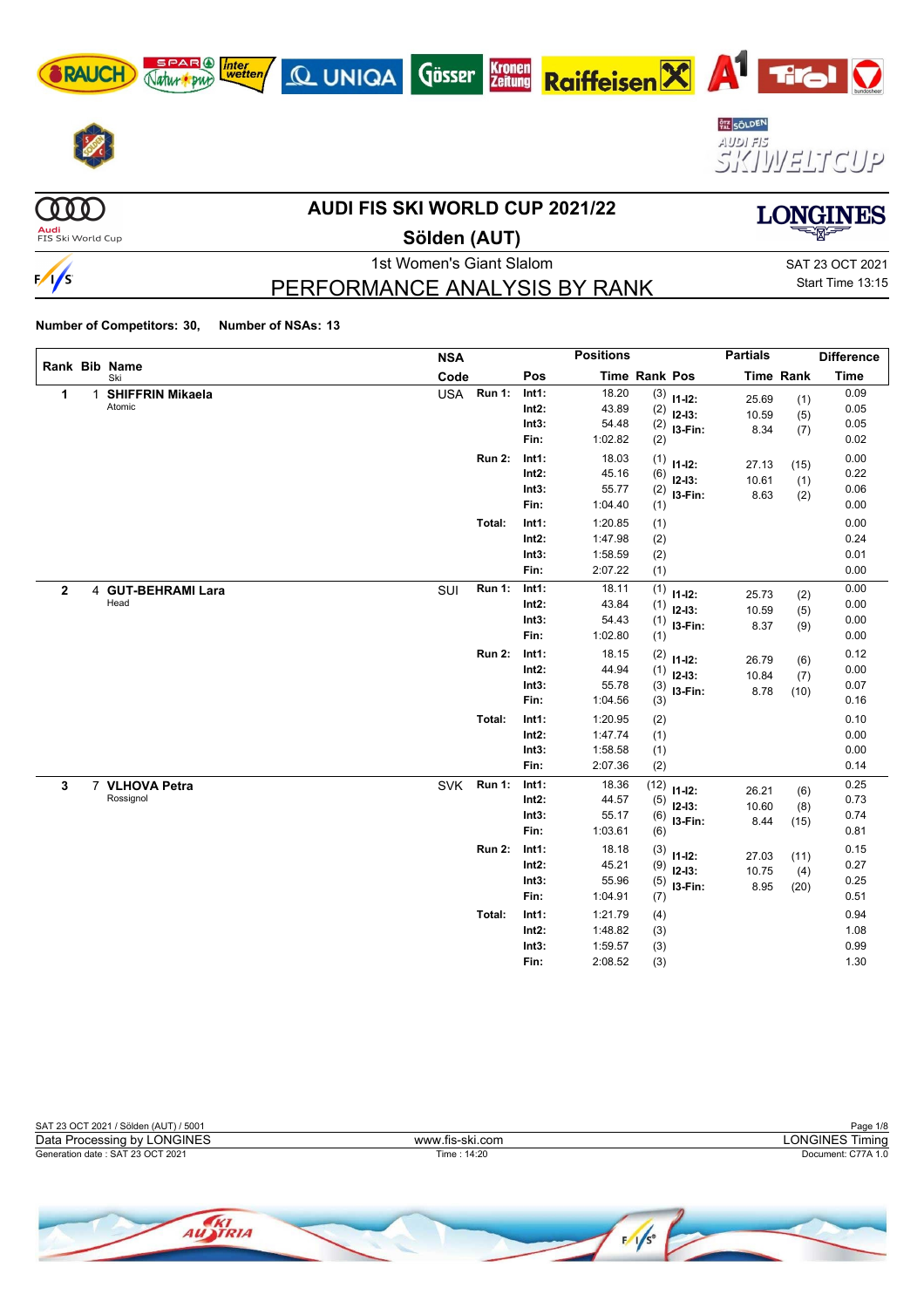

**Audi**<br>FIS Ski World Cup

### **AUDI FIS SKI WORLD CUP 2021/22**

**Sölden (AUT)**



PERFORMANCE ANALYSIS BY RANK

1st Women's Giant Slalom Sattes and Sattes Control of the SAT 23 OCT 2021 Start Time 13:15

| Rank Bib Name<br>Code<br>Pos<br><b>Time Rank Pos</b><br><b>Time Rank</b><br>Ski<br><b>Run 1:</b><br>18.32<br>Int1: |             |
|--------------------------------------------------------------------------------------------------------------------|-------------|
|                                                                                                                    | <b>Time</b> |
| AUT<br>14 LIENSBERGER Katharina<br>(9)<br>4<br>$11 - 12$ :<br>26.32<br>(7)                                         | 0.21        |
| Rossignol<br>$Int2$ :<br>44.64<br>(7)<br>$12-13:$<br>10.50<br>(2)                                                  | 0.80        |
| Int3:<br>55.14<br>(5)<br>I3-Fin:<br>8.29<br>(1)                                                                    | 0.71        |
| Fin:<br>1:03.43<br>(4)                                                                                             | 0.63        |
| 18.46<br><b>Run 2:</b><br>Int1:<br>(15)<br>$11 - 12$ :<br>27.07<br>(12)                                            | 0.43        |
| $Int2$ :<br>45.53<br>(12)<br>$12-13:$<br>10.78<br>(5)                                                              | 0.59        |
| Int3:<br>56.31<br>(9)<br>I3-Fin:<br>8.87<br>(15)                                                                   | 0.60        |
| Fin:<br>1:05.18<br>(10)                                                                                            | 0.78        |
| Total:<br>1:21.89<br>Int1:<br>(5)                                                                                  | 1.04        |
| $Int2$ :<br>1:48.96<br>(5)                                                                                         | 1.22        |
| Int3:<br>1:59.74<br>(4)                                                                                            | 1.16        |
| 2:08.61<br>Fin:<br>(4)                                                                                             | 1.39        |
| <b>Run 1:</b><br>(25)<br>Int1:<br>18.50<br>32 TVIBERG Maria Therese<br><b>NOR</b><br>5<br>$11 - 12$ :              | 0.39        |
| Head<br>$Int2$ :<br>$12 - 13:$                                                                                     |             |
| Int3:<br>55.93<br>(15)<br>I3-Fin:<br>8.33<br>(5)                                                                   | 1.50        |
| Fin:<br>1:04.26<br>(14)                                                                                            | 1.46        |
| 18.54<br><b>Run 2:</b><br>Int1:<br>(22)<br>$11 - 12$ :<br>26.53<br>(1)                                             | 0.51        |
| $Int2$ :<br>45.07<br>(2)<br>$12-13:$<br>10.64<br>(2)                                                               | 0.13        |
| Int3:<br>55.71<br>(1)<br>I3-Fin:<br>8.70<br>(5)                                                                    | 0.00        |
| Fin:<br>1:04.41<br>(2)                                                                                             | 0.01        |
| Total:<br>1:22.80<br>Int1:<br>(15)                                                                                 | 1.95        |
| $Int2$ :<br>1:49.33<br>(7)                                                                                         | 1.59        |
| 1:59.97<br>Int3:<br>(6)                                                                                            | 1.39        |
| Fin:<br>2:08.67<br>(5)                                                                                             | 1.45        |
| <b>Run 1:</b><br>Int1:<br>18.41<br>(17)<br>8 HROVAT Meta<br><b>SLO</b><br>6                                        | 0.30        |
| $11 - 12$ :<br>26.19<br>(5)<br>Salomon<br>$Int2$ :<br>44.60<br>(6)<br>$12-13:$                                     | 0.76        |
| 10.74<br>(19)<br>Int3:<br>55.34<br>(8)<br>I3-Fin:<br>8.44                                                          | 0.91        |
| (15)<br>Fin:<br>1:03.78<br>(8)                                                                                     | 0.98        |
| <b>Run 2:</b><br>18.46<br>Int1:<br>(15)                                                                            | 0.43        |
| $11 - 12$ :<br>26.63<br>(3)<br>$Int2$ :<br>45.09<br>(3)<br>$12-13:$                                                | 0.15        |
| 10.98<br>(15)<br>Int3:<br>56.07<br>(7)<br>I3-Fin:                                                                  | 0.36        |
| 8.96<br>(22)<br>Fin:<br>1:05.03<br>(8)                                                                             | 0.63        |
| Total:<br>1:22.24<br>Int1:<br>(7)                                                                                  | 1.39        |
| $Int2$ :<br>1:48.87<br>(4)                                                                                         | 1.13        |
| Int3:<br>1:59.85<br>(5)                                                                                            | 1.27        |
| 2:08.81<br>Fin:<br>(6)                                                                                             | 1.59        |
| 23 GRENIER Valerie<br>CAN Run 1:<br>18.49<br>Int1:<br>(24)<br>7                                                    | 0.38        |
| $11 - 12$ :<br>25.93<br>(3)<br>Rossignol<br>Int2:<br>44.42<br>(3)<br>$12-13:$                                      | 0.58        |
| 10.71<br>(18)<br>55.13<br>Int3:<br>(4)<br>I3-Fin:                                                                  | 0.70        |
| 8.41<br>(12)<br>1:03.54<br>Fin:<br>(5)                                                                             | 0.74        |
| <b>Run 2:</b><br>18.49<br>Int1:                                                                                    | 0.46        |
| $(19)$ 11-12:<br>27.12<br>(14)<br>45.61<br>Int2:<br>(14)                                                           | 0.67        |
| $12-13:$<br>11.06<br>(21)<br>Int3:<br>56.67<br>(15)                                                                | 0.96        |
| I3-Fin:<br>8.86<br>(14)<br>Fin:<br>1:05.53<br>(16)                                                                 | 1.13        |
| Int1:<br>1:22.03<br>Total:<br>(6)                                                                                  | 1.18        |
| 1:49.15<br>$Int2$ :<br>(6)                                                                                         | 1.41        |
| 2:00.21<br>Int3:<br>(7)                                                                                            | 1.63        |
| Fin:<br>2:09.07<br>(7)                                                                                             | 1.85        |

| SAT 23 OCT 2021 / Sölden (AUT) / 5001 |                 | Page 2/8           |
|---------------------------------------|-----------------|--------------------|
| Data Processing by LONGINES           | www.fis-ski.com | LONGINES Timina    |
| Generation date: SAT 23 OCT 2021      | Time : 14:20    | Document: C77A 1.0 |
|                                       |                 |                    |
|                                       |                 |                    |

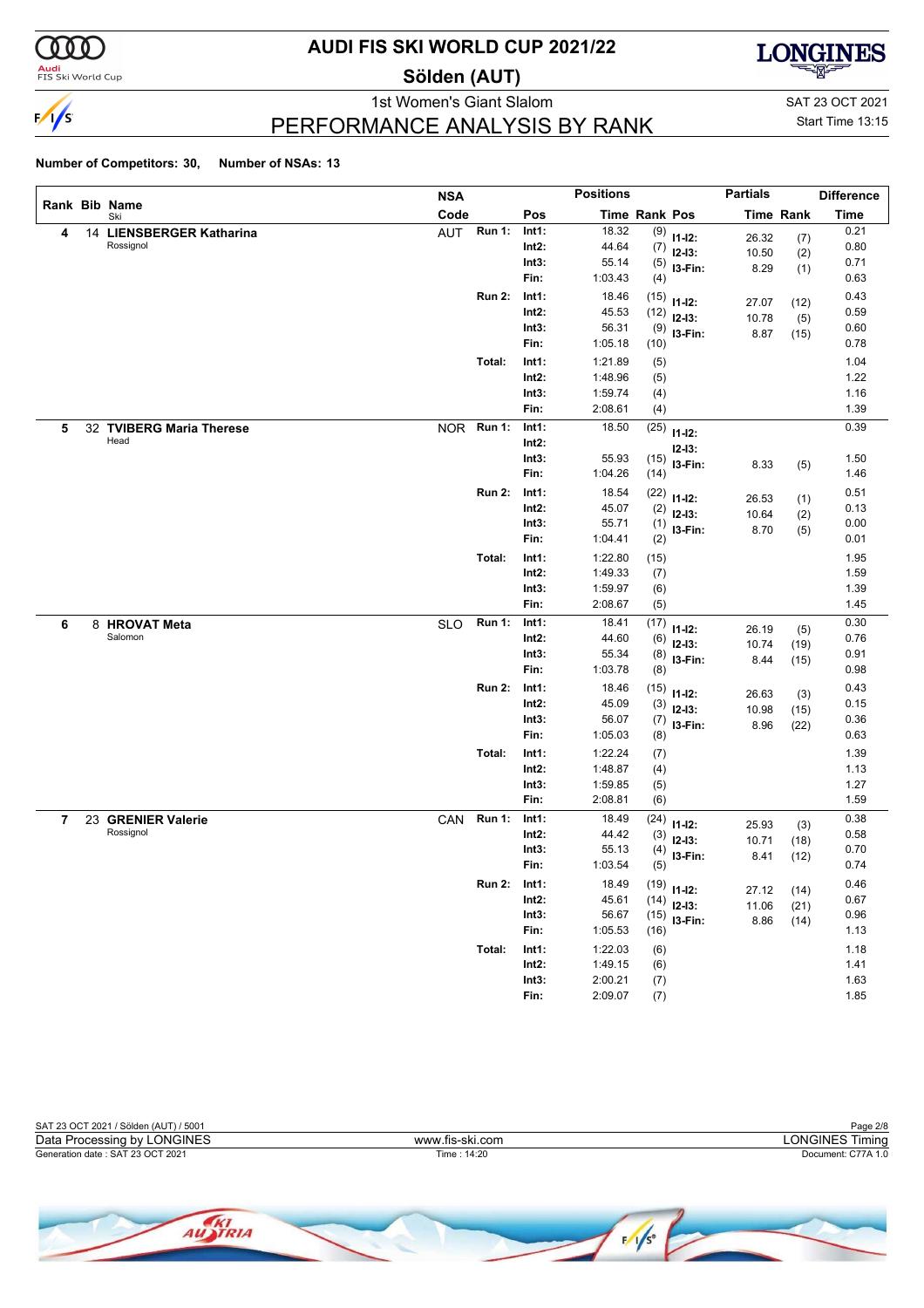

**Audi**<br>FIS Ski World Cup

### **AUDI FIS SKI WORLD CUP 2021/22**

**Sölden (AUT)**



PERFORMANCE ANALYSIS BY RANK

1st Women's Giant Slalom SAT 23 OCT 2021 Start Time 13:15

|    |    |                       | <b>NSA</b> |               |          | <b>Positions</b>     |      |               | <b>Partials</b> |                  | <b>Difference</b> |
|----|----|-----------------------|------------|---------------|----------|----------------------|------|---------------|-----------------|------------------|-------------------|
|    |    | Rank Bib Name<br>Ski  | Code       |               | Pos      | <b>Time Rank Pos</b> |      |               |                 | <b>Time Rank</b> | <b>Time</b>       |
| 8  |    | 6 WORLEY Tessa        | <b>FRA</b> | <b>Run 1:</b> | Int1:    | 18.45                | (19) | $11 - 12$ :   | 26.94           | (19)             | 0.34              |
|    |    | Rossignol             |            |               | $Int2$ : | 45.39                | (17) | $12-13:$      | 10.54           | (4)              | 1.55              |
|    |    |                       |            |               | Int3:    | 55.93                | (15) | 13-Fin:       | 8.52            | (23)             | 1.50              |
|    |    |                       |            |               | Fin:     | 1:04.45              | (16) |               |                 |                  | 1.65              |
|    |    |                       |            | <b>Run 2:</b> | Int1:    | 18.23                | (4)  | $11 - 12$ :   | 26.97           | (8)              | 0.20              |
|    |    |                       |            |               | $Int2$ : | 45.20                | (7)  | $12-13:$      | 10.70           | (3)              | 0.26              |
|    |    |                       |            |               | Int3:    | 55.90                | (4)  | I3-Fin:       | 8.93            | (18)             | 0.19              |
|    |    |                       |            |               | Fin:     | 1:04.83              | (4)  |               |                 |                  | 0.43              |
|    |    |                       |            | Total:        | Int1:    | 1:22.68              | (13) |               |                 |                  | 1.83              |
|    |    |                       |            |               | $Int2$ : | 1:49.65              | (9)  |               |                 |                  | 1.91              |
|    |    |                       |            |               | Int3:    | 2:00.35              | (8)  |               |                 |                  | 1.77              |
|    |    |                       |            |               | Fin:     | 2:09.28              | (8)  |               |                 |                  | 2.06              |
| 9  | 11 | <b>O BRIEN Nina</b>   | <b>USA</b> | <b>Run 1:</b> | Int1:    | 18.46                | (21) | $11 - 12$ :   | 26.53           | (10)             | 0.35              |
|    |    | Rossignol             |            |               | Int2:    | 44.99                | (13) | $12-13:$      | 10.80           | (26)             | 1.15              |
|    |    |                       |            |               | Int3:    | 55.79                | (13) | I3-Fin:       | 8.32            | (4)              | 1.36              |
|    |    |                       |            |               | Fin:     | 1:04.11              | (11) |               |                 |                  | 1.31              |
|    |    |                       |            | <b>Run 2:</b> | Int1:    | 18.49                | (19) | $11 - 12$ :   | 27.23           | (16)             | 0.46              |
|    |    |                       |            |               | Int2:    | 45.72                | (15) | $12-13:$      | 11.01           | (18)             | 0.78              |
|    |    |                       |            |               | Int3:    | 56.73                | (18) | I3-Fin:       | 8.69            | (3)              | 1.02              |
|    |    |                       |            |               | Fin:     | 1:05.42              | (12) |               |                 |                  | 1.02              |
|    |    |                       |            | Total:        | Int1:    | 1:22.60              | (11) |               |                 |                  | 1.75              |
|    |    |                       |            |               | Int2:    | 1:49.83              | (14) |               |                 |                  | 2.09              |
|    |    |                       |            |               | Int3:    | 2:00.84              | (14) |               |                 |                  | 2.26              |
|    |    |                       |            |               | Fin:     | 2:09.53              | (9)  |               |                 |                  | 2.31              |
| 10 |    | 10 SIEBENHOFER Ramona | <b>AUT</b> | <b>Run 1:</b> | Int1:    | 18.22                | (6)  | $11 - 12$ :   | 26.82           | (16)             | 0.11              |
|    |    | Fischer               |            |               | Int2:    | 45.04                | (14) | $12-13:$      | 11.08           | (51)             | 1.20              |
|    |    |                       |            |               | Int3:    | 56.12                | (18) | I3-Fin:       | 8.59            | (40)             | 1.69              |
|    |    |                       |            |               | Fin:     | 1:04.71              | (20) |               |                 |                  | 1.91              |
|    |    |                       |            | <b>Run 2:</b> | Int1:    | 18.44                | (12) | $11 - 12$ :   | 26.65           | (4)              | 0.41              |
|    |    |                       |            |               | Int2:    | 45.09                | (3)  | $12-13:$      | 11.02           | (19)             | 0.15              |
|    |    |                       |            |               | Int3:    | 56.11                | (8)  | I3-Fin:       | 8.78            | (10)             | 0.40              |
|    |    |                       |            |               | Fin:     | 1:04.89              | (6)  |               |                 |                  | 0.49              |
|    |    |                       |            | Total:        | Int1:    | 1:23.15              | (18) |               |                 |                  | 2.30              |
|    |    |                       |            |               | $Int2$ : | 1:49.80              | (12) |               |                 |                  | 2.06              |
|    |    |                       |            |               | Int3:    | 2:00.82              | (13) |               |                 |                  | 2.24              |
|    |    |                       |            |               | Fin:     | 2:09.60              | (10) |               |                 |                  | 2.38              |
| 11 |    | 15 ROBINSON Alice     | <b>NZL</b> | <b>Run 1:</b> | Int1:    | 18.18                | (2)  | $11 - 12$ :   | 26.87           | (17)             | 0.07              |
|    |    | Voelkl                |            |               | Int2:    | 45.05                | (15) | $12-13:$      | 10.15           | (1)              | 1.21              |
|    |    |                       |            |               | Int3:    | 55.20                | (7)  | I3-Fin:       | 8.50            | (20)             | 0.77              |
|    |    |                       |            |               | Fin:     | 1:03.70              | (7)  |               |                 |                  | 0.90              |
|    |    |                       |            | <b>Run 2:</b> | Int1:    | 18.73                |      | $(28)$ 11-12: | 27.10           |                  | 0.70              |
|    |    |                       |            |               | $Int2$ : | 45.83                | (19) | $12-13:$      | 10.87           | (13)             | 0.89              |
|    |    |                       |            |               | Int3:    | 56.70                | (16) | $13-Fin:$     | 9.23            | (8)              | 0.99              |
|    |    |                       |            |               | Fin:     | 1:05.93              | (23) |               |                 | (29)             | 1.53              |
|    |    |                       |            | Total:        | Int1:    | 1:22.43              | (10) |               |                 |                  | 1.58              |
|    |    |                       |            |               | $Int2$ : | 1:49.53              | (8)  |               |                 |                  | 1.79              |
|    |    |                       |            |               | Int3:    | 2:00.40              | (9)  |               |                 |                  | 1.82              |
|    |    |                       |            |               | Fin:     | 2:09.63              | (11) |               |                 |                  | 2.41              |



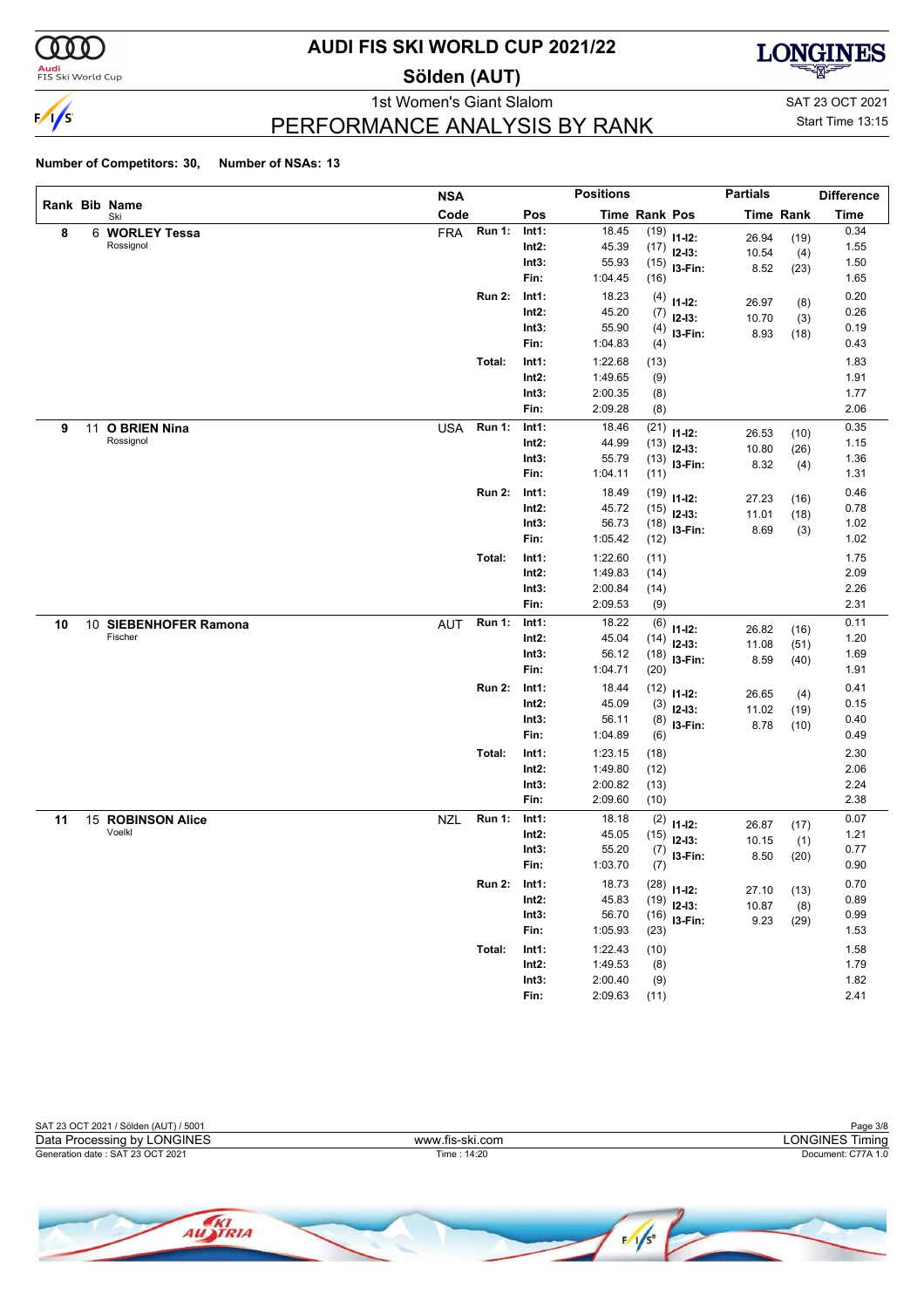

#### **Audi**<br>FIS Ski World Cup

### **AUDI FIS SKI WORLD CUP 2021/22**

**Sölden (AUT)**



PERFORMANCE ANALYSIS BY RANK

1st Women's Giant Slalom SAT 23 OCT 2021 Start Time 13:15

|    |                              | <b>NSA</b> |               |          | <b>Positions</b> |                      |              | <b>Partials</b> |                  | <b>Difference</b> |
|----|------------------------------|------------|---------------|----------|------------------|----------------------|--------------|-----------------|------------------|-------------------|
|    | Rank Bib Name<br>Ski         | Code       |               | Pos      |                  | <b>Time Rank Pos</b> |              |                 | <b>Time Rank</b> | <b>Time</b>       |
| 12 | 12 HECTOR Sara               |            | SWE Run 1:    | Int1:    | 18.21            | (4)                  | $11 - 12$ :  | 26.74           | (15)             | 0.10              |
|    | Head                         |            |               | $Int2$ : | 44.95            | (11)                 | $12-13:$     | 10.61           | (9)              | 1.11              |
|    |                              |            |               | Int3:    | 55.56            | (11)                 | I3-Fin:      | 8.56            | (31)             | 1.13              |
|    |                              |            |               | Fin:     | 1:04.12          | (12)                 |              |                 |                  | 1.32              |
|    |                              |            | <b>Run 2:</b> | Int1:    | 18.61            | (25)                 | $11 - 12$ :  | 26.97           | (8)              | 0.58              |
|    |                              |            |               | $Int2$ : | 45.58            | (13)                 | $12-13:$     | 10.90           | (10)             | 0.64              |
|    |                              |            |               | Int3:    | 56.48            | (13)                 | I3-Fin:      | 9.04            | (27)             | 0.77              |
|    |                              |            |               | Fin:     | 1:05.52          | (14)                 |              |                 |                  | 1.12              |
|    |                              |            | Total:        | Int1:    | 1:22.73          | (14)                 |              |                 |                  | 1.88              |
|    |                              |            |               | $Int2$ : | 1:49.70          | (11)                 |              |                 |                  | 1.96              |
|    |                              |            |               | Int3:    | 2:00.60          | (10)                 |              |                 |                  | 2.02              |
|    |                              |            |               | Fin:     | 2:09.64          | (12)                 |              |                 |                  | 2.42              |
| 13 | 40 TILLEY Alex               | <b>GBR</b> | <b>Run 1:</b> | Int1:    | 18.71            | (37)                 | $11 - 12$ :  | 26.87           | (17)             | 0.60              |
|    | Kaestle                      |            |               | $Int2$ : | 45.58            | (22)                 | $12-13:$     | 10.74           | (19)             | 1.74              |
|    |                              |            |               | Int3:    | 56.32            | (21)                 | I3-Fin:      | 8.51            | (21)             | 1.89              |
|    |                              |            |               | Fin:     | 1:04.83          | (24)                 |              |                 |                  | 2.03              |
|    |                              |            | <b>Run 2:</b> | Int1:    | 18.56            | (23)                 | $11 - 12$ :  | 26.58           | (2)              | 0.53              |
|    |                              |            |               | $Int2$ : | 45.14            | (5)                  | $12-13:$     | 10.90           | (10)             | 0.20              |
|    |                              |            |               | Int3:    | 56.04            | (6)                  | I3-Fin:      | 8.82            | (13)             | 0.33              |
|    |                              |            |               | Fin:     | 1:04.86          | (5)                  |              |                 |                  | 0.46              |
|    |                              |            | Total:        | Int1:    | 1:23.39          | (22)                 |              |                 |                  | 2.54              |
|    |                              |            |               | $Int2$ : | 1:49.97          | (16)                 |              |                 |                  | 2.23              |
|    |                              |            |               | Int3:    | 2:00.87          | (15)                 |              |                 |                  | 2.29              |
|    |                              |            |               | Fin:     | 2:09.69          | (13)                 |              |                 |                  | 2.47              |
| 14 | 29 SLOKAR Andreja            | <b>SLO</b> | <b>Run 1:</b> | Int1:    | 18.37            | (13)                 | $11 - 12$ :  | 26.49           | (9)              | 0.26              |
|    | Nordica                      |            |               | $Int2$ : | 44.86            | (9)                  | $12-13:$     | 10.59           | (5)              | 1.02              |
|    |                              |            |               | Int3:    | 55.45            | (10)                 | I3-Fin:      | 8.51            | (21)             | 1.02              |
|    |                              |            |               | Fin:     | 1:03.96          | (9)                  |              |                 |                  | 1.16              |
|    |                              |            | <b>Run 2:</b> | Int1:    | 18.45            | (13)                 | $11 - 12$ :  | 27.28           | (17)             | 0.42              |
|    |                              |            |               | $Int2$ : | 45.73            | (16)                 | $12-13:$     | 11.04           | (20)             | 0.79              |
|    |                              |            |               | Int3:    | 56.77            | (19)                 | I3-Fin:      | 8.97            | (24)             | 1.06              |
|    |                              |            |               | Fin:     | 1:05.74          | (19)                 |              |                 |                  | 1.34              |
|    |                              |            | Total:        | Int1:    | 1:22.41          | (9)                  |              |                 |                  | 1.56              |
|    |                              |            |               | $Int2$ : | 1:49.69          | (10)                 |              |                 |                  | 1.95              |
|    |                              |            |               | Int3:    | 2:00.73          | (11)                 |              |                 |                  | 2.15              |
|    |                              |            |               | Fin:     | 2:09.70          | (14)                 |              |                 |                  | 2.48              |
| 15 | 22 HAASER Ricarda<br>Fischer | AUT        | <b>Run 1:</b> | Int1:    | 18.21            | (4)                  | $11 - 12$ :  | 26.56           | (12)             | 0.10              |
|    |                              |            |               | Int2:    | 44.77            | (8)                  | $12 - 13:$   | 10.66           | (13)             | 0.93              |
|    |                              |            |               | Int3:    | 55.43            | (9)                  | I3-Fin:      | 8.67            | (46)             | 1.00              |
|    |                              |            |               | Fin:     | 1:04.10          | (10)                 |              |                 |                  | 1.30              |
|    |                              |            | <b>Run 2:</b> | Int1:    | 18.30            |                      | $(5)$ 11-12: | 27.52           | (22)             | 0.27              |
|    |                              |            |               | $Int2$ : | 45.82            | (18)                 | $12-13:$     | 10.89           | (9)              | 0.88              |
|    |                              |            |               | Int3:    | 56.71            | (17)                 | I3-Fin:      | 8.90            | (17)             | 1.00              |
|    |                              |            |               | Fin:     | 1:05.61          | (18)                 |              |                 |                  | 1.21              |
|    |                              |            | Total:        | Int1:    | 1:22.40          | (8)                  |              |                 |                  | 1.55              |
|    |                              |            |               | $Int2$ : | 1:49.92          | (15)                 |              |                 |                  | 2.18              |
|    |                              |            |               | Int3:    | 2:00.81          | (12)                 |              |                 |                  | 2.23              |
|    |                              |            |               | Fin:     | 2:09.71          | (15)                 |              |                 |                  | 2.49              |



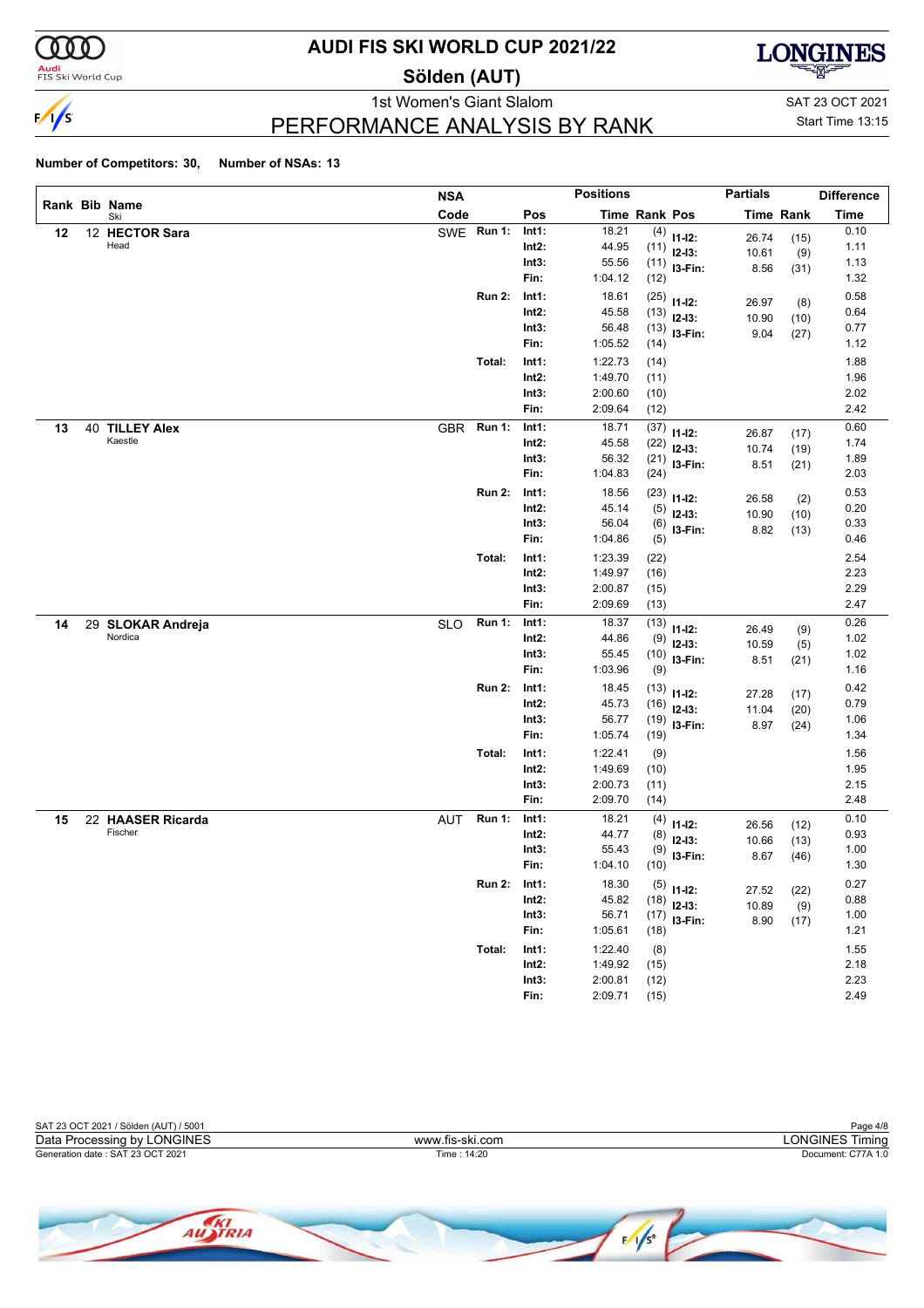

<mark>Audi</mark><br>FIS Ski World Cup

### **AUDI FIS SKI WORLD CUP 2021/22**

**Sölden (AUT)**



PERFORMANCE ANALYSIS BY RANK

1st Women's Giant Slalom SAT 23 OCT 2021 Start Time 13:15

|    |    |                            | <b>NSA</b> |               |          | <b>Positions</b> |               |               | <b>Partials</b> |                  | <b>Difference</b> |
|----|----|----------------------------|------------|---------------|----------|------------------|---------------|---------------|-----------------|------------------|-------------------|
|    |    | Rank Bib Name<br>Ski       | Code       |               | Pos      |                  | Time Rank Pos |               |                 | <b>Time Rank</b> | <b>Time</b>       |
| 16 |    | 9 GOGGIA Sofia             | <b>ITA</b> | <b>Run 1:</b> | Int1:    | 18.40            | (16)          | $11 - 12$ :   | 27.03           | (20)             | 0.29              |
|    |    | Atomic                     |            |               | $Int2$ : | 45.43            | (19)          | $12-13:$      | 11.00           | (45)             | 1.59              |
|    |    |                            |            |               | Int3:    | 56.43            | (25)          | I3-Fin:       | 8.34            | (7)              | 2.00              |
|    |    |                            |            |               | Fin:     | 1:04.77          | (22)          |               |                 |                  | 1.97              |
|    |    |                            |            | <b>Run 2:</b> | Int1:    | 18.45            | (13)          | $11 - 12$ :   | 26.75           | (5)              | 0.42              |
|    |    |                            |            |               | $Int2$ : | 45.20            | (7)           | $12-13:$      | 11.11           | (23)             | 0.26              |
|    |    |                            |            |               | Int3:    | 56.31            | (9)           | I3-Fin:       | 8.77            | (9)              | 0.60              |
|    |    |                            |            |               | Fin:     | 1:05.08          | (9)           |               |                 |                  | 0.68              |
|    |    |                            |            | Total:        | Int1:    | 1:23.22          | (20)          |               |                 |                  | 2.37              |
|    |    |                            |            |               | $Int2$ : | 1:49.97          | (16)          |               |                 |                  | 2.23              |
|    |    |                            |            |               | Int3:    | 2:01.08          | (17)          |               |                 |                  | 2.50              |
|    |    |                            |            |               | Fin:     | 2:09.85          | (16)          |               |                 |                  | 2.63              |
| 17 | 17 | <b>BRUNNER Stephanie</b>   | <b>AUT</b> | <b>Run 1:</b> | Int1:    | 18.29            | (8)           | $11 - 12$ :   | 26.13           | (4)              | 0.18              |
|    |    | Atomic                     |            |               | $Int2$ : | 44.42            | (3)           | $12-13:$      | 10.51           | (3)              | 0.58              |
|    |    |                            |            |               | Int3:    | 54.93            | (3)           | I3-Fin:       | 8.41            | (12)             | 0.50              |
|    |    |                            |            |               | Fin:     | 1:03.34          | (3)           |               |                 |                  | 0.54              |
|    |    |                            |            | <b>Run 2:</b> | Int1:    | 18.42            | (11)          | $11 - 12$ :   | 28.04           | (28)             | 0.39              |
|    |    |                            |            |               | $Int2$ : | 46.46            | (28)          | $12-13:$      | 11.18           | (24)             | 1.52              |
|    |    |                            |            |               | Int3:    | 57.64            | (27)          | I3-Fin:       | 8.95            | (20)             | 1.93              |
|    |    |                            |            |               | Fin:     | 1:06.59          | (28)          |               |                 |                  | 2.19              |
|    |    |                            |            | Total:        | Int1:    | 1:21.76          | (3)           |               |                 |                  | 0.91              |
|    |    |                            |            |               | $Int2$ : | 1:49.80          | (12)          |               |                 |                  | 2.06              |
|    |    |                            |            |               | Int3:    | 2:00.98          | (16)          |               |                 |                  | 2.40              |
|    |    |                            |            |               | Fin:     | 2:09.93          | (17)          |               |                 |                  | 2.71              |
| 18 |    | 18 MOWINCKEL Ragnhild      |            | NOR Run 1:    | Int1:    | 18.68            | (35)          | $11 - 12$ :   | 26.62           | (13)             | 0.57              |
|    |    | Head                       |            |               | $Int2$ : | 45.30            | (16)          | $12-13:$      | 10.61           | (9)              | 1.46              |
|    |    |                            |            |               | Int3:    | 55.91            | (14)          | I3-Fin:       | 8.31            | (2)              | 1.48              |
|    |    |                            |            |               | Fin:     | 1:04.22          | (13)          |               |                 |                  | 1.42              |
|    |    |                            |            | <b>Run 2:</b> | Int1:    | 18.39            | (8)           | $11 - 12$ :   | 27.66           | (27)             | 0.36              |
|    |    |                            |            |               | $Int2$ : | 46.05            | (24)          | $12-13:$      | 10.98           | (15)             | 1.11              |
|    |    |                            |            |               | Int3:    | 57.03            | (21)          | I3-Fin:       | 8.71            | (8)              | 1.32              |
|    |    |                            |            |               | Fin:     | 1:05.74          | (19)          |               |                 |                  | 1.34              |
|    |    |                            |            | Total:        | Int1:    | 1:22.61          | (12)          |               |                 |                  | 1.76              |
|    |    |                            |            |               | $Int2$ : | 1:50.27          | (18)          |               |                 |                  | 2.53              |
|    |    |                            |            |               | Int3:    | 2:01.25          | (18)          |               |                 |                  | 2.67              |
|    |    |                            |            |               | Fin:     | 2:09.96          | (18)          |               |                 |                  | 2.74              |
| 19 |    | 43 STJERNESUND Thea Louise |            | NOR Run 1:    | Int1:    | 18.34            | (11)          | $11 - 12$ :   | 27.24           | (26)             | 0.23              |
|    |    | Rossignol                  |            |               | Int2:    | 45.58            | (22)          | $12-13:$      | 10.66           | (13)             | 1.74              |
|    |    |                            |            |               | Int3:    | 56.24            | (19)          | I3-Fin:       | 8.33            | (5)              | 1.81              |
|    |    |                            |            |               | Fin:     | 1:04.57          | (18)          |               |                 |                  | 1.77              |
|    |    |                            |            | <b>Run 2:</b> | Int1:    | 18.38            |               | $(7)$ 11-12:  | 27.53           | (23)             | 0.35              |
|    |    |                            |            |               | $Int2$ : | 45.91            |               | $(21)$ 12-13: | 10.93           | (14)             | 0.97              |
|    |    |                            |            |               | Int3:    | 56.84            | (20)          | I3-Fin:       | 8.59            | (1)              | 1.13              |
|    |    |                            |            |               | Fin:     | 1:05.43          | (13)          |               |                 |                  | 1.03              |
|    |    |                            |            | Total:        | Int1:    | 1:22.95          | (16)          |               |                 |                  | 2.10              |
|    |    |                            |            |               | $Int2$ : | 1:50.48          | (19)          |               |                 |                  | 2.74              |
|    |    |                            |            |               | Int3:    | 2:01.41          | (19)          |               |                 |                  | 2.83              |
|    |    |                            |            |               | Fin:     | 2:10.00          | (19)          |               |                 |                  | 2.78              |

| SAT 23 OCT 2021 / Sölden (AUT) / 5001 |                 | Page 5/8           |  |  |  |  |
|---------------------------------------|-----------------|--------------------|--|--|--|--|
| Data Processing by LONGINES           | www.fis-ski.com | LONGINES Timina    |  |  |  |  |
| Generation date: SAT 23 OCT 2021      | Time: 14:20     | Document: C77A 1.0 |  |  |  |  |
|                                       |                 |                    |  |  |  |  |
|                                       |                 |                    |  |  |  |  |

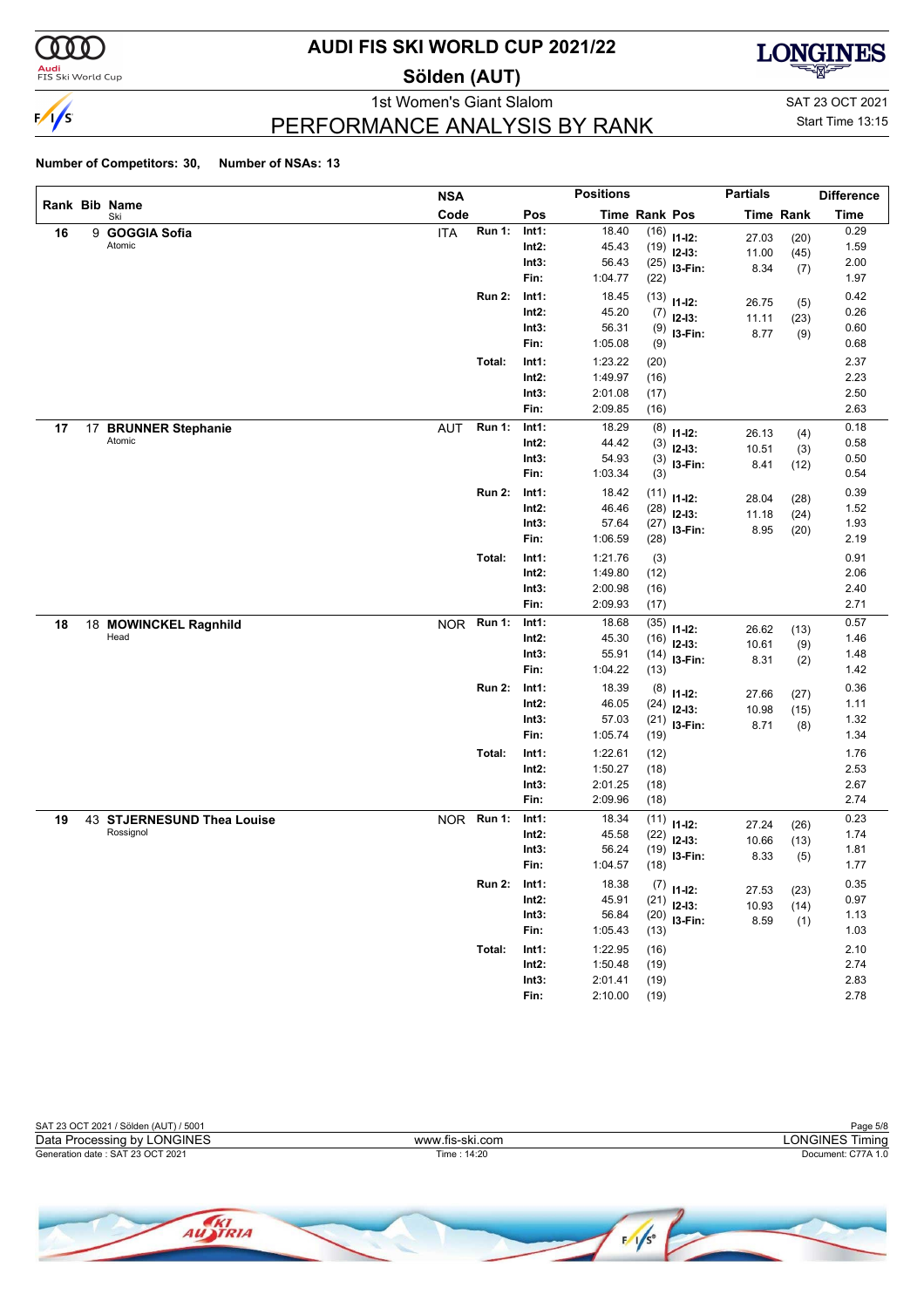

**Audi**<br>FIS Ski World Cup

### **AUDI FIS SKI WORLD CUP 2021/22**

**Sölden (AUT)**



PERFORMANCE ANALYSIS BY RANK

1st Women's Giant Slalom SAT 23 OCT 2021 Start Time 13:15

|    |                          | <b>NSA</b> |               |                   | <b>Positions</b> |               |                         | <b>Partials</b> |                  | <b>Difference</b> |
|----|--------------------------|------------|---------------|-------------------|------------------|---------------|-------------------------|-----------------|------------------|-------------------|
|    | Rank Bib Name<br>Ski     | Code       |               | Pos               |                  | Time Rank Pos |                         |                 | <b>Time Rank</b> | <b>Time</b>       |
| 20 | 34 HURT A J              | <b>USA</b> | <b>Run 1:</b> | Int1:             | 18.39            | (14)          | $11 - 12$ :             | 27.05           | (21)             | 0.28              |
|    | Head                     |            |               | $Int2$ :          | 45.44            | (20)          | $12-13:$                | 10.94           | (35)             | 1.60              |
|    |                          |            |               | Int3:             | 56.38            |               | $(24)$ 13-Fin:          | 8.31            | (2)              | 1.95              |
|    |                          |            |               | Fin:              | 1:04.69          | (19)          |                         |                 |                  | 1.89              |
|    |                          |            | <b>Run 2:</b> | Int1:             | 18.52            | (21)          | $11 - 12$ :             | 27.64           | (26)             | 0.49              |
|    |                          |            |               | $Int2$ :          | 46.16            | (26)          | $12-13:$                | 10.91           | (12)             | 1.22              |
|    |                          |            |               | Int3:             | 57.07            |               | $(23)$ 13-Fin:          | 8.70            | (5)              | 1.36              |
|    |                          |            |               | Fin:              | 1:05.77          | (21)          |                         |                 |                  | 1.37              |
|    |                          |            | Total:        | Int1:             | 1:23.21          | (19)          |                         |                 |                  | 2.36              |
|    |                          |            |               | $Int2$ :          | 1:50.85          | (21)          |                         |                 |                  | 3.11              |
|    |                          |            |               | Int3:             | 2:01.76          | (21)          |                         |                 |                  | 3.18              |
|    |                          |            |               | Fin:              | 2:10.46          | (20)          |                         |                 |                  | 3.24              |
| 21 | 24 FRASSE SOMBET Coralie | <b>FRA</b> | <b>Run 1:</b> | Int1:             | 18.52            | (26)          | $11 - 12$ :             |                 |                  | 0.41              |
|    | Head                     |            |               | Int2:             | 45.60            | (24)          | $12-13:$                | 27.08<br>10.66  | (22)             | 1.76              |
|    |                          |            |               | Int3:             | 56.26            | (20)          | I3-Fin:                 | 8.56            | (13)<br>(31)     | 1.83              |
|    |                          |            |               | Fin:              | 1:04.82          | (23)          |                         |                 |                  | 2.02              |
|    |                          |            | <b>Run 2:</b> | Int1:             | 18.61            | (25)          |                         |                 |                  | 0.58              |
|    |                          |            |               | $Int2$ :          | 46.04            | (23)          | $11 - 12$ :<br>$12-13:$ | 27.43           | (21)             | 1.10              |
|    |                          |            |               | Int3:             | 57.04            | (22)          | I3-Fin:                 | 11.00           | (17)             | 1.33              |
|    |                          |            |               | Fin:              | 1:05.84          | (22)          |                         | 8.80            | (12)             | 1.44              |
|    |                          |            | Total:        | Int1:             | 1:23.43          | (23)          |                         |                 |                  | 2.58              |
|    |                          |            |               | Int2:             | 1:50.86          | (23)          |                         |                 |                  | 3.12              |
|    |                          |            |               | Int3:             | 2:01.86          | (24)          |                         |                 |                  | 3.28              |
|    |                          |            |               | Fin:              | 2:10.66          | (21)          |                         |                 |                  | 3.44              |
| 22 | 25 ROBNIK Tina           | <b>SLO</b> | <b>Run 1:</b> | Int1:             | 18.47            | (23)          |                         |                 |                  | 0.36              |
|    | Voelkl                   |            |               | $Int2$ :          | 44.95            | (11)          | $11 - 12$ :             | 26.48           | (8)              | 1.11              |
|    |                          |            |               | Int3:             | 56.68            | (27)          | $12-13:$                | 11.73           | (63)             | 2.25              |
|    |                          |            |               | Fin:              | 1:05.38          | (30)          | I3-Fin:                 | 8.70            | (47)             | 2.58              |
|    |                          |            | <b>Run 2:</b> | Int1:             | 18.61            | (25)          |                         |                 |                  | 0.58              |
|    |                          |            |               | Int2:             | 45.47            | (11)          | $11 - 12$ :             | 26.86           | (7)              | 0.53              |
|    |                          |            |               | Int3:             | 56.38            | (11)          | $12-13:$                | 10.91           | (12)             | 0.67              |
|    |                          |            |               | Fin:              | 1:05.32          | (11)          | I3-Fin:                 | 8.94            | (19)             | 0.92              |
|    |                          |            | Total:        | Int1:             | 1:23.99          | (29)          |                         |                 |                  | 3.14              |
|    |                          |            |               | $Int2$ :          | 1:50.85          | (21)          |                         |                 |                  | 3.11              |
|    |                          |            |               | Int3:             | 2:01.76          | (21)          |                         |                 |                  | 3.18              |
|    |                          |            |               | Fin:              | 2:10.70          | (22)          |                         |                 |                  | 3.48              |
| 23 | 27 MOLTZAN Paula         | <b>USA</b> | <b>Run 1:</b> | Int1:             | 18.43            | (18)          |                         |                 |                  | 0.32              |
|    | Rossignol                |            |               | Int2:             | 45.72            | (26)          | $11 - 12$ :             | 27.29           | (28)             | 1.88              |
|    |                          |            |               | Int3:             | 56.36            | (22)          | $12-13:$                | 10.64           | (12)             | 1.93              |
|    |                          |            |               | Fin:              | 1:05.26          | (27)          | I3-Fin:                 | 8.90            | (63)             | 2.46              |
|    |                          |            | <b>Run 2:</b> |                   | 18.37            |               |                         |                 |                  | 0.34              |
|    |                          |            |               | Int1:<br>$Int2$ : | 45.74            | (17)          | $(6)$ 11-12:            | 27.37           | (19)             | 0.80              |
|    |                          |            |               | Int3:             | 56.53            |               | $12-13:$                | 10.79           | (6)              | 0.82              |
|    |                          |            |               | Fin:              | 1:05.52          | (14)          | $(14)$ 13-Fin:          | 8.99            | (26)             | 1.12              |
|    |                          |            |               |                   | 1:23.63          |               |                         |                 |                  | 2.78              |
|    |                          |            | Total:        | Int1:<br>$Int2$ : | 1:51.00          | (24)          |                         |                 |                  | 3.26              |
|    |                          |            |               | Int3:             | 2:01.79          | (25)<br>(23)  |                         |                 |                  | 3.21              |
|    |                          |            |               | Fin:              | 2:10.78          | (23)          |                         |                 |                  | 3.56              |
|    |                          |            |               |                   |                  |               |                         |                 |                  |                   |



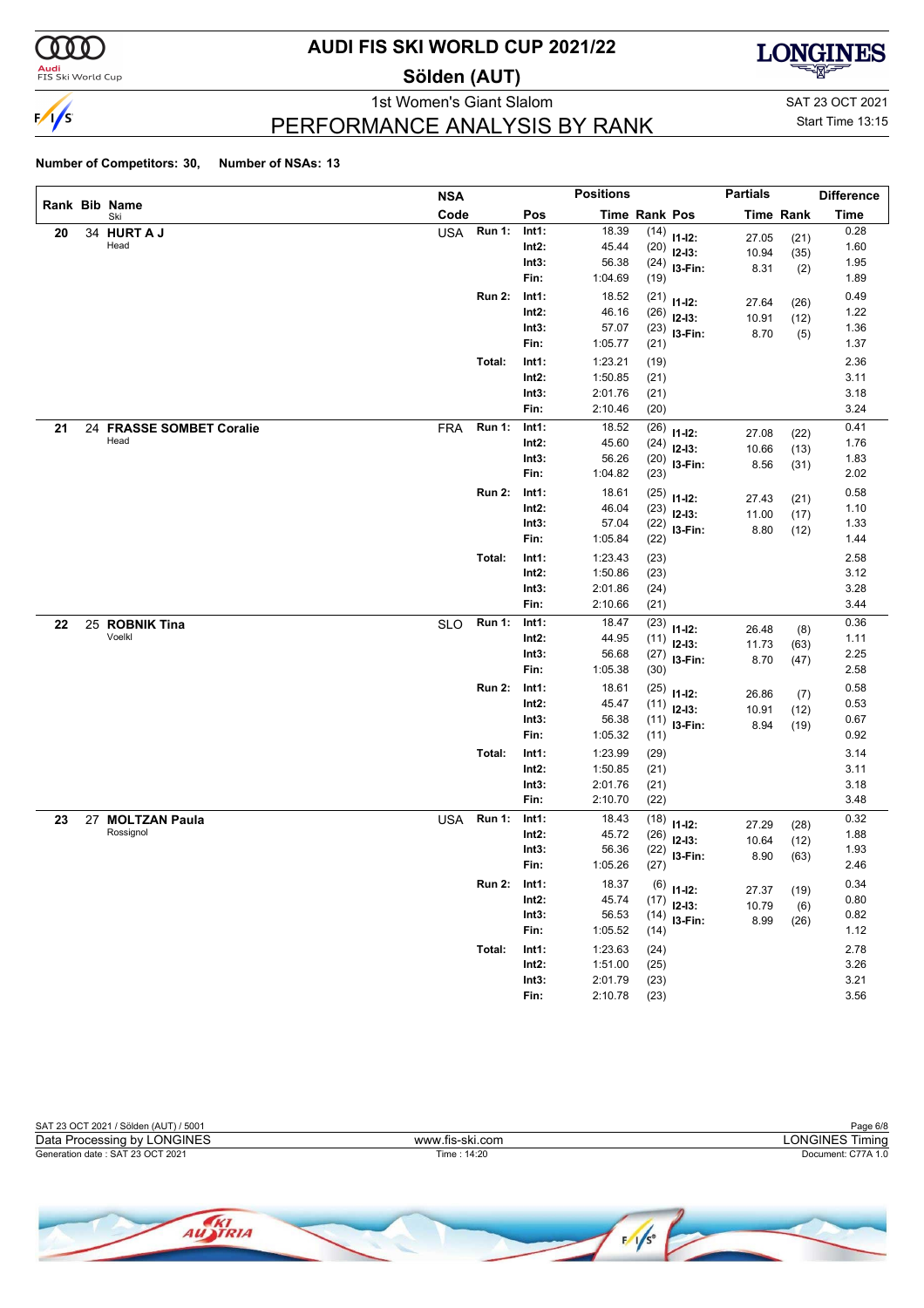

<mark>Audi</mark><br>FIS Ski World Cup

### **AUDI FIS SKI WORLD CUP 2021/22**

**Sölden (AUT)**



PERFORMANCE ANALYSIS BY RANK

1st Women's Giant Slalom SAT 23 OCT 2021 Start Time 13:15

|    |   |                          | <b>NSA</b> |               |          | <b>Positions</b> |                      |                         | <b>Partials</b> |                  | <b>Difference</b> |
|----|---|--------------------------|------------|---------------|----------|------------------|----------------------|-------------------------|-----------------|------------------|-------------------|
|    |   | Rank Bib Name<br>Ski     | Code       |               | Pos      |                  | <b>Time Rank Pos</b> |                         |                 | <b>Time Rank</b> | <b>Time</b>       |
| 24 |   | 45 ELLENBERGER Andrea    | SUI        | <b>Run 1:</b> | Int1:    | 18.52            | (26)                 | $11 - 12$ :             | 27.44           | (32)             | 0.41              |
|    |   | Stoeckli                 |            |               | $Int2$ : | 45.96            | (29)                 | $12-13:$                | 10.77           | (24)             | 2.12              |
|    |   |                          |            |               | Int3:    | 56.73            | (31)                 | I3-Fin:                 | 8.54            | (27)             | 2.30              |
|    |   |                          |            |               | Fin:     | 1:05.27          | (28)                 |                         |                 |                  | 2.47              |
|    |   |                          |            | <b>Run 2:</b> | Int1:    | 18.39            | (8)                  | $11 - 12$ :             | 26.97           | (8)              | 0.36              |
|    |   |                          |            |               | $Int2$ : | 45.36            | (10)                 | $12-13:$                | 11.10           | (22)             | 0.42              |
|    |   |                          |            |               | Int3:    | 56.46            | (12)                 | I3-Fin:                 | 9.07            | (28)             | 0.75              |
|    |   |                          |            |               | Fin:     | 1:05.53          | (16)                 |                         |                 |                  | 1.13              |
|    |   |                          |            | Total:        | Int1:    | 1:23.66          | (26)                 |                         |                 |                  | 2.81              |
|    |   |                          |            |               | $Int2$ : | 1:50.63          | (20)                 |                         |                 |                  | 2.89              |
|    |   |                          |            |               | Int3:    | 2:01.73          | (20)                 |                         |                 |                  | 3.15              |
|    |   |                          |            |               | Fin:     | 2:10.80          | (24)                 |                         |                 |                  | 3.58              |
| 25 | 5 | <b>GISIN Michelle</b>    | SUI        | <b>Run 1:</b> | Int1:    | 18.71            | (37)                 | $11 - 12$ :             | 26.68           | (14)             | 0.60              |
|    |   | Rossignol                |            |               | Int2:    | 45.39            | (17)                 | $12-13:$                | 10.66           | (13)             | 1.55              |
|    |   |                          |            |               | Int3:    | 56.05            | (17)                 | I3-Fin:                 | 8.44            | (15)             | 1.62              |
|    |   |                          |            |               | Fin:     | 1:04.49          | (17)                 |                         |                 |                  | 1.69              |
|    |   |                          |            | <b>Run 2:</b> | Int1:    | 18.81            | (29)                 | $11 - 12$ :             |                 |                  | 0.78              |
|    |   |                          |            |               | $Int2$ : | 46.42            | (27)                 | $12-13:$                | 27.61<br>11.23  | (25)             | 1.48              |
|    |   |                          |            |               | Int3:    | 57.65            | (28)                 | I3-Fin:                 | 8.70            | (25)<br>(5)      | 1.94              |
|    |   |                          |            |               | Fin:     | 1:06.35          | (26)                 |                         |                 |                  | 1.95              |
|    |   |                          |            | Total:        | Int1:    | 1:23.30          | (21)                 |                         |                 |                  | 2.45              |
|    |   |                          |            |               | $Int2$ : | 1:50.91          | (24)                 |                         |                 |                  | 3.17              |
|    |   |                          |            |               | Int3:    | 2:02.14          | (25)                 |                         |                 |                  | 3.56              |
|    |   |                          |            |               | Fin:     | 2:10.84          | (25)                 |                         |                 |                  | 3.62              |
| 26 |   | 39 ARONSSON ELFMAN Hanna |            | SWE Run 1:    | Int1:    | 18.55            | (28)                 |                         |                 |                  | 0.44              |
|    |   | Rossignol                |            |               | $Int2$ : | 45.92            | (28)                 | $11 - 12$ :<br>$12-13:$ | 27.37           | (30)             | 2.08              |
|    |   |                          |            |               | Int3:    | 56.69            | (28)                 | I3-Fin:                 | 10.77           | (24)             | 2.26              |
|    |   |                          |            |               | Fin:     | 1:05.18          | (26)                 |                         | 8.49            | (19)             | 2.38              |
|    |   |                          |            | <b>Run 2:</b> | Int1:    | 18.48            | (17)                 |                         |                 |                  | 0.45              |
|    |   |                          |            |               | Int2:    | 45.87            | (20)                 | $11 - 12$ :<br>$12-13:$ | 27.39           | (20)             | 0.93              |
|    |   |                          |            |               | Int3:    | 57.14            | (24)                 | I3-Fin:                 | 11.27           | (27)             | 1.43              |
|    |   |                          |            |               | Fin:     | 1:06.01          | (24)                 |                         | 8.87            | (15)             | 1.61              |
|    |   |                          |            | Total:        | Int1:    | 1:23.66          | (26)                 |                         |                 |                  | 2.81              |
|    |   |                          |            |               | $Int2$ : | 1:51.05          | (26)                 |                         |                 |                  | 3.31              |
|    |   |                          |            |               | Int3:    | 2:02.32          | (26)                 |                         |                 |                  | 3.74              |
|    |   |                          |            |               | Fin:     | 2:11.19          | (26)                 |                         |                 |                  | 3.97              |
| 27 |   | 20 TRUPPE Katharina      | <b>AUT</b> | <b>Run 1:</b> | Int1:    | 18.32            | (9)                  |                         |                 |                  | 0.21              |
|    |   | Fischer                  |            |               | Int2:    | 45.57            | (21)                 | $11 - 12$ :             | 27.25           | (27)             | 1.73              |
|    |   |                          |            |               | Int3:    | 56.72            | (29)                 | $12-13:$                | 11.15           | (58)             | 2.29              |
|    |   |                          |            |               | Fin:     | 1:05.30          | (29)                 | I3-Fin:                 | 8.58            | (39)             | 2.50              |
|    |   |                          |            | <b>Run 2:</b> | Int1:    | 18.57            |                      |                         |                 |                  | 0.54              |
|    |   |                          |            |               | $Int2$ : | 45.92            | (22)                 | $(24)$ 11-12:           | 27.35           | (18)             | 0.98              |
|    |   |                          |            |               | Int3:    | 57.16            |                      | $12-13:$                | 11.24           | (26)             | 1.45              |
|    |   |                          |            |               | Fin:     | 1:06.13          | (25)                 | $(25)$ 13-Fin:          | 8.97            | (24)             | 1.73              |
|    |   |                          |            | Total:        | Int1:    | 1:23.87          | (28)                 |                         |                 |                  | 3.02              |
|    |   |                          |            |               | $Int2$ : | 1:51.22          | (27)                 |                         |                 |                  | 3.48              |
|    |   |                          |            |               | Int3:    | 2:02.46          | (27)                 |                         |                 |                  | 3.88              |
|    |   |                          |            |               | Fin:     | 2:11.43          | (27)                 |                         |                 |                  | 4.21              |
|    |   |                          |            |               |          |                  |                      |                         |                 |                  |                   |

| SAT 23 OCT 2021 / Sölden (AUT) / 5001 |                 | Page 7/8           |
|---------------------------------------|-----------------|--------------------|
| Data Processing by LONGINES           | www.fis-ski.com | LONGINES Timina    |
| Generation date: SAT 23 OCT 2021      | Time: 14:20     | Document: C77A 1.0 |
|                                       |                 |                    |

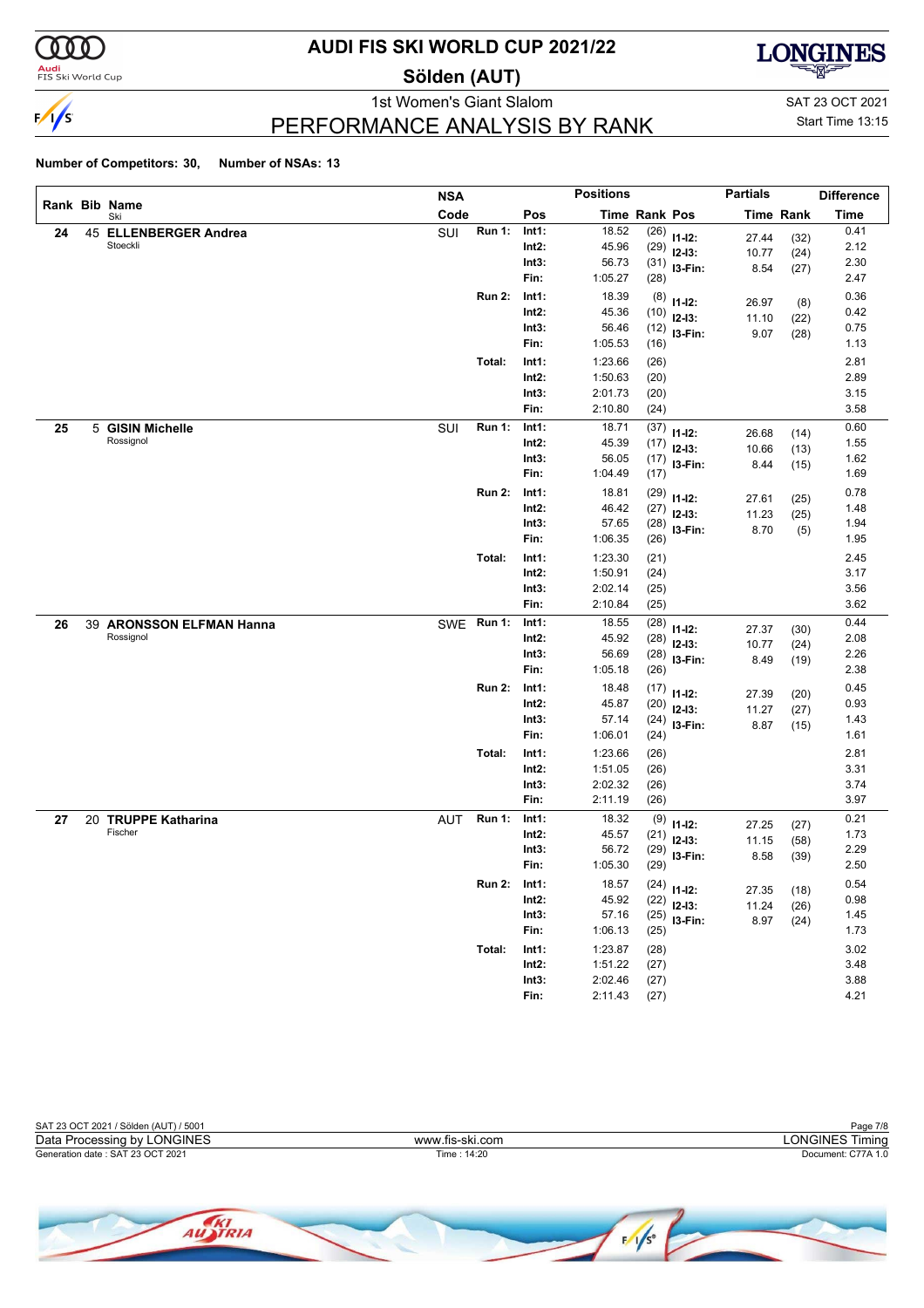

**Audi**<br>FIS Ski World Cup

### **AUDI FIS SKI WORLD CUP 2021/22**

**Sölden (AUT)**



PERFORMANCE ANALYSIS BY RANK

1st Women's Giant Slalom SAT 23 OCT 2021 Start Time 13:15

#### **Number of Competitors: 30, Number of NSAs: 13**

|    |                                   | <b>NSA</b> |               |                                    | <b>Positions</b>                         |                              |                                                       | <b>Partials</b>        |                      | <b>Difference</b>            |
|----|-----------------------------------|------------|---------------|------------------------------------|------------------------------------------|------------------------------|-------------------------------------------------------|------------------------|----------------------|------------------------------|
|    | Rank Bib Name<br>Ski              | Code       |               | Pos                                |                                          | Time Rank Pos                |                                                       |                        | Time Rank            | Time                         |
| 28 | 33 SCHMOTZ Marlene<br>Fischer     | <b>GER</b> | <b>Run 1:</b> | Int1:<br>Int2:<br>Int3:<br>Fin:    | 18.63<br>45.81<br>56.72<br>1:05.16       | (25)                         | $(31)$ 11-12:<br>$(27)$ 12-13:<br>$(29)$ 13-Fin:      | 27.18<br>10.91<br>8.44 | (25)<br>(31)<br>(15) | 0.52<br>1.97<br>2.29<br>2.36 |
|    |                                   |            | <b>Run 2:</b> | Int1:<br>$Int2$ :<br>Int3:<br>Fin: | 18.48<br>46.08<br>57.42<br>1:06.38       | (25)<br>(27)                 | $(17)$ 11-12:<br>$12 - 13:$<br>$(26)$ 13-Fin:         | 27.60<br>11.34<br>8.96 | (24)<br>(29)<br>(22) | 0.45<br>1.14<br>1.71<br>1.98 |
|    |                                   |            | Total:        | Int1:<br>Int2:<br>Int3:<br>Fin:    | 1:23.64<br>1:51.24<br>2:02.58<br>2:11.54 | (25)<br>(28)<br>(28)<br>(28) |                                                       |                        |                      | 2.79<br>3.50<br>4.00<br>4.32 |
| 29 | 19 HOLTMANN Mina Fuerst<br>Voelkl | <b>NOR</b> | <b>Run 1:</b> | Int1:<br>Int2:<br>Int3:<br>Fin:    | 18.46<br>45.63<br>56.37<br>1:04.74       | (21)                         | $\sqrt{21}$ 11-12:<br>$(25)$ 12-13:<br>$(23)$ 13-Fin: | 27.17<br>10.74<br>8.37 | (24)<br>(19)<br>(9)  | 0.35<br>1.79<br>1.94<br>1.94 |
|    |                                   |            | <b>Run 2:</b> | Int1:<br>Int2:<br>Int3:<br>Fin:    | 18.40<br>47.03<br>58.35<br>1:07.04       | (29)                         | $(10)$ 11-12:<br>$(29)$ 12-13:<br>$(29)$ 13-Fin:      | 28.63<br>11.32<br>8.69 | (29)<br>(28)<br>(3)  | 0.37<br>2.09<br>2.64<br>2.64 |
|    |                                   |            | Total:        | Int1:<br>Int2:<br>Int3:<br>Fin:    | 1:23.14<br>1:51.77<br>2:03.09<br>2:11.78 | (17)<br>(29)<br>(29)<br>(29) |                                                       |                        |                      | 2.29<br>4.03<br>4.51<br>4.56 |

| Legend: |                                       |     |              |                 |                |                        |
|---------|---------------------------------------|-----|--------------|-----------------|----------------|------------------------|
| Fin     | Finish                                | Int | Intermediate | Ιx              | Intermediate x |                        |
| Pos.    | Intermediate or speed position        |     |              |                 |                |                        |
|         |                                       |     |              |                 |                |                        |
|         |                                       |     |              |                 |                |                        |
|         | SAT 23 OCT 2021 / Sölden (AUT) / 5001 |     |              |                 |                | Page 8/8               |
|         | Data Processing by LONGINES           |     |              | www.fis-ski.com |                | <b>LONGINES Timing</b> |
|         | Generation date: SAT 23 OCT 2021      |     |              | Time: 14:20     |                | Document: C77A 1.0     |

Intermediate Time Positions : Int. 1 = Inter1 Internetiate Time Positions : Int. 1 = Inter1 Int. 2 = Inter2 Int. 3 = Inter3

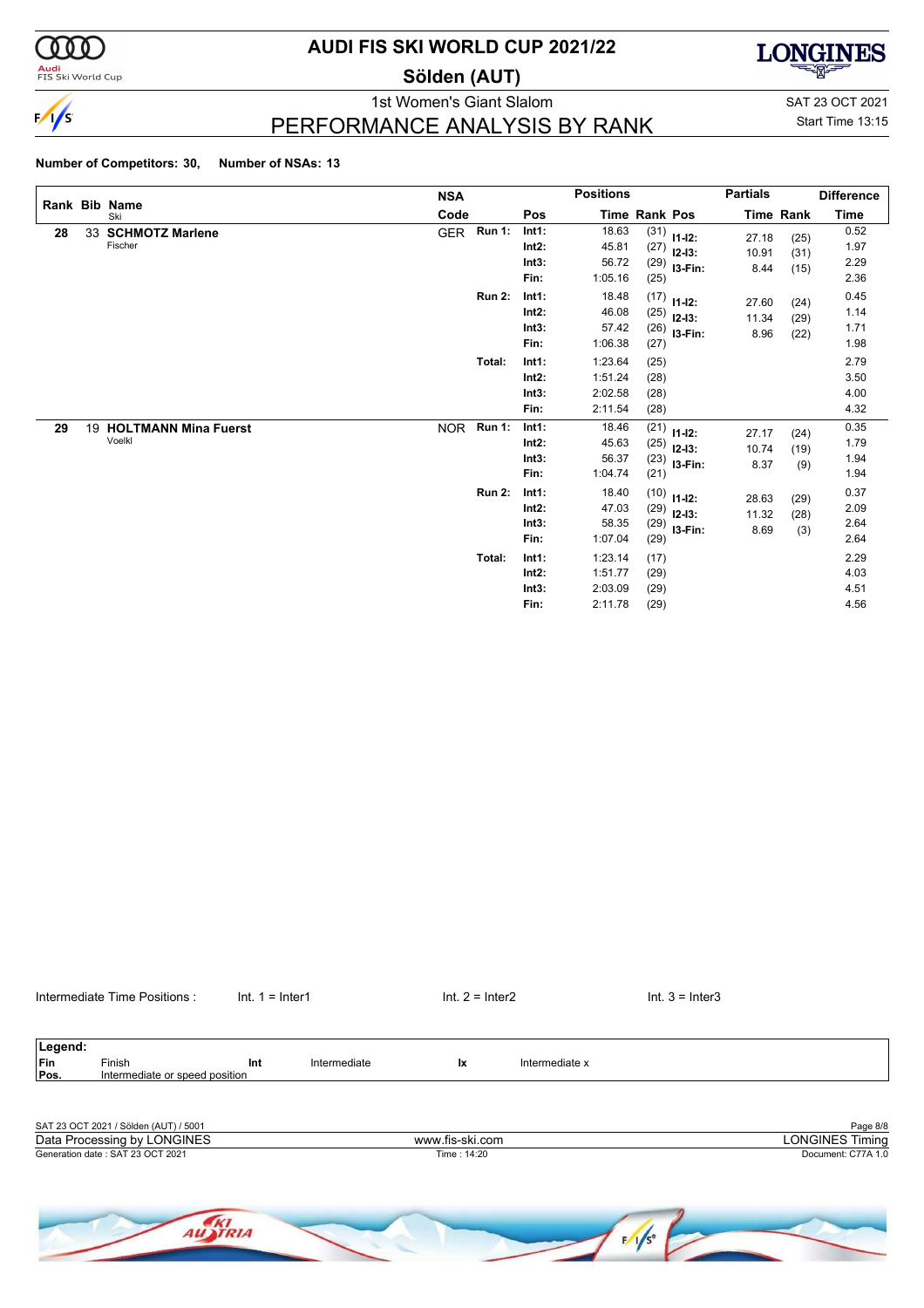









 $\begin{array}{c} 0 & 0 & 0 \end{array}$ 

 $\frac{1}{s}$ 

### **AUDI FIS SKI WORLD CUP 2021/22**

**Audi**<br>FIS Ski World Cup

### **Sölden (AUT)**

PERFORMANCE ANALYSIS BY BIB

**Kronen**<br>Zeitung

1st Women's Giant Slalom Sattle School and SAT 23 OCT 2021 Start Time 13:15

**LONGINES** 

**Number of Competitors: 30, Number of NSAs: 13**

AUSTRIA

SPAR (A) *Inter*<br>Jatur (Dur) wetten

Natur pur

|                |                                       | <b>NSA</b> |                         |                                    | <b>Positions</b>                                 |                                                                      | <b>Partials</b>        |                      | <b>Difference</b>            |
|----------------|---------------------------------------|------------|-------------------------|------------------------------------|--------------------------------------------------|----------------------------------------------------------------------|------------------------|----------------------|------------------------------|
| <b>Bib</b>     | Name<br>Ski                           | Code       |                         | Pos                                |                                                  | Time Rank Pos                                                        |                        | <b>Time Rank</b>     | <b>Time</b>                  |
| $\mathbf{1}$   | <b>SHIFFRIN Mikaela</b><br>Atomic     |            | USA Run 1:              | Int1:<br>$Int2$ :<br>Int3:<br>Fin: | 18.20<br>43.89<br>54.48<br>1:02.82               | $(3)$ 11-12:<br>(2)<br>$12-13:$<br>(2)<br>I3-Fin:<br>(2)             | 25.69<br>10.59<br>8.34 | (1)<br>(5)<br>(7)    | 0.09<br>0.05<br>0.05<br>0.02 |
|                |                                       |            | <b>Run 2:</b>           | Int1:<br>$Int2$ :<br>Int3:<br>Fin: | 18.03<br>45.16<br>55.77<br>1:04.40               | $(1)$ 11-12:<br>(6)<br>$12-13:$<br>(2)<br>$13-Fin:$<br>(1)           | 27.13<br>10.61<br>8.63 | (16)<br>(1)<br>(2)   | 0.00<br>0.22<br>0.06<br>0.00 |
|                |                                       |            | Total:                  | Int1:<br>$Int2$ :<br>Int3:<br>Fin: | 1:20.85<br>1:47.98<br>1:58.59<br>2:07.22         | (1)<br>(2)<br>(2)<br>(1)                                             |                        |                      | 0.00<br>0.24<br>0.01<br>0.00 |
| $\overline{2}$ | <b>BRIGNONE Federica</b><br>Rossignol | <b>ITA</b> | <b>Run 1:</b>           | Int1:<br>$Int2$ :<br>Int3:<br>Fin: | 18.39<br>44.94<br>55.77<br>1:04.32               | (16)<br>$11 - 12$ :<br>(11)<br>$12-13:$<br>(12)<br>$13-Fin:$<br>(15) | 26.55<br>10.83<br>8.55 | (12)<br>(27)<br>(28) | 0.28<br>1.10<br>1.34<br>1.52 |
|                |                                       |            | <b>Run 2:</b>           | Int1:<br>$Int2$ :<br>Int3:<br>Fin: | 18.34<br>45.23<br>56.15<br><b>DNF</b>            | $(6)$ 11-12:<br>(10)<br>$12-13:$<br>$(9)$ 13-Fin:                    | 26.89<br>10.92         | (8)<br>(14)          | 0.31<br>0.29<br>0.44         |
|                |                                       |            | Total:                  | Int1:<br>$Int2$ :<br>Int3:<br>Fin: | 1:22.66<br>1:49.55<br>2:00.47                    | (13)<br>(9)<br>(10)                                                  |                        |                      | 1.81<br>1.81<br>1.89         |
| 3              | <b>BASSINO Marta</b><br>Salomon       | <b>ITA</b> | <b>Run 1:</b>           | Int1:<br>$Int2$ :<br>Int3:<br>Fin: | 18.21<br>44.46<br><b>DNF</b>                     | (4)<br>$11 - 12$ :<br>$(5)$ 12-13:<br>I3-Fin:                        | 26.25                  | (7)                  | 0.10<br>0.62                 |
| 4              | <b>GUT-BEHRAMI Lara</b><br>Head       | SUI        | Total:<br><b>Run 1:</b> | Int1:<br>$Int2$ :<br>Int3:<br>Fin: | <b>DNF</b><br>18.11<br>43.84<br>54.43<br>1:02.80 | $(1)$ 11-12:<br>(1)<br>$12 - 13:$<br>(1)<br>$13-Fin:$<br>(1)         | 25.73<br>10.59<br>8.37 | (2)<br>(5)<br>(9)    | 0.00<br>0.00<br>0.00<br>0.00 |
|                |                                       |            | <b>Run 2:</b>           | Int1:<br>$Int2$ :<br>Int3:<br>Fin: | 18.15<br>44.94<br>55.78<br>1:04.56               | (2)<br>$11-12:$<br>(1)<br>$12-13:$<br>(3)<br>I3-Fin:<br>(3)          | 26.79<br>10.84<br>8.78 | (6)<br>(7)<br>(10)   | 0.12<br>0.00<br>0.07<br>0.16 |
|                |                                       |            | Total:                  | Int1:<br>Int2:<br>Int3:<br>Fin:    | 1:20.95<br>1:47.74<br>1:58.58<br>2:07.36         | (2)<br>(1)<br>(1)<br>(2)                                             |                        |                      | 0.10<br>0.00<br>0.00<br>0.14 |



 $\sqrt{s}$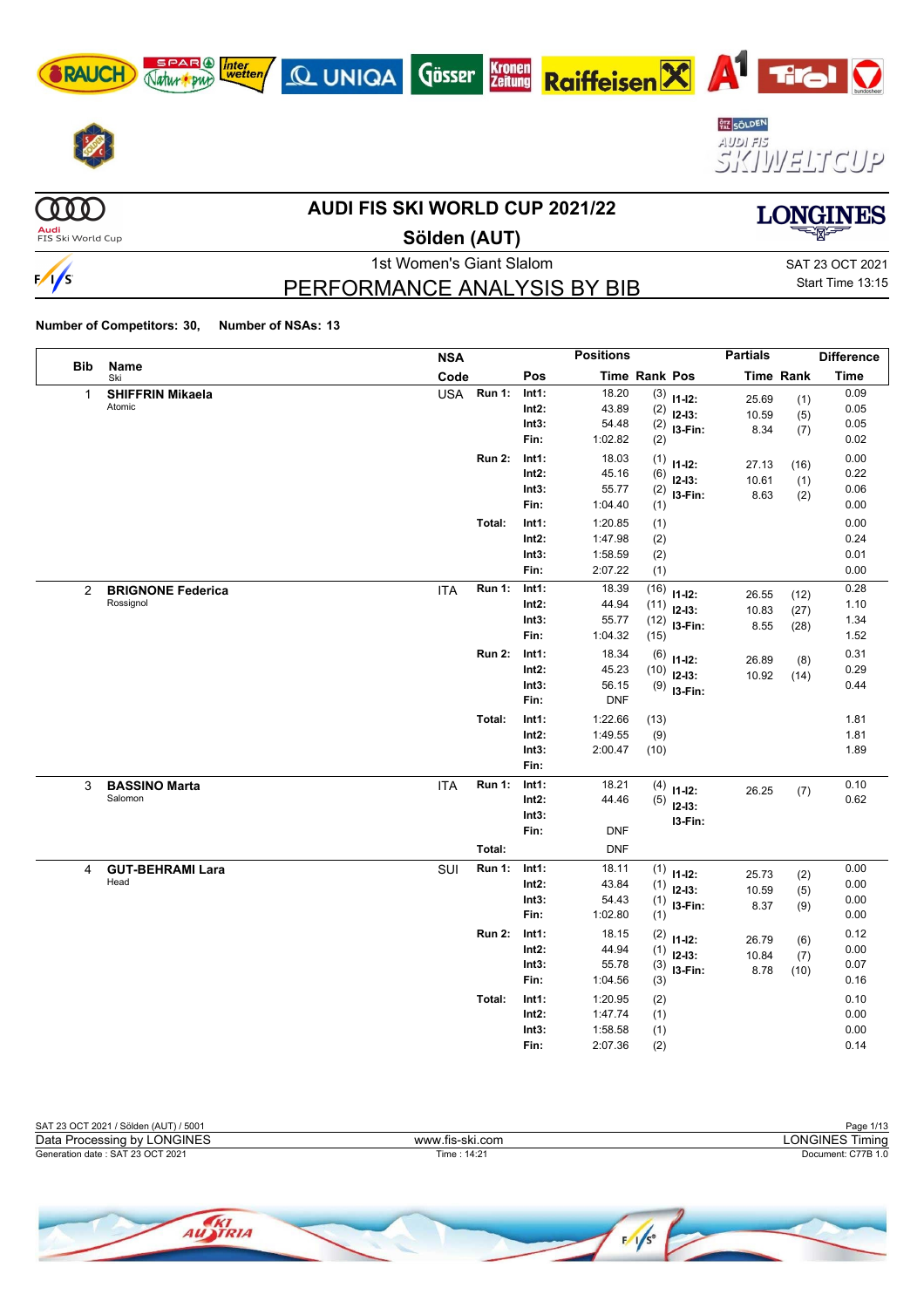

<mark>Audi</mark><br>FIS Ski World Cup

### **AUDI FIS SKI WORLD CUP 2021/22**

**Sölden (AUT)**



PERFORMANCE ANALYSIS BY BIB

1st Women's Giant Slalom SAT 23 OCT 2021 Start Time 13:15

|                |                       | <b>NSA</b> |               |          | <b>Positions</b> |      |               | <b>Partials</b> |                  | <b>Difference</b> |
|----------------|-----------------------|------------|---------------|----------|------------------|------|---------------|-----------------|------------------|-------------------|
| <b>Bib</b>     | Name<br>Ski           | Code       |               | Pos      | Time Rank Pos    |      |               |                 | <b>Time Rank</b> | <b>Time</b>       |
| 5              | <b>GISIN Michelle</b> | SUI        | <b>Run 1:</b> | Int1:    | 18.71            | (41) | $11 - 12$ :   | 26.68           | (15)             | 0.60              |
|                | Rossignol             |            |               | $Int2$ : | 45.39            | (18) | $12-13:$      | 10.66           | (13)             | 1.55              |
|                |                       |            |               | Int3:    | 56.05            | (17) | I3-Fin:       | 8.44            | (15)             | 1.62              |
|                |                       |            |               | Fin:     | 1:04.49          | (17) |               |                 |                  | 1.69              |
|                |                       |            | <b>Run 2:</b> | Int1:    | 18.81            | (30) | $11 - 12$ :   | 27.61           | (26)             | 0.78              |
|                |                       |            |               | $Int2$ : | 46.42            | (28) | $12-13:$      | 11.23           | (26)             | 1.48              |
|                |                       |            |               | Int3:    | 57.65            | (29) | I3-Fin:       | 8.70            | (5)              | 1.94              |
|                |                       |            |               | Fin:     | 1:06.35          | (26) |               |                 |                  | 1.95              |
|                |                       |            | Total:        | Int1:    | 1:23.30          | (22) |               |                 |                  | 2.45              |
|                |                       |            |               | $Int2$ : | 1:50.91          | (25) |               |                 |                  | 3.17              |
|                |                       |            |               | Int3:    | 2:02.14          | (26) |               |                 |                  | 3.56              |
|                |                       |            |               | Fin:     | 2:10.84          | (25) |               |                 |                  | 3.62              |
| 6              | <b>WORLEY Tessa</b>   | <b>FRA</b> | <b>Run 1:</b> | Int1:    | 18.45            | (21) | $11 - 12$ :   | 26.94           | (20)             | 0.34              |
|                | Rossignol             |            |               | $Int2$ : | 45.39            | (18) | $12-13:$      | 10.54           | (4)              | 1.55              |
|                |                       |            |               | Int3:    | 55.93            | (15) | I3-Fin:       | 8.52            | (23)             | 1.50              |
|                |                       |            |               | Fin:     | 1:04.45          | (16) |               |                 |                  | 1.65              |
|                |                       |            | <b>Run 2:</b> | Int1:    | 18.23            | (4)  | $11 - 12$ :   | 26.97           | (9)              | 0.20              |
|                |                       |            |               | $Int2$ : | 45.20            | (7)  | $12 - 13$ :   | 10.70           | (3)              | 0.26              |
|                |                       |            |               | Int3:    | 55.90            | (4)  | I3-Fin:       | 8.93            | (18)             | 0.19              |
|                |                       |            |               | Fin:     | 1:04.83          | (4)  |               |                 |                  | 0.43              |
|                |                       |            | Total:        | Int1:    | 1:22.68          | (14) |               |                 |                  | 1.83              |
|                |                       |            |               | $Int2$ : | 1:49.65          | (10) |               |                 |                  | 1.91              |
|                |                       |            |               | Int3:    | 2:00.35          | (8)  |               |                 |                  | 1.77              |
|                |                       |            |               | Fin:     | 2:09.28          | (8)  |               |                 |                  | 2.06              |
| $\overline{7}$ | <b>VLHOVA Petra</b>   | SVK        | <b>Run 1:</b> | Int1:    | 18.36            | (14) | $11 - 12$ :   | 26.21           | (6)              | 0.25              |
|                | Rossignol             |            |               | $Int2$ : | 44.57            | (6)  | $12-13:$      | 10.60           | (8)              | 0.73              |
|                |                       |            |               | Int3:    | 55.17            | (6)  | I3-Fin:       | 8.44            | (15)             | 0.74              |
|                |                       |            |               | Fin:     | 1:03.61          | (6)  |               |                 |                  | 0.81              |
|                |                       |            | <b>Run 2:</b> | Int1:    | 18.18            | (3)  | $11 - 12$ :   | 27.03           | (12)             | 0.15              |
|                |                       |            |               | $Int2$ : | 45.21            | (9)  | $12-13:$      | 10.75           | (4)              | 0.27              |
|                |                       |            |               | Int3:    | 55.96            | (5)  | I3-Fin:       | 8.95            | (20)             | 0.25              |
|                |                       |            |               | Fin:     | 1:04.91          | (7)  |               |                 |                  | 0.51              |
|                |                       |            | Total:        | Int1:    | 1:21.79          | (4)  |               |                 |                  | 0.94              |
|                |                       |            |               | $Int2$ : | 1:48.82          | (3)  |               |                 |                  | 1.08              |
|                |                       |            |               | Int3:    | 1:59.57          | (3)  |               |                 |                  | 0.99              |
|                |                       |            |               | Fin:     | 2:08.52          | (3)  |               |                 |                  | 1.30              |
| 8              | <b>HROVAT Meta</b>    | <b>SLO</b> | <b>Run 1:</b> | Int1:    | 18.41            | (19) | $11 - 12$ :   | 26.19           | (5)              | 0.30              |
|                | Salomon               |            |               | Int2:    | 44.60            | (7)  | $12 - 13:$    | 10.74           | (19)             | 0.76              |
|                |                       |            |               | Int3:    | 55.34            | (8)  | I3-Fin:       | 8.44            | (15)             | 0.91              |
|                |                       |            |               | Fin:     | 1:03.78          | (8)  |               |                 |                  | 0.98              |
|                |                       |            | <b>Run 2:</b> | Int1:    | 18.46            |      | $(16)$ 11-12: | 26.63           | (3)              | 0.43              |
|                |                       |            |               | $Int2$ : | 45.09            | (3)  | $12-13:$      | 10.98           | (16)             | 0.15              |
|                |                       |            |               | Int3:    | 56.07            | (7)  | $13-Fin:$     | 8.96            | (22)             | 0.36              |
|                |                       |            |               | Fin:     | 1:05.03          | (8)  |               |                 |                  | 0.63              |
|                |                       |            | Total:        | Int1:    | 1:22.24          | (7)  |               |                 |                  | 1.39              |
|                |                       |            |               | $Int2$ : | 1:48.87          | (4)  |               |                 |                  | 1.13              |
|                |                       |            |               | Int3:    | 1:59.85          | (5)  |               |                 |                  | 1.27              |
|                |                       |            |               | Fin:     | 2:08.81          | (6)  |               |                 |                  | 1.59              |

| SAT 23 OCT 2021 / Sölden (AUT) / 5001 |                 | Page 2/13          |
|---------------------------------------|-----------------|--------------------|
| Data Processing by LONGINES           | www.fis-ski.com | ∟ONGINES Timina    |
| Generation date: SAT 23 OCT 2021      | Time: 14:21     | Document: C77B 1.0 |
|                                       |                 |                    |

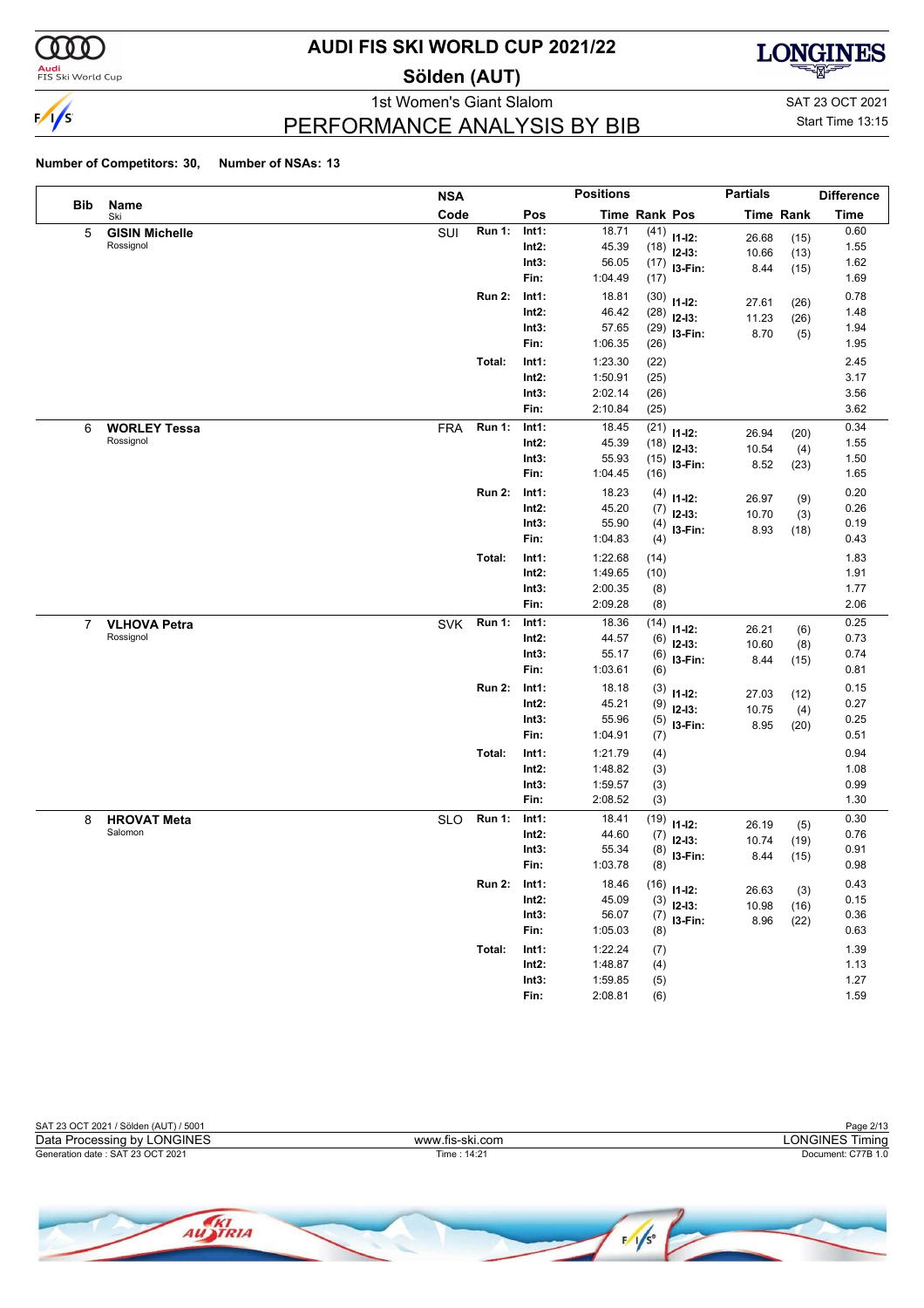

**Audi**<br>FIS Ski World Cup

### **AUDI FIS SKI WORLD CUP 2021/22**

**Sölden (AUT)**



PERFORMANCE ANALYSIS BY BIB

1st Women's Giant Slalom SAT 23 OCT 2021 Start Time 13:15

|     |                                      | <b>NSA</b> |               |                | <b>Positions</b>     |              |                         | <b>Partials</b>  |              | <b>Difference</b> |
|-----|--------------------------------------|------------|---------------|----------------|----------------------|--------------|-------------------------|------------------|--------------|-------------------|
| Bib | Name<br>Ski                          | Code       |               | Pos            | <b>Time Rank Pos</b> |              |                         | <b>Time Rank</b> |              | <b>Time</b>       |
| 9   | <b>GOGGIA Sofia</b>                  | <b>ITA</b> | <b>Run 1:</b> | Int1:          | 18.40                |              | $(18)$ 11-12:           | 27.03            | (21)         | 0.29              |
|     | Atomic                               |            |               | Int2:          | 45.43                |              | $(20)$ 12-13:           | 11.00            | (45)         | 1.59              |
|     |                                      |            |               | Int3:          | 56.43                |              | $(25)$ 13-Fin:          | 8.34             | (7)          | 2.00              |
|     |                                      |            |               | Fin:           | 1:04.77              | (22)         |                         |                  |              | 1.97              |
|     |                                      |            | <b>Run 2:</b> | Int1:          | 18.45                |              | $(14)$ 11-12:           | 26.75            | (5)          | 0.42              |
|     |                                      |            |               | Int2:          | 45.20                |              | $(7)$ 12-13:            | 11.11            | (24)         | 0.26              |
|     |                                      |            |               | Int3:          | 56.31                |              | $(10)$ 13-Fin:          | 8.77             | (9)          | 0.60              |
|     |                                      |            |               | Fin:           | 1:05.08              | (9)          |                         |                  |              | 0.68              |
|     |                                      |            | Total:        | Int1:          | 1:23.22              | (21)         |                         |                  |              | 2.37              |
|     |                                      |            |               | Int2:          | 1:49.97              | (17)         |                         |                  |              | 2.23              |
|     |                                      |            |               | Int3:          | 2:01.08<br>2:09.85   | (18)         |                         |                  |              | 2.50<br>2.63      |
|     |                                      |            |               | Fin:           |                      | (16)         |                         |                  |              |                   |
| 10  | <b>SIEBENHOFER Ramona</b><br>Fischer | <b>AUT</b> | <b>Run 1:</b> | Int1:          | 18.22                | (8)          | $11 - 12$ :             | 26.82            | (17)         | 0.11              |
|     |                                      |            |               | Int2:<br>Int3: | 45.04<br>56.12       | (15)         | $12-13:$                | 11.08            | (51)         | 1.20<br>1.69      |
|     |                                      |            |               | Fin:           | 1:04.71              | (18)<br>(20) | I3-Fin:                 | 8.59             | (40)         | 1.91              |
|     |                                      |            |               |                |                      |              |                         |                  |              |                   |
|     |                                      |            | <b>Run 2:</b> | Int1:<br>Int2: | 18.44<br>45.09       |              | $(13)$ 11-12:           | 26.65            | (4)          | 0.41<br>0.15      |
|     |                                      |            |               | Int3:          | 56.11                | (3)          | $12-13:$                | 11.02            | (20)         | 0.40              |
|     |                                      |            |               | Fin:           | 1:04.89              | (8)<br>(6)   | I3-Fin:                 | 8.78             | (10)         | 0.49              |
|     |                                      |            | Total:        | Int1:          | 1:23.15              | (19)         |                         |                  |              | 2.30              |
|     |                                      |            |               | $Int2$ :       | 1:49.80              | (13)         |                         |                  |              | 2.06              |
|     |                                      |            |               | Int3:          | 2:00.82              | (14)         |                         |                  |              | 2.24              |
|     |                                      |            |               | Fin:           | 2:09.60              | (10)         |                         |                  |              | 2.38              |
| 11  | <b>O BRIEN Nina</b>                  | <b>USA</b> | <b>Run 1:</b> | Int1:          | 18.46                | (23)         |                         |                  |              | 0.35              |
|     | Rossignol                            |            |               | Int2:          | 44.99                | (14)         | $11 - 12$ :<br>$12-13:$ | 26.53            | (11)         | 1.15              |
|     |                                      |            |               | Int3:          | 55.79                | (13)         | $13-Fin:$               | 10.80            | (26)         | 1.36              |
|     |                                      |            |               | Fin:           | 1:04.11              | (11)         |                         | 8.32             | (4)          | 1.31              |
|     |                                      |            | <b>Run 2:</b> | Int1:          | 18.49                |              | $(20)$ 11-12:           |                  |              | 0.46              |
|     |                                      |            |               | $Int2$ :       | 45.72                | (16)         | $12-13:$                | 27.23<br>11.01   | (17)<br>(19) | 0.78              |
|     |                                      |            |               | Int3:          | 56.73                |              | $(19)$ 13-Fin:          | 8.69             | (3)          | 1.02              |
|     |                                      |            |               | Fin:           | 1:05.42              | (12)         |                         |                  |              | 1.02              |
|     |                                      |            | Total:        | Int1:          | 1:22.60              | (11)         |                         |                  |              | 1.75              |
|     |                                      |            |               | Int2:          | 1:49.83              | (15)         |                         |                  |              | 2.09              |
|     |                                      |            |               | Int3:          | 2:00.84              | (15)         |                         |                  |              | 2.26              |
|     |                                      |            |               | Fin:           | 2:09.53              | (9)          |                         |                  |              | 2.31              |
| 12  | <b>HECTOR Sara</b>                   |            | SWE Run 1:    | Int1:          | 18.21                | (4)          | $11 - 12$ :             | 26.74            | (16)         | 0.10              |
|     | Head                                 |            |               | Int2:          | 44.95                | (12)         | $12-13:$                | 10.61            | (9)          | 1.11              |
|     |                                      |            |               | Int3:          | 55.56                | (11)         | 13-Fin:                 | 8.56             | (31)         | 1.13              |
|     |                                      |            |               | Fin:           | 1:04.12              | (12)         |                         |                  |              | 1.32              |
|     |                                      |            | Run 2:        | Int1:          | 18.61                |              | $(26)$ 11-12:           | 26.97            | (9)          | 0.58              |
|     |                                      |            |               | Int2:          | 45.58                | (14)         | $12 - 13:$              | 10.90            | (10)         | 0.64              |
|     |                                      |            |               | Int3:          | 56.48                |              | $(14)$ 13-Fin:          | 9.04             | (27)         | 0.77              |
|     |                                      |            |               | Fin:           | 1:05.52              | (14)         |                         |                  |              | 1.12              |
|     |                                      |            | Total:        | Int1:          | 1:22.73              | (15)         |                         |                  |              | 1.88              |
|     |                                      |            |               | $Int2$ :       | 1:49.70              | (12)         |                         |                  |              | 1.96              |
|     |                                      |            |               | Int3:<br>Fin:  | 2:00.60<br>2:09.64   | (11)<br>(12) |                         |                  |              | 2.02<br>2.42      |
|     |                                      |            |               |                |                      |              |                         |                  |              |                   |



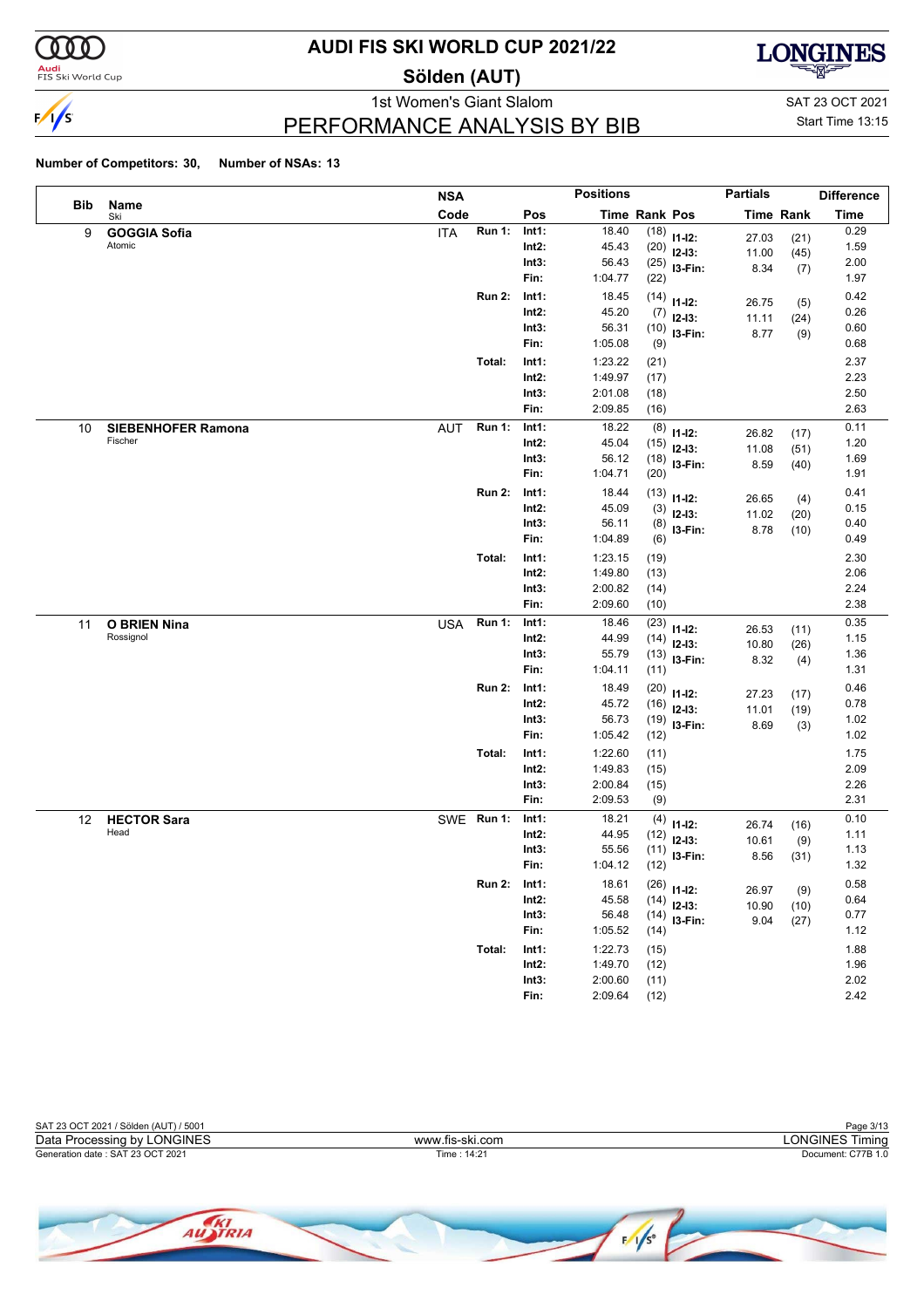

<mark>Audi</mark><br>FIS Ski World Cup

## **AUDI FIS SKI WORLD CUP 2021/22**

**Sölden (AUT)**



PERFORMANCE ANALYSIS BY BIB

1st Women's Giant Slalom SAT 23 OCT 2021 Start Time 13:15

|     |                                           | <b>NSA</b>           |               |                                    | <b>Positions</b>                         |                              |                                      | <b>Partials</b>        |                      | <b>Difference</b>            |
|-----|-------------------------------------------|----------------------|---------------|------------------------------------|------------------------------------------|------------------------------|--------------------------------------|------------------------|----------------------|------------------------------|
| Bib | Name<br>Ski                               | Code                 |               | Pos                                |                                          | Time Rank Pos                |                                      |                        | <b>Time Rank</b>     | Time                         |
| 13  | <b>GASIENICA-DANIEL Maryna</b><br>Atomic  | <b>POL</b>           | <b>Run 1:</b> | Int1:<br>$Int2$ :<br>Int3:<br>Fin: | 18.21<br><b>DNF</b>                      | (4)                          | $11-12:$<br>$12 - 13:$<br>I3-Fin:    |                        |                      | 0.10                         |
|     |                                           | Total:               |               |                                    | <b>DNF</b>                               |                              |                                      |                        |                      |                              |
| 14  | <b>LIENSBERGER Katharina</b><br>Rossignol | <b>AUT</b>           | <b>Run 1:</b> | Int1:<br>Int2:<br>Int3:<br>Fin:    | 18.32<br>44.64<br>55.14<br>1:03.43       | (11)<br>(8)<br>(5)<br>(4)    | $11 - 12$ :<br>$12-13:$<br>I3-Fin:   | 26.32<br>10.50<br>8.29 | (8)<br>(2)<br>(1)    | 0.21<br>0.80<br>0.71<br>0.63 |
|     |                                           |                      | <b>Run 2:</b> | Int1:<br>Int2:<br>Int3:<br>Fin:    | 18.46<br>45.53<br>56.31<br>1:05.18       | (16)<br>(13)<br>(10)<br>(10) | $11 - 12$ :<br>$12-13:$<br>I3-Fin:   | 27.07<br>10.78<br>8.87 | (13)<br>(5)<br>(15)  | 0.43<br>0.59<br>0.60<br>0.78 |
|     |                                           | Total:               |               | Int1:<br>$Int2$ :<br>Int3:<br>Fin: | 1:21.89<br>1:48.96<br>1:59.74<br>2:08.61 | (5)<br>(5)<br>(4)<br>(4)     |                                      |                        |                      | 1.04<br>1.22<br>1.16<br>1.39 |
| 15  | <b>ROBINSON Alice</b><br>Voelkl           | <b>NZL</b>           | <b>Run 1:</b> | Int1:<br>Int2:<br>Int3:<br>Fin:    | 18.18<br>45.05<br>55.20<br>1:03.70       | (2)<br>(16)<br>(7)<br>(7)    | $11-12:$<br>$12 - 13:$<br>I3-Fin:    | 26.87<br>10.15<br>8.50 | (18)<br>(1)<br>(20)  | 0.07<br>1.21<br>0.77<br>0.90 |
|     |                                           |                      | <b>Run 2:</b> | Int1:<br>Int2:<br>Int3:<br>Fin:    | 18.73<br>45.83<br>56.70<br>1:05.93       | (29)<br>(20)<br>(17)<br>(23) | $11 - 12$ :<br>$12-13:$<br>I3-Fin:   | 27.10<br>10.87<br>9.23 | (14)<br>(8)<br>(29)  | 0.70<br>0.89<br>0.99<br>1.53 |
|     |                                           | Total:               |               | Int1:<br>$Int2$ :<br>Int3:<br>Fin: | 1:22.43<br>1:49.53<br>2:00.40<br>2:09.63 | (10)<br>(8)<br>(9)<br>(11)   |                                      |                        |                      | 1.58<br>1.79<br>1.82<br>2.41 |
| 16  | <b>CURTONI Elena</b><br>Head              | <b>ITA</b><br>Total: | <b>Run 1:</b> | Int1:<br>$Int2$ :<br>Int3:<br>Fin: | 18.85<br><b>DNF</b><br><b>DNF</b>        | (54)                         | $11 - 12$ :<br>$12 - 13:$<br>I3-Fin: |                        |                      | 0.74                         |
| 17  | <b>BRUNNER Stephanie</b><br>Atomic        | <b>AUT</b>           | <b>Run 1:</b> | Int1:<br>$Int2$ :<br>Int3:<br>Fin: | 18.29<br>44.42<br>54.93<br>1:03.34       | (10)<br>(3)<br>(3)<br>(3)    | $11-12:$<br>$12-13:$<br>I3-Fin:      | 26.13<br>10.51<br>8.41 | (4)<br>(3)<br>(12)   | 0.18<br>0.58<br>0.50<br>0.54 |
|     |                                           |                      | <b>Run 2:</b> | Int1:<br>Int2:<br>Int3:<br>Fin:    | 18.42<br>46.46<br>57.64<br>1:06.59       | (12)<br>(29)<br>(28)<br>(28) | $11 - 12$ :<br>$12-13:$<br>I3-Fin:   | 28.04<br>11.18<br>8.95 | (29)<br>(25)<br>(20) | 0.39<br>1.52<br>1.93<br>2.19 |
|     |                                           | Total:               |               | Int1:<br>$Int2$ :<br>Int3:<br>Fin: | 1:21.76<br>1:49.80<br>2:00.98<br>2:09.93 | (3)<br>(13)<br>(17)<br>(17)  |                                      |                        |                      | 0.91<br>2.06<br>2.40<br>2.71 |

| SAT 23 OCT 2021 / Sölden (AUT) / 5001 |                 | Page 4/13          |
|---------------------------------------|-----------------|--------------------|
| Data Processing by LONGINES           | www.fis-ski.com | _ONGINES Timina    |
| Generation date: SAT 23 OCT 2021      | Time : 14:21    | Document: C77B 1.0 |
|                                       |                 |                    |

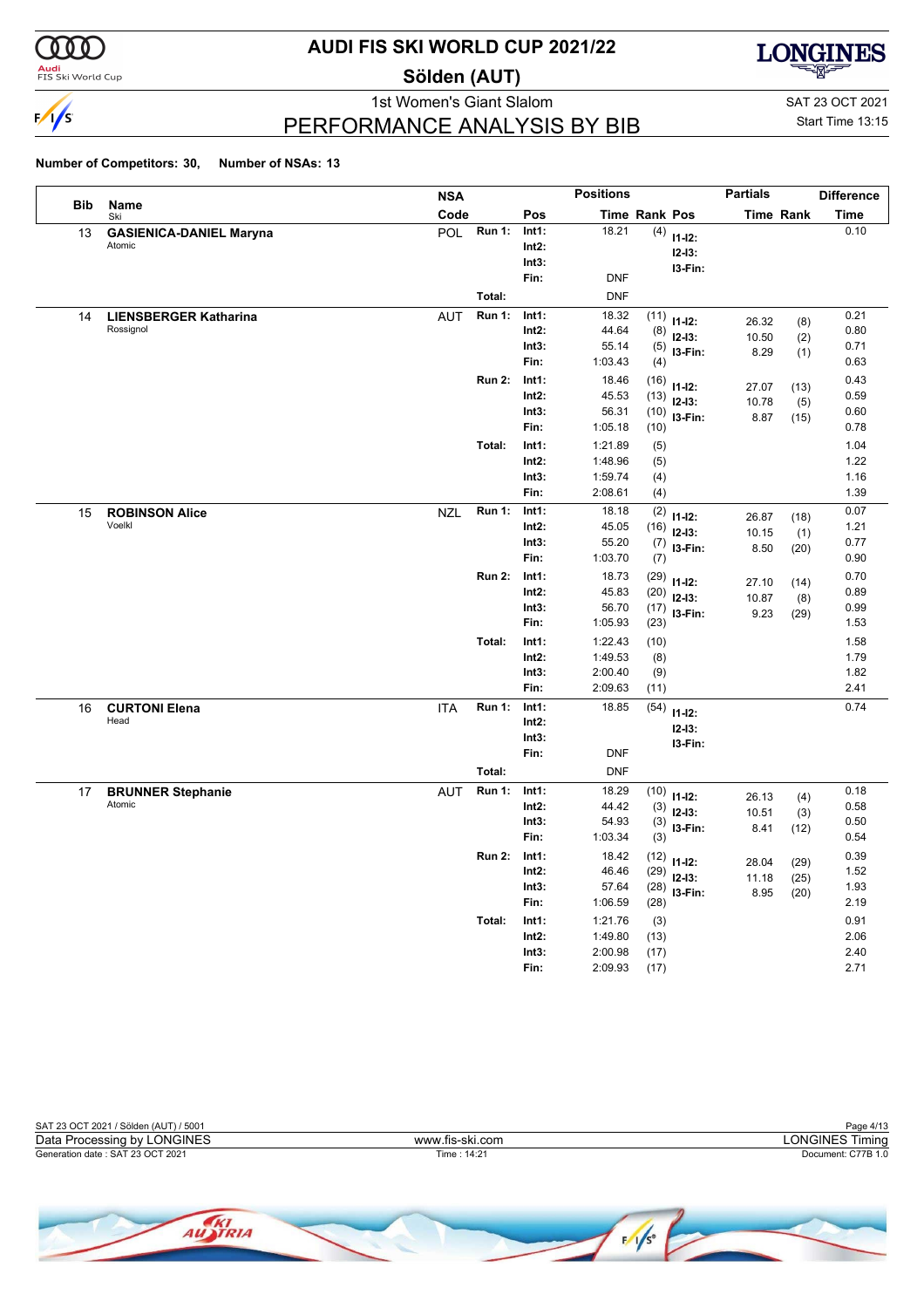

<mark>Audi</mark><br>FIS Ski World Cup

### **AUDI FIS SKI WORLD CUP 2021/22**

**Sölden (AUT)**



PERFORMANCE ANALYSIS BY BIB

1st Women's Giant Slalom SAT 23 OCT 2021 Start Time 13:15

|            |                             | <b>NSA</b> |               |                   | <b>Positions</b>   |               |                     | <b>Partials</b> |             | <b>Difference</b> |
|------------|-----------------------------|------------|---------------|-------------------|--------------------|---------------|---------------------|-----------------|-------------|-------------------|
| <b>Bib</b> | <b>Name</b><br>Ski          | Code       |               | Pos               |                    | Time Rank Pos |                     |                 | Time Rank   | <b>Time</b>       |
| 18         | <b>MOWINCKEL Ragnhild</b>   |            | NOR Run 1:    | Int1:             | 18.68              | (38)          | $11-12:$            | 26.62           | (14)        | 0.57              |
|            | Head                        |            |               | $Int2$ :          | 45.30              | (17)          | $12-13:$            | 10.61           | (9)         | 1.46              |
|            |                             |            |               | Int3:             | 55.91              | (14)          | I3-Fin:             | 8.31            | (2)         | 1.48              |
|            |                             |            |               | Fin:              | 1:04.22            | (13)          |                     |                 |             | 1.42              |
|            |                             |            | <b>Run 2:</b> | Int1:             | 18.39              | (9)           | $11-12:$            | 27.66           | (28)        | 0.36              |
|            |                             |            |               | $Int2$ :          | 46.05              | (25)          | $12-13:$            | 10.98           | (16)        | 1.11              |
|            |                             |            |               | Int3:<br>Fin:     | 57.03<br>1:05.74   | (22)          | I3-Fin:             | 8.71            | (8)         | 1.32<br>1.34      |
|            |                             |            |               |                   |                    | (19)          |                     |                 |             |                   |
|            |                             |            | Total:        | Int1:<br>$Int2$ : | 1:22.61<br>1:50.27 | (12)          |                     |                 |             | 1.76<br>2.53      |
|            |                             |            |               | Int3:             | 2:01.25            | (19)<br>(19)  |                     |                 |             | 2.67              |
|            |                             |            |               | Fin:              | 2:09.96            | (18)          |                     |                 |             | 2.74              |
| 19         | <b>HOLTMANN Mina Fuerst</b> | <b>NOR</b> | <b>Run 1:</b> | Int1:             | 18.46              | (23)          |                     |                 |             | 0.35              |
|            | Voelkl                      |            |               | $Int2$ :          | 45.63              | (26)          | $11 - 12$ :         | 27.17           | (25)        | 1.79              |
|            |                             |            |               | Int3:             | 56.37              | (23)          | $12-13:$<br>I3-Fin: | 10.74           | (19)        | 1.94              |
|            |                             |            |               | Fin:              | 1:04.74            | (21)          |                     | 8.37            | (9)         | 1.94              |
|            |                             |            | <b>Run 2:</b> | Int1:             | 18.40              | (11)          | $11 - 12$ :         |                 |             | 0.37              |
|            |                             |            |               | Int2:             | 47.03              | (30)          | $12-13:$            | 28.63           | (30)        | 2.09              |
|            |                             |            |               | Int3:             | 58.35              | (30)          | I3-Fin:             | 11.32<br>8.69   | (29)<br>(3) | 2.64              |
|            |                             |            |               | Fin:              | 1:07.04            | (29)          |                     |                 |             | 2.64              |
|            |                             |            | Total:        | Int1:             | 1:23.14            | (18)          |                     |                 |             | 2.29              |
|            |                             |            |               | $Int2$ :          | 1:51.77            | (30)          |                     |                 |             | 4.03              |
|            |                             |            |               | Int3:             | 2:03.09            | (30)          |                     |                 |             | 4.51              |
|            |                             |            |               | Fin:              | 2:11.78            | (29)          |                     |                 |             | 4.56              |
| 20         | <b>TRUPPE Katharina</b>     | <b>AUT</b> | <b>Run 1:</b> | Int1:             | 18.32              | (11)          | $11 - 12$ :         | 27.25           | (28)        | 0.21              |
|            | Fischer                     |            |               | Int2:             | 45.57              | (22)          | $12-13:$            | 11.15           | (58)        | 1.73              |
|            |                             |            |               | Int3:<br>Fin:     | 56.72<br>1:05.30   | (29)          | I3-Fin:             | 8.58            | (39)        | 2.29<br>2.50      |
|            |                             |            |               |                   |                    | (29)          |                     |                 |             |                   |
|            |                             |            | <b>Run 2:</b> | Int1:<br>Int2:    | 18.57<br>45.92     | (25)          | $11-12:$            | 27.35           | (19)        | 0.54<br>0.98      |
|            |                             |            |               | Int3:             | 57.16              | (23)<br>(26)  | $12-13:$            | 11.24           | (27)        | 1.45              |
|            |                             |            |               | Fin:              | 1:06.13            | (25)          | I3-Fin:             | 8.97            | (24)        | 1.73              |
|            |                             |            | Total:        | Int1:             | 1:23.87            | (29)          |                     |                 |             | 3.02              |
|            |                             |            |               | $Int2$ :          | 1:51.22            | (28)          |                     |                 |             | 3.48              |
|            |                             |            |               | Int3:             | 2:02.46            | (28)          |                     |                 |             | 3.88              |
|            |                             |            |               | Fin:              | 2:11.43            | (27)          |                     |                 |             | 4.21              |
| 21         | <b>BUCIK Ana</b>            | <b>SLO</b> | <b>Run 1:</b> | Int1:             | 18.45              | (21)          | $11 - 12$ :         | 27.55           | (36)        | 0.34              |
|            | Salomon                     |            |               | $Int2$ :          | 46.00              | (32)          | $12-13:$            | 10.61           | (9)         | 2.16              |
|            |                             |            |               | Int3:             | 56.61              | (26)          | I3-Fin:             | 8.80            | (59)        | 2.18              |
|            |                             |            |               | Fin:              | 1:05.41            | (31)          |                     |                 |             | 2.61              |
|            |                             |            | Total:        |                   | <b>DNQ</b>         |               |                     |                 |             |                   |

| SAT 23 OCT 2021 / Sölden (AUT) / 5001 |                 | Page 5/13          |
|---------------------------------------|-----------------|--------------------|
| Data Processing by LONGINES           | www.fis-ski.com | LONGINES Timina    |
| Generation date: SAT 23 OCT 2021      | Time: 14:21     | Document: C77B 1.0 |
|                                       |                 |                    |

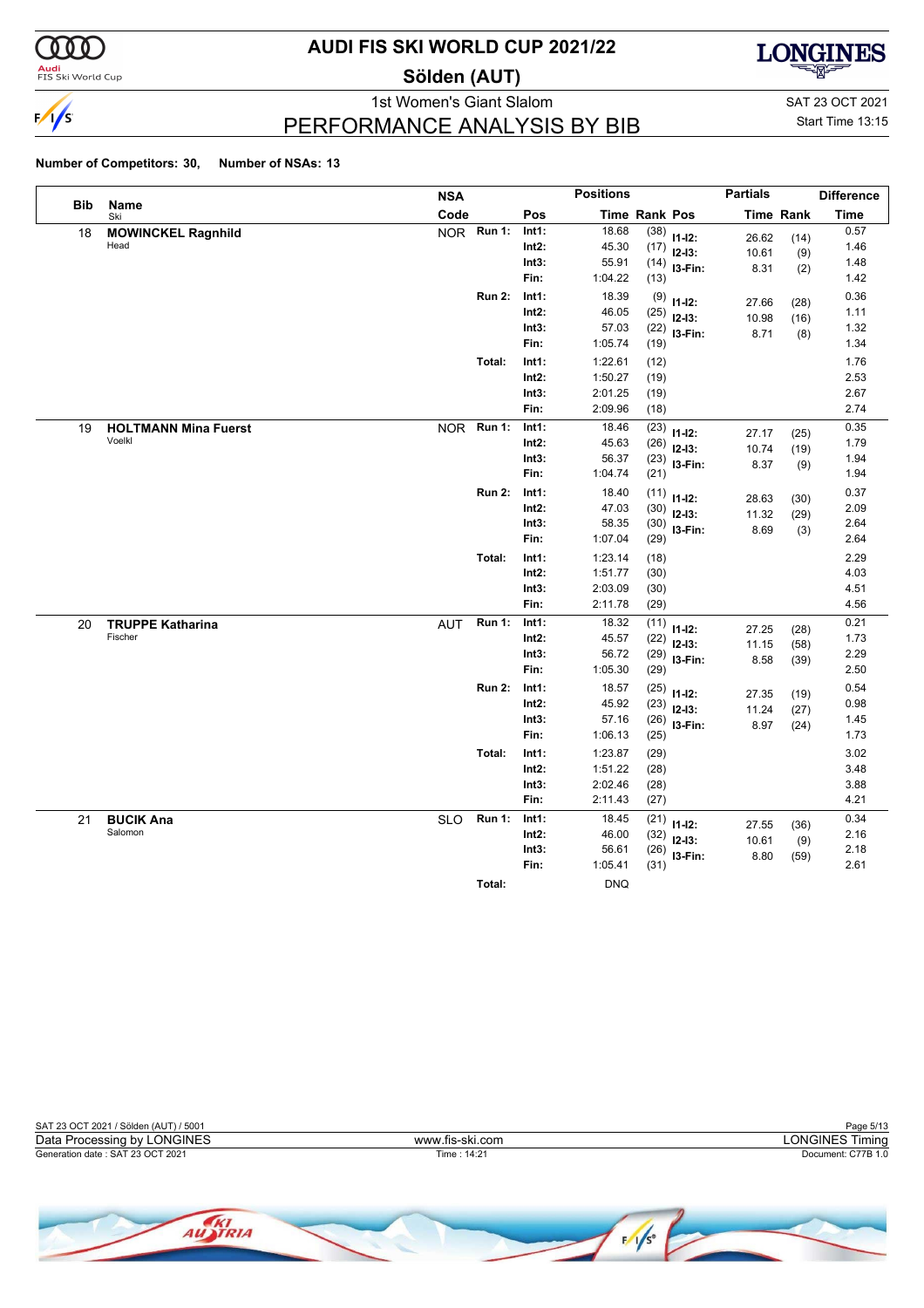

**Audi**<br>FIS Ski World Cup

### **AUDI FIS SKI WORLD CUP 2021/22**

**Sölden (AUT)**



PERFORMANCE ANALYSIS BY BIB

1st Women's Giant Slalom SAT 23 OCT 2021 Start Time 13:15

|            |                                      | <b>NSA</b> |               |                   | <b>Positions</b> |              |                            | <b>Partials</b> |                  | <b>Difference</b> |
|------------|--------------------------------------|------------|---------------|-------------------|------------------|--------------|----------------------------|-----------------|------------------|-------------------|
| <b>Bib</b> | Name<br>Ski                          | Code       |               | Pos               | Time Rank Pos    |              |                            |                 | <b>Time Rank</b> | <b>Time</b>       |
| 22         | <b>HAASER Ricarda</b>                | <b>AUT</b> | <b>Run 1:</b> | Int1:             | 18.21            | (4)          | $11 - 12$ :                | 26.56           | (13)             | 0.10              |
|            | Fischer                              |            |               | $Int2$ :          | 44.77            | (9)          | $12-13:$                   | 10.66           | (13)             | 0.93              |
|            |                                      |            |               | Int3:             | 55.43            | (9)          | I3-Fin:                    | 8.67            | (46)             | 1.00              |
|            |                                      |            |               | Fin:              | 1:04.10          | (10)         |                            |                 |                  | 1.30              |
|            |                                      |            | <b>Run 2:</b> | Int1:             | 18.30            | (5)          | $11 - 12$ :                | 27.52           | (23)             | 0.27              |
|            |                                      |            |               | $Int2$ :          | 45.82            | (19)         | $12-13:$                   | 10.89           | (9)              | 0.88              |
|            |                                      |            |               | Int3:             | 56.71            | (18)         | I3-Fin:                    | 8.90            | (17)             | 1.00              |
|            |                                      |            |               | Fin:              | 1:05.61          | (18)         |                            |                 |                  | 1.21              |
|            |                                      |            | Total:        | Int1:             | 1:22.40          | (8)          |                            |                 |                  | 1.55              |
|            |                                      |            |               | $Int2$ :          | 1:49.92          | (16)         |                            |                 |                  | 2.18              |
|            |                                      |            |               | Int3:             | 2:00.81          | (13)         |                            |                 |                  | 2.23              |
|            |                                      |            |               | Fin:              | 2:09.71          | (15)         |                            |                 |                  | 2.49              |
| 23         | <b>GRENIER Valerie</b>               | CAN        | <b>Run 1:</b> | Int1:             | 18.49            | (26)         | $11 - 12$ :                | 25.93           | (3)              | 0.38              |
|            | Rossignol                            |            |               | $Int2$ :          | 44.42            | (3)          | $12 - 13:$                 | 10.71           | (18)             | 0.58              |
|            |                                      |            |               | Int3:             | 55.13            | (4)          | I3-Fin:                    | 8.41            | (12)             | 0.70              |
|            |                                      |            |               | Fin:              | 1:03.54          | (5)          |                            |                 |                  | 0.74              |
|            |                                      |            | <b>Run 2:</b> | Int1:             | 18.49            | (20)         | $11 - 12$ :                | 27.12           | (15)             | 0.46              |
|            |                                      |            |               | $Int2$ :          | 45.61            | (15)         | $12 - 13$ :                | 11.06           | (22)             | 0.67              |
|            |                                      |            |               | Int3:             | 56.67            | (16)         | I3-Fin:                    | 8.86            | (14)             | 0.96              |
|            |                                      |            |               | Fin:              | 1:05.53          | (16)         |                            |                 |                  | 1.13              |
|            |                                      |            | Total:        | Int1:             | 1:22.03          | (6)          |                            |                 |                  | 1.18              |
|            |                                      |            |               | $Int2$ :          | 1:49.15          | (6)          |                            |                 |                  | 1.41              |
|            |                                      |            |               | Int3:             | 2:00.21          | (7)          |                            |                 |                  | 1.63              |
|            |                                      |            |               | Fin:              | 2:09.07          | (7)          |                            |                 |                  | 1.85              |
| 24         | <b>FRASSE SOMBET Coralie</b><br>Head | <b>FRA</b> | <b>Run 1:</b> | Int1:             | 18.52            | (28)         | $11 - 12$ :                | 27.08           | (23)             | 0.41              |
|            |                                      |            |               | $Int2$ :<br>Int3: | 45.60<br>56.26   | (25)         | $12-13:$                   | 10.66           | (13)             | 1.76<br>1.83      |
|            |                                      |            |               | Fin:              | 1:04.82          | (20)<br>(23) | I3-Fin:                    | 8.56            | (31)             | 2.02              |
|            |                                      |            | <b>Run 2:</b> |                   | 18.61            |              |                            |                 |                  | 0.58              |
|            |                                      |            |               | Int1:<br>$Int2$ : | 46.04            | (26)<br>(24) | $11 - 12$ :                | 27.43           | (22)             | 1.10              |
|            |                                      |            |               | Int3:             | 57.04            | (23)         | $12 - 13$ :                | 11.00           | (18)             | 1.33              |
|            |                                      |            |               | Fin:              | 1:05.84          | (22)         | I3-Fin:                    | 8.80            | (12)             | 1.44              |
|            |                                      |            | Total:        | Int1:             | 1:23.43          | (24)         |                            |                 |                  | 2.58              |
|            |                                      |            |               | $Int2$ :          | 1:50.86          | (24)         |                            |                 |                  | 3.12              |
|            |                                      |            |               | Int3:             | 2:01.86          | (25)         |                            |                 |                  | 3.28              |
|            |                                      |            |               | Fin:              | 2:10.66          | (21)         |                            |                 |                  | 3.44              |
| 25         | <b>ROBNIK Tina</b>                   | <b>SLO</b> | <b>Run 1:</b> | Int1:             | 18.47            | (25)         |                            |                 |                  | 0.36              |
|            | Voelkl                               |            |               | Int2:             | 44.95            | (12)         | $11 - 12$ :<br>$12 - 13$ : | 26.48           | (9)              | 1.11              |
|            |                                      |            |               | Int3:             | 56.68            | (27)         | I3-Fin:                    | 11.73           | (63)             | 2.25              |
|            |                                      |            |               | Fin:              | 1:05.38          | (30)         |                            | 8.70            | (47)             | 2.58              |
|            |                                      |            | <b>Run 2:</b> | Int1:             | 18.61            |              | $(26)$ 11-12:              |                 |                  | 0.58              |
|            |                                      |            |               | $Int2$ :          | 45.47            | (12)         | $12-13:$                   | 26.86<br>10.91  | (7)<br>(12)      | 0.53              |
|            |                                      |            |               | Int3:             | 56.38            | (12)         | $13-Fin:$                  | 8.94            | (19)             | 0.67              |
|            |                                      |            |               | Fin:              | 1:05.32          | (11)         |                            |                 |                  | 0.92              |
|            |                                      |            | Total:        | Int1:             | 1:23.99          | (30)         |                            |                 |                  | 3.14              |
|            |                                      |            |               | $Int2$ :          | 1:50.85          | (22)         |                            |                 |                  | 3.11              |
|            |                                      |            |               | Int3:             | 2:01.76          | (22)         |                            |                 |                  | 3.18              |
|            |                                      |            |               | Fin:              | 2:10.70          | (22)         |                            |                 |                  | 3.48              |



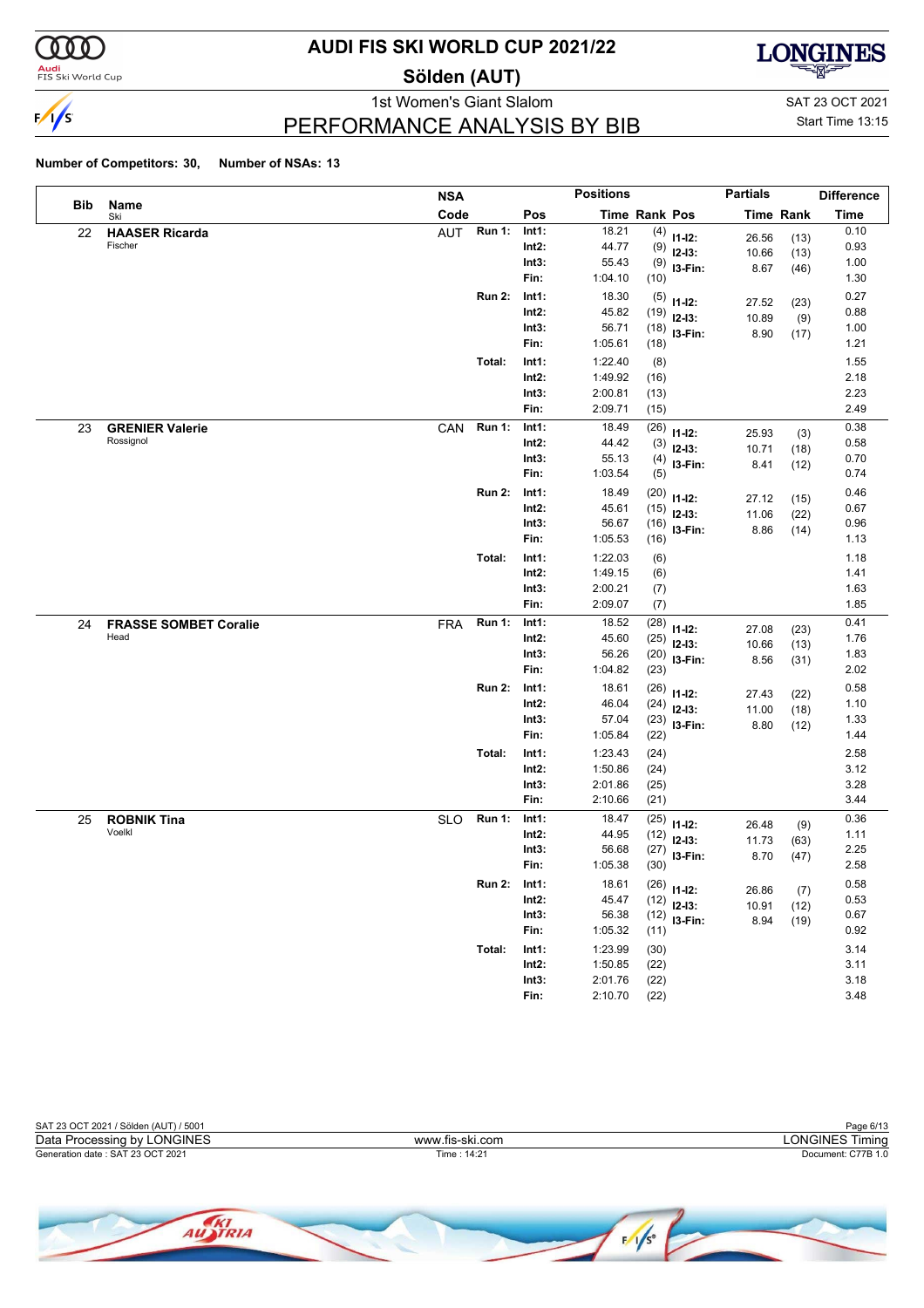

<mark>Audi</mark><br>FIS Ski World Cup

### **AUDI FIS SKI WORLD CUP 2021/22**

**Sölden (AUT)**



PERFORMANCE ANALYSIS BY BIB

1st Women's Giant Slalom SAT 23 OCT 2021 Start Time 13:15

|     |                          | <b>NSA</b>                  |          | <b>Positions</b> |               |                | <b>Partials</b> |                  | <b>Difference</b> |
|-----|--------------------------|-----------------------------|----------|------------------|---------------|----------------|-----------------|------------------|-------------------|
| Bib | Name<br>Ski              | Code                        | Pos      |                  | Time Rank Pos |                |                 | <b>Time Rank</b> | Time              |
| 26  | <b>GRITSCH Franziska</b> | <b>Run 1:</b><br><b>AUT</b> | Int1:    | 18.96            | (60)          | $11 - 12$ :    | 28.38           | (51)             | 0.85              |
|     | Head                     |                             | $Int2$ : | 47.34            | (53)          | $12 - 13$ :    | 11.21           | (59)             | 3.50              |
|     |                          |                             | Int3:    | 58.55            | (56)          | I3-Fin:        | 8.73            | (53)             | 4.12              |
|     |                          |                             | Fin:     | 1:07.28          | (57)          |                |                 |                  | 4.48              |
|     |                          | Total:                      |          | <b>DNQ</b>       |               |                |                 |                  |                   |
| 27  | <b>MOLTZAN Paula</b>     | <b>Run 1:</b><br><b>USA</b> | Int1:    | 18.43            | (20)          | $11 - 12$ :    | 27.29           | (29)             | 0.32              |
|     | Rossignol                |                             | $Int2$ : | 45.72            | (27)          | $12 - 13:$     | 10.64           | (12)             | 1.88              |
|     |                          |                             | Int3:    | 56.36            |               | $(22)$ 13-Fin: | 8.90            | (63)             | 1.93              |
|     |                          |                             | Fin:     | 1:05.26          | (27)          |                |                 |                  | 2.46              |
|     |                          | <b>Run 2:</b>               | Int1:    | 18.37            |               | $(7)$ 11-12:   | 27.37           | (20)             | 0.34              |
|     |                          |                             | $Int2$ : | 45.74            | (18)          | $12-13:$       | 10.79           | (6)              | 0.80              |
|     |                          |                             | Int3:    | 56.53            | (15)          | I3-Fin:        | 8.99            | (26)             | 0.82              |
|     |                          |                             | Fin:     | 1:05.52          | (14)          |                |                 |                  | 1.12              |
|     |                          | Total:                      | Int1:    | 1:23.63          | (25)          |                |                 |                  | 2.78              |
|     |                          |                             | $Int2$ : | 1:51.00          | (26)          |                |                 |                  | 3.26              |
|     |                          |                             | Int3:    | 2:01.79          | (24)          |                |                 |                  | 3.21              |
|     |                          |                             | Fin:     | 2:10.78          | (23)          |                |                 |                  | 3.56              |
| 28  | <b>DIREZ Clara</b>       | <b>Run 1:</b><br><b>FRA</b> | Int1:    | 18.64            | (35)          | $11 - 12$ :    | 28.19           | (49)             | 0.53              |
|     | Dynastar                 |                             | $Int2$ : | 46.83            | (42)          | $12-13:$       | 11.14           | (57)             | 2.99              |
|     |                          |                             | Int3:    | 57.97            | (46)          | I3-Fin:        | 8.85            | (61)             | 3.54              |
|     |                          |                             | Fin:     | 1:06.82          | (49)          |                |                 |                  | 4.02              |
|     |                          | Total:                      |          | <b>DNQ</b>       |               |                |                 |                  |                   |
| 29  | <b>SLOKAR Andreja</b>    | <b>Run 1:</b><br><b>SLO</b> | Int1:    | 18.37            | (15)          | $11 - 12$ :    | 26.49           | (10)             | 0.26              |
|     | Nordica                  |                             | $Int2$ : | 44.86            | (10)          | $12-13:$       | 10.59           | (5)              | 1.02              |
|     |                          |                             | Int3:    | 55.45            | (10)          | I3-Fin:        | 8.51            | (21)             | 1.02              |
|     |                          |                             | Fin:     | 1:03.96          | (9)           |                |                 |                  | 1.16              |
|     |                          | <b>Run 2:</b>               | Int1:    | 18.45            | (14)          | $11 - 12$ :    | 27.28           | (18)             | 0.42              |
|     |                          |                             | Int2:    | 45.73            | (17)          | $12-13:$       | 11.04           | (21)             | 0.79              |
|     |                          |                             | Int3:    | 56.77            | (20)          | I3-Fin:        | 8.97            | (24)             | 1.06              |
|     |                          |                             | Fin:     | 1:05.74          | (19)          |                |                 |                  | 1.34              |
|     |                          | Total:                      | Int1:    | 1:22.41          | (9)           |                |                 |                  | 1.56              |
|     |                          |                             | $Int2$ : | 1:49.69          | (11)          |                |                 |                  | 1.95              |
|     |                          |                             | Int3:    | 2:00.73          | (12)          |                |                 |                  | 2.15              |
|     |                          |                             | Fin:     | 2:09.70          | (14)          |                |                 |                  | 2.48              |
| 30  | <b>WILD Simone</b>       | <b>Run 1:</b><br>SUI        | Int1:    | 18.80            | (48)          | $11 - 12$ :    | 27.33           | (30)             | 0.69              |
|     | Fischer                  |                             | $Int2$ : | 46.13            | (33)          | $12-13:$       | 10.99           | (42)             | 2.29              |
|     |                          |                             | Int3:    | 57.12            | (34)          | I3-Fin:        | 8.82            | (60)             | 2.69              |
|     |                          |                             | Fin:     | 1:05.94          | (36)          |                |                 |                  | 3.14              |
|     |                          | Total:                      |          | <b>DNQ</b>       |               |                |                 |                  |                   |
| 31  | <b>LEDECKA Ester</b>     | <b>Run 1:</b><br><b>CZE</b> | Int1:    | 18.64            | (35)          | $11 - 12$ :    | 28.39           | (53)             | 0.53              |
|     | Atomic                   |                             | $Int2$ : | 47.03            | (47)          | $12-13:$       | 11.05           | (49)             | 3.19              |
|     |                          |                             | Int3:    | 58.08            | (49)          | I3-Fin:        | 8.57            | (36)             | 3.65              |
|     |                          |                             | Fin:     | 1:06.65          | (47)          |                |                 |                  | 3.85              |
|     |                          | Total:                      |          | <b>DNQ</b>       |               |                |                 |                  |                   |

| SAT 23 OCT 2021 / Sölden (AUT) / 5001 |                 | Page 7/13          |
|---------------------------------------|-----------------|--------------------|
| Data Processing by LONGINES           | www.fis-ski.com | ∟ONGINES Timina    |
| Generation date: SAT 23 OCT 2021      | Time : 14:21    | Document: C77B 1.0 |
|                                       |                 |                    |

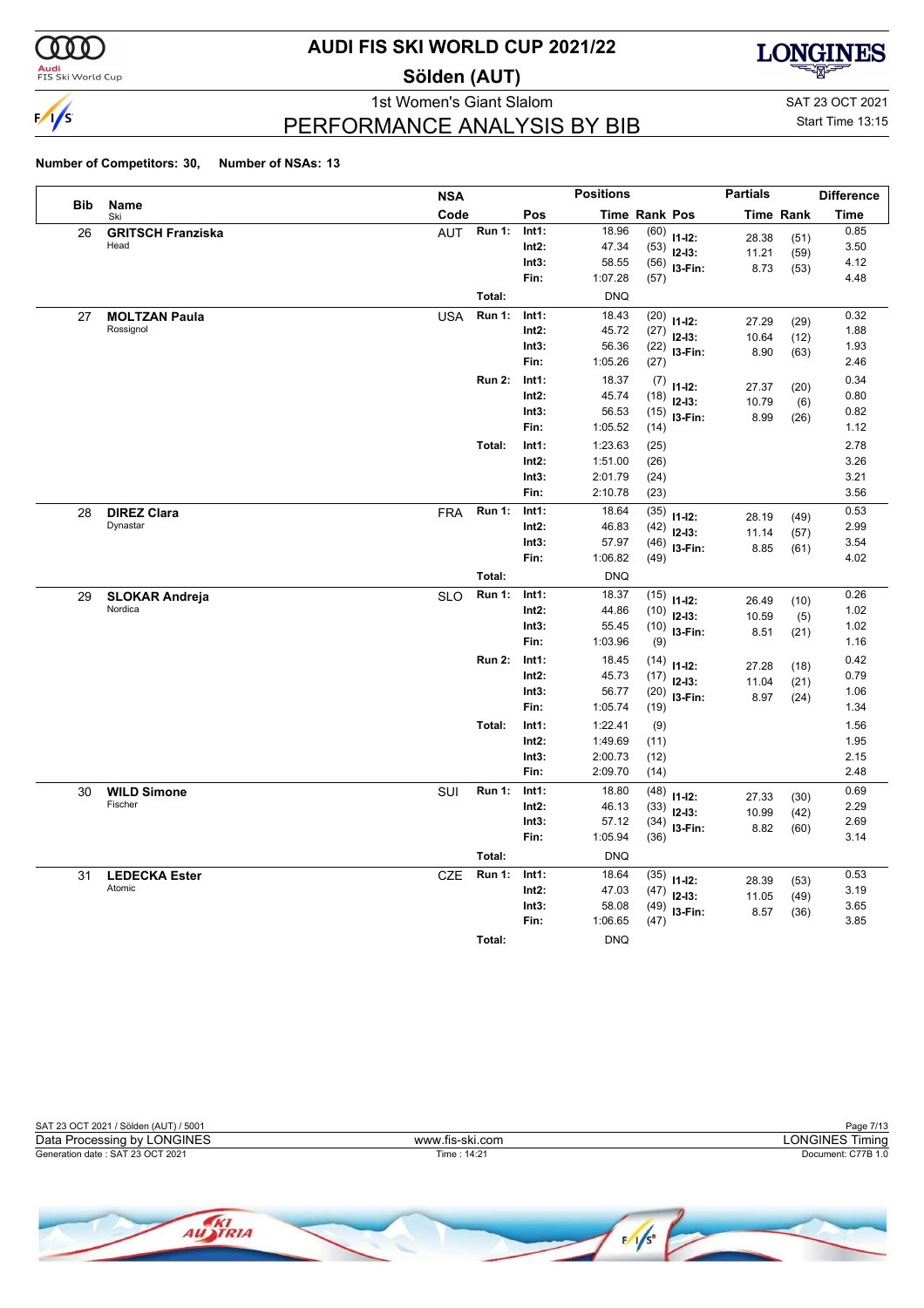

<mark>Audi</mark><br>FIS Ski World Cup

## **AUDI FIS SKI WORLD CUP 2021/22**

**Sölden (AUT)**



PERFORMANCE ANALYSIS BY BIB

1st Women's Giant Slalom SAT 23 OCT 2021 Start Time 13:15

|            |                              | <b>NSA</b>                  |                   | <b>Positions</b>   |               |                           | <b>Partials</b> |                  | <b>Difference</b> |
|------------|------------------------------|-----------------------------|-------------------|--------------------|---------------|---------------------------|-----------------|------------------|-------------------|
| <b>Bib</b> | Name<br>Ski                  | Code                        | Pos               |                    | Time Rank Pos |                           |                 | <b>Time Rank</b> | <b>Time</b>       |
| 32         | <b>TVIBERG Maria Therese</b> | <b>NOR</b><br><b>Run 1:</b> | Int1:             | 18.50              | (27)          | $11 - 12$ :               |                 |                  | 0.39              |
|            | Head                         |                             | $Int2$ :          |                    |               | $12 - 13$ :               |                 |                  |                   |
|            |                              |                             | Int3:             | 55.93              | (15)          | I3-Fin:                   | 8.33            | (5)              | 1.50              |
|            |                              |                             | Fin:              | 1:04.26            | (14)          |                           |                 |                  | 1.46              |
|            |                              | <b>Run 2:</b>               | Int1:             | 18.54              | (23)          | $11 - 12$ :               | 26.53           | (1)              | 0.51              |
|            |                              |                             | $Int2$ :          | 45.07              | (2)           | $12 - 13$ :               | 10.64           | (2)              | 0.13              |
|            |                              |                             | Int3:<br>Fin:     | 55.71<br>1:04.41   | (1)           | I3-Fin:                   | 8.70            | (5)              | 0.00<br>0.01      |
|            |                              |                             |                   |                    | (2)           |                           |                 |                  |                   |
|            |                              | Total:                      | Int1:<br>$Int2$ : | 1:22.80<br>1:49.33 | (16)          |                           |                 |                  | 1.95<br>1.59      |
|            |                              |                             | Int3:             | 1:59.97            | (7)<br>(6)    |                           |                 |                  | 1.39              |
|            |                              |                             | Fin:              | 2:08.67            | (5)           |                           |                 |                  | 1.45              |
| 33         | <b>SCHMOTZ Marlene</b>       | <b>Run 1:</b><br><b>GER</b> | Int1:             | 18.63              | (34)          |                           |                 |                  | 0.52              |
|            | Fischer                      |                             | $Int2$ :          | 45.81              | (28)          | $11 - 12$ :               | 27.18           | (26)             | 1.97              |
|            |                              |                             | Int3:             | 56.72              | (29)          | $12-13:$                  | 10.91           | (31)             | 2.29              |
|            |                              |                             | Fin:              | 1:05.16            | (25)          | I3-Fin:                   | 8.44            | (15)             | 2.36              |
|            |                              | <b>Run 2:</b>               | Int1:             | 18.48              | (18)          | $11 - 12$ :               |                 |                  | 0.45              |
|            |                              |                             | $Int2$ :          | 46.08              | (26)          | $12-13:$                  | 27.60<br>11.34  | (25)<br>(30)     | 1.14              |
|            |                              |                             | Int3:             | 57.42              | (27)          | I3-Fin:                   | 8.96            | (22)             | 1.71              |
|            |                              |                             | Fin:              | 1:06.38            | (27)          |                           |                 |                  | 1.98              |
|            |                              | Total:                      | Int1:             | 1:23.64            | (26)          |                           |                 |                  | 2.79              |
|            |                              |                             | $Int2$ :          | 1:51.24            | (29)          |                           |                 |                  | 3.50              |
|            |                              |                             | Int3:             | 2:02.58            | (29)          |                           |                 |                  | 4.00              |
|            |                              |                             | Fin:              | 2:11.54            | (28)          |                           |                 |                  | 4.32              |
| 34         | <b>HURT A J</b>              | <b>Run 1:</b><br><b>USA</b> | Int1:             | 18.39              | (16)          | $11 - 12$ :               | 27.05           | (22)             | 0.28              |
|            | Head                         |                             | $Int2$ :          | 45.44              | (21)          | $12 - 13$ :               | 10.94           | (35)             | 1.60              |
|            |                              |                             | Int3:             | 56.38              | (24)          | I3-Fin:                   | 8.31            | (2)              | 1.95              |
|            |                              |                             | Fin:              | 1:04.69            | (19)          |                           |                 |                  | 1.89              |
|            |                              | <b>Run 2:</b>               | Int1:             | 18.52              | (22)          | $11 - 12$ :               | 27.64           | (27)             | 0.49              |
|            |                              |                             | $Int2$ :          | 46.16              | (27)          | $12 - 13$ :               | 10.91           | (12)             | 1.22              |
|            |                              |                             | Int3:<br>Fin:     | 57.07<br>1:05.77   | (24)<br>(21)  | I3-Fin:                   | 8.70            | (5)              | 1.36<br>1.37      |
|            |                              | Total:                      | Int1:             | 1:23.21            | (20)          |                           |                 |                  | 2.36              |
|            |                              |                             | $Int2$ :          | 1:50.85            | (22)          |                           |                 |                  | 3.11              |
|            |                              |                             | Int3:             | 2:01.76            | (22)          |                           |                 |                  | 3.18              |
|            |                              |                             | Fin:              | 2:10.46            | (20)          |                           |                 |                  | 3.24              |
| 35         | <b>MONSEN Marte</b>          | NOR Run 1:                  | Int1:             | 18.75              | (45)          |                           |                 |                  | 0.64              |
|            | Rossignol                    |                             | Int2:             | 46.93              | (44)          | $11 - 12$ :<br>$12 - 13:$ | 28.18           | (48)             | 3.09              |
|            |                              |                             | Int3:             | 57.88              | (44)          | I3-Fin:                   | 10.95<br>8.39   | (36)             | 3.45              |
|            |                              |                             | Fin:              | 1:06.27            | (42)          |                           |                 | (11)             | 3.47              |
|            |                              | Total:                      |                   | <b>DNQ</b>         |               |                           |                 |                  |                   |
| 36         | <b>MOERZINGER Elisa</b>      | <b>Run 1:</b><br><b>AUT</b> | Int1:             | 18.68              | (38)          | $11 - 12$ :               |                 |                  | 0.57              |
|            | Rossignol                    |                             | $Int2$ :          | 46.20              | (34)          | $12 - 13$ :               | 27.52<br>10.76  | (34)<br>(23)     | 2.36              |
|            |                              |                             | Int3:             | 56.96              | (33)          | I3-Fin:                   | 8.52            | (23)             | 2.53              |
|            |                              |                             | Fin:              | 1:05.48            | (32)          |                           |                 |                  | 2.68              |
|            |                              | Total:                      |                   | <b>DNQ</b>         |               |                           |                 |                  |                   |
| 37         | <b>LOEVBLOM Hilma</b>        | SWE Run 1:                  | Int1:             | 18.55              | (30)          | $11 - 12$ :               | 27.78           | (38)             | 0.44              |
|            | Head                         |                             | Int2:             | 46.33              | (36)          | $12-13:$                  | 10.99           | (42)             | 2.49              |
|            |                              |                             | Int3:             | 57.32              | (36)          | I3-Fin:                   | 8.61            | (43)             | 2.89              |
|            |                              |                             | Fin:              | 1:05.93            | (35)          |                           |                 |                  | 3.13              |
|            |                              | Total:                      |                   | <b>DNQ</b>         |               |                           |                 |                  |                   |

| SAT 23 OCT 2021 / Sölden (AUT) / 5001 |                 | Page 8/13          |
|---------------------------------------|-----------------|--------------------|
| Data Processing by LONGINES           | www.fis-ski.com | LONGINES Timing    |
| Generation date: SAT 23 OCT 2021      | Time: 14:21     | Document: C77B 1.0 |
|                                       |                 |                    |
|                                       |                 |                    |

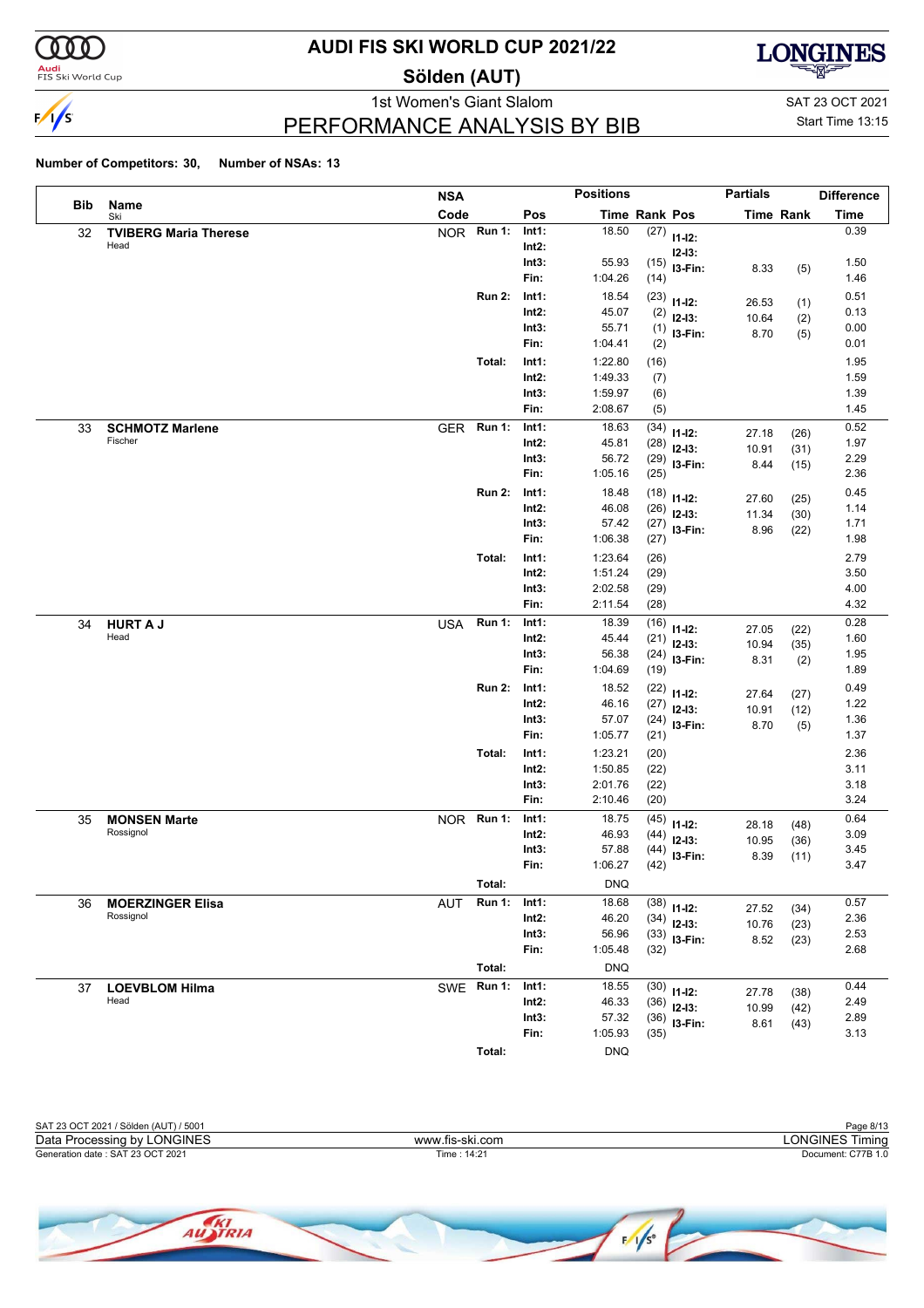

**Audi**<br>FIS Ski World Cup

### **AUDI FIS SKI WORLD CUP 2021/22**

**Sölden (AUT)**



1st Women's Giant Slalom SAT 23 OCT 2021 PERFORMANCE ANALYSIS BY BIB

Start Time 13:15

| <b>Bib</b><br>Name<br>Code<br>Pos<br><b>Time Rank Pos</b><br><b>Time Rank</b><br>Ski<br><b>Run 1:</b><br><b>NZL</b><br>18.74<br>Int1:<br>(44)<br><b>HUDSON Piera</b><br>38<br>$11 - 12$ :<br>28.50<br>(55)<br>Dynastar<br>$Int2$ :<br>47.24<br>(51)<br>$12-13:$<br>11.51<br>(61)<br>Int3:<br>58.75<br>(59)<br>13-Fin:<br>8.71<br>(49)<br>Fin:<br>1:07.46<br>(58)<br>Total:<br><b>DNQ</b><br><b>Run 1:</b><br>Int1:<br>18.55<br>(30)<br><b>ARONSSON ELFMAN Hanna</b><br><b>SWE</b><br>39<br>$11 - 12$ :<br>27.37<br>(31)<br>Rossignol<br>$Int2$ :<br>45.92<br>(29)<br>$12-13:$<br>10.77<br>(24)<br>Int3:<br>56.69<br>(28)<br>I3-Fin:<br>8.49<br>(19)<br>Fin:<br>1:05.18<br>(26)<br><b>Run 2:</b><br>18.48<br>Int1:<br>(18)<br>$11 - 12$ :<br>27.39<br>(21)<br>Int2:<br>45.87<br>(21)<br>$12-13:$<br>11.27<br>(28)<br>Int3:<br>57.14<br>(25)<br>I3-Fin:<br>8.87<br>(15)<br>Fin:<br>1:06.01<br>(24)<br>1:23.66<br>(27)<br>Total:<br>Int1:<br>Int2:<br>1:51.05<br>(27)<br>Int3:<br>2:02.32<br>(27)<br>2:11.19<br>Fin:<br>(26)<br><b>Run 1:</b><br>Int1:<br>18.71<br>(41)<br><b>TILLEY Alex</b><br><b>GBR</b><br>40<br>$11 - 12$ :<br>26.87<br>(18)<br>Kaestle<br>$Int2$ :<br>45.58<br>(23)<br>$12-13:$<br>10.74<br>(19)<br>Int3:<br>56.32<br>(21)<br>I3-Fin:<br>8.51<br>(21)<br>Fin:<br>1:04.83<br>(24)<br><b>Run 2:</b><br>18.56<br>Int1:<br>(24)<br>$11 - 12$ :<br>26.58<br>(2) | <b>Time</b><br>0.63<br>3.40<br>4.32<br>4.66<br>0.44<br>2.08<br>2.26<br>2.38<br>0.45<br>0.93<br>1.43<br>1.61<br>2.81<br>3.31<br>3.74<br>3.97<br>0.60<br>1.74 |
|-------------------------------------------------------------------------------------------------------------------------------------------------------------------------------------------------------------------------------------------------------------------------------------------------------------------------------------------------------------------------------------------------------------------------------------------------------------------------------------------------------------------------------------------------------------------------------------------------------------------------------------------------------------------------------------------------------------------------------------------------------------------------------------------------------------------------------------------------------------------------------------------------------------------------------------------------------------------------------------------------------------------------------------------------------------------------------------------------------------------------------------------------------------------------------------------------------------------------------------------------------------------------------------------------------------------------------------------------------------------------------|-------------------------------------------------------------------------------------------------------------------------------------------------------------|
|                                                                                                                                                                                                                                                                                                                                                                                                                                                                                                                                                                                                                                                                                                                                                                                                                                                                                                                                                                                                                                                                                                                                                                                                                                                                                                                                                                               |                                                                                                                                                             |
|                                                                                                                                                                                                                                                                                                                                                                                                                                                                                                                                                                                                                                                                                                                                                                                                                                                                                                                                                                                                                                                                                                                                                                                                                                                                                                                                                                               |                                                                                                                                                             |
|                                                                                                                                                                                                                                                                                                                                                                                                                                                                                                                                                                                                                                                                                                                                                                                                                                                                                                                                                                                                                                                                                                                                                                                                                                                                                                                                                                               |                                                                                                                                                             |
|                                                                                                                                                                                                                                                                                                                                                                                                                                                                                                                                                                                                                                                                                                                                                                                                                                                                                                                                                                                                                                                                                                                                                                                                                                                                                                                                                                               |                                                                                                                                                             |
|                                                                                                                                                                                                                                                                                                                                                                                                                                                                                                                                                                                                                                                                                                                                                                                                                                                                                                                                                                                                                                                                                                                                                                                                                                                                                                                                                                               |                                                                                                                                                             |
|                                                                                                                                                                                                                                                                                                                                                                                                                                                                                                                                                                                                                                                                                                                                                                                                                                                                                                                                                                                                                                                                                                                                                                                                                                                                                                                                                                               |                                                                                                                                                             |
|                                                                                                                                                                                                                                                                                                                                                                                                                                                                                                                                                                                                                                                                                                                                                                                                                                                                                                                                                                                                                                                                                                                                                                                                                                                                                                                                                                               |                                                                                                                                                             |
|                                                                                                                                                                                                                                                                                                                                                                                                                                                                                                                                                                                                                                                                                                                                                                                                                                                                                                                                                                                                                                                                                                                                                                                                                                                                                                                                                                               |                                                                                                                                                             |
|                                                                                                                                                                                                                                                                                                                                                                                                                                                                                                                                                                                                                                                                                                                                                                                                                                                                                                                                                                                                                                                                                                                                                                                                                                                                                                                                                                               |                                                                                                                                                             |
|                                                                                                                                                                                                                                                                                                                                                                                                                                                                                                                                                                                                                                                                                                                                                                                                                                                                                                                                                                                                                                                                                                                                                                                                                                                                                                                                                                               |                                                                                                                                                             |
|                                                                                                                                                                                                                                                                                                                                                                                                                                                                                                                                                                                                                                                                                                                                                                                                                                                                                                                                                                                                                                                                                                                                                                                                                                                                                                                                                                               |                                                                                                                                                             |
|                                                                                                                                                                                                                                                                                                                                                                                                                                                                                                                                                                                                                                                                                                                                                                                                                                                                                                                                                                                                                                                                                                                                                                                                                                                                                                                                                                               |                                                                                                                                                             |
|                                                                                                                                                                                                                                                                                                                                                                                                                                                                                                                                                                                                                                                                                                                                                                                                                                                                                                                                                                                                                                                                                                                                                                                                                                                                                                                                                                               |                                                                                                                                                             |
|                                                                                                                                                                                                                                                                                                                                                                                                                                                                                                                                                                                                                                                                                                                                                                                                                                                                                                                                                                                                                                                                                                                                                                                                                                                                                                                                                                               |                                                                                                                                                             |
|                                                                                                                                                                                                                                                                                                                                                                                                                                                                                                                                                                                                                                                                                                                                                                                                                                                                                                                                                                                                                                                                                                                                                                                                                                                                                                                                                                               |                                                                                                                                                             |
|                                                                                                                                                                                                                                                                                                                                                                                                                                                                                                                                                                                                                                                                                                                                                                                                                                                                                                                                                                                                                                                                                                                                                                                                                                                                                                                                                                               |                                                                                                                                                             |
|                                                                                                                                                                                                                                                                                                                                                                                                                                                                                                                                                                                                                                                                                                                                                                                                                                                                                                                                                                                                                                                                                                                                                                                                                                                                                                                                                                               |                                                                                                                                                             |
|                                                                                                                                                                                                                                                                                                                                                                                                                                                                                                                                                                                                                                                                                                                                                                                                                                                                                                                                                                                                                                                                                                                                                                                                                                                                                                                                                                               |                                                                                                                                                             |
|                                                                                                                                                                                                                                                                                                                                                                                                                                                                                                                                                                                                                                                                                                                                                                                                                                                                                                                                                                                                                                                                                                                                                                                                                                                                                                                                                                               |                                                                                                                                                             |
|                                                                                                                                                                                                                                                                                                                                                                                                                                                                                                                                                                                                                                                                                                                                                                                                                                                                                                                                                                                                                                                                                                                                                                                                                                                                                                                                                                               | 1.89                                                                                                                                                        |
|                                                                                                                                                                                                                                                                                                                                                                                                                                                                                                                                                                                                                                                                                                                                                                                                                                                                                                                                                                                                                                                                                                                                                                                                                                                                                                                                                                               | 2.03                                                                                                                                                        |
|                                                                                                                                                                                                                                                                                                                                                                                                                                                                                                                                                                                                                                                                                                                                                                                                                                                                                                                                                                                                                                                                                                                                                                                                                                                                                                                                                                               | 0.53                                                                                                                                                        |
| Int2:<br>45.14<br>(5)<br>$12-13:$<br>10.90<br>(10)                                                                                                                                                                                                                                                                                                                                                                                                                                                                                                                                                                                                                                                                                                                                                                                                                                                                                                                                                                                                                                                                                                                                                                                                                                                                                                                            | 0.20                                                                                                                                                        |
| Int3:<br>56.04<br>(6)<br>I3-Fin:<br>8.82<br>(13)                                                                                                                                                                                                                                                                                                                                                                                                                                                                                                                                                                                                                                                                                                                                                                                                                                                                                                                                                                                                                                                                                                                                                                                                                                                                                                                              | 0.33                                                                                                                                                        |
| Fin:<br>1:04.86<br>(5)                                                                                                                                                                                                                                                                                                                                                                                                                                                                                                                                                                                                                                                                                                                                                                                                                                                                                                                                                                                                                                                                                                                                                                                                                                                                                                                                                        | 0.46                                                                                                                                                        |
| 1:23.39<br>Total:<br>Int1:<br>(23)<br>Int2:                                                                                                                                                                                                                                                                                                                                                                                                                                                                                                                                                                                                                                                                                                                                                                                                                                                                                                                                                                                                                                                                                                                                                                                                                                                                                                                                   | 2.54<br>2.23                                                                                                                                                |
| 1:49.97<br>(17)<br>Int3:<br>2:00.87<br>(16)                                                                                                                                                                                                                                                                                                                                                                                                                                                                                                                                                                                                                                                                                                                                                                                                                                                                                                                                                                                                                                                                                                                                                                                                                                                                                                                                   | 2.29                                                                                                                                                        |
| 2:09.69<br>Fin:<br>(13)                                                                                                                                                                                                                                                                                                                                                                                                                                                                                                                                                                                                                                                                                                                                                                                                                                                                                                                                                                                                                                                                                                                                                                                                                                                                                                                                                       | 2.47                                                                                                                                                        |
| <b>Run 1:</b><br>Int1:<br>19.41<br><b>ESCANE Doriane</b><br>(73)<br><b>FRA</b><br>41                                                                                                                                                                                                                                                                                                                                                                                                                                                                                                                                                                                                                                                                                                                                                                                                                                                                                                                                                                                                                                                                                                                                                                                                                                                                                          | 1.30                                                                                                                                                        |
| $11 - 12$ :<br>28.17<br>(47)<br>Rossignol<br>Int2:<br>47.58<br>(58)                                                                                                                                                                                                                                                                                                                                                                                                                                                                                                                                                                                                                                                                                                                                                                                                                                                                                                                                                                                                                                                                                                                                                                                                                                                                                                           | 3.74                                                                                                                                                        |
| $12-13:$<br>11.03<br>(46)<br>Int3:<br>58.61<br>(57)<br>I3-Fin:                                                                                                                                                                                                                                                                                                                                                                                                                                                                                                                                                                                                                                                                                                                                                                                                                                                                                                                                                                                                                                                                                                                                                                                                                                                                                                                | 4.18                                                                                                                                                        |
| 8.53<br>(25)<br>Fin:<br>1:07.14<br>(55)                                                                                                                                                                                                                                                                                                                                                                                                                                                                                                                                                                                                                                                                                                                                                                                                                                                                                                                                                                                                                                                                                                                                                                                                                                                                                                                                       | 4.34                                                                                                                                                        |
| Total:<br><b>DNQ</b>                                                                                                                                                                                                                                                                                                                                                                                                                                                                                                                                                                                                                                                                                                                                                                                                                                                                                                                                                                                                                                                                                                                                                                                                                                                                                                                                                          |                                                                                                                                                             |
| <b>Run 1:</b><br>Int1:<br>19.06<br><b>ANDO Asa</b><br><b>JPN</b><br>(65)<br>42                                                                                                                                                                                                                                                                                                                                                                                                                                                                                                                                                                                                                                                                                                                                                                                                                                                                                                                                                                                                                                                                                                                                                                                                                                                                                                | 0.95                                                                                                                                                        |
| $11 - 12$ :<br>28.01<br>(42)<br>Atomic<br>$Int2$ :<br>47.07<br>(49)<br>$12-13:$<br>10.97                                                                                                                                                                                                                                                                                                                                                                                                                                                                                                                                                                                                                                                                                                                                                                                                                                                                                                                                                                                                                                                                                                                                                                                                                                                                                      | 3.23                                                                                                                                                        |
| (41)<br>Int3:<br>58.04<br>(48)<br>I3-Fin:<br>8.57<br>(36)                                                                                                                                                                                                                                                                                                                                                                                                                                                                                                                                                                                                                                                                                                                                                                                                                                                                                                                                                                                                                                                                                                                                                                                                                                                                                                                     | 3.61                                                                                                                                                        |
| Fin:<br>1:06.61<br>(45)                                                                                                                                                                                                                                                                                                                                                                                                                                                                                                                                                                                                                                                                                                                                                                                                                                                                                                                                                                                                                                                                                                                                                                                                                                                                                                                                                       | 3.81                                                                                                                                                        |
| <b>DNQ</b><br>Total:                                                                                                                                                                                                                                                                                                                                                                                                                                                                                                                                                                                                                                                                                                                                                                                                                                                                                                                                                                                                                                                                                                                                                                                                                                                                                                                                                          |                                                                                                                                                             |
| 18.34<br>$(13)$ 11-12:<br><b>Run 1:</b><br>43<br><b>STJERNESUND Thea Louise</b><br><b>NOR</b><br>Int1:<br>27.24<br>(27)                                                                                                                                                                                                                                                                                                                                                                                                                                                                                                                                                                                                                                                                                                                                                                                                                                                                                                                                                                                                                                                                                                                                                                                                                                                       | 0.23                                                                                                                                                        |
| Rossignol<br>$Int2$ :<br>45.58<br>$(23)$ 12-13:<br>10.66<br>(13)                                                                                                                                                                                                                                                                                                                                                                                                                                                                                                                                                                                                                                                                                                                                                                                                                                                                                                                                                                                                                                                                                                                                                                                                                                                                                                              | 1.74                                                                                                                                                        |
| Int3:<br>56.24<br>$(19)$ 13-Fin:<br>8.33<br>(5)                                                                                                                                                                                                                                                                                                                                                                                                                                                                                                                                                                                                                                                                                                                                                                                                                                                                                                                                                                                                                                                                                                                                                                                                                                                                                                                               | 1.81                                                                                                                                                        |
| Fin:<br>1:04.57<br>(18)                                                                                                                                                                                                                                                                                                                                                                                                                                                                                                                                                                                                                                                                                                                                                                                                                                                                                                                                                                                                                                                                                                                                                                                                                                                                                                                                                       | 1.77                                                                                                                                                        |
| <b>Run 2:</b><br>Int1:<br>18.38<br>$(8)$ 11-12:<br>27.53<br>(24)                                                                                                                                                                                                                                                                                                                                                                                                                                                                                                                                                                                                                                                                                                                                                                                                                                                                                                                                                                                                                                                                                                                                                                                                                                                                                                              | 0.35                                                                                                                                                        |
| $Int2$ :<br>45.91<br>$(22)$ 12-13:<br>10.93<br>(15)                                                                                                                                                                                                                                                                                                                                                                                                                                                                                                                                                                                                                                                                                                                                                                                                                                                                                                                                                                                                                                                                                                                                                                                                                                                                                                                           | 0.97                                                                                                                                                        |
| Int3:<br>56.84<br>$(21)$ 13-Fin:<br>8.59<br>(1)                                                                                                                                                                                                                                                                                                                                                                                                                                                                                                                                                                                                                                                                                                                                                                                                                                                                                                                                                                                                                                                                                                                                                                                                                                                                                                                               | 1.13                                                                                                                                                        |
| Fin:<br>1:05.43<br>(13)                                                                                                                                                                                                                                                                                                                                                                                                                                                                                                                                                                                                                                                                                                                                                                                                                                                                                                                                                                                                                                                                                                                                                                                                                                                                                                                                                       | 1.03                                                                                                                                                        |
| Total:<br>Int1:<br>1:22.95<br>(17)                                                                                                                                                                                                                                                                                                                                                                                                                                                                                                                                                                                                                                                                                                                                                                                                                                                                                                                                                                                                                                                                                                                                                                                                                                                                                                                                            | 2.10                                                                                                                                                        |
| $Int2$ :<br>1:50.48<br>(20)<br>2:01.41<br>Int3:<br>(20)                                                                                                                                                                                                                                                                                                                                                                                                                                                                                                                                                                                                                                                                                                                                                                                                                                                                                                                                                                                                                                                                                                                                                                                                                                                                                                                       | 2.74<br>2.83                                                                                                                                                |
|                                                                                                                                                                                                                                                                                                                                                                                                                                                                                                                                                                                                                                                                                                                                                                                                                                                                                                                                                                                                                                                                                                                                                                                                                                                                                                                                                                               |                                                                                                                                                             |



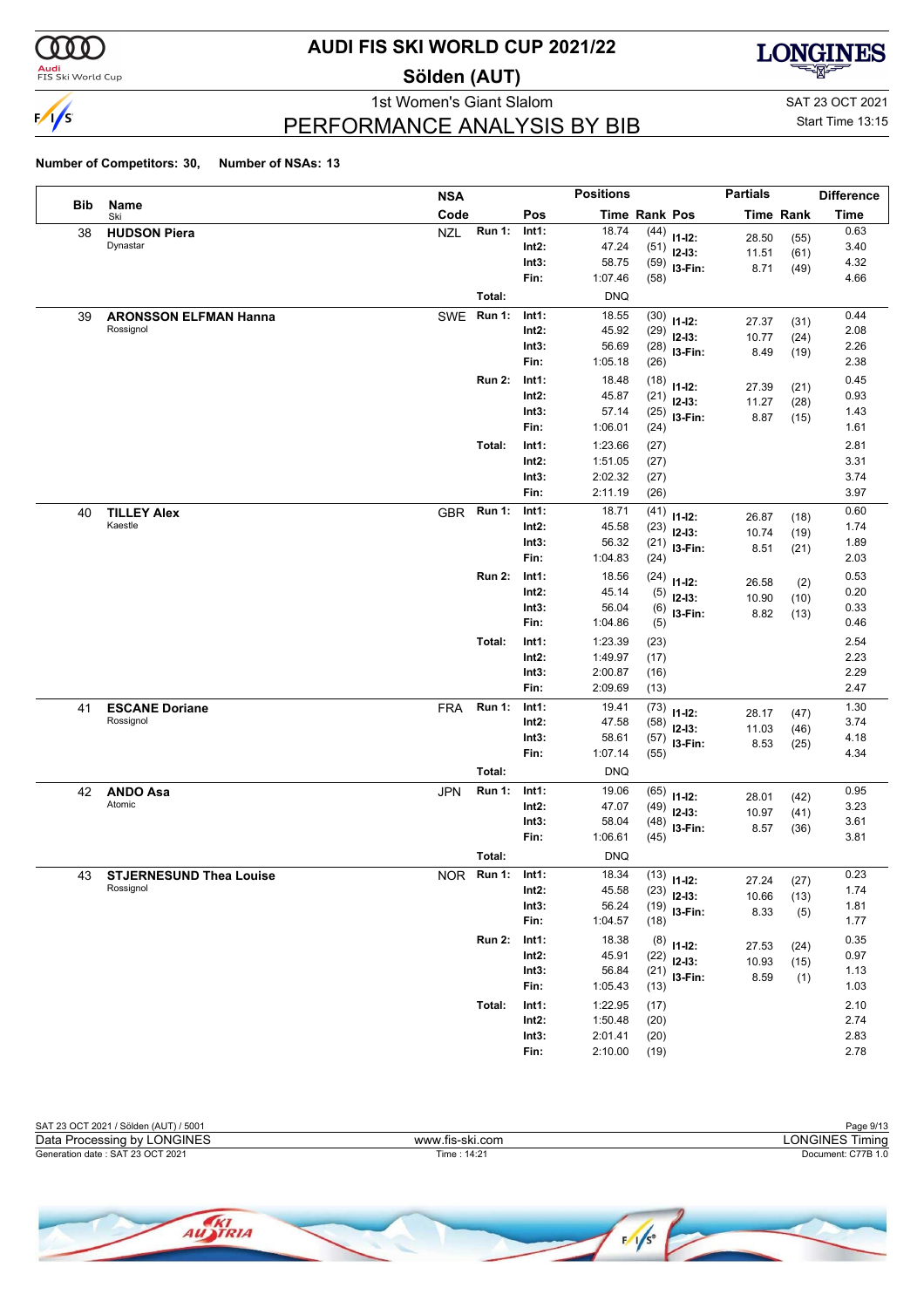

<mark>Audi</mark><br>FIS Ski World Cup

### **AUDI FIS SKI WORLD CUP 2021/22**

**Sölden (AUT)**



1st Women's Giant Slalom SAT 23 OCT 2021 PERFORMANCE ANALYSIS BY BIB

Start Time 13:15

|            |                                       | <b>NSA</b> |               |                | <b>Positions</b> |                      |                         | <b>Partials</b> |                  | <b>Difference</b> |
|------------|---------------------------------------|------------|---------------|----------------|------------------|----------------------|-------------------------|-----------------|------------------|-------------------|
| <b>Bib</b> | Name<br>Ski                           | Code       |               | Pos            |                  | <b>Time Rank Pos</b> |                         |                 | <b>Time Rank</b> | <b>Time</b>       |
| 44         | <b>ALPHAND Estelle</b>                |            | SWE Run 1:    | Int1:          | 18.25            | (9)                  | $11 - 12$ :             | 28.01           | (42)             | 0.14              |
|            | Head                                  |            |               | Int2:          | 46.26            | (35)                 | $12-13:$                | 11.08           | (51)             | 2.42              |
|            |                                       |            |               | Int3:          | 57.34            | (37)                 | I3-Fin:                 | 8.73            | (53)             | 2.91              |
|            |                                       |            |               | Fin:           | 1:06.07          | (39)                 |                         |                 |                  | 3.27              |
|            |                                       |            | Total:        |                | <b>DNQ</b>       |                      |                         |                 |                  |                   |
| 45         | <b>ELLENBERGER Andrea</b><br>Stoeckli | <b>SUI</b> | <b>Run 1:</b> | Int1:          | 18.52            | (28)                 | $11 - 12$ :             | 27.44           | (33)             | 0.41              |
|            |                                       |            |               | Int2:          | 45.96            | (30)                 | $12-13:$                | 10.77           | (24)             | 2.12              |
|            |                                       |            |               | Int3:<br>Fin:  | 56.73<br>1:05.27 | (31)<br>(28)         | I3-Fin:                 | 8.54            | (27)             | 2.30<br>2.47      |
|            |                                       |            | <b>Run 2:</b> | Int1:          | 18.39            |                      |                         |                 |                  | 0.36              |
|            |                                       |            |               | Int2:          | 45.36            | (9)<br>(11)          | $11 - 12$ :             | 26.97           | (9)              | 0.42              |
|            |                                       |            |               | Int3:          | 56.46            | (13)                 | $12 - 13$ :             | 11.10           | (23)             | 0.75              |
|            |                                       |            |               | Fin:           | 1:05.53          | (16)                 | I3-Fin:                 | 9.07            | (28)             | 1.13              |
|            |                                       |            | Total:        | Int1:          | 1:23.66          | (27)                 |                         |                 |                  | 2.81              |
|            |                                       |            |               | Int2:          | 1:50.63          | (21)                 |                         |                 |                  | 2.89              |
|            |                                       |            |               | Int3:          | 2:01.73          | (21)                 |                         |                 |                  | 3.15              |
|            |                                       |            |               | Fin:           | 2:10.80          | (24)                 |                         |                 |                  | 3.58              |
| 46         | <b>PICHLER Karoline</b>               | <b>ITA</b> | <b>Run 1:</b> | Int1:          | 18.83            | (52)                 | $11 - 12$ :             | 27.80           | (39)             | 0.72              |
|            | Head                                  |            |               | Int2:          | 46.63            | (40)                 | $12-13:$                | 10.91           | (31)             | 2.79              |
|            |                                       |            |               | Int3:          | 57.54            | (40)                 | I3-Fin:                 | 8.71            | (49)             | 3.11              |
|            |                                       |            |               | Fin:           | 1:06.25          | (40)                 |                         |                 |                  | 3.45              |
|            |                                       |            | Total:        |                | <b>DNQ</b>       |                      |                         |                 |                  |                   |
| 47         | <b>LJUTIC Zrinka</b>                  | CRO        | <b>Run 1:</b> | Int1:          | 18.81            | (50)                 | $11 - 12$ :             | 27.87           | (40)             | 0.70              |
|            | Rossignol                             |            |               | Int2:          | 46.68            | (41)                 | $12-13:$                | 10.95           | (36)             | 2.84              |
|            |                                       |            |               | Int3:<br>Fin:  | 57.63<br>1:06.37 | (41)                 | I3-Fin:                 | 8.74            | (56)             | 3.20<br>3.57      |
|            |                                       |            |               |                |                  | (43)                 |                         |                 |                  |                   |
|            |                                       |            | Total:        |                | <b>DNQ</b>       |                      |                         |                 |                  | 0.56              |
| 48         | <b>FILSER Andrea</b><br>Voelkl        | <b>GER</b> | <b>Run 1:</b> | Int1:<br>Int2: | 18.67<br>47.36   | (37)                 | $11 - 12$ :             | 28.69           | (58)             | 3.52              |
|            |                                       |            |               | Int3:          | 58.44            | (54)<br>(53)         | $12-13:$                | 11.08           | (51)             | 4.01              |
|            |                                       |            |               | Fin:           | 1:07.00          | (52)                 | I3-Fin:                 | 8.56            | (31)             | 4.20              |
|            |                                       |            | Total:        |                | <b>DNQ</b>       |                      |                         |                 |                  |                   |
| 49         | <b>MIDALI Roberta</b>                 | <b>ITA</b> | <b>Run 1:</b> | Int1:          | 18.61            | (33)                 |                         |                 |                  | 0.50              |
|            | Rossignol                             |            |               | Int2:          | 47.48            | (57)                 | $11 - 12$ :<br>$12-13:$ | 28.87           | (61)             | 3.64              |
|            |                                       |            |               | Int3:          |                  |                      | I3-Fin:                 |                 |                  |                   |
|            |                                       |            |               | Fin:           | <b>DNF</b>       |                      |                         |                 |                  |                   |
|            |                                       |            | Total:        |                | <b>DNF</b>       |                      |                         |                 |                  |                   |
| 50         | <b>LYSDAHL Kristin</b>                | <b>NOR</b> | <b>Run 1:</b> | Int1:          | 18.83            | (52)                 | $11 - 12$ :             | 28.12           | (45)             | 0.72              |
|            | Rossignol                             |            |               | Int2:          | 46.95            | (45)                 | $12 - 13:$              | 10.75           | (22)             | 3.11              |
|            |                                       |            |               | Int3:          | 57.70            |                      | $(42)$ 13-Fin:          |                 | $8.56$ (31)      | 3.27              |
|            |                                       |            |               | Fin:           | 1:06.26          | (41)                 |                         |                 |                  | 3.46              |
|            |                                       |            | Total:        |                | <b>DNQ</b>       |                      |                         |                 |                  |                   |
| 51         | <b>TKACHENKO Ekaterina</b>            | <b>RUS</b> | <b>Run 1:</b> | Int1:          | 18.94            |                      | $(58)$ 11-12:           | 30.79           | (65)             | 0.83              |
|            | Atomic                                |            |               | Int2:          | 49.73            | (65)                 | $12-13:$                | 10.70           | (17)             | 5.89              |
|            |                                       |            |               | Int3:          | 1:00.43          | (64)                 | I3-Fin:                 | 8.85            | (61)             | 6.00              |
|            |                                       |            |               | Fin:           | 1:09.28          | (64)                 |                         |                 |                  | 6.48              |
|            |                                       |            | Total:        |                | <b>DNQ</b>       |                      |                         |                 |                  |                   |

| SAT 23 OCT 2021 / Sölden (AUT) / 5001 |                 | Page 10/13         |
|---------------------------------------|-----------------|--------------------|
| Data Processing by LONGINES           | www.fis-ski.com | LONGINES Timina    |
| Generation date: SAT 23 OCT 2021      | Time: 14:21     | Document: C77B 1.0 |
|                                       |                 |                    |

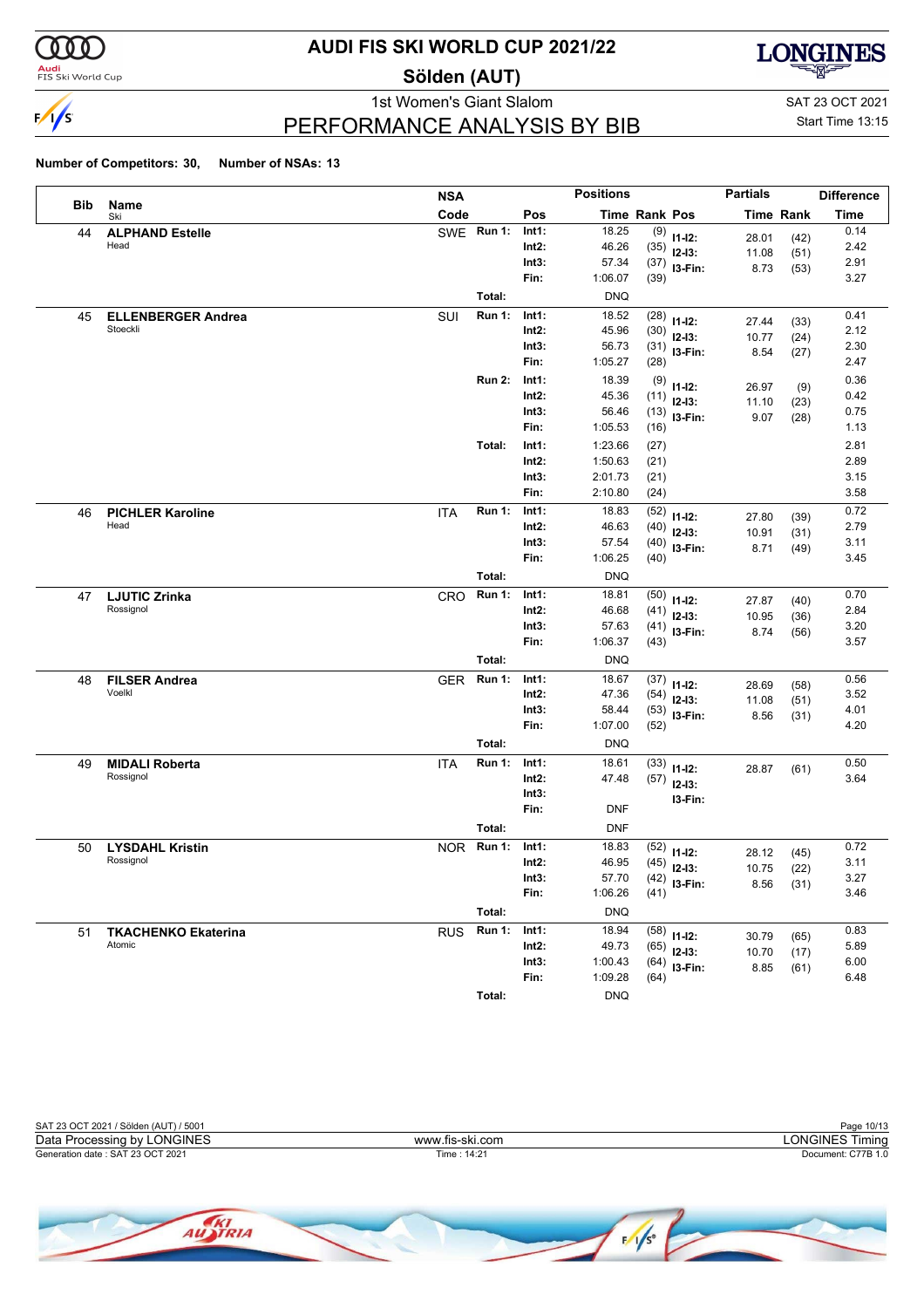

<mark>Audi</mark><br>FIS Ski World Cup

### **AUDI FIS SKI WORLD CUP 2021/22**

**Sölden (AUT)**



PERFORMANCE ANALYSIS BY BIB

1st Women's Giant Slalom SAT 23 OCT 2021 Start Time 13:15

|     |                               | <b>NSA</b> |               |                   | <b>Positions</b> |              |                         | <b>Partials</b> |                  | <b>Difference</b> |
|-----|-------------------------------|------------|---------------|-------------------|------------------|--------------|-------------------------|-----------------|------------------|-------------------|
| Bib | Name<br>Ski                   | Code       |               | Pos               | Time Rank Pos    |              |                         |                 | <b>Time Rank</b> | <b>Time</b>       |
| 52  | <b>MELESI Roberta</b>         | <b>ITA</b> | Run 1:        | Int1:             | 18.81            | (50)         | $11 - 12$ :             |                 |                  | 0.70              |
|     | Dynastar                      |            |               | Int2:             |                  |              | $12 - 13$ :             |                 |                  |                   |
|     |                               |            |               | Int3:             |                  |              | I3-Fin:                 |                 |                  |                   |
|     |                               |            |               | Fin:              | <b>DNF</b>       |              |                         |                 |                  |                   |
|     |                               |            | Total:        |                   | <b>DNF</b>       |              |                         |                 |                  |                   |
| 53  | <b>RAST Camille</b>           | SUI        | Run 1:        | Int1:             | 18.86            | (56)         | $11 - 12$ :             | 27.57           | (37)             | 0.75              |
|     | Head                          |            |               | Int2:             | 46.43            | (38)         | $12-13:$                | 10.96           | (40)             | 2.59              |
|     |                               |            |               | Int3:             | 57.39            | (38)         | I3-Fin:                 | 8.60            | (42)             | 2.96              |
|     |                               |            |               | Fin:              | 1:05.99          | (38)         |                         |                 |                  | 3.19              |
|     |                               |            | Total:        |                   | <b>DNQ</b>       |              |                         |                 |                  |                   |
| 54  | <b>LUCZAK Magdalena</b>       | POL        | <b>Run 1:</b> | Int1:             | 19.18            | (69)         | $11 - 12$ :             | 27.16           | (24)             | 1.07              |
|     | Atomic                        |            |               | $Int2$ :          | 46.34            | (37)         | $12-13:$                | 10.95           | (36)             | 2.50              |
|     |                               |            |               | Int3:             | 57.29            | (35)         | I3-Fin:                 | 8.53            | (25)             | 2.86              |
|     |                               |            |               | Fin:              | 1:05.82          | (34)         |                         |                 |                  | 3.02              |
|     |                               |            | Total:        |                   | <b>DNQ</b>       |              |                         |                 |                  |                   |
| 55  | <b>DVORNIK Neja</b>           | <b>SLO</b> | <b>Run 1:</b> | Int1:             | 19.04            | (64)         | $11 - 12$ :             | 28.38           | (51)             | 0.93              |
|     | Fischer                       |            |               | Int2:             | 47.42            | (56)         | $12-13:$                | 10.99           | (42)             | 3.58              |
|     |                               |            |               | Int3:<br>Fin:     | 58.41<br>1:07.02 | (52)         | I3-Fin:                 | 8.61            | (43)             | 3.98<br>4.22      |
|     |                               |            |               |                   |                  | (53)         |                         |                 |                  |                   |
|     |                               |            | Total:        |                   | <b>DNQ</b>       |              |                         |                 |                  |                   |
| 56  | <b>CASHMAN Keely</b>          | <b>USA</b> | <b>Run 1:</b> | Int1:             | 18.77            | (46)         | $11 - 12$ :             | 28.59           | (56)             | 0.66              |
|     | Rossignol                     |            |               | $Int2$ :          | 47.36            | (54)         | $12 - 13$ :             | 11.09           | (56)             | 3.52              |
|     |                               |            |               | Int3:<br>Fin:     | 58.45<br>1:07.02 | (54)<br>(53) | I3-Fin:                 | 8.57            | (36)             | 4.02<br>4.22      |
|     |                               |            |               |                   |                  |              |                         |                 |                  |                   |
|     |                               |            | Total:        |                   | <b>DNQ</b>       |              |                         |                 |                  |                   |
| 57  | PLESHKOVA Julia<br>Head       | <b>RUS</b> | <b>Run 1:</b> | Int1:             | 18.98            | (63)         | $11 - 12$ :             | 27.52           | (34)             | 0.87              |
|     |                               |            |               | $Int2$ :<br>Int3: | 46.50<br>57.39   | (39)         | $12-13:$                | 10.89           | (30)             | 2.66<br>2.96      |
|     |                               |            |               | Fin:              | 1:05.98          | (38)<br>(37) | I3-Fin:                 | 8.59            | (40)             | 3.18              |
|     |                               |            | Total:        |                   | <b>DNQ</b>       |              |                         |                 |                  |                   |
|     |                               |            | <b>Run 1:</b> | Int1:             | 18.80            |              |                         |                 |                  | 0.69              |
| 58  | <b>KASPER Vanessa</b><br>Head | SUI        |               | Int2:             | 47.04            | (48)<br>(48) | $11 - 12$ :             | 28.24           | (50)             | 3.20              |
|     |                               |            |               | Int3:             | 58.35            | (51)         | $12 - 13$ :             | 11.31           | (60)             | 3.92              |
|     |                               |            |               | Fin:              | 1:06.90          | (51)         | $13-Fin:$               | 8.55            | (28)             | 4.10              |
|     |                               |            | Total:        |                   | <b>DNQ</b>       |              |                         |                 |                  |                   |
| 59  | <b>HOFFMAN Madison</b>        | <b>AUS</b> | <b>Run 1:</b> | Int1:             | 18.97            | (61)         |                         |                 |                  | 0.86              |
|     | Rossignol                     |            |               | $Int2$ :          |                  |              | $11 - 12$ :             |                 |                  |                   |
|     |                               |            |               | Int3:             |                  |              | $12 - 13:$              |                 |                  |                   |
|     |                               |            |               | Fin:              | <b>DNF</b>       |              | I3-Fin:                 |                 |                  |                   |
|     |                               |            | Total:        |                   | <b>DNF</b>       |              |                         |                 |                  |                   |
| 60  | <b>HUBER Katharina</b>        | <b>AUT</b> | Run 1:        | Int1:             | 18.58            | (32)         |                         |                 |                  | 0.47              |
|     | Fischer                       |            |               | $Int2$ :          | 45.97            | (31)         | $11 - 12$ :<br>$12-13:$ | 27.39           | (32)             | 2.13              |
|     |                               |            |               | Int3:             | 56.90            | (32)         | $13-Fin:$               | 10.93<br>8.66   | (34)             | 2.47              |
|     |                               |            |               | Fin:              | 1:05.56          | (33)         |                         |                 | (45)             | 2.76              |
|     |                               |            | Total:        |                   | <b>DNQ</b>       |              |                         |                 |                  |                   |
| 61  | <b>HAERRI Vivianne</b>        | SUI        | Run 1:        | Int1:             | 19.33            | (71)         | $11 - 12$ :             |                 |                  | 1.22              |
|     | Stoeckli                      |            |               | Int2:             | 48.31            | (62)         | $12-13:$                | 28.98<br>11.08  | (62)<br>(51)     | 4.47              |
|     |                               |            |               | Int3:             | 59.39            |              | $(61)$ 13-Fin:          | 8.73            | (53)             | 4.96              |
|     |                               |            |               | Fin:              | 1:08.12          | (61)         |                         |                 |                  | 5.32              |
|     |                               |            | Total:        |                   | <b>DNQ</b>       |              |                         |                 |                  |                   |

| SAT 23 OCT 2021 / Sölden (AUT) / 5001 |                 | Page 11/13         |
|---------------------------------------|-----------------|--------------------|
| Data Processing by LONGINES           | www.fis-ski.com | LONGINES Timina    |
| Generation date: SAT 23 OCT 2021      | Time: 14:21     | Document: C77B 1.0 |
|                                       |                 |                    |

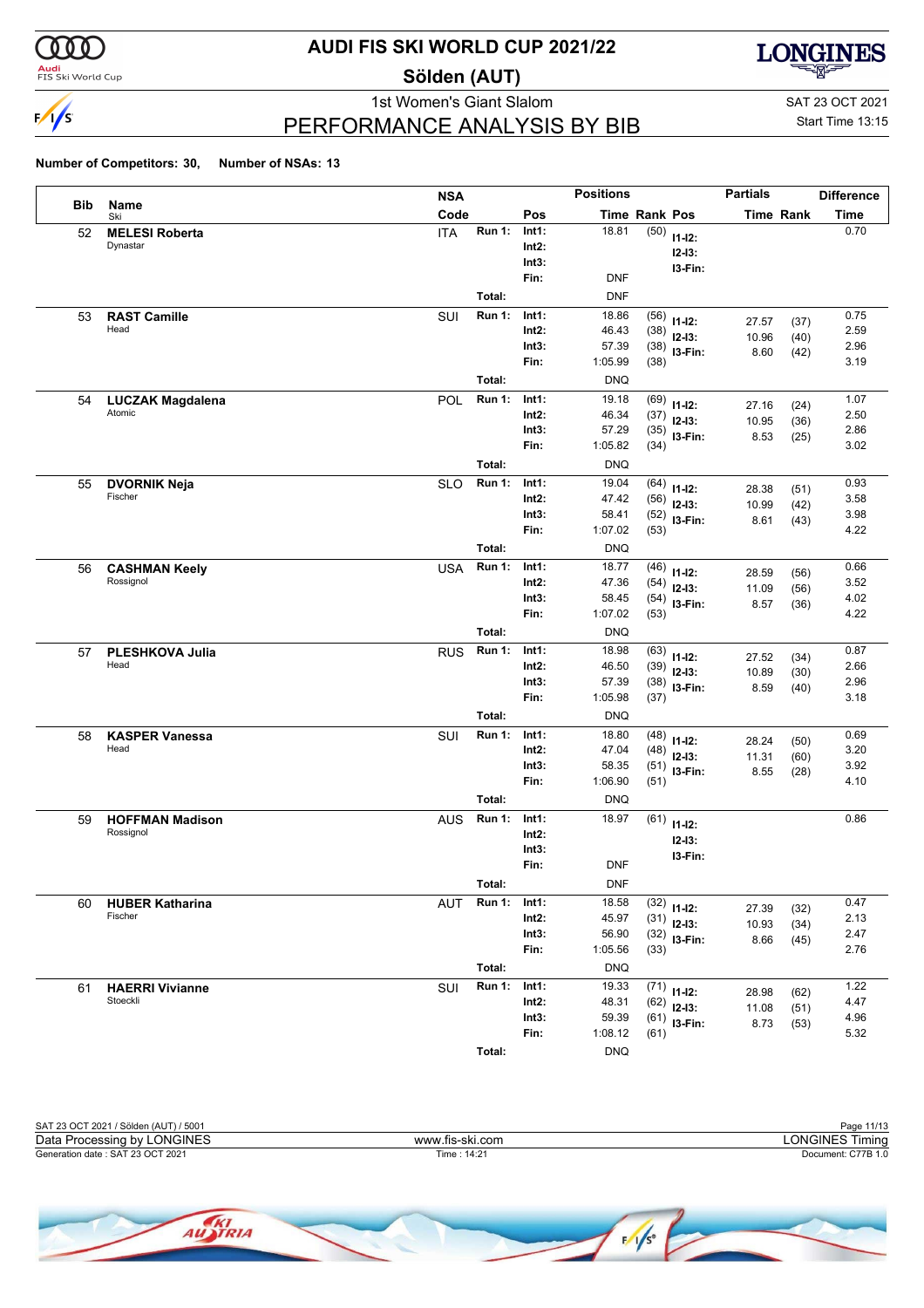

<mark>Audi</mark><br>FIS Ski World Cup

### **AUDI FIS SKI WORLD CUP 2021/22**

**Sölden (AUT)**



1st Women's Giant Slalom SAT 23 OCT 2021

Start Time 13:15

### PERFORMANCE ANALYSIS BY BIB

|            |                                   | <b>NSA</b>                  |                | <b>Positions</b> |                      |                              | <b>Partials</b> |                  | <b>Difference</b> |
|------------|-----------------------------------|-----------------------------|----------------|------------------|----------------------|------------------------------|-----------------|------------------|-------------------|
| <b>Bib</b> | Name<br>Ski                       | Code                        | Pos            |                  | <b>Time Rank Pos</b> |                              |                 | <b>Time Rank</b> | <b>Time</b>       |
| 62         | <b>RESCH Stephanie</b>            | <b>Run 1:</b><br><b>AUT</b> | Int1:          | 18.86            |                      | $(56)$ 11-12:                | 28.79           | (60)             | 0.75              |
|            | Voelkl                            |                             | Int2:          | 47.65            |                      | $(60)$ 12-13:                | 11.08           | (51)             | 3.81              |
|            |                                   |                             | Int3:          | 58.73            |                      | $(58)$ 13-Fin:               | 8.78            | (58)             | 4.30              |
|            |                                   |                             | Fin:           | 1:07.51          | (59)                 |                              |                 |                  | 4.71              |
|            |                                   | Total:                      |                | <b>DNQ</b>       |                      |                              |                 |                  |                   |
| 63         | <b>ARAI Mio</b>                   | <b>Run 1:</b><br><b>JPN</b> | Int1:          | 19.37            | (72)                 | $11 - 12$ :                  |                 |                  | 1.26              |
|            | Head                              |                             | Int2:          |                  |                      | $12 - 13:$                   |                 |                  |                   |
|            |                                   |                             | Int3:          |                  |                      | I3-Fin:                      |                 |                  |                   |
|            |                                   |                             | Fin:           | <b>DNF</b>       |                      |                              |                 |                  |                   |
|            |                                   | Total:                      |                | <b>DNF</b>       |                      |                              |                 |                  |                   |
| 64         | <b>RICHARDSON Britt</b>           | <b>Run 1:</b><br>CAN        | Int1:          | 19.09            | (67)                 | $11 - 12$ :                  | 27.98           | (41)             | 0.98              |
|            |                                   |                             | Int2:          | 47.07            | (49)                 | $12 - 13:$                   | 10.95           | (36)             | 3.23              |
|            |                                   |                             | Int3:          | 58.02            |                      | $(47)$ 13-Fin:               | 8.71            | (49)             | 3.59              |
|            |                                   |                             | Fin:           | 1:06.73          | (48)                 |                              |                 |                  | 3.93              |
|            |                                   | Total:                      |                | <b>DNQ</b>       |                      |                              |                 |                  |                   |
| 65         | <b>PYKALAINEN Erika</b>           | <b>Run 1:</b><br><b>FIN</b> | Int1:          | 19.07            | (66)                 | $11 - 12$ :                  | 29.32           | (63)             | 0.96              |
|            | Atomic                            |                             | Int2:          | 48.39            | (63)                 | $12 - 13:$                   | 11.06           | (50)             | 4.55              |
|            |                                   |                             | Int3:          | 59.45            |                      | $(63)$ 13-Fin:               | 8.42            | (14)             | 5.02              |
|            |                                   |                             | Fin:           | 1:07.87          | (60)                 |                              |                 |                  | 5.07              |
|            |                                   | Total:                      |                | <b>DNQ</b>       |                      |                              |                 |                  |                   |
| 66         | <b>GRAY Cassidy</b>               | <b>Run 1:</b><br>CAN        | Int1:          | 18.73            |                      | $(43)$ 11-12:                | 28.15           | (46)             | 0.62              |
|            | Fischer                           |                             | Int2:          | 46.88            |                      | $(43)$ 12-13:                | 11.03           | (46)             | 3.04              |
|            |                                   |                             | Int3:<br>Fin:  | 57.91<br>1:06.61 | (45)                 | $(45)$ 13-Fin:               | 8.70            | (47)             | 3.48<br>3.81      |
|            |                                   |                             |                |                  |                      |                              |                 |                  |                   |
|            |                                   | Total:                      |                | <b>DNQ</b>       |                      |                              |                 |                  |                   |
| 67         | <b>SUTER Jasmina</b><br>Stoeckli  | <b>Run 1:</b><br>SUI        | Int1:          | 18.77            | (46)                 | $11 - 12$ :                  | 28.47           | (54)             | 0.66              |
|            |                                   |                             | Int2:<br>Int3: | 47.24<br>58.28   | (51)                 | $12 - 13:$                   | 11.04           | (48)             | 3.40<br>3.85      |
|            |                                   |                             | Fin:           | 1:06.83          | (50)                 | $(50)$ 13-Fin:               | 8.55            | (28)             | 4.03              |
|            |                                   | Total:                      |                | <b>DNQ</b>       |                      |                              |                 |                  |                   |
|            |                                   |                             | Int1:          | 18.94            |                      |                              |                 |                  |                   |
| 68         | <b>GHISALBERTI Ilaria</b><br>Head | <b>Run 1:</b><br><b>ITA</b> | Int2:          | 47.02            |                      | $(58)$ 11-12:                | 28.08           | (44)             | 0.83<br>3.18      |
|            |                                   |                             | Int3:          | 57.87            | (46)                 | $12 - 13:$                   | 10.85           | (28)             | 3.44              |
|            |                                   |                             | Fin:           | 1:06.43          | (44)                 | $(43)$ 13-Fin:               | 8.56            | (31)             | 3.63              |
|            |                                   | Total:                      |                | <b>DNQ</b>       |                      |                              |                 |                  |                   |
| 69         | <b>PAU Nuria</b>                  | <b>ESP</b><br><b>Run 1:</b> | Int1:          | 19.09            | (67)                 |                              |                 |                  | 0.98              |
|            | Fischer                           |                             | Int2:          | 48.43            | (64)                 | $11 - 12$ :                  | 29.34           | (64)             | 4.59              |
|            |                                   |                             | Int3:          | 59.31            |                      | $12 - 13:$<br>$(60)$ 13-Fin: | 10.88           | (29)             | 4.88              |
|            |                                   |                             | Fin:           | 1:08.34          | (63)                 |                              | 9.03            | (64)             | 5.54              |
|            |                                   | Total:                      |                | <b>DNQ</b>       |                      |                              |                 |                  |                   |
| 70         | <b>NUFER Priska</b>               | <b>Run 1:</b><br>SUI        | Int1:          | 18.85            | (54)                 |                              |                 |                  | 0.74              |
|            | Dynastar                          |                             | Int2:          | 47.61            | (59)                 | $11 - 12$ :<br>$12 - 13:$    | 28.76           | (59)             | 3.77              |
|            |                                   |                             | Int3:          | 58.52            | (55)                 | I3-Fin:                      | 10.91<br>8.71   | (31)             | 4.09              |
|            |                                   |                             | Fin:           | 1:07.23          | (56)                 |                              |                 | (49)             | 4.43              |
|            |                                   | Total:                      |                | <b>DNQ</b>       |                      |                              |                 |                  |                   |
| 71         | <b>MIZUTANI Miho</b>              | <b>Run 1:</b><br><b>JPN</b> | Int1:          | 19.23            |                      | $(70)$ 11-12:                |                 |                  | 1.12              |
|            |                                   |                             | $Int2$ :       | 47.83            | (61)                 | $12 - 13:$                   | 28.60<br>11.58  | (57)<br>(62)     | 3.99              |
|            |                                   |                             | Int3:          | 59.41            |                      | $(62)$ 13-Fin:               | 8.74            | (56)             | 4.98              |
|            |                                   |                             | Fin:           | 1:08.15          | (62)                 |                              |                 |                  | 5.35              |
|            |                                   | Total:                      |                | <b>DNQ</b>       |                      |                              |                 |                  |                   |

| SAT 23 OCT 2021 / Sölden (AUT) / 5001 |                 | Page 12/13         |
|---------------------------------------|-----------------|--------------------|
| Data Processing by LONGINES           | www.fis-ski.com | LONGINES Timina    |
| Generation date: SAT 23 OCT 2021      | Time: 14:21     | Document: C77B 1.0 |
|                                       |                 |                    |
|                                       |                 |                    |

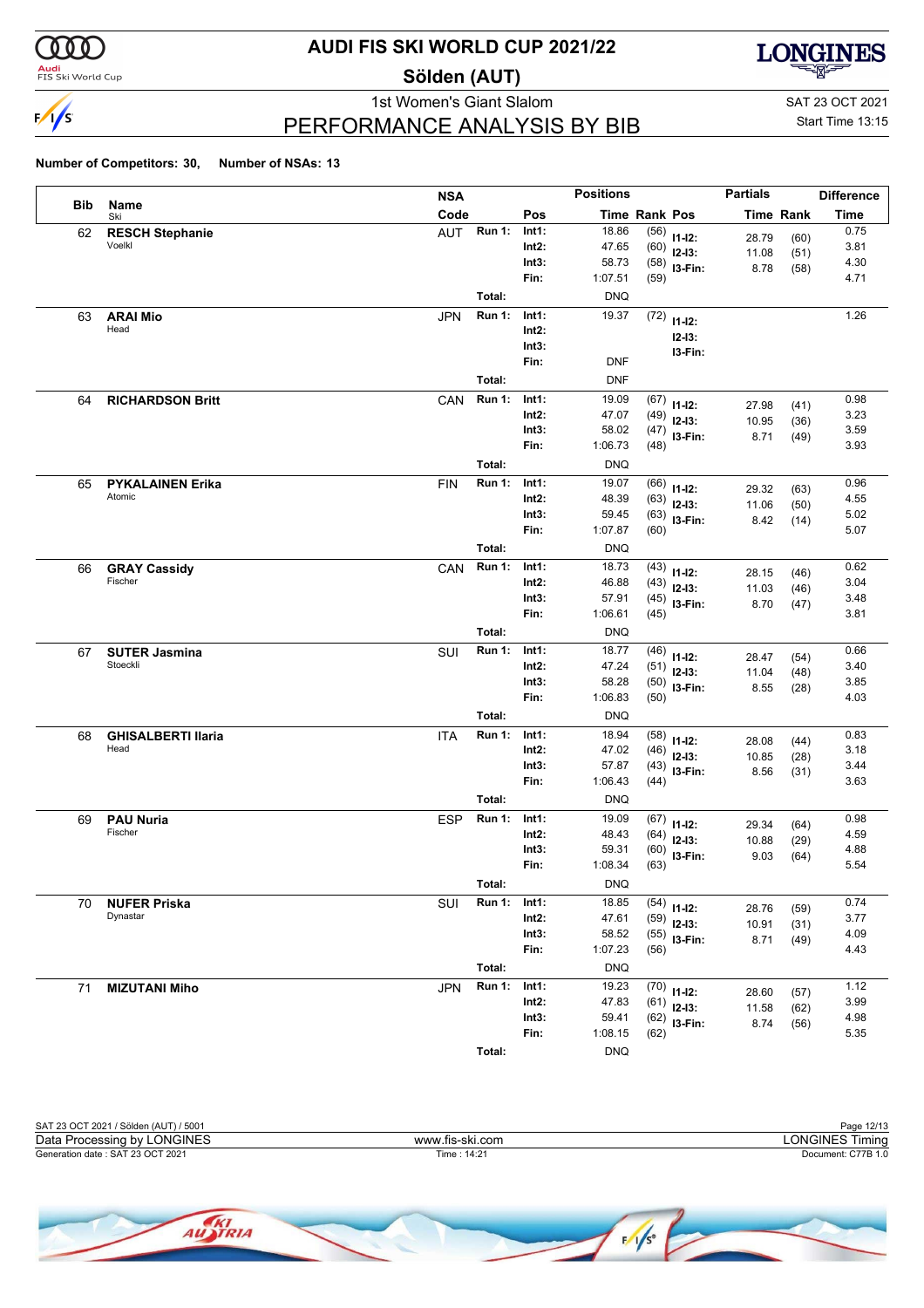

**Audi**<br>FIS Ski World Cup

### **AUDI FIS SKI WORLD CUP 2021/22**

**Sölden (AUT)**



1st Women's Giant Slalom SAT 23 OCT 2021 PERFORMANCE ANALYSIS BY BIB

Start Time 13:15

#### **Number of Competitors: 30, Number of NSAs: 13**

| <b>Bib</b> | Name                               | <b>NSA</b> |                         |                                    | <b>Positions</b>                                   |                      |                                               | <b>Partials</b>        |                      | <b>Difference</b>              |
|------------|------------------------------------|------------|-------------------------|------------------------------------|----------------------------------------------------|----------------------|-----------------------------------------------|------------------------|----------------------|--------------------------------|
|            | Ski                                | Code       |                         | Pos                                |                                                    | <b>Time Rank Pos</b> |                                               |                        | Time Rank            | Time                           |
| 72         | <b>CERUTTI Camille</b><br>Atomic   | <b>FRA</b> | <b>Run 1:</b>           | Int1:<br>Int2:<br>Int3:<br>Fin:    | 18.69<br><b>DNF</b>                                | (40)                 | $11 - 12$ :<br>$12 - 13:$<br>I3-Fin:          |                        |                      | 0.58                           |
|            |                                    |            | Total:                  |                                    | <b>DNF</b>                                         |                      |                                               |                        |                      |                                |
| 73         | <b>SCHLEPER Sarah</b><br>Rossignol | <b>MEX</b> | <b>Run 1:</b>           | Int1:<br>Int2:<br>Int3:<br>Fin:    | 19.87<br>51.70<br>1:04.28<br>1:13.90               | (66)<br>(65)         | $(74)$ 11-12:<br>$12 - 13:$<br>$(65)$ 13-Fin: | 31.83<br>12.58<br>9.62 | (66)<br>(65)<br>(66) | 1.76<br>7.86<br>9.85<br>11.10  |
|            |                                    |            | Total:                  |                                    | <b>DNQ</b>                                         |                      |                                               |                        |                      |                                |
| 74         | <b>TOTH Zita</b>                   | <b>HUN</b> | <b>Run 1:</b>           | Int1:<br>$Int2$ :<br>Int3:<br>Fin: | 18.97<br><b>DNF</b>                                | (61)                 | $11 - 12$ :<br>$12 - 13:$<br>I3-Fin:          |                        |                      | 0.86                           |
|            |                                    |            | Total:                  |                                    | <b>DNF</b>                                         |                      |                                               |                        |                      |                                |
| 75         | <b>NI Yueming</b>                  | <b>CHN</b> | <b>Run 1:</b><br>Total: | Int1:<br>Int2:<br>Int3:<br>Fin:    | 20.69<br>52.88<br>1:04.89<br>1:13.97<br><b>DNQ</b> | (75)<br>(67)<br>(66) | $11 - 12$ :<br>$12 - 13:$<br>$(66)$ 13-Fin:   | 32.19<br>12.01<br>9.08 | (67)<br>(64)<br>(65) | 2.58<br>9.04<br>10.46<br>11.17 |

Intermediate Time Positions : Int. 1 = Inter1 Internetiate Time Positions : Int. 1 = Inter1 Int. 2 = Inter2 Int. 3 = Inter3

| Legend:<br><b>DNF</b><br>lx | Did Not Finish<br>Intermediate x      | <b>DNQ</b><br>Pos. | Did not qualify<br>Intermediate or speed position | Fin             | Finish | Int             | Intermediate           |
|-----------------------------|---------------------------------------|--------------------|---------------------------------------------------|-----------------|--------|-----------------|------------------------|
|                             |                                       |                    |                                                   |                 |        |                 |                        |
|                             | SAT 23 OCT 2021 / Sölden (AUT) / 5001 |                    |                                                   |                 |        |                 | Page 13/13             |
|                             | Data Processing by LONGINES           |                    |                                                   | www.fis-ski.com |        |                 | <b>LONGINES Timing</b> |
|                             | Generation date: SAT 23 OCT 2021      |                    |                                                   | Time: 14:21     |        |                 | Document: C77B 1.0     |
|                             |                                       | TRIA               |                                                   |                 |        | $F/1/s^{\circ}$ |                        |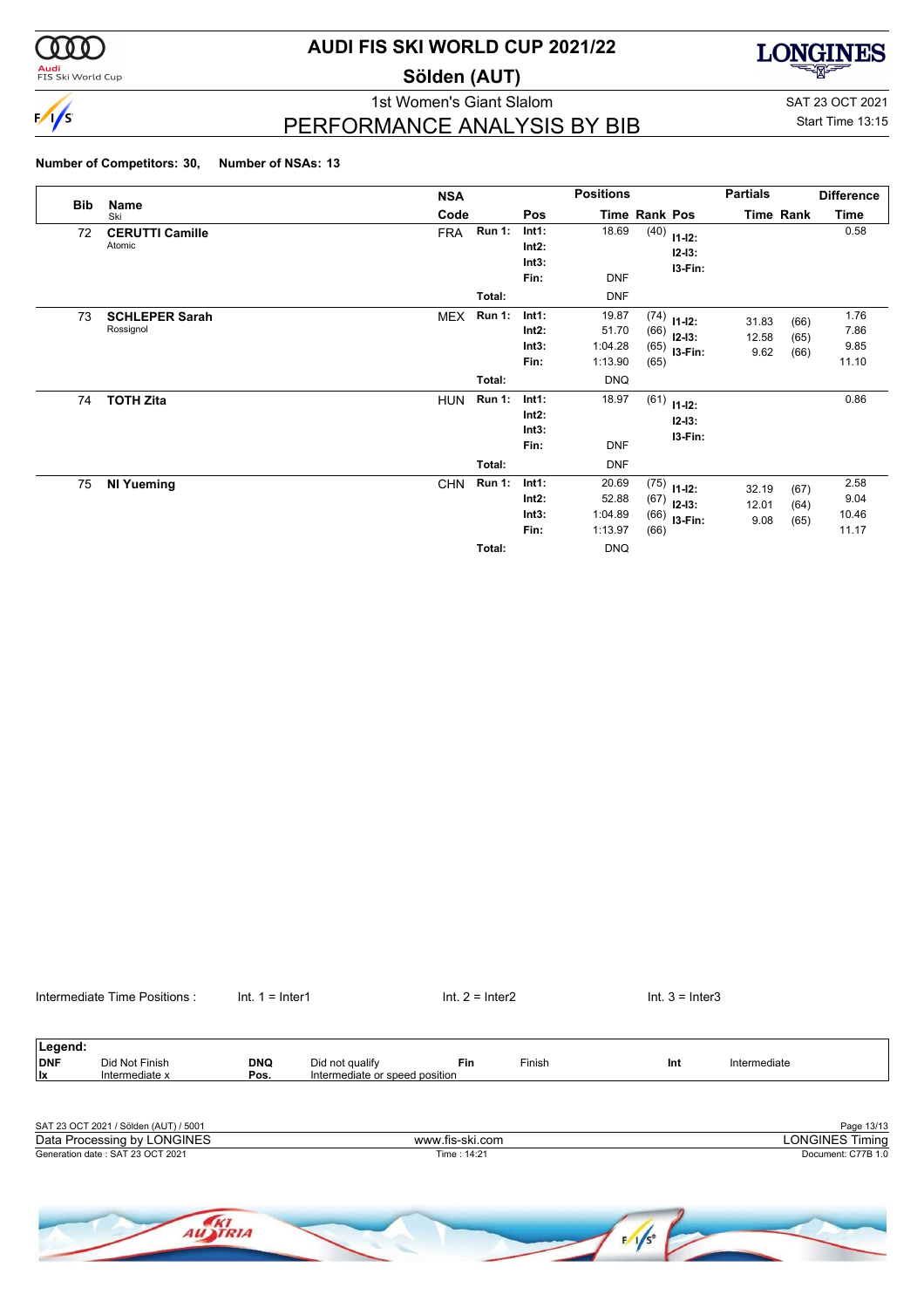

**Audi**<br>FIS Ski World Cup

### **AUDI FIS SKI WORLD CUP 2021/22**

**Sölden (AUT)**



### 1st Women's Giant Slalom FIS WORLD CUP STANDINGS

**Number of Competitors: 29, Number of NSAs: 13** 23 OCT 2021 Sölden (AUT)

| Rank | <b>FIS</b><br>Code | <b>Name</b>                  | <b>NSA</b><br>Code | 1   | <b>WC</b><br><b>Points</b> | Diff. |
|------|--------------------|------------------------------|--------------------|-----|----------------------------|-------|
| 1    | 6535237            | <b>SHIFFRIN Mikaela</b>      | <b>USA</b>         | 100 | 100                        |       |
| 2    | 516138             | <b>GUT-BEHRAMI Lara</b>      | SUI                | 80  | 80                         | 20    |
| 3    | 705423             | <b>VLHOVA Petra</b>          | <b>SVK</b>         | 60  | 60                         | 40    |
| 4    | 56388              | <b>LIENSBERGER Katharina</b> | <b>AUT</b>         | 50  | 50                         | 50    |
| 5    | 426043             | <b>TVIBERG Maria Therese</b> | <b>NOR</b>         | 45  | 45                         | 55    |
| 6    | 565471             | <b>HROVAT Meta</b>           | <b>SLO</b>         | 40  | 40                         | 60    |
| 7    | 107613             | <b>GRENIER Valerie</b>       | CAN                | 36  | 36                         | 64    |
| 8    | 196928             | <b>WORLEY Tessa</b>          | <b>FRA</b>         | 32  | 32                         | 68    |
| 9    | 6535773            | <b>O BRIEN Nina</b>          | <b>USA</b>         | 29  | 29                         | 71    |
| 10   | 56087              | <b>SIEBENHOFER Ramona</b>    | <b>AUT</b>         | 26  | 26                         | 74    |
| 11   | 415232             | <b>ROBINSON Alice</b>        | <b>NZL</b>         | 24  | 24                         | 76    |
| 12   | 506399             | <b>HECTOR Sara</b>           | <b>SWE</b>         | 22  | 22                         | 78    |
| 13   | 225525             | <b>TILLEY Alex</b>           | <b>GBR</b>         | 20  | 20                         | 80    |
| 14   | 565463             | <b>SLOKAR Andreja</b>        | <b>SLO</b>         | 18  | 18                         | 82    |
| 15   | 56174              | <b>HAASER Ricarda</b>        | <b>AUT</b>         | 16  | 16                         | 84    |
| 16   | 298323             | <b>GOGGIA Sofia</b>          | <b>ITA</b>         | 15  | 15                         | 85    |
| 17   | 56217              | <b>BRUNNER Stephanie</b>     | <b>AUT</b>         | 14  | 14                         | 86    |
| 18   | 425929             | <b>MOWINCKEL Ragnhild</b>    | <b>NOR</b>         | 13  | 13                         | 87    |
| 19   | 426193             | <b>STJERNESUND Th.</b>       | <b>NOR</b>         | 12  | 12                         | 88    |
| 20   | 6536392            | <b>HURT A J</b>              | <b>USA</b>         | 11  | 11                         | 89    |
| 21   | 197124             | <b>FRASSE SOMBET Coralie</b> | <b>FRA</b>         | 10  | 10                         | 90    |
| 22   | 565373             | <b>ROBNIK Tina</b>           | <b>SLO</b>         | 9   | 9                          | 91    |
| 23   | 539909             | <b>MOLTZAN Paula</b>         | <b>USA</b>         | 8   | 8                          | 92    |
| 24   | 516283             | <b>ELLENBERGER Andrea</b>    | SUI                | 7   | $\overline{7}$             | 93    |
| 25   | 516284             | <b>GISIN Michelle</b>        | <b>SUI</b>         | 6   | 6                          | 94    |
| 26   | 507109             | <b>ARONSSON ELFMAN Hanna</b> | <b>SWE</b>         | 5   | 5                          | 95    |
| 27   | 56315              | <b>TRUPPE Katharina</b>      | <b>AUT</b>         | 4   | 4                          | 96    |
| 28   | 206532             | <b>SCHMOTZ Marlene</b>       | <b>GER</b>         | 3   | 3                          | 97    |
| 29   | 426100             | <b>HOLTMANN Mina Fuerst</b>  | <b>NOR</b>         | 2   | $\overline{2}$             | 98    |

| ∣Legend: |           |       |                   |    |           |          |
|----------|-----------|-------|-------------------|----|-----------|----------|
| . .      | No points | Diff. | <b>Difference</b> | WC | World Cup |          |
|          |           |       |                   |    |           |          |
|          |           |       |                   |    |           |          |
|          |           |       |                   |    |           | Page 1/1 |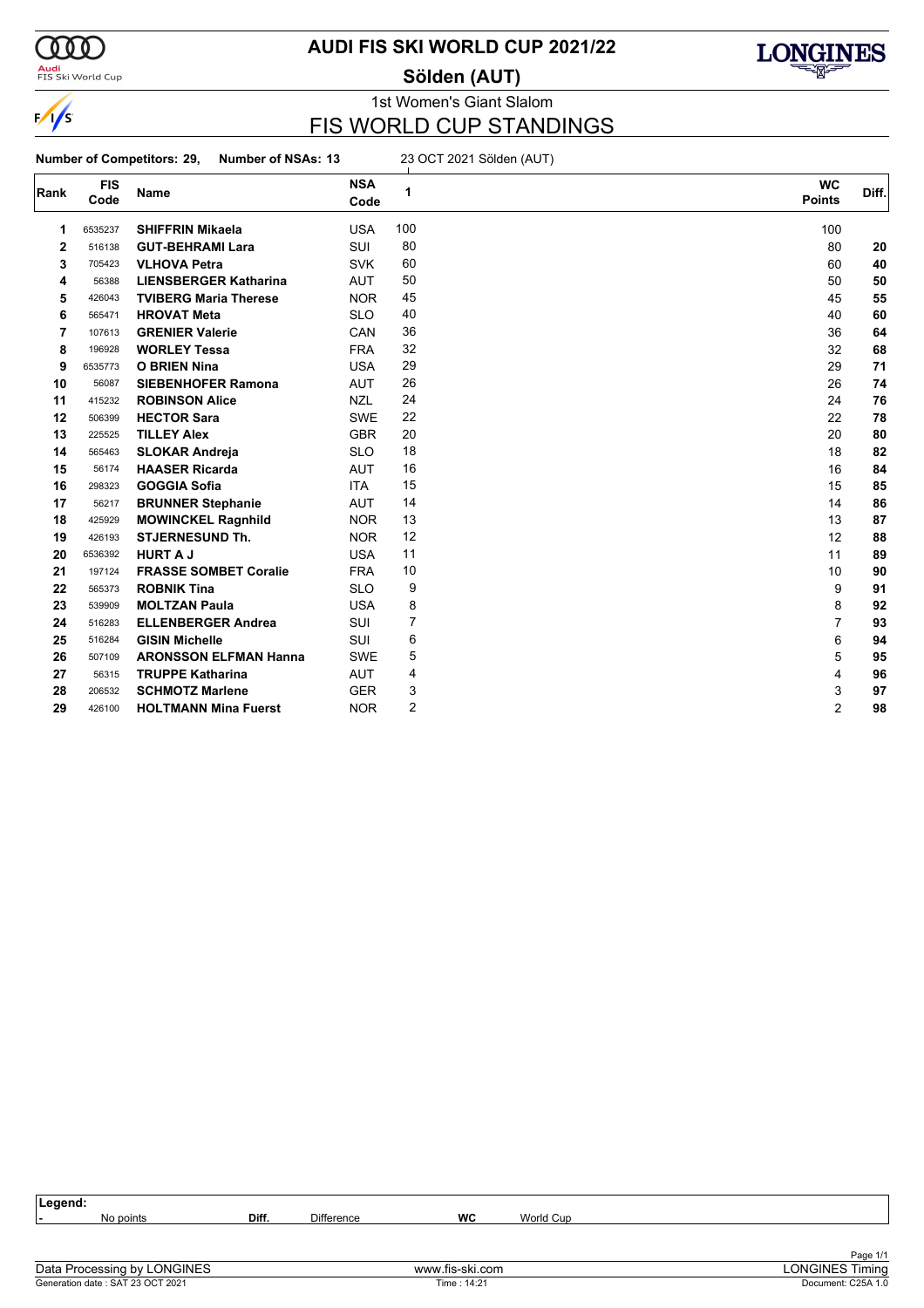

<mark>Audi</mark><br>FIS Ski World Cup

### **AUDI FIS SKI WORLD CUP 2021/22**

**Sölden (AUT)**



### 1st Women's Giant Slalom OVERALL FIS WORLD CUP STANDINGS

|              | <b>FIS</b> |                              | <b>NSA</b> | <b>WC</b>     | Diff. | <b>DH</b> | <b>SL</b>                | GS         | SG             | <b>AC</b> | <b>PAR</b> |
|--------------|------------|------------------------------|------------|---------------|-------|-----------|--------------------------|------------|----------------|-----------|------------|
| Rank         | Code       | <b>Name</b>                  | Code       | <b>Points</b> |       | 0 races   | 0 races                  | 1 race     | 0 races        | 0 races   | 0 races    |
|              | 6535237    | <b>SHIFFRIN Mikaela</b>      | <b>USA</b> | 100           |       |           | $\overline{\phantom{0}}$ | (1)<br>100 | -              |           |            |
| $\mathbf{2}$ | 516138     | <b>GUT-BEHRAMI Lara</b>      | <b>SUI</b> | 80            | 20    |           |                          | (2)<br>80  | $\overline{a}$ |           |            |
| 3            | 705423     | <b>VLHOVA Petra</b>          | SVK        | 60            | 40    |           |                          | 60<br>(3)  |                |           |            |
| 4            | 56388      | <b>LIENSBERGER Katharina</b> | <b>AUT</b> | 50            | 50    |           | $\overline{\phantom{0}}$ | (4)<br>50  | $\blacksquare$ |           |            |
| 5            | 426043     | <b>TVIBERG Maria Therese</b> | <b>NOR</b> | 45            | 55    |           |                          | (5)<br>45  |                |           |            |
| 6            | 565471     | <b>HROVAT Meta</b>           | <b>SLO</b> | 40            | 60    |           | $\blacksquare$           | (6)<br>40  |                |           |            |
| 7            | 107613     | <b>GRENIER Valerie</b>       | CAN        | 36            | 64    |           | $\blacksquare$           | 36<br>(7)  |                |           |            |
| 8            | 196928     | <b>WORLEY Tessa</b>          | <b>FRA</b> | 32            | 68    |           |                          | 32<br>(8)  |                |           |            |
| 9            | 6535773    | <b>O BRIEN Nina</b>          | <b>USA</b> | 29            | 71    |           |                          | (9)<br>29  |                |           |            |
| 10           | 56087      | <b>SIEBENHOFER Ramona</b>    | <b>AUT</b> | 26            | 74    |           | $\blacksquare$           | 26<br>(10) |                |           |            |
| 11           | 415232     | <b>ROBINSON Alice</b>        | <b>NZL</b> | 24            | 76    |           |                          | 24 (11)    |                |           |            |
| 12           | 506399     | <b>HECTOR Sara</b>           | <b>SWE</b> | 22            | 78    |           |                          | 22 (12)    |                |           |            |
| 13           | 225525     | <b>TILLEY Alex</b>           | <b>GBR</b> | 20            | 80    |           | $\blacksquare$           | 20 (13)    |                |           |            |
| 14           | 565463     | <b>SLOKAR Andreja</b>        | <b>SLO</b> | 18            | 82    |           |                          | 18 (14)    |                |           |            |
| 15           | 56174      | <b>HAASER Ricarda</b>        | <b>AUT</b> | 16            | 84    |           |                          | 16 (15)    |                |           |            |
| 16           | 298323     | <b>GOGGIA Sofia</b>          | <b>ITA</b> | 15            | 85    |           | $\blacksquare$           | 15 (16)    |                |           |            |
| 17           | 56217      | <b>BRUNNER Stephanie</b>     | <b>AUT</b> | 14            | 86    |           |                          | 14 (17)    |                |           |            |
| 18           | 425929     | <b>MOWINCKEL Ragnhild</b>    | <b>NOR</b> | 13            | 87    |           |                          | 13(18)     |                |           |            |
| 19           | 426193     | <b>STJERNESUND Th.</b>       | <b>NOR</b> | 12            | 88    |           | $\blacksquare$           | 12 (19)    |                |           |            |
| 20           | 6536392    | <b>HURT A J</b>              | <b>USA</b> | 11            | 89    |           |                          | 11(20)     |                |           |            |
| 21           | 197124     | <b>FRASSE SOMBET Coralie</b> | <b>FRA</b> | 10            | 90    |           |                          | 10(21)     | -              |           |            |
| 22           | 565373     | <b>ROBNIK Tina</b>           | <b>SLO</b> | 9             | 91    |           |                          | (22)<br>9  |                |           |            |
| 23           | 539909     | <b>MOLTZAN Paula</b>         | <b>USA</b> | 8             | 92    |           |                          | 8(23)      |                |           |            |
| 24           | 516283     | <b>ELLENBERGER Andrea</b>    | SUI        |               | 93    |           |                          | 7(24)      |                |           |            |
| 25           | 516284     | <b>GISIN Michelle</b>        | SUI        | 6             | 94    |           |                          | (25)<br>6  |                |           |            |
| 26           | 507109     | <b>ARONSSON ELFMAN Hanna</b> | <b>SWE</b> | 5             | 95    |           | $\blacksquare$           | 5(26)      |                |           |            |
| 27           | 56315      | <b>TRUPPE Katharina</b>      | <b>AUT</b> | 4             | 96    |           |                          | 4(27)      |                |           |            |
| 28           | 206532     | <b>SCHMOTZ Marlene</b>       | <b>GER</b> | 3             | 97    |           |                          | 3(28)      |                |           |            |
| 29           | 426100     | <b>HOLTMANN Mina Fuerst</b>  | <b>NOR</b> | 2             | 98    |           | $\overline{\phantom{0}}$ | 2(29)      |                |           |            |

| Legend:                  |                                               |                  |                             |          |                     |             |                             |  |
|--------------------------|-----------------------------------------------|------------------|-----------------------------|----------|---------------------|-------------|-----------------------------|--|
| . .<br> GS<br><b>IWC</b> | No points<br><b>Giant Slalom</b><br>World Cup | AC<br><b>PAR</b> | Alpine Combined<br>Parallel | DH<br>SG | Downhill<br>Super-G | Diff.<br>SL | <b>Difference</b><br>Slalom |  |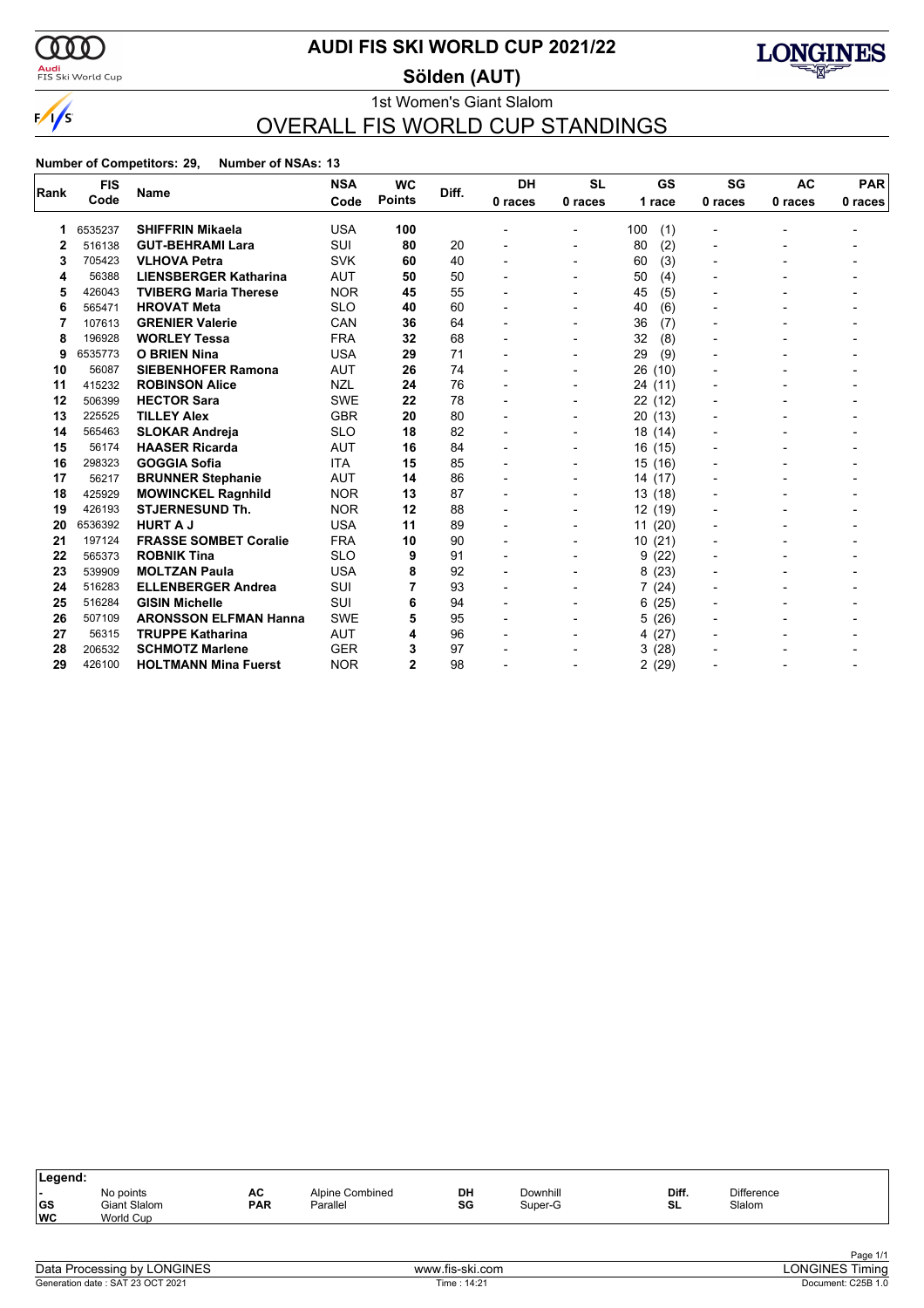

<mark>Audi</mark><br>FIS Ski World Cup

### **AUDI FIS SKI WORLD CUP 2021/22**

**Sölden (AUT)**



1st Women's Giant Slalom FIS WCSL LIST

#### **Number of Competitors: 63, Number of NSAs: 18** 23 OCT 2021 Sölden (AUT)

| Rank        | <b>FIS</b><br>Code | Name                          | <b>NSA</b><br>Code | 1                        |                |                |                          | Base - $X + Y = WCSL-GS$ |
|-------------|--------------------|-------------------------------|--------------------|--------------------------|----------------|----------------|--------------------------|--------------------------|
| 1           | 6535237            | <b>SHIFFRIN Mikaela</b>       | <b>USA</b>         | 100                      | 500            | 50             | 100                      | 550                      |
| $\mathbf 2$ | 299276             | <b>BASSINO Marta</b>          | ITA                | $\overline{\phantom{a}}$ | 566            | 57             | $\overline{a}$           | 509                      |
| 3           | 516138             | <b>GUT-BEHRAMI Lara</b>       | SUI                | 80                       | 388            | 39             | 80                       | 429                      |
| 4           | 196928             | <b>WORLEY Tessa</b>           | <b>FRA</b>         | 32                       | 427            | 43             | 32                       | 416                      |
| 5           | 705423             | <b>VLHOVA Petra</b>           | <b>SVK</b>         | 60                       | 364            | 36             | 60                       | 388                      |
|             | 516284             |                               | SUI                | 6                        | 413            | 41             | 6                        | 378                      |
| 6           |                    | <b>GISIN Michelle</b>         |                    |                          |                |                |                          |                          |
| 7           | 297601             | <b>BRIGNONE Federica</b>      | ITA                | $\overline{a}$           | 372            | 37             | $\overline{\phantom{0}}$ | 335                      |
| 8           | 415232             | <b>ROBINSON Alice</b>         | <b>NZL</b>         | 24                       | 328            | 33             | 24                       | 319                      |
| 9           | 56388              | <b>LIENSBERGER Katharina</b>  | AUT                | 50                       | 258            | 26             | 50                       | 282                      |
| 10          | 565471             | <b>HROVAT Meta</b>            | <b>SLO</b>         | 40                       | 234            | 23             | 40                       | 251                      |
| 11          | 56087              | <b>SIEBENHOFER Ramona</b>     | <b>AUT</b>         | 26                       | 218            | 22             | 26                       | 222                      |
| 12          | 506399             | <b>HECTOR Sara</b>            | <b>SWE</b>         | 22                       | 196            | 20             | 22                       | 198                      |
| 13          | 298323             | <b>GOGGIA Sofia</b>           | ITA.               | 15                       | 170            | 17             | 15                       | 168                      |
| 14          | 435334             | <b>GASIENICA-DANI.</b>        | POL                | $\overline{\phantom{a}}$ | 174            | 17             | $\overline{\phantom{a}}$ | 157                      |
| 15          | 6535773            | O BRIEN Nina                  | <b>USA</b>         | 29                       | 122            | 12             | 29                       | 139                      |
| 16          | 56217              | <b>BRUNNER Stephanie</b>      | <b>AUT</b>         | 14                       | 119            | 12             | 14                       | 121                      |
| 17          | 425929             | <b>MOWINCKEL Ragnhild</b>     | <b>NOR</b>         | 13                       | 109            | 11             | 13                       | 111                      |
| 18          | 426100             | <b>HOLTMANN Mina Fuerst</b>   | <b>NOR</b>         | $\boldsymbol{2}$         | 100            | 10             | $\overline{c}$           | 92                       |
| 19          | 107613             | <b>GRENIER Valerie</b>        | CAN                | 36                       | 57             | 6              | 36                       | 87                       |
| 20          | 516280             | <b>HOLDENER Wendy</b>         | SUI                | $\overline{a}$           | 94             | 9              | ÷,                       | 85                       |
| 21          | 297910             | <b>CURTONI Elena</b>          | ITA                | $\overline{\phantom{a}}$ | 90             | 9              | $\blacksquare$           | 81                       |
| 22          | 56315              | <b>TRUPPE Katharina</b>       | AUT                | 4                        | 78             | 8              | 4                        | 74                       |
| 23          | 565401             | <b>BUCIK Ana</b>              | <b>SLO</b>         | -                        | 77             | 8              | L,                       | 69                       |
| 24          | 56174              | <b>HAASER Ricarda</b>         | AUT                | 16                       | 58             | 6              | 16                       | 68                       |
| 25          | 426043             | <b>TVIBERG Maria Therese</b>  | <b>NOR</b>         | 45                       | 16             | 2              | 45                       | 59                       |
| 26          | 197124             | <b>FRASSE SOMBET Coralie</b>  | <b>FRA</b>         | 10                       | 53             | 5              | 10                       | 58                       |
| 27          | 565373             | <b>ROBNIK Tina</b>            | <b>SLO</b>         | 9                        | 51             | 5              | 9                        | 55                       |
|             |                    |                               |                    | 18                       |                |                |                          |                          |
| 28          | 565463             | <b>SLOKAR Andreja</b>         | SLO                |                          | 28             | 3              | 18                       | 43                       |
| 29          | 539909             | <b>MOLTZAN Paula</b>          | <b>USA</b>         | 8                        | 38             | 4              | 8                        | 42                       |
| 30          | 405138             | <b>JELINKOVA Adriana</b>      | <b>NED</b>         | $\overline{\phantom{a}}$ | 46             | 5              | $\blacksquare$           | 41                       |
| 31          | 56392              | <b>GRITSCH Franziska</b>      | <b>AUT</b>         | ÷,                       | 45             | 5              | $\overline{\phantom{a}}$ | 40                       |
| 32          | 6536392            | <b>HURT A J</b>               | <b>USA</b>         | 11                       | 22             | 2              | 11                       | 31                       |
| 33          | 516319             | <b>SUTER Corinne</b>          | SUI                | $\overline{a}$           | 33             | 3              | $\blacksquare$           | 30                       |
| 33          | 197651             | <b>DIREZ Clara</b>            | <b>FRA</b>         | $\overline{a}$           | 33             | 3              | $\overline{\phantom{a}}$ | 30                       |
| 35          | 516283             | <b>ELLENBERGER Andrea</b>     | SUI                | 7                        | 24             | $\overline{2}$ | 7                        | 29                       |
| 36          | 225525             | <b>TILLEY Alex</b>            | <b>GBR</b>         | 20                       | $\overline{7}$ | $\mathbf{1}$   | 20                       | 26                       |
| 37          | 516268             | <b>WILD Simone</b>            | SUI                |                          | 26             | 3              | $\overline{a}$           | 23                       |
| 38          | 56373              | <b>MOERZINGER Elisa</b>       | <b>AUT</b>         | $\overline{a}$           | 24             | 2              | $\overline{\phantom{a}}$ | 22                       |
| 39          | 516528             | <b>MEILLARD Melanie</b>       | SUI                |                          | 23             | 2              | $\overline{\phantom{0}}$ | 21                       |
| 40          | 56416              | <b>SCHEIB Julia</b>           | AUT                |                          | 22             | 2              | $\overline{a}$           | 20                       |
| 41          | 516219             | <b>NUFER Priska</b>           | SUI                |                          | 21             | 2              |                          | 19                       |
| 42          | 426187             | <b>LYSDAHL Kristin</b>        | <b>NOR</b>         |                          | 20             | 2              | $\overline{\phantom{a}}$ | 18                       |
| 42          | 197497             | <b>MIRADOLI Romane</b>        | <b>FRA</b>         |                          | 20             | $\overline{2}$ | $\overline{\phantom{a}}$ | 18                       |
| 44          | 206497             | <b>FILSER Andrea</b>          | <b>GER</b>         |                          | 18             | 2              | $\overline{\phantom{a}}$ | 16                       |
| 44          | 565491             | <b>DVORNIK Neja</b>           | <b>SLO</b>         | $\overline{\phantom{a}}$ | 18             | $\overline{2}$ | $\overline{\phantom{a}}$ | 16                       |
| 46          | 426303             | <b>NORBYE Kaja</b>            | <b>NOR</b>         | -                        | 16             | 2              | $\overline{\phantom{a}}$ | 14                       |
| 47          | 426193             | <b>STJERNESUND Th.</b>        | <b>NOR</b>         | 12                       | $\blacksquare$ |                | 12                       | 12                       |
| 47          | 298723             | <b>MIDALI Roberta</b>         | ITA                |                          | 13             | 1              | $\overline{\phantom{0}}$ | 12                       |
|             |                    |                               |                    |                          |                |                |                          |                          |
| 47          | 485802             | <b>TKACHENKO Ekaterina</b>    | <b>RUS</b>         |                          | 13             | $\mathbf{1}$   | $\overline{\phantom{0}}$ | 12                       |
| 50          | 155763             | <b>LEDECKA Ester</b>          | CZE                |                          | 11             | $\mathbf{1}$   | $\overline{\phantom{a}}$ | 10                       |
| 50          | 198016             | <b>ESCANE Doriane</b>         | <b>FRA</b>         |                          | 11             | 1              | $\overline{\phantom{a}}$ | 10                       |
| 52          | 516562             | <b>RAST Camille</b>           | SUI                |                          | 10             | 1              | $\overline{\phantom{0}}$ | 9                        |
| 52          | 516407             | <b>KASPER Vanessa</b>         | SUI                |                          | 10             | 1              | $\overline{a}$           | 9                        |
| 54          | 307493             | <b>ANDO Asa</b>               | <b>JPN</b>         |                          | 9              | 1              | $\overline{\phantom{a}}$ | 8                        |
| 54          | 108077             | <b>GRAY Cassidy</b>           | CAN                |                          | 9              | $\mathbf{1}$   | $\overline{\phantom{a}}$ | 8                        |
| 56          | 197616             | <b>ALPHAND Estelle</b>        | <b>SWE</b>         | $\overline{a}$           | 8              | 1              | $\overline{\phantom{a}}$ | 7                        |
| 57          | 506664             | <b>FJAELLSTROEM Magdalena</b> | SWE                | $\overline{\phantom{a}}$ | $\overline{7}$ | 1              | $\overline{\phantom{a}}$ | 6                        |
| 58          | 507109             | <b>ARONSSON ELFMAN Hanna</b>  | SWE                | 5                        |                |                | 5                        | 5                        |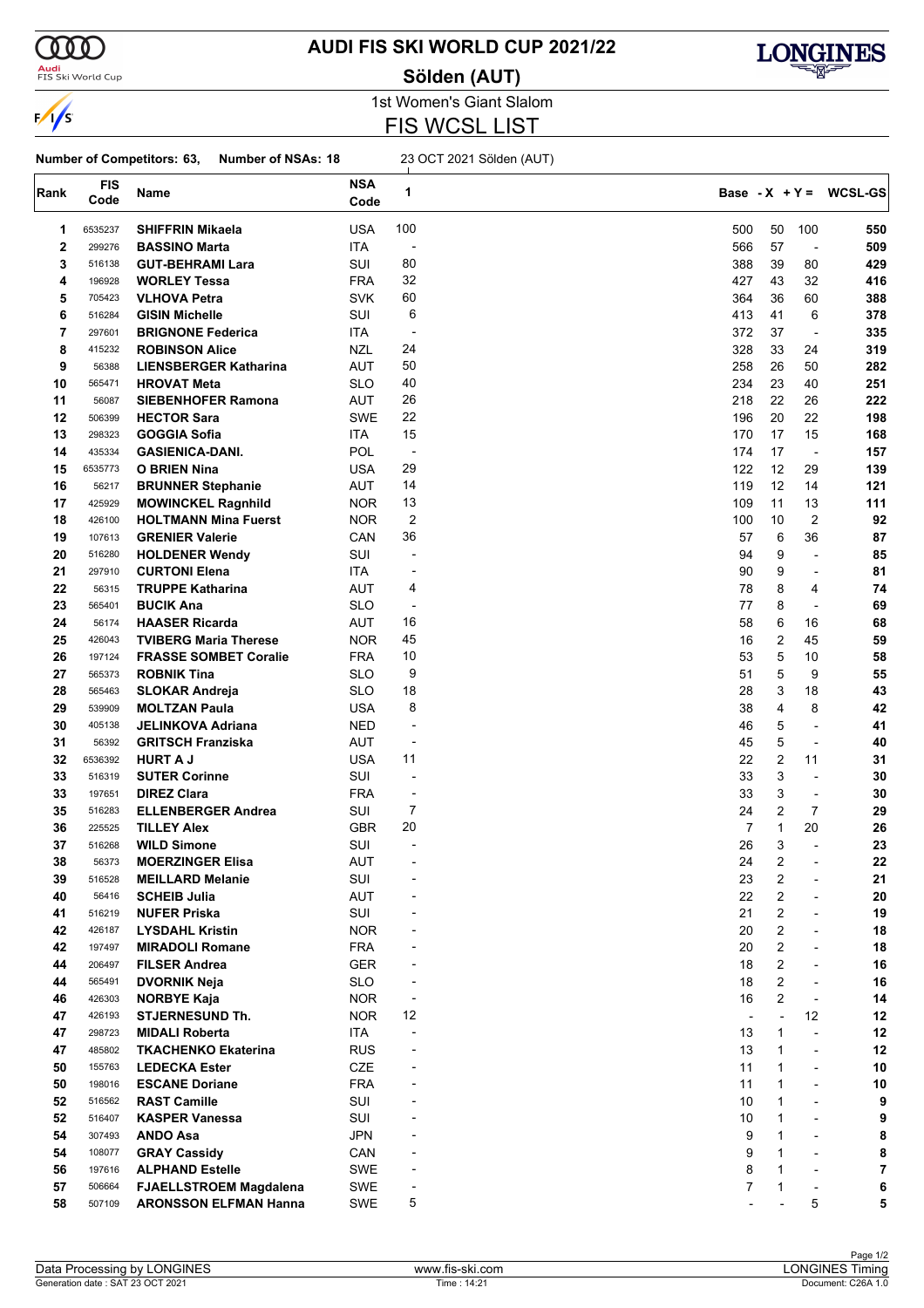

**Audi**<br>FIS Ski World Cup

### **AUDI FIS SKI WORLD CUP 2021/22**

**Sölden (AUT)**



1st Women's Giant Slalom FIS WCSL LIST

**Number of Competitors: 63, Number of NSAs: 18** 23 OCT 2021 Sölden (AUT)

| Rank | <b>FIS</b><br>Code | Name                                        |   | <b>NSA</b><br>Code |                          |      |   |      | Base - $X + Y =$         |                          |                          | <b>WCSL-GSI</b> |
|------|--------------------|---------------------------------------------|---|--------------------|--------------------------|------|---|------|--------------------------|--------------------------|--------------------------|-----------------|
| 58   | 299383             | <b>MELESI Roberta</b>                       |   | <b>ITA</b>         | $\overline{\phantom{0}}$ |      |   |      | 6                        |                          | $\overline{a}$           | 5               |
| 60   | 299624             | <b>PIROVANO Laura</b>                       |   | <b>ITA</b>         | $\overline{\phantom{0}}$ |      |   |      | 5                        |                          | $\overline{\phantom{0}}$ | 4               |
| 60   | 56241              | <b>SCHNEEBERGER Rosina</b>                  |   | <b>AUT</b>         | $\overline{\phantom{0}}$ |      |   |      | 4                        | ۰                        |                          | 4               |
| 62   | 206532             | <b>SCHMOTZ Marlene</b>                      |   | <b>GER</b>         | 3                        |      |   |      | $\overline{\phantom{0}}$ |                          | 3                        | 3               |
| 62   | 55898              | <b>BREM Eva-Maria</b>                       |   | <b>AUT</b>         | $\overline{\phantom{a}}$ |      |   |      | 3                        | $\overline{\phantom{0}}$ |                          | 3               |
|      |                    | Number of competitors per NSA in the top 60 |   |                    |                          |      |   |      |                          |                          |                          |                 |
| AUT: | 8                  | CAN:                                        | 2 | $CZE$ :            |                          | FRA: | 5 | GBR: |                          |                          | GER:                     |                 |
| ITA: |                    | JPN:                                        |   | NED:               |                          | NOR: | 6 | NZL: |                          |                          | POL:                     |                 |
| RUS: |                    | SLO:                                        | 5 | SUI:               | 10                       | SVK: |   | SWE: | 4                        |                          | USA:                     | 4               |

| Legend: |           |                                                                 |                                                                                                         |
|---------|-----------|-----------------------------------------------------------------|---------------------------------------------------------------------------------------------------------|
|         | No points | Base                                                            | Last season FIS World Cup Start List points                                                             |
|         |           | <b>WCSL-GS</b> FIS World Cup Start List points for Giant Slalom |                                                                                                         |
| ΙX      |           |                                                                 | (Base/number of planned races in the current season) *(number of completed races in the current season) |
| ١v      |           | FIS World Cup points won in the current season                  |                                                                                                         |
|         |           |                                                                 |                                                                                                         |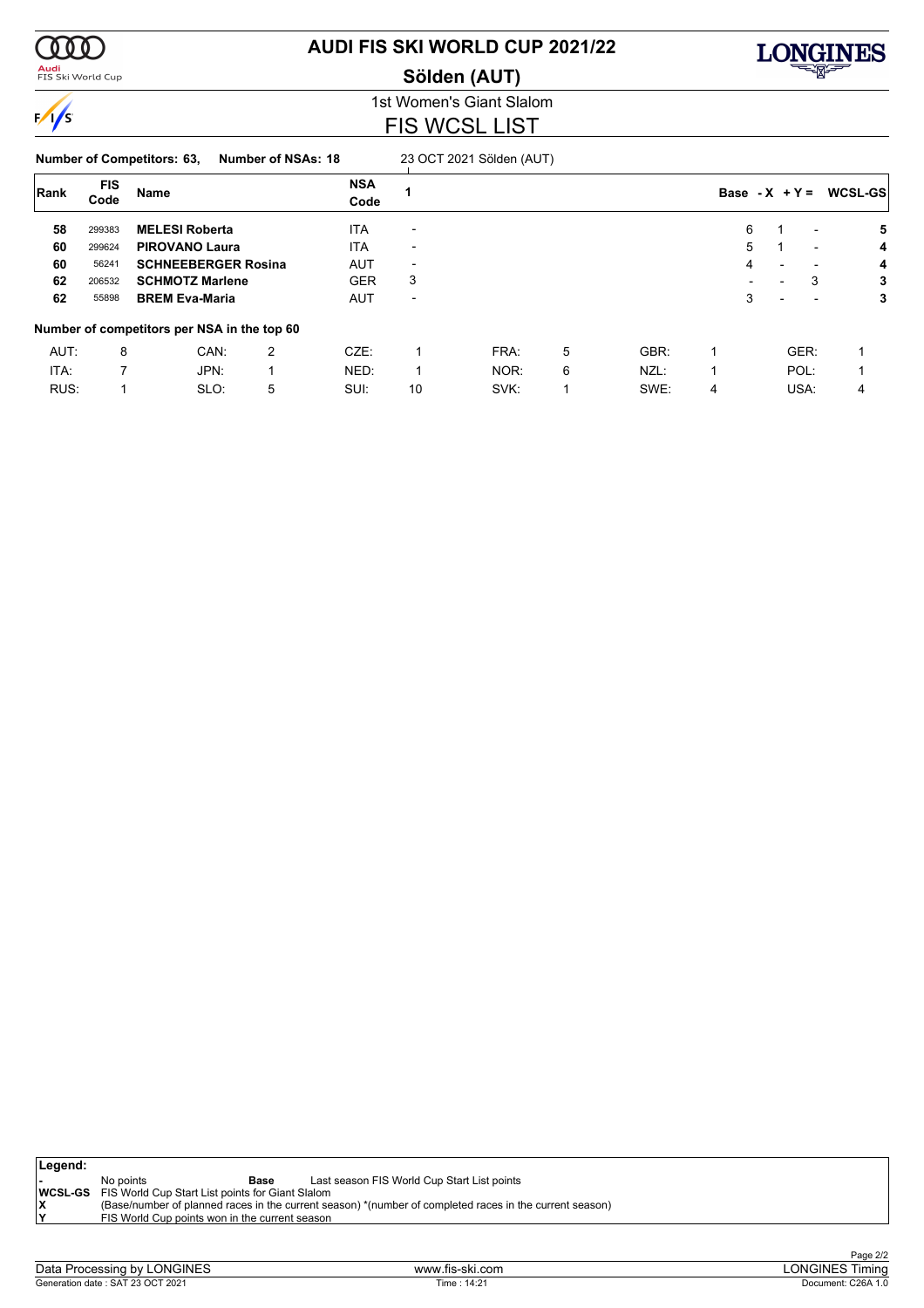

<mark>Audi</mark><br>FIS Ski World Cup

### **AUDI FIS SKI WORLD CUP 2021/22**

**Sölden (AUT)**



1st Women's Giant Slalom OVERALL FIS WCSL LIST

|          | <b>FIS</b>        |                                                    | <b>NSA</b>        | WCSL       | Diff.        | DH                                  | <b>SL</b>                            | GS                               | SG                               | <b>AC</b>                | <b>PAR</b>                    |
|----------|-------------------|----------------------------------------------------|-------------------|------------|--------------|-------------------------------------|--------------------------------------|----------------------------------|----------------------------------|--------------------------|-------------------------------|
| Rank     | Code              | Name                                               | Code              |            |              | 0 races                             | 0 races                              | 1 race                           | 0 races                          | 0 races                  | 0 races                       |
| 1        | 705423            | <b>VLHOVA Petra</b>                                | <b>SVK</b>        | 1651       |              | 164 (13)                            | 732<br>(2)                           | 388<br>(5)                       | 187<br>(9)                       | 80<br>(2)                | 100<br>(4)                    |
| 2        | 516138            | <b>GUT-BEHRAMI Lara</b>                            | SUI               | 1557       | 94           | 443<br>(3)                          | $\overline{\phantom{a}}$             | (3)<br>429                       | 625<br>(1)                       | $\overline{\phantom{a}}$ | (8)<br>60                     |
| 3        | 6535237           | <b>SHIFFRIN Mikaela</b>                            | <b>USA</b>        | 1425       | 226          |                                     | 715<br>(3)                           | 550<br>(1)                       | 60 (24)                          | 100<br>(1)               |                               |
| 4        | 516284            | <b>GISIN Michelle</b>                              | SUI               | 1256       | 395          | 188 (11)                            | 491<br>(4)                           | 378<br>(6)                       | 139 (12)                         | 60<br>(3)                |                               |
| 5        | 56388             | <b>LIENSBERGER Katharina</b>                       | AUT               | 1187       | 464          | $\overline{\phantom{a}}$            | 790<br>(1)                           | 282<br>(9)                       | $\overline{\phantom{a}}$         | $\overline{\phantom{a}}$ | 115<br>(3)                    |
| 6        | 299276            | <b>BASSINO Marta</b>                               | ITA               | 1003       | 648          | 44 (32)                             | 13 (46)                              | (2)<br>509                       | 252<br>(6)                       | (6)<br>40                | 145<br>(1)                    |
| 7        | 516319            | <b>SUTER Corinne</b>                               | SUI               | 930        | 721          | 510<br>(1)                          |                                      | (33)<br>30                       | 390<br>(2)                       |                          |                               |
| 8        | 297601            | <b>BRIGNONE Federica</b>                           | ITA               | 896        | 755          | 96 (22)                             | 40 (36)                              | 335<br>(7)                       | 349<br>(3)                       | $\overline{\phantom{a}}$ | (5)<br>76                     |
| 9        | 298323            | GOGGIA Sofia                                       | ITA               | 738        | 913          | 480<br>(2)                          |                                      | 168 (13)                         | 86 (19)                          |                          | 4 (33)                        |
| 10       | 516280            | <b>HOLDENER Wendy</b>                              | SUI               | 644        | 1007         | $\overline{\phantom{a}}$            | 465<br>(5)                           | 85 (20)                          | 47 (33)                          |                          | 47 (12)                       |
| 11       | 196928            | <b>WORLEY Tessa</b>                                | <b>FRA</b>        | 584        | 1067         | $\overline{\phantom{a}}$            | $\overline{a}$                       | (4)<br>416                       | 108 (17)                         | $\overline{\phantom{a}}$ | (8)<br>60                     |
| 11       | 155763            | <b>LEDECKA Ester</b>                               | <b>CZE</b>        | 584        | 1067         | 256<br>(6)                          |                                      | 10(50)                           | 286<br>(5)                       | 32<br>(8)                |                               |
| 13       | 56088             | <b>TIPPLER Tamara</b>                              | <b>AUT</b>        | 555        | 1096         | (7)<br>247                          |                                      | $\overline{\phantom{a}}$         | 308<br>(4)                       | $\overline{\phantom{a}}$ |                               |
| 14       | 56087             | <b>SIEBENHOFER Ramona</b>                          | AUT               | 517        | 1134         | 239<br>(9)                          | $\blacksquare$                       | 222 (11)                         | 8 (52)                           | 45<br>(5)                | 3(34)                         |
| 15       | 297910            | <b>CURTONI Elena</b>                               | ITA<br><b>USA</b> | 505        | 1146         | 238 (10)                            |                                      | 81 (21)                          | 136 (13)                         | 50<br>(4)                |                               |
| 16<br>17 | 6535455<br>426257 | <b>JOHNSON Breezy</b><br><b>LIE Kajsa Vickhoff</b> | <b>NOR</b>        | 412<br>406 | 1239         | 359<br>(4)                          |                                      | $\overline{\phantom{0}}$         | 53 (26)                          |                          |                               |
| 18       | 206668            | <b>WEIDLE Kira</b>                                 | <b>GER</b>        | 396        | 1245<br>1255 | 179 (12)<br>345<br>(5)              |                                      | $\overline{a}$<br>$\overline{a}$ | 227<br>(7)<br>51 (28)            |                          |                               |
| 19       | 506399            | <b>HECTOR Sara</b>                                 | <b>SWE</b>        | 393        | 1258         | ÷,                                  | 145 (14)                             | 198 (12)                         |                                  |                          | 50 (11)                       |
| 20       | 55970             | <b>SCHMIDHOFER Nicole</b>                          | <b>AUT</b>        | 381        | 1270         | 154 (15)                            |                                      |                                  | 227<br>(7)                       |                          |                               |
| 21       | 415232            | <b>ROBINSON Alice</b>                              | <b>NZL</b>        | 367        | 1284         |                                     |                                      | 319<br>(8)                       | 36 (36)                          |                          | 12 (26)                       |
| 22       | 539909            | <b>MOLTZAN Paula</b>                               | <b>USA</b>        | 357        | 1294         |                                     | 185 (12)                             | 42 (29)                          |                                  |                          | 130<br>(2)                    |
| 23       | 425929            | <b>MOWINCKEL Ragnhild</b>                          | <b>NOR</b>        | 338        | 1313         | 84 (23)                             | $\overline{\phantom{a}}$             | 111(17)                          | 114 (15)                         | 29<br>(9)                |                               |
| 24       | 105269            | <b>GAGNON Marie-Michele</b>                        | CAN               | 313        | 1338         | 148 (18)                            |                                      | $\overline{\phantom{a}}$         | 165 (10)                         |                          |                               |
| 25       | 426187            | <b>LYSDAHL Kristin</b>                             | <b>NOR</b>        | 297        | 1354         | $\overline{\phantom{a}}$            | 263<br>(6)                           | 18 (42)                          |                                  |                          | 16 (24)                       |
| 26       | 299624            | <b>PIROVANO Laura</b>                              | ITA               | 294        | 1357         | 242<br>(8)                          | $\blacksquare$                       | 4 (60)                           | 48 (32)                          |                          |                               |
| 27       | 565471            | <b>HROVAT Meta</b>                                 | <b>SLO</b>        | 269        | 1382         |                                     | (52)<br>8                            | 251 (10)                         |                                  |                          | 10 (27)                       |
| 28       | 516219            | <b>NUFER Priska</b>                                | SUI               | 266        | 1385         | 125(20)                             |                                      | 19 (41)                          | 122 (14)                         |                          |                               |
| 29       | 206355            | <b>DUERR Lena</b>                                  | <b>GER</b>        | 262        | 1389         | $\overline{\phantom{a}}$            | 253<br>(7)                           | $\overline{\phantom{0}}$         | $\overline{\phantom{a}}$         | $\overline{\phantom{a}}$ | 9<br>(28)                     |
| 30       | 435334            | <b>GASIENICA-DANI.</b>                             | POL               | 244        | 1407         |                                     | $\blacksquare$                       | 157 (14)                         | 4 (59)                           | 22 (12)                  | 61<br>(7)                     |
| 31       | 56328             | <b>ORTLIEB Nina</b>                                | AUT               | 240        | 1411         | 154 (15)                            |                                      | ٠                                | 86 (19)                          |                          |                               |
| 32       | 56333             | <b>MAIR Chiara</b>                                 | AUT               | 233        | 1418         | $\overline{\phantom{a}}$            | 233<br>(8)                           | $\overline{\phantom{0}}$         |                                  |                          |                               |
| 33       | 56315             | <b>TRUPPE Katharina</b>                            | <b>AUT</b>        | 232        | 1419         |                                     | 138 (17)                             | 74 (22)                          |                                  |                          | 20 (20)                       |
| 34       | 107427            | <b>ST-GERMAIN Laurence</b>                         | CAN               | 224        | 1427         | $\blacksquare$                      | 224<br>(9)                           | $\overline{\phantom{a}}$         |                                  |                          |                               |
| 34       | 506146            | <b>SWENN LARSSON Anna</b>                          | <b>SWE</b>        | 224        | 1427         | $\overline{\phantom{a}}$            | 224<br>(9)                           | $\blacksquare$                   |                                  |                          |                               |
| 36       | 565401<br>56392   | <b>BUCIK Ana</b>                                   | <b>SLO</b>        | 223        | 1428         | $\blacksquare$                      | 154 (13)                             | 69 (23)                          |                                  |                          |                               |
| 37<br>38 | 56174             | <b>GRITSCH Franziska</b><br><b>HAASER Ricarda</b>  | AUT<br>AUT        | 222<br>217 | 1429<br>1434 | $\overline{a}$<br>51 (29)           | 140 (16)<br>$\overline{\phantom{a}}$ | 40<br>(31)<br>68<br>(24)         | 97 (18)                          | 24 (11)                  | 18 (22)                       |
| 39       | 6535773           | O BRIEN Nina                                       | <b>USA</b>        | 212        | 1439         | L,                                  | 47 (35)                              | 139 (15)                         |                                  |                          | 1(35)<br>26 (16)              |
| 40       | 297702            | <b>MARSAGLIA Francesca</b>                         | ITA               | 203        | 1448         | 57 (26)                             |                                      |                                  | 146 (11)                         |                          |                               |
| 41       | 516248            | <b>FLURY Jasmine</b>                               | SUI               | 189        | 1462         | 154 (15)                            |                                      |                                  | 35 (37)                          |                          |                               |
| 42       | 155728            | <b>DUBOVSKA Martina</b>                            | <b>CZE</b>        | 188        | 1463         |                                     | 188 (11)                             | $\overline{\phantom{0}}$         | $\blacksquare$                   |                          |                               |
| 43       | 56125             | <b>PUCHNER Mirjam</b>                              | AUT               | 186        | 1465         | 137 (19)                            | $\overline{a}$                       | $\overline{\phantom{a}}$         | 49 (30)                          |                          |                               |
| 44       | 565463            | <b>SLOKAR Andreja</b>                              | <b>SLO</b>        | 185        | 1466         | $\overline{\phantom{a}}$            | 142 (15)                             | 43 (28)                          | $\overline{\phantom{a}}$         |                          |                               |
| 45       | 565360            | <b>STUHEC IIka</b>                                 | <b>SLO</b>        | 179        | 1472         | 163 (14)                            | $\overline{a}$                       | $\overline{\phantom{a}}$         | 16 (46)                          |                          |                               |
| 46       | 426100            | <b>HOLTMANN Mina Fuerst</b>                        | <b>NOR</b>        | 165        | 1486         | $\overline{\phantom{a}}$            | 73 (26)                              | 92 (18)                          | ÷,                               |                          |                               |
| 47       | 56198             | <b>SCHEYER Christine</b>                           | AUT               | 164        | 1487         | 52 (28)                             | $\overline{\phantom{a}}$             | $\overline{\phantom{a}}$         | 112 (16)                         |                          | $\overline{a}$                |
| 48       | 197497            | <b>MIRADOLI Romane</b>                             | <b>FRA</b>        | 147        | 1504         | 51 (29)                             | $\overline{\phantom{a}}$             | 18 (42)                          | 78 (21)                          |                          | $\overline{\phantom{a}}$      |
| 49       | 56217             | <b>BRUNNER Stephanie</b>                           | <b>AUT</b>        | 139        | 1512         | $\overline{\phantom{a}}$            | ÷,                                   | 121 (16)                         | $\overline{\phantom{a}}$         |                          | 18 (22)                       |
| 50       | 516562            | <b>RAST Camille</b>                                | SUI               | 134        | 1517         | $\overline{\phantom{a}}$            | 125 (18)                             | 9(52)                            | $\overline{\phantom{a}}$         |                          | -                             |
| 51       | 56177             | <b>VENIER Stephanie</b>                            | <b>AUT</b>        | 133        | 1518         | 80 (24)                             | ٠                                    | -                                | 53 (26)                          |                          | ٠                             |
| 52       | 516394            | <b>SUTER Jasmina</b>                               | SUI               | 129        | 1522         | 71 (25)                             |                                      | $\overline{\phantom{a}}$         | 51 (28)                          |                          | 7(30)                         |
| 53       | 565373            | <b>ROBNIK Tina</b>                                 | <b>SLO</b>        | 124        | 1527         | $\overline{\phantom{a}}$            | ٠                                    | 55 (27)                          | $\overline{\phantom{a}}$         |                          | (6)<br>69                     |
| 54       | 516185            | <b>HAEHLEN Joana</b>                               | SUI               | 116        | 1535         | 56 (27)                             | ÷,                                   | $\overline{\phantom{a}}$         | 60 (24)                          |                          |                               |
| 55       | 196806            | <b>NOENS Nastasia</b>                              | <b>FRA</b>        | 113        | 1538         | $\overline{\phantom{a}}$            | 113 (19)                             | $\overline{\phantom{0}}$         |                                  | $\blacksquare$           |                               |
| 56<br>57 | 56253<br>299630   | <b>HUBER Katharina</b><br><b>DELAGO Nadia</b>      | <b>AUT</b><br>ITA | 112<br>111 | 1539<br>1540 | $\overline{\phantom{a}}$<br>111(21) | 92 (25)<br>$\overline{\phantom{a}}$  | -<br>$\overline{\phantom{0}}$    | $\overline{a}$<br>$\overline{a}$ | 20(13)                   | ٠<br>$\overline{\phantom{a}}$ |
| 58       | 426193            | <b>STJERNESUND Th.</b>                             | <b>NOR</b>        | 110        | 1541         | $\overline{\phantom{a}}$            | 58 (31)                              | 12(47)                           | ٠                                |                          | 40 (13)                       |
| 59       | 197124            | <b>FRASSE SOMBET Coralie</b>                       | <b>FRA</b>        | 109        | 1542         | $\overline{\phantom{a}}$            | $\overline{\phantom{a}}$             | 58 (26)                          | ٠                                |                          | 51 (10)                       |
| 60       | 516504            | <b>DANIOTH Aline</b>                               | SUI               | 108        | 1543         | $\overline{\phantom{a}}$            | 108 (20)                             | $\overline{\phantom{a}}$         |                                  |                          |                               |
| 60       | 56367             | <b>GALLHUBER Katharina</b>                         | AUT               | 108        | 1543         | $\overline{\phantom{a}}$            | 108 (20)                             | $\overline{\phantom{a}}$         |                                  |                          |                               |
| 60       | 106961            | <b>MIELZYNSKI Erin</b>                             | CAN               | 108        | 1543         | $\overline{\phantom{a}}$            | 108(20)                              | $\overline{\phantom{a}}$         |                                  |                          |                               |
| 63       | 426043            | <b>TVIBERG Maria Therese</b>                       | <b>NOR</b>        | 107        | 1544         | -                                   | 48 (34)                              | 59 (25)                          |                                  |                          | -                             |
| 63       | 425879            | RIIS-JOHANNESS.                                    | <b>NOR</b>        | 107        | 1544         | $\overline{\phantom{a}}$            | 107(23)                              | $\overline{\phantom{0}}$         |                                  |                          |                               |
|          |                   |                                                    |                   |            |              |                                     |                                      |                                  |                                  |                          |                               |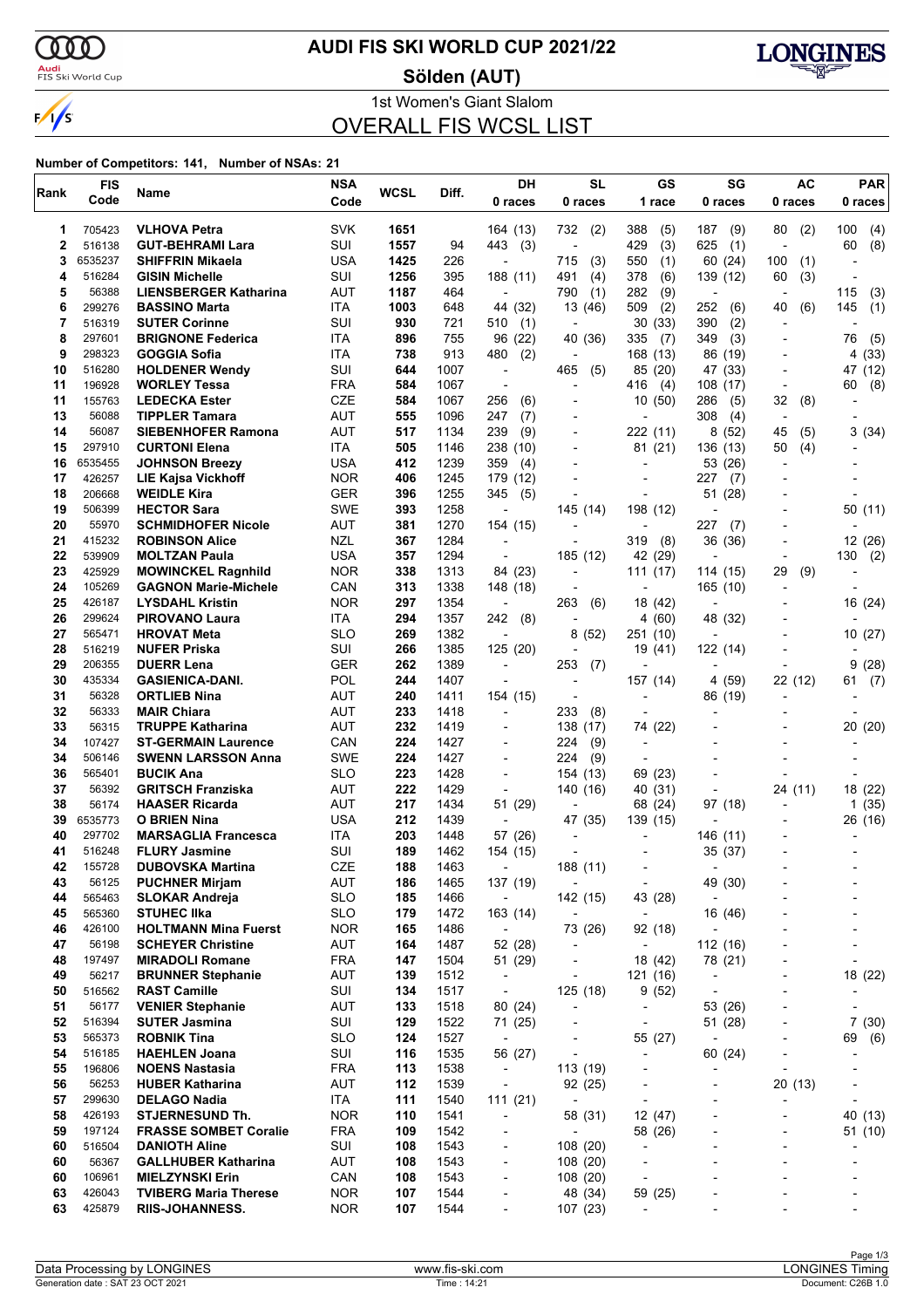

<mark>Audi</mark><br>FIS Ski World Cup

### **AUDI FIS SKI WORLD CUP 2021/22**

**Sölden (AUT)**



1st Women's Giant Slalom OVERALL FIS WCSL LIST

| Rank       | <b>FIS</b>       | Name                                            | <b>NSA</b>               | <b>WCSL</b> | Diff.        | DH                                  | <b>SL</b>                                            | <b>GS</b>                                            | SG                       | <b>AC</b>                | <b>PAR</b>     |
|------------|------------------|-------------------------------------------------|--------------------------|-------------|--------------|-------------------------------------|------------------------------------------------------|------------------------------------------------------|--------------------------|--------------------------|----------------|
|            | Code             |                                                 | Code                     |             |              | 0 races                             | 0 races                                              | 1 race                                               | 0 races                  | 0 races                  | 0 races        |
| 65         | 197383           | <b>GAUTHIER Tiffany</b>                         | <b>FRA</b>               | 101         | 1550         | 23 (38)                             |                                                      |                                                      | 78 (21)                  |                          |                |
| 66         | 299466           | <b>DELAGO Nicol</b>                             | ITA                      | 100         | 1551         | 51 (29)                             |                                                      | -                                                    | 49 (30)                  | $\overline{\phantom{a}}$ |                |
| 67         | 197641           | <b>GAUCHE Laura</b>                             | <b>FRA</b>               | 97          | 1554         | 17(41)                              |                                                      | $\overline{a}$                                       | 44 (34)                  | 36<br>(7)                |                |
| 68         | 56256            | <b>RAEDLER Ariane</b>                           | <b>AUT</b>               | 95          | 1556         | 33 (35)                             |                                                      |                                                      | 62 (23)                  |                          |                |
| 69         | 296509           | <b>CURTONI Irene</b>                            | ITA                      | 93          | 1558         | $\overline{\phantom{a}}$            | 93 (24)                                              | -                                                    | $\overline{a}$           |                          |                |
| 70         | 107613           | <b>GRENIER Valerie</b>                          | CAN                      | 87          | 1564         | $\blacksquare$                      | ÷,                                                   | 87 (19)                                              |                          |                          |                |
| 71<br>72   | 516528<br>307493 | <b>MEILLARD Melanie</b><br><b>ANDO Asa</b>      | SUI<br>JPN               | 81<br>74    | 1570         | $\overline{a}$                      | 60 (30)                                              | 21 (39)                                              |                          |                          |                |
| 73         | 6535791          | <b>WRIGHT Isabella</b>                          | USA                      | 73          | 1577<br>1578 | $\overline{\phantom{a}}$<br>39 (33) | 61 (28)<br>$\overline{\phantom{a}}$                  | (54)<br>8                                            | 16 (46)                  | 18 (14)                  | 5(32)          |
| 74         | 506341           | <b>WIKSTROEM Emelie</b>                         | <b>SWE</b>               | 72          | 1579         | $\overline{\phantom{a}}$            | 72 (27)                                              |                                                      |                          |                          |                |
| 75         | 565320           | <b>FERK Marusa</b>                              | <b>SLO</b>               | 69          | 1582         | 3 (50)                              | $\overline{\phantom{a}}$                             | -                                                    | 40 (35)                  | 26 (10)                  |                |
| 76         | 506664           | <b>FJAELLSTROEM Magdalena</b>                   | <b>SWE</b>               | 67          | 1584         | $\overline{\phantom{a}}$            | 61 (28)                                              | 6<br>(57)                                            | $\overline{a}$           | $\blacksquare$           |                |
| 76         | 405138           | JELINKOVA Adriana                               | <b>NED</b>               | 67          | 1584         |                                     |                                                      | 41 (30)                                              |                          |                          | 26 (16)        |
| 78         | 206497           | <b>FILSER Andrea</b>                            | <b>GER</b>               | 66          | 1585         | $\overline{\phantom{a}}$            | 24 (42)                                              | 16 (44)                                              |                          |                          | 26 (16)        |
| 79         | 225525           | <b>TILLEY Alex</b>                              | <b>GBR</b>               | 56          | 1595         | $\overline{\phantom{a}}$            | $\blacksquare$                                       | 26 (36)                                              |                          |                          | 30 (15)        |
| 80         | 6536213          | <b>CASHMAN Keely</b>                            | <b>USA</b>               | 55          | 1596         | 29 (36)                             |                                                      | Ĭ.                                                   | 26 (40)                  |                          |                |
| 81         | 56373            | <b>MOERZINGER Elisa</b>                         | <b>AUT</b>               | 54          | 1597         | $\overline{\phantom{a}}$            | $\blacksquare$                                       | 22 (38)                                              | $\overline{a}$           |                          | 32 (14)        |
| 81<br>83   | 299699<br>56128  | <b>PETERLINI Martina</b>                        | ITA<br><b>AUT</b>        | 54<br>49    | 1597<br>1602 | $\overline{\phantom{a}}$            | 54 (32)                                              | $\overline{\phantom{0}}$                             |                          |                          |                |
| 83         | 107798           | <b>HUETTER Cornelia</b><br><b>NULLMEYER Ali</b> | CAN                      | 49          | 1602         | 39 (33)<br>$\overline{\phantom{a}}$ | $\overline{\phantom{a}}$<br>49 (33)                  | -                                                    | 10(51)                   |                          |                |
| 85         | 299383           | <b>MELESI Roberta</b>                           | ITA                      | 47          | 1604         | 8(48)                               | $\overline{\phantom{a}}$                             | 5<br>(58)                                            | 34 (38)                  |                          |                |
| 86         | 6536392          | <b>HURT A J</b>                                 | <b>USA</b>               | 45          | 1606         | $\overline{\phantom{a}}$            | 2 (59)                                               | 31 (32)                                              | 6(56)                    |                          | 6(31)          |
| 87         | 56268            | <b>HEIDER Michaela</b>                          | AUT                      | 44          | 1607         | 11 (47)                             | $\overline{\phantom{0}}$                             |                                                      | 33 (39)                  |                          |                |
| 88         | 56241            | <b>SCHNEEBERGER Rosina</b>                      | AUT                      | 43          | 1608         | 13 (43)                             |                                                      | 4<br>(60)                                            | 26 (40)                  |                          |                |
| 89         | 516283           | <b>ELLENBERGER Andrea</b>                       | SUI                      | 42          | 1609         | $\overline{\phantom{a}}$            |                                                      | 29 (35)                                              | $\overline{\phantom{a}}$ |                          | 13 (25)        |
| 90         | 6535600          | <b>MERRYWEATHER Alice</b>                       | <b>USA</b>               | 39          | 1612         | 13 (43)                             |                                                      | $\overline{\phantom{a}}$                             | 26 (40)                  |                          |                |
| 91         | 485941           | <b>PLESHKOVA Julia</b>                          | <b>RUS</b>               | 37          | 1614         | 18 (40)                             | $\overline{a}$                                       | $\blacksquare$                                       | 19 (45)                  |                          |                |
| 92         | 225518           | <b>GUEST Charlie</b>                            | <b>GBR</b>               | 36          | 1615         | ٠                                   | 36 (37)                                              |                                                      |                          |                          |                |
| 93         | 197616           | <b>ALPHAND Estelle</b>                          | <b>SWE</b>               | 35          | 1616         | $\overline{a}$                      | $\overline{\phantom{a}}$                             | 7<br>(56)                                            | 8<br>(52)                |                          | 20 (20)        |
| 93<br>93   | 56417<br>516521  | <b>FEST Nadine</b><br><b>KOLLY Noemie</b>       | AUT<br>SUI               | 35<br>35    | 1616<br>1616 | 13 (43)<br>13 (43)                  |                                                      | $\overline{\phantom{0}}$                             | 22 (43)<br>22 (43)       |                          |                |
| 93         | 6295165          | <b>ROSSETTI Marta</b>                           | ITA                      | 35          | 1616         | $\overline{\phantom{a}}$            | 35 (38)                                              |                                                      | $\overline{a}$           |                          |                |
| 97         | 385096           | <b>POPOVIC Leona</b>                            | CRO                      | 34          | 1617         | $\overline{\phantom{a}}$            | 34 (39)                                              |                                                      |                          |                          |                |
| 98         | 197651           | <b>DIREZ Clara</b>                              | <b>FRA</b>               | 30          | 1621         |                                     |                                                      | 30 (33)                                              |                          |                          |                |
| 99         | 506867           | <b>FERMBAECK Elsa</b>                           | <b>SWE</b>               | 28          | 1623         | $\overline{\phantom{a}}$            | 28 (40)                                              |                                                      |                          |                          |                |
| 99         | 516426           | <b>STOFFEL Elena</b>                            | SUI                      | 28          | 1623         | $\overline{\phantom{a}}$            | 28 (40)                                              |                                                      |                          |                          |                |
| 101        | 56224            | <b>MAIER Sabrina</b>                            | <b>AUT</b>               | 26          | 1625         | 26 (37)                             | $\overline{\phantom{a}}$                             | ٠                                                    |                          |                          |                |
| 102        | 426303           | <b>NORBYE Kaja</b>                              | <b>NOR</b>               | 25          | 1626         | $\overline{\phantom{a}}$            | 11(50)                                               | 14 (46)                                              |                          |                          |                |
| 102        | 56311            | <b>REISINGER Elisabeth</b>                      | <b>AUT</b>               | 25          | 1626         | 17 (41)                             |                                                      | $\blacksquare$                                       | 8<br>(52)                |                          |                |
| 104<br>104 | 355061<br>56416  | <b>HILZINGER Jessica</b><br><b>SCHEIB Julia</b> | <b>GER</b><br>AUT        | 23<br>23    | 1628<br>1628 | L,                                  | 23 (43)<br>$\overline{\phantom{a}}$                  |                                                      |                          |                          |                |
| 104        | 56344            | <b>SPORER Marie-Therese</b>                     | AUT                      | 23          | 1628         |                                     | 23 (43)                                              | 20 (40)<br>$\overline{\phantom{a}}$                  | 3(60)                    |                          |                |
| 104        | 516268           | <b>WILD Simone</b>                              | SUI                      | 23          | 1628         | -                                   | -                                                    | 23 (37)                                              |                          |                          | $\overline{a}$ |
| 108        | 415205           | <b>HUDSON Piera</b>                             | <b>NZL</b>               | 22          | 1629         | $\overline{a}$                      |                                                      | $\overline{\phantom{a}}$                             |                          |                          | 22 (19)        |
| 109        | 539536           | <b>WILES Jacqueline</b>                         | <b>USA</b>               | 21          | 1630         | 21 (39)                             | ÷,                                                   | $\overline{\phantom{a}}$                             |                          | $\overline{\phantom{a}}$ |                |
| 110        | 565491           | <b>DVORNIK Neja</b>                             | <b>SLO</b>               | 19          | 1632         | $\overline{\phantom{0}}$            | 3(57)                                                | 16 (44)                                              |                          |                          |                |
| 111        | 506583           | <b>SAEFVENBERG Charlotta</b>                    | <b>SWE</b>               | 18          | 1633         | $\overline{\phantom{a}}$            | 18 (45)                                              |                                                      |                          |                          |                |
| 112        | 516344           | <b>KOPP Rahel</b>                               | SUI                      | 16          | 1635         | 2(52)                               | $\overline{\phantom{a}}$                             | -                                                    | 14 (49)                  | -                        |                |
| 112        | 45331            | <b>SMALL Greta</b>                              | AUS                      | 16          | 1635         | $\overline{\phantom{a}}$            | ٠                                                    |                                                      |                          | 16 (15)                  |                |
| 114<br>114 | 197540<br>197860 | <b>FORNI Josephine</b><br><b>ROUX Tifany</b>    | <b>FRA</b><br><b>FRA</b> | 15<br>15    | 1636<br>1636 | $\overline{\phantom{0}}$<br>-       | 7(53)<br>$\overline{\phantom{a}}$                    | $\overline{\phantom{0}}$<br>$\overline{\phantom{0}}$ | 15 (48)                  | -                        | 8(29)          |
| 116        | 56509            | <b>GRILL Lisa</b>                               | AUT                      | 13          | 1638         | ٠                                   |                                                      | $\overline{\phantom{0}}$                             | 13 (50)                  |                          |                |
| 116        | 6536171          | <b>HENSIEN Katie</b>                            | <b>USA</b>               | 13          | 1638         | $\overline{\phantom{0}}$            | 13 (46)                                              | $\overline{\phantom{0}}$                             | ÷                        |                          |                |
| 118        | 56551            | <b>EGGER Magdalena</b>                          | AUT                      | 12          | 1639         | -                                   | 12 (48)                                              | -                                                    | $\overline{\phantom{a}}$ |                          |                |
| 118        | 298723           | <b>MIDALI Roberta</b>                           | ITA                      | 12          | 1639         | ٠                                   | $\overline{\phantom{a}}$                             | 12 (47)                                              |                          |                          |                |
| 118        | 107747           | <b>SMART Amelia</b>                             | CAN                      | 12          | 1639         | -                                   | 12 (48)                                              | $\overline{\phantom{0}}$                             |                          |                          |                |
| 118        | 485802           | <b>TKACHENKO Ekaterina</b>                      | <b>RUS</b>               | 12          | 1639         | $\overline{\phantom{a}}$            | $\overline{\phantom{a}}$                             | 12 (47)                                              | $\overline{\phantom{a}}$ |                          |                |
| 122        | 56032            | <b>SCHILD Bernadette</b>                        | AUT                      | 11          | 1640         | $\overline{\phantom{0}}$            | 11(50)                                               | $\overline{a}$                                       |                          |                          |                |
| 123        | 198016           | <b>ESCANE Doriane</b>                           | <b>FRA</b>               | 10          | 1641         | $\overline{\phantom{a}}$            | $\overline{\phantom{0}}$                             | 10(50)                                               |                          |                          |                |
| 123        | 538685           | <b>McKENNIS DURAN Alice</b>                     | <b>USA</b>               | 10          | 1641         | 2(52)                               | $\overline{a}$                                       | $\overline{\phantom{a}}$                             | 8<br>(52)                |                          |                |
| 125        | 516407           | <b>KASPER Vanessa</b>                           | SUI                      | 9           | 1642         | $\overline{\phantom{0}}$            |                                                      | 9<br>(52)                                            |                          |                          |                |
| 126<br>126 | 108077<br>538573 | <b>GRAY Cassidy</b><br><b>ROSS Laurenne</b>     | CAN<br>USA               | 8<br>8      | 1643<br>1643 | $\overline{a}$<br>8(48)             | $\overline{\phantom{0}}$<br>$\overline{\phantom{a}}$ | 8(54)<br>$\overline{a}$                              |                          |                          |                |
| 128        | 206536           | <b>WALLNER Marina</b>                           | GER                      | 7           | 1644         | $\overline{\phantom{0}}$            | 7(53)                                                |                                                      |                          |                          |                |
|            |                  |                                                 |                          |             |              |                                     |                                                      |                                                      |                          |                          |                |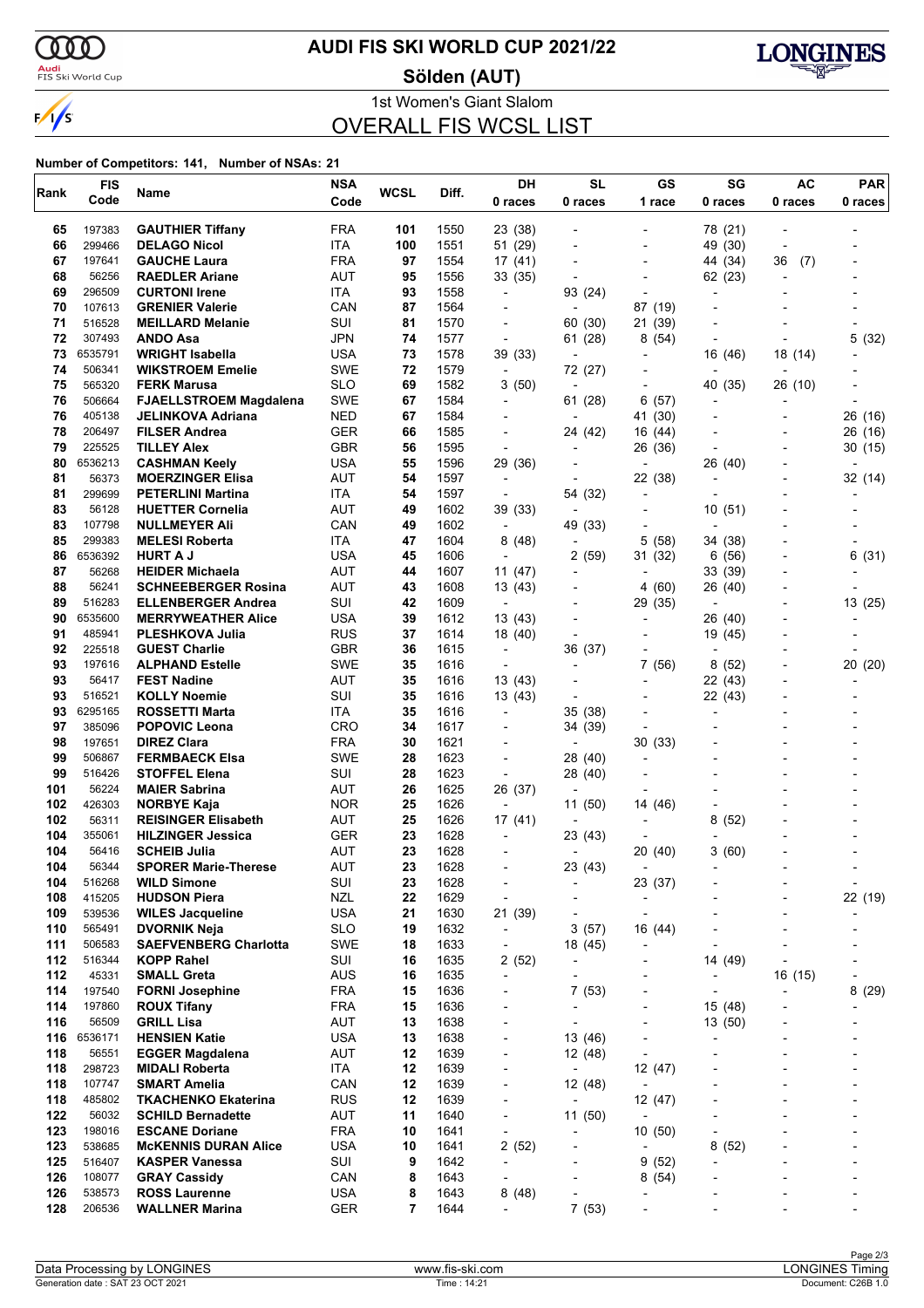

<mark>Audi</mark><br>FIS Ski World Cup

### **AUDI FIS SKI WORLD CUP 2021/22**

**Sölden (AUT)**



1st Women's Giant Slalom OVERALL FIS WCSL LIST

|      | <b>FIS</b> |                              | <b>NSA</b> |              |       | <b>DH</b>                | <b>SL</b>                | GS                       | SG                       | <b>AC</b>                | <b>PAR</b> |
|------|------------|------------------------------|------------|--------------|-------|--------------------------|--------------------------|--------------------------|--------------------------|--------------------------|------------|
| Rank | Code       | <b>Name</b>                  | Code       | <b>WCSL</b>  | Diff. | 0 races                  | 0 races                  | 1 race                   | 0 races                  | 0 races                  | 0 races    |
| 129  | 56258      | <b>AGER Christina</b>        | <b>AUT</b> | 6            | 1645  | $\overline{\phantom{0}}$ |                          | $\overline{\phantom{0}}$ | (56)<br>6                | $\overline{\phantom{a}}$ |            |
| 129  | 516429     | <b>GROEBLI Nathalie</b>      | SUI        | 6            | 1645  | $\overline{\phantom{0}}$ |                          | $\overline{\phantom{0}}$ | 6(56)                    | $\overline{\phantom{0}}$ |            |
| 129  | 539927     | <b>LAPANJA Lila</b>          | <b>USA</b> | 6            | 1645  | $\overline{\phantom{0}}$ | 6(55)                    | $\overline{\phantom{a}}$ | $\overline{\phantom{0}}$ | $\overline{\phantom{0}}$ |            |
| 132  | 507109     | <b>ARONSSON ELFMAN Hanna</b> | <b>SWE</b> | 5            | 1646  | $\overline{\phantom{0}}$ | $\overline{\phantom{a}}$ | 5.<br>(58)               | $\overline{\phantom{a}}$ |                          |            |
| 133  | 185493     | <b>POHJOLAINEN Rosa</b>      | <b>FIN</b> | 4            | 1647  | $\overline{\phantom{0}}$ | 4 (56)                   | $\blacksquare$           |                          | $\overline{\phantom{0}}$ |            |
| 134  | 206532     | <b>SCHMOTZ Marlene</b>       | <b>GER</b> | 3            | 1648  | $\overline{\phantom{0}}$ | $\overline{\phantom{a}}$ | 3(62)                    | $\overline{\phantom{0}}$ |                          |            |
| 134  | 55898      | <b>BREM Eva-Maria</b>        | AUT        | 3            | 1648  | $\overline{\phantom{0}}$ | $\overline{\phantom{a}}$ | 3(62)                    | $\overline{\phantom{0}}$ | $\overline{\phantom{0}}$ |            |
| 134  | 299402     | <b>GASSLITTER Verena</b>     | <b>ITA</b> | 3            | 1648  | $\blacksquare$           | $\overline{\phantom{0}}$ | $\blacksquare$           | 3(60)                    | $\overline{\phantom{0}}$ |            |
| 134  | 299983     | <b>GULLI Anita</b>           | <b>ITA</b> | 3            | 1648  | $\overline{\phantom{0}}$ | 3(57)                    | $\blacksquare$           | $\overline{\phantom{0}}$ |                          |            |
| 134  | 506718     | <b>IVARSSON Lin</b>          | <b>SWE</b> | 3            | 1648  | 3(50)                    | $\blacksquare$           | $\overline{\phantom{0}}$ | $\overline{\phantom{0}}$ |                          |            |
| 139  | 197295     | <b>PIOT Jennifer</b>         | <b>FRA</b> | $\mathbf{2}$ | 1649  | $\overline{\phantom{0}}$ | $\overline{\phantom{0}}$ | $\overline{\phantom{0}}$ | 2(62)                    | $\overline{\phantom{0}}$ |            |
| 139  | 516519     | <b>SUTER Juliana</b>         | SUI        | 2            | 1649  | 2(52)                    | $\overline{\phantom{0}}$ | $\overline{\phantom{0}}$ | $\overline{\phantom{0}}$ |                          |            |
| 141  | 507018     | <b>RASK Sara</b>             | <b>SWE</b> |              | 1650  | -                        | 1(60)                    | $\overline{\phantom{0}}$ |                          |                          |            |

| DH<br><b>Difference</b><br>Diff.<br>Downhill<br>AC<br>Alpine Combined<br>No points<br>. . | ∣Legend: |              |            |          |    |         |    |        |  |
|-------------------------------------------------------------------------------------------|----------|--------------|------------|----------|----|---------|----|--------|--|
| <b>WCSL</b><br>Overall points                                                             | GS       | Giant Slalom | <b>PAR</b> | Parallel | SG | Super-G | SL | Slalom |  |

| Data Processing by LONGINES      |  |
|----------------------------------|--|
| Generation date: SAT 23 OCT 2021 |  |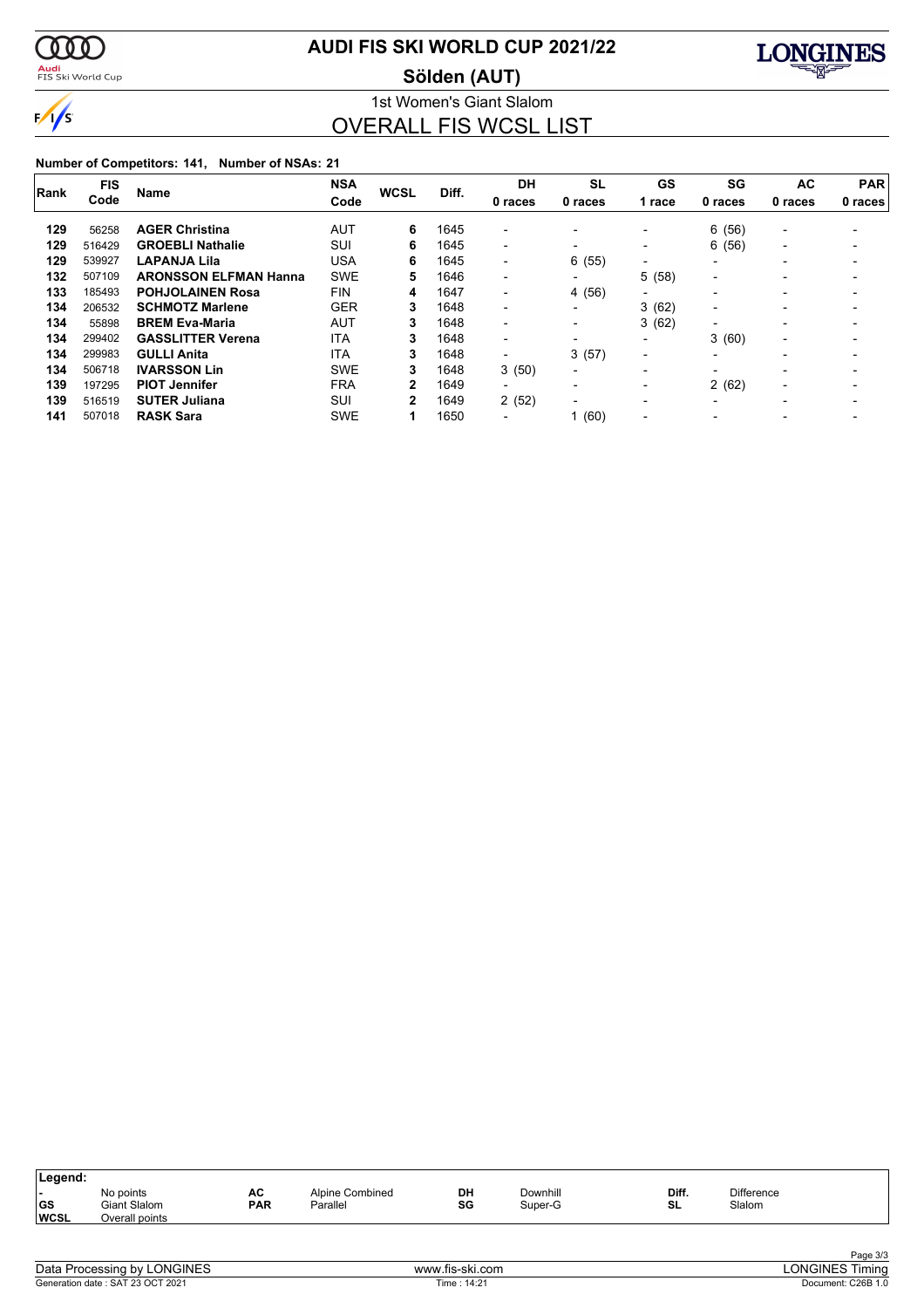

<mark>Audi</mark><br>FIS Ski World Cup

### **AUDI FIS SKI WORLD CUP 2021/22**

**Sölden (AUT)**



### 1st Women's Giant Slalom FIS NATION CUP

**Number of Nations: 13**

| Rank NSA |            | Name                            | <b>Points</b> | Diff. | <b>DH</b>                | <b>SL</b>                | GS  | SG                       | AC                       | <b>PAR</b>               | TE |
|----------|------------|---------------------------------|---------------|-------|--------------------------|--------------------------|-----|--------------------------|--------------------------|--------------------------|----|
| 1.       | <b>USA</b> | <b>United States of America</b> | 148           |       |                          | $\overline{\phantom{a}}$ | 148 | $\overline{\phantom{0}}$ |                          |                          |    |
|          | 2 AUT      | <b>Austria</b>                  | 110           | 38    | $\overline{\phantom{0}}$ | $\overline{\phantom{a}}$ | 110 | $\overline{\phantom{0}}$ | $\overline{\phantom{0}}$ |                          |    |
| 3        | SUI        | <b>Switzerland</b>              | 93            | 55    | $\overline{\phantom{0}}$ | $\overline{\phantom{0}}$ | 93  |                          |                          |                          |    |
| 4        | <b>NOR</b> | Norway                          | 72            | 76    | $\overline{\phantom{0}}$ | $\overline{\phantom{a}}$ | 72  | $\overline{\phantom{0}}$ | $\overline{\phantom{0}}$ | $\overline{\phantom{0}}$ |    |
| 5        | <b>SLO</b> | Slovenia                        | 67            | 81    | $\overline{\phantom{0}}$ | $\overline{\phantom{0}}$ | 67  |                          |                          |                          |    |
| 6        | SVK        | Slovakia                        | 60            | 88    | $\blacksquare$           | $\overline{\phantom{0}}$ | 60  | $\overline{\phantom{0}}$ | -                        |                          |    |
|          | 7 FRA      | <b>France</b>                   | 42            | 106   | $\overline{\phantom{0}}$ | $\overline{\phantom{a}}$ | 42  |                          | $\overline{a}$           |                          |    |
| 8        | CAN        | Canada                          | 36            | 112   | $\overline{\phantom{0}}$ | $\overline{\phantom{0}}$ | 36  |                          |                          |                          |    |
| 9        | <b>SWE</b> | Sweden                          | 27            | 121   | $\overline{\phantom{0}}$ | $\overline{\phantom{0}}$ | 27  |                          | $\blacksquare$           |                          |    |
| 10       | <b>NZL</b> | <b>New Zealand</b>              | 24            | 124   |                          | $\overline{\phantom{0}}$ | 24  |                          |                          |                          |    |
| 11       | <b>GBR</b> | <b>Great Britain</b>            | 20            | 128   | $\blacksquare$           | $\overline{\phantom{a}}$ | 20  | -                        | -                        |                          |    |
| 12       | ITA        | Italy                           | 15            | 133   | $\overline{\phantom{0}}$ | $\overline{\phantom{0}}$ | 15  |                          |                          |                          |    |
| 13       | <b>GER</b> | Germany                         | 3             | 145   |                          |                          | 3   |                          |                          |                          |    |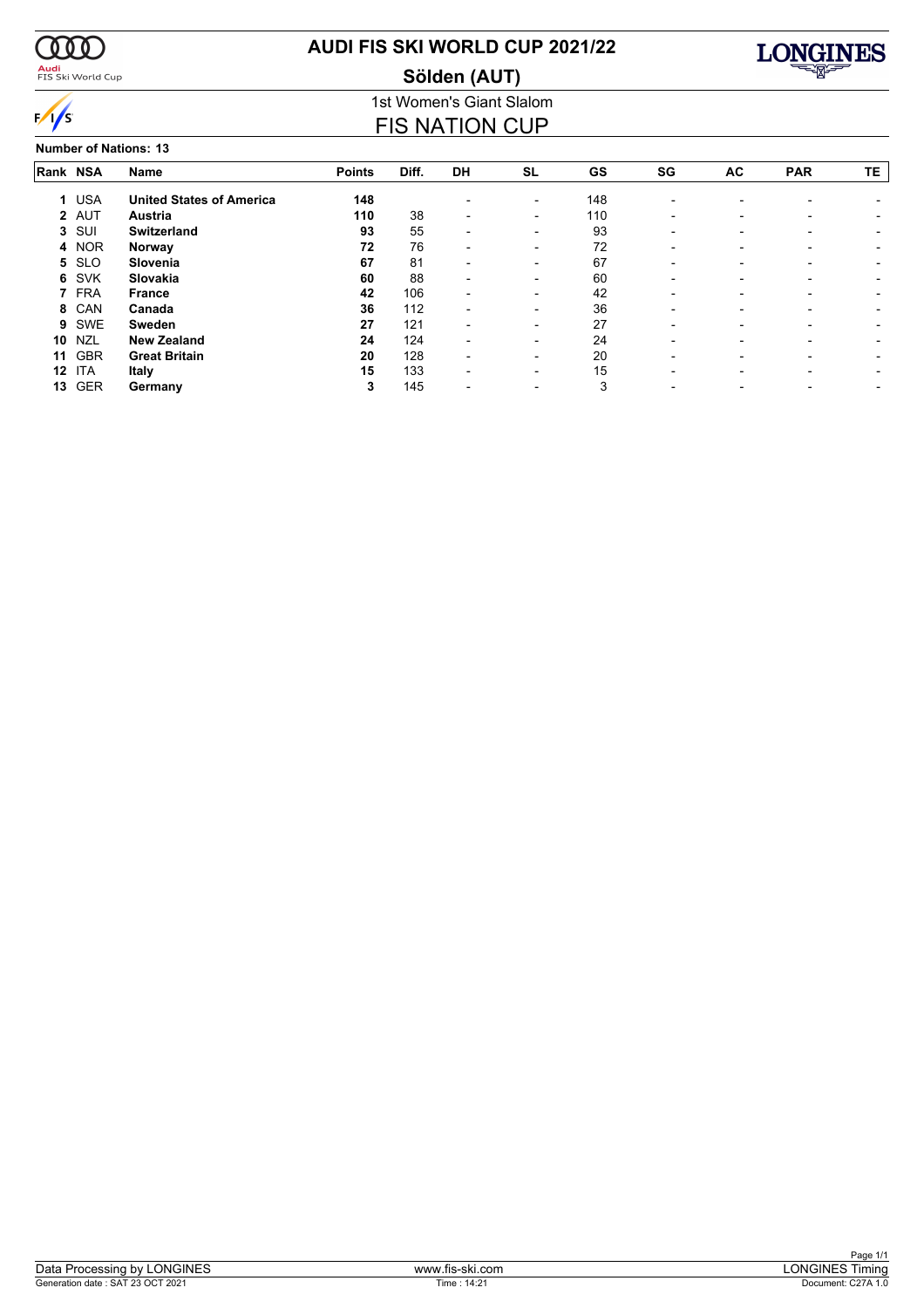

<mark>Audi</mark><br>FIS Ski World Cup

### **AUDI FIS SKI WORLD CUP 2021/22**

**Sölden (AUT)**



### 1st Women's Giant Slalom OVERALL FIS NATION CUP

**Number of Nations: 13**

| <b>RK NSA</b> | Overall |                          |        | <b>DH Points</b> |   |   | <b>SL Points</b> |   | <b>GS Points</b> |     |                          |        | <b>SG Points</b> |   |   | <b>AC Points</b> |   | <b>PAR Points</b> |     |   | <b>TE Points</b> |       |
|---------------|---------|--------------------------|--------|------------------|---|---|------------------|---|------------------|-----|--------------------------|--------|------------------|---|---|------------------|---|-------------------|-----|---|------------------|-------|
|               | M+W     | м                        | W      | M+W              | м | W | M+W              | м | W                | M+W | м                        | W      | M+W              | м | W | M+W              | м | W                 | M+W | м | W                | $M+W$ |
| 1 USA         | 148     |                          | - 148  |                  |   |   |                  |   |                  | 148 |                          | $-148$ |                  |   |   |                  |   |                   |     |   |                  |       |
| 2 AUT         | 110     |                          | $-110$ |                  |   |   |                  |   |                  | 110 |                          | $-110$ |                  |   |   |                  |   |                   |     |   |                  |       |
| 3 SUI         | 93      | $\overline{\phantom{a}}$ | 93     |                  |   |   |                  |   |                  | 93  | - 1                      | 93     |                  |   |   |                  |   |                   |     |   |                  |       |
| 4 NOR         | 72      |                          | 72     |                  |   |   |                  |   |                  | 72  | $\overline{\phantom{0}}$ | 72     |                  |   |   |                  |   |                   |     |   |                  |       |
| 5 SLO         | 67      | $\overline{a}$           | 67     |                  |   |   |                  |   |                  | 67  | $\sim$                   | -67    |                  |   |   |                  |   |                   |     |   |                  |       |
| 6 SVK         | 60      | $\overline{\phantom{a}}$ | 60     |                  |   |   |                  |   |                  | 60  | $\sim$                   | 60     |                  |   |   |                  |   | -                 |     |   |                  |       |
| 7 FRA         | 42      |                          | 42     |                  |   |   |                  |   |                  | 42  | $\overline{\phantom{0}}$ | 42     |                  |   |   |                  |   |                   |     |   |                  |       |
| 8 CAN         | 36      |                          | 36     |                  |   |   |                  |   |                  | 36  | $\overline{\phantom{0}}$ | 36     |                  |   |   |                  |   |                   |     |   |                  |       |
| 9 SWE         | 27      | $\overline{\phantom{a}}$ | 27     |                  |   |   |                  |   |                  | 27  | $\sim$                   | 27     |                  |   |   |                  |   |                   |     |   |                  |       |
| <b>10 NZL</b> | 24      | $\overline{\phantom{a}}$ | 24     | ۰.               |   |   |                  |   |                  | 24  | $\overline{\phantom{0}}$ | 24     |                  |   |   |                  |   |                   |     |   |                  |       |
| <b>11 GBR</b> | 20      |                          | 20     |                  |   |   |                  |   |                  | 20  | $\overline{\phantom{0}}$ | 20     |                  |   |   |                  |   |                   |     |   |                  |       |
| <b>12 ITA</b> | 15      |                          | 15     | ۰.               |   |   |                  |   |                  | 15  | . .                      | 15     |                  |   |   |                  |   |                   |     |   |                  |       |
| <b>13 GER</b> | 3       |                          | 3      |                  |   |   |                  |   |                  | 3   |                          | 3      |                  |   |   |                  |   |                   |     |   |                  |       |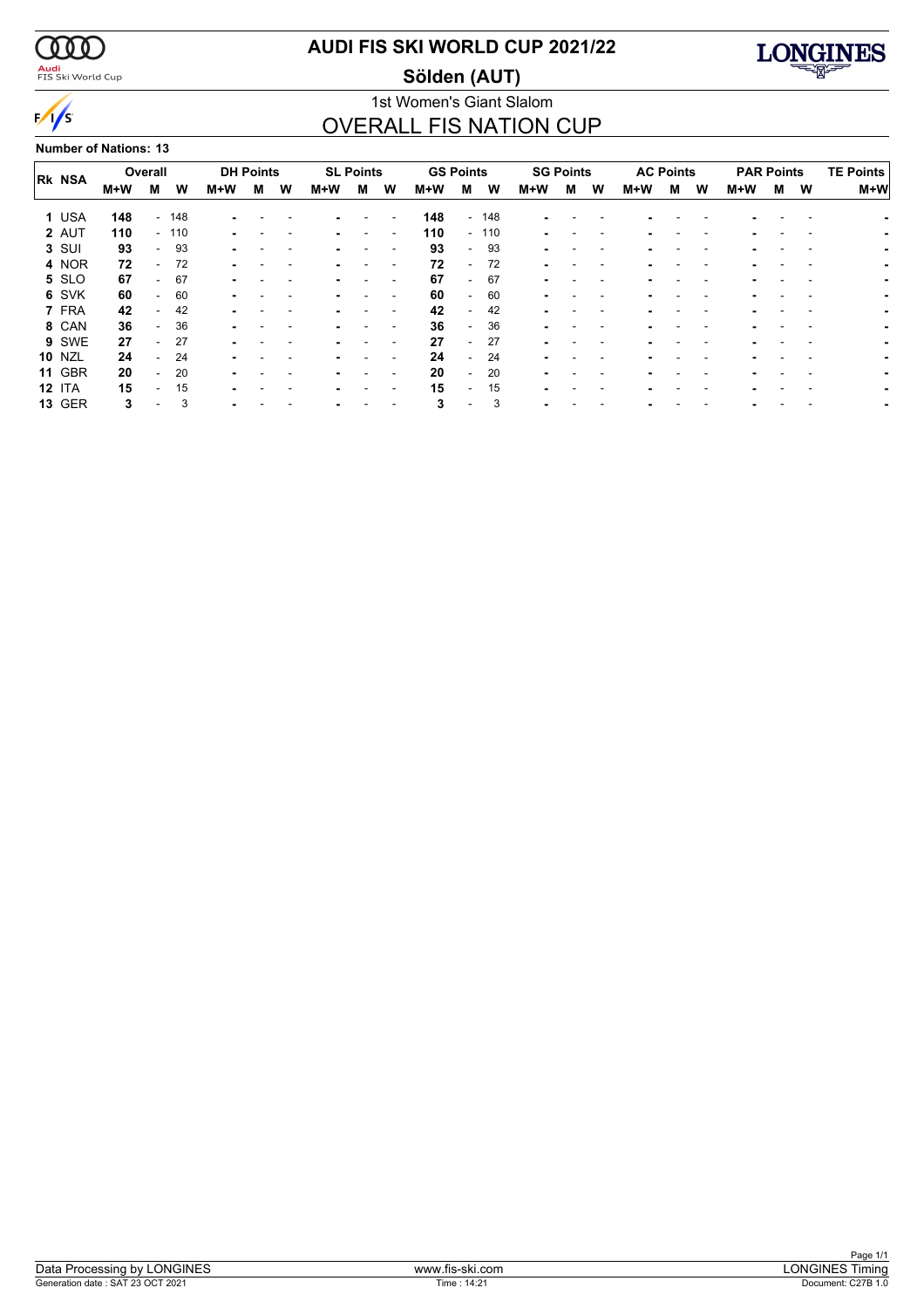

<mark>Audi</mark><br>FIS Ski World Cup

### **AUDI FIS SKI WORLD CUP 2021/22**





### 1st Women's Giant Slalom BRANDS STANDINGS

**Number of Brands: 4**

| Rank Name   | <b>Points</b> | Diff. | DH                       | SL                       | GS  | SG                       | AC                       | <b>PAR</b>               |
|-------------|---------------|-------|--------------------------|--------------------------|-----|--------------------------|--------------------------|--------------------------|
| Head        | 125           |       | $\overline{\phantom{0}}$ | $\overline{\phantom{0}}$ | 125 | $\overline{\phantom{0}}$ | $\overline{\phantom{a}}$ | $\overline{\phantom{0}}$ |
| 2 Rossignol | 110           | 15    | $\overline{\phantom{0}}$ | $\overline{\phantom{0}}$ | 110 | $\overline{\phantom{0}}$ | $\overline{\phantom{a}}$ | $\overline{\phantom{a}}$ |
| 3 Atomic    | 100           | 25    | $\overline{\phantom{0}}$ | $\overline{\phantom{0}}$ | 100 | $\overline{\phantom{0}}$ | $\overline{\phantom{a}}$ | $\overline{\phantom{0}}$ |
| Salomon     | 40            | 85    | $\overline{\phantom{a}}$ | $\overline{\phantom{a}}$ | 40  | $\overline{\phantom{0}}$ | $\overline{\phantom{a}}$ | $\overline{\phantom{a}}$ |
|             |               |       |                          |                          |     |                          |                          |                          |